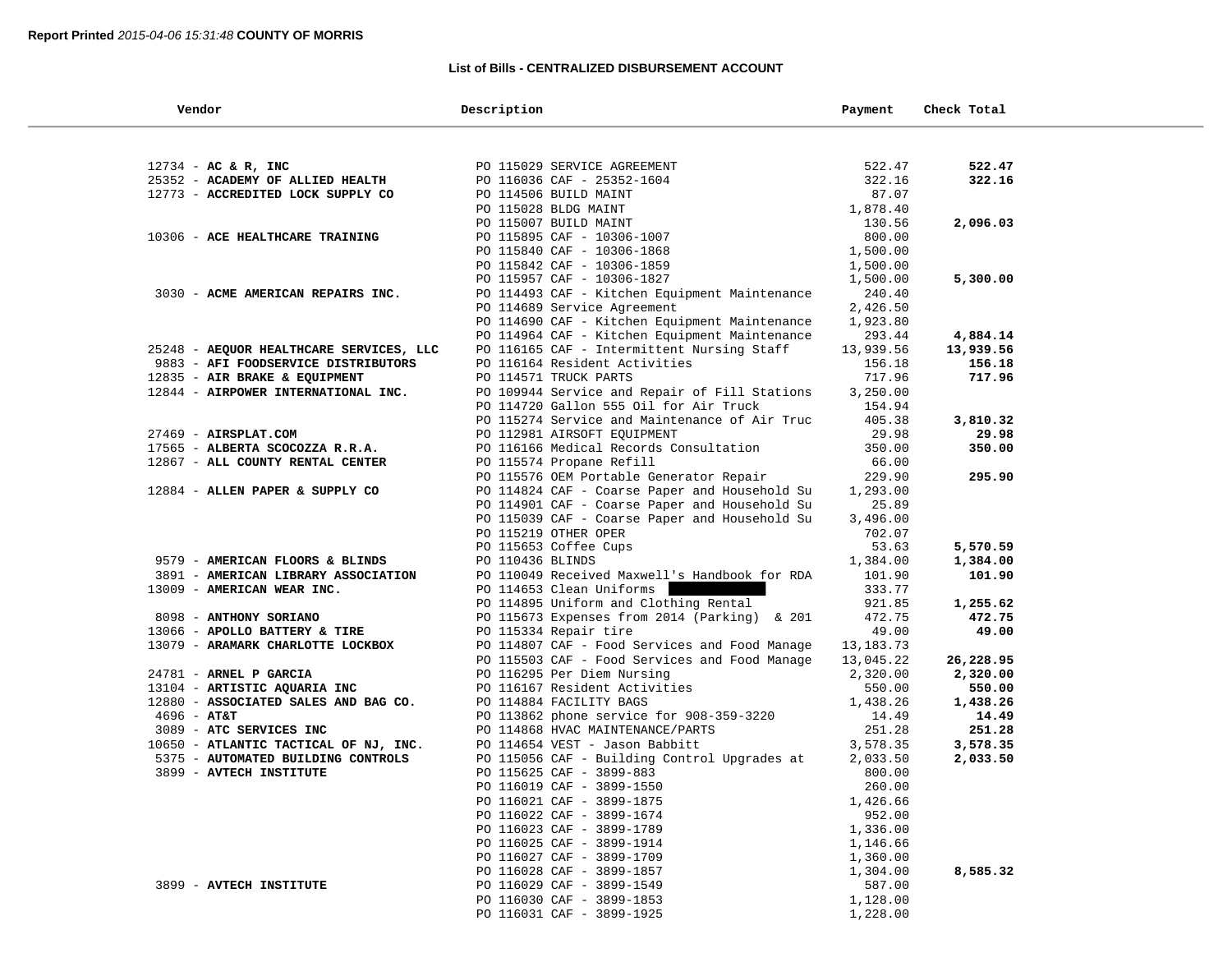|                             |                                        | 26141 - CHOICE SOLUTIONS PO 115117 POSTAGE METER SUPPLIES 875.05 875.05 875.05 |           |           |
|-----------------------------|----------------------------------------|--------------------------------------------------------------------------------|-----------|-----------|
|                             | 15854 - CHRISTOPHER P. LUONGO          | PO 115820 REFUND FOR MILEAGE                                                   | 28.00     | 28.00     |
|                             | 8454 - CLIFTON ELEVATOR SERVICE CO INC | PO 115025 CAF - Elevatior Maintenance & Inspe                                  | 5,415.00  | 5,415.00  |
| 8277 - COANJ                |                                        | PO 114462 ANNUAL 2015 MEMBERSHIP DUES                                          | 750.00    | 750.00    |
| $12043$ - COMCAST           |                                        | PO 114896 High Speed Internet Long Valley Gar                                  | 92.85     | 92.85     |
|                             | 26074 - COMMUNICATIONS SERVICE         | PO 114618 Removal of Parts on Vehicle                                          | 320.00    | 320.00    |
|                             | 26074 - COMMUNICATIONS SERVICE         | PO 114658 Equipment on K9 Trucks - D. Ackerma                                  | 335.85    | 335.85    |
| 13917 - COMMUNITY HOPE INC. |                                        | PO 115856 CAF - Grant in Aid Funding 2014                                      | 20,016.36 |           |
|                             |                                        | PO 115857 CAF - Grant in Aid Funding 2014                                      | 17,725.92 | 37,742.28 |
|                             | 9486 - COMPLETE SECURITY SYSTEMS, INC. | PO 114328 CAF - Courthouse Head-End Relocatio                                  | 7,990.00  |           |
|                             |                                        | PO 114331 SECURITY EQUIPMENT                                                   | 95.00     |           |
|                             |                                        | PO 114527 Camera Update - D.Ackerman (POS)                                     | 53,418.00 |           |
|                             |                                        | PO 114617 SECURITY EQUIP                                                       | 1,530.00  |           |
|                             |                                        | PO 114619 CAF - Security System Upgrades 2014                                  | 2,285.00  | 65,318.00 |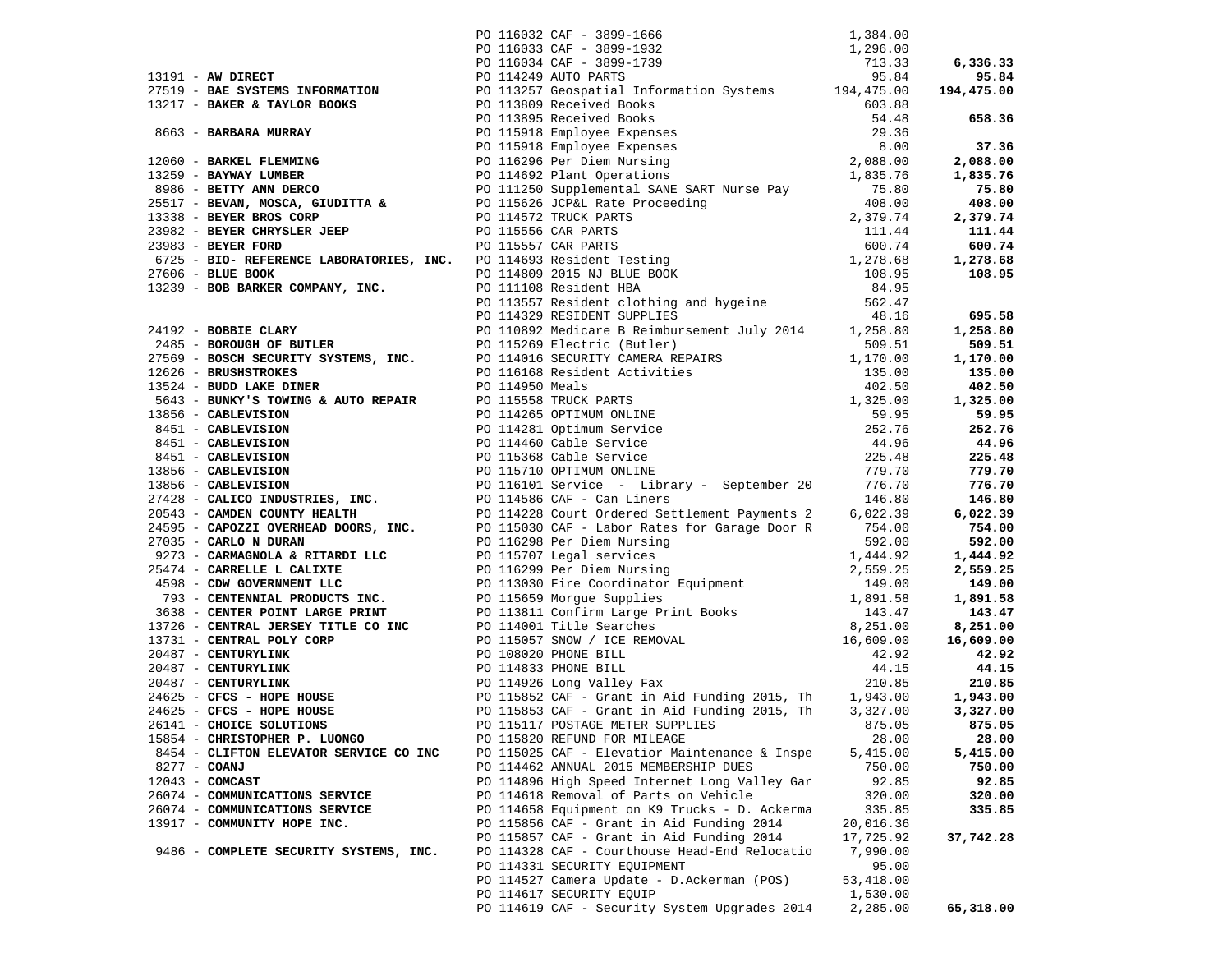|                                     | 8740 - COMPREHENSIVE CARDIOVASCULAR PO 114695 Resident Medical Treatment 157.50                                                                                                                                                                                                                                                                                                                                                        |          | 157.50   |
|-------------------------------------|----------------------------------------------------------------------------------------------------------------------------------------------------------------------------------------------------------------------------------------------------------------------------------------------------------------------------------------------------------------------------------------------------------------------------------------|----------|----------|
|                                     |                                                                                                                                                                                                                                                                                                                                                                                                                                        |          |          |
|                                     |                                                                                                                                                                                                                                                                                                                                                                                                                                        |          |          |
|                                     |                                                                                                                                                                                                                                                                                                                                                                                                                                        |          |          |
|                                     |                                                                                                                                                                                                                                                                                                                                                                                                                                        |          |          |
|                                     |                                                                                                                                                                                                                                                                                                                                                                                                                                        |          |          |
|                                     |                                                                                                                                                                                                                                                                                                                                                                                                                                        |          |          |
|                                     |                                                                                                                                                                                                                                                                                                                                                                                                                                        |          |          |
|                                     |                                                                                                                                                                                                                                                                                                                                                                                                                                        |          |          |
|                                     |                                                                                                                                                                                                                                                                                                                                                                                                                                        |          |          |
|                                     |                                                                                                                                                                                                                                                                                                                                                                                                                                        |          |          |
|                                     |                                                                                                                                                                                                                                                                                                                                                                                                                                        |          |          |
|                                     |                                                                                                                                                                                                                                                                                                                                                                                                                                        |          |          |
|                                     |                                                                                                                                                                                                                                                                                                                                                                                                                                        |          |          |
|                                     |                                                                                                                                                                                                                                                                                                                                                                                                                                        |          |          |
|                                     |                                                                                                                                                                                                                                                                                                                                                                                                                                        |          |          |
|                                     |                                                                                                                                                                                                                                                                                                                                                                                                                                        |          |          |
|                                     |                                                                                                                                                                                                                                                                                                                                                                                                                                        |          |          |
|                                     |                                                                                                                                                                                                                                                                                                                                                                                                                                        |          |          |
|                                     |                                                                                                                                                                                                                                                                                                                                                                                                                                        |          |          |
|                                     |                                                                                                                                                                                                                                                                                                                                                                                                                                        |          |          |
|                                     |                                                                                                                                                                                                                                                                                                                                                                                                                                        |          |          |
|                                     |                                                                                                                                                                                                                                                                                                                                                                                                                                        |          |          |
|                                     |                                                                                                                                                                                                                                                                                                                                                                                                                                        |          |          |
|                                     |                                                                                                                                                                                                                                                                                                                                                                                                                                        |          |          |
|                                     |                                                                                                                                                                                                                                                                                                                                                                                                                                        |          |          |
|                                     |                                                                                                                                                                                                                                                                                                                                                                                                                                        |          |          |
|                                     |                                                                                                                                                                                                                                                                                                                                                                                                                                        |          |          |
|                                     |                                                                                                                                                                                                                                                                                                                                                                                                                                        |          |          |
|                                     |                                                                                                                                                                                                                                                                                                                                                                                                                                        |          |          |
|                                     |                                                                                                                                                                                                                                                                                                                                                                                                                                        |          |          |
|                                     |                                                                                                                                                                                                                                                                                                                                                                                                                                        |          |          |
|                                     |                                                                                                                                                                                                                                                                                                                                                                                                                                        |          |          |
|                                     |                                                                                                                                                                                                                                                                                                                                                                                                                                        |          |          |
|                                     |                                                                                                                                                                                                                                                                                                                                                                                                                                        |          |          |
|                                     |                                                                                                                                                                                                                                                                                                                                                                                                                                        |          |          |
|                                     |                                                                                                                                                                                                                                                                                                                                                                                                                                        |          |          |
|                                     |                                                                                                                                                                                                                                                                                                                                                                                                                                        |          |          |
|                                     |                                                                                                                                                                                                                                                                                                                                                                                                                                        |          |          |
|                                     |                                                                                                                                                                                                                                                                                                                                                                                                                                        |          |          |
|                                     |                                                                                                                                                                                                                                                                                                                                                                                                                                        |          |          |
|                                     |                                                                                                                                                                                                                                                                                                                                                                                                                                        |          |          |
|                                     |                                                                                                                                                                                                                                                                                                                                                                                                                                        |          |          |
|                                     |                                                                                                                                                                                                                                                                                                                                                                                                                                        |          |          |
|                                     | 19740 <b>-COMPERIENTIVE CARD 19740</b> - 1971-1983 Amelies Iraquest Weiler (1975) 1975 - 208<br>1986 - COMPART WARROW (2002) 1975 Amelies (1976) 1975 (1976) 1975 - 208 1983<br>1986 - COMPART WARROW (2002) 1976 - 1976 (1976) 1976 -                                                                                                                                                                                                 |          |          |
|                                     |                                                                                                                                                                                                                                                                                                                                                                                                                                        |          |          |
|                                     |                                                                                                                                                                                                                                                                                                                                                                                                                                        |          |          |
|                                     |                                                                                                                                                                                                                                                                                                                                                                                                                                        |          |          |
|                                     |                                                                                                                                                                                                                                                                                                                                                                                                                                        |          |          |
|                                     |                                                                                                                                                                                                                                                                                                                                                                                                                                        |          |          |
|                                     |                                                                                                                                                                                                                                                                                                                                                                                                                                        |          |          |
|                                     |                                                                                                                                                                                                                                                                                                                                                                                                                                        |          |          |
|                                     |                                                                                                                                                                                                                                                                                                                                                                                                                                        |          |          |
|                                     | $[14231 - \text{DELL MARKETING L.P.} {\tt DRLL MARKETING L.P.} {\tt DRLL MARKETING L.P.} {\tt DRLL MARKETING L.P.} {\tt DRLL MARKETING L.P.} {\tt DRLL RARKETING L.P.} {\tt DRLRURIST DENTAL INC.} {\tt DRLRSTURS} {\tt DRLRSTURS} {\tt DLRRSTURS} {\tt DLRRSTURS} {\tt DLRRSTURS} {\tt DLRRSTURS} {\tt DLRRSTURS} {\tt DLRRSTURS} {\tt DLRRSTURS} {\tt DLRRSTURS} {\tt DLRRSTURS} {\tt DLRRSTURS} {\tt DLRRSTURS} {\tt DLRRSTURS} {\$ |          |          |
|                                     |                                                                                                                                                                                                                                                                                                                                                                                                                                        |          |          |
|                                     |                                                                                                                                                                                                                                                                                                                                                                                                                                        |          |          |
|                                     |                                                                                                                                                                                                                                                                                                                                                                                                                                        |          |          |
|                                     |                                                                                                                                                                                                                                                                                                                                                                                                                                        |          |          |
|                                     |                                                                                                                                                                                                                                                                                                                                                                                                                                        |          |          |
| 14379 - DOVER BRAKE & CLUTCH CO INC | PO 114576 TRUCK PARTS                                                                                                                                                                                                                                                                                                                                                                                                                  | 101.83   |          |
|                                     | PO 115564 TRUCK PARTS                                                                                                                                                                                                                                                                                                                                                                                                                  | 297.58   | 399.41   |
| 10726 - DR. NATHAN SABIN            | PO 114361 INMATE MEDICAL CARE                                                                                                                                                                                                                                                                                                                                                                                                          | 125.00   | 125.00   |
|                                     |                                                                                                                                                                                                                                                                                                                                                                                                                                        |          |          |
| 11374 - DUBLIN JANITORIAL SUPPLY    | PO 115038 JANITORIAL SUPPLOES                                                                                                                                                                                                                                                                                                                                                                                                          | 1,551.00 | 1,551.00 |
| 14627 - E-PROBATE LLC               | PO 115551 Software Maintenance                                                                                                                                                                                                                                                                                                                                                                                                         | 2,700.00 | 2,700.00 |
| $14438$ - E.A. MORSE & CO. INC.     | PO 114509 FLOOR STRIPPING MACHINE                                                                                                                                                                                                                                                                                                                                                                                                      | 6,749.25 | 6,749.25 |
| 18985 - EBSCO INFORMATION SERVICES  | PO 113813 Confirm Periodicals                                                                                                                                                                                                                                                                                                                                                                                                          | 133.57   |          |
|                                     | PO 113896 Renewal of Spring Subscription @114                                                                                                                                                                                                                                                                                                                                                                                          | 7,860.57 | 7,994.14 |
|                                     |                                                                                                                                                                                                                                                                                                                                                                                                                                        |          |          |
| 12467 - EDITHA MARQUEZ              | PO 116302 Per Diem Nursing                                                                                                                                                                                                                                                                                                                                                                                                             | 296.00   | 296.00   |
| 21799 - EDWARD SHAPLEY              | PO 115904 Reimbursement                                                                                                                                                                                                                                                                                                                                                                                                                | 9.38     | 9.38     |
| 26117 - EDWARDS LEARNING CENTER     | PO 116042 CAF - Edwards-JR/JS-15-WFNJ                                                                                                                                                                                                                                                                                                                                                                                                  | 888.00   | 888.00   |
| 20862 - ELEANOR JAICK               | PO 115910 Meeting Expenses                                                                                                                                                                                                                                                                                                                                                                                                             | 17.11    | 17.11    |
| 27135 - ELIZABETH VILLASENOR        | PO 116303 Per Diem Nursing                                                                                                                                                                                                                                                                                                                                                                                                             | 592.00   | 592.00   |
|                                     |                                                                                                                                                                                                                                                                                                                                                                                                                                        |          |          |
| 14505 - ELIZABETHTOWN GAS COMPANY   | PO 115615 NATURAL GAS - LONG VALLEY                                                                                                                                                                                                                                                                                                                                                                                                    | 1,030.35 | 1,030.35 |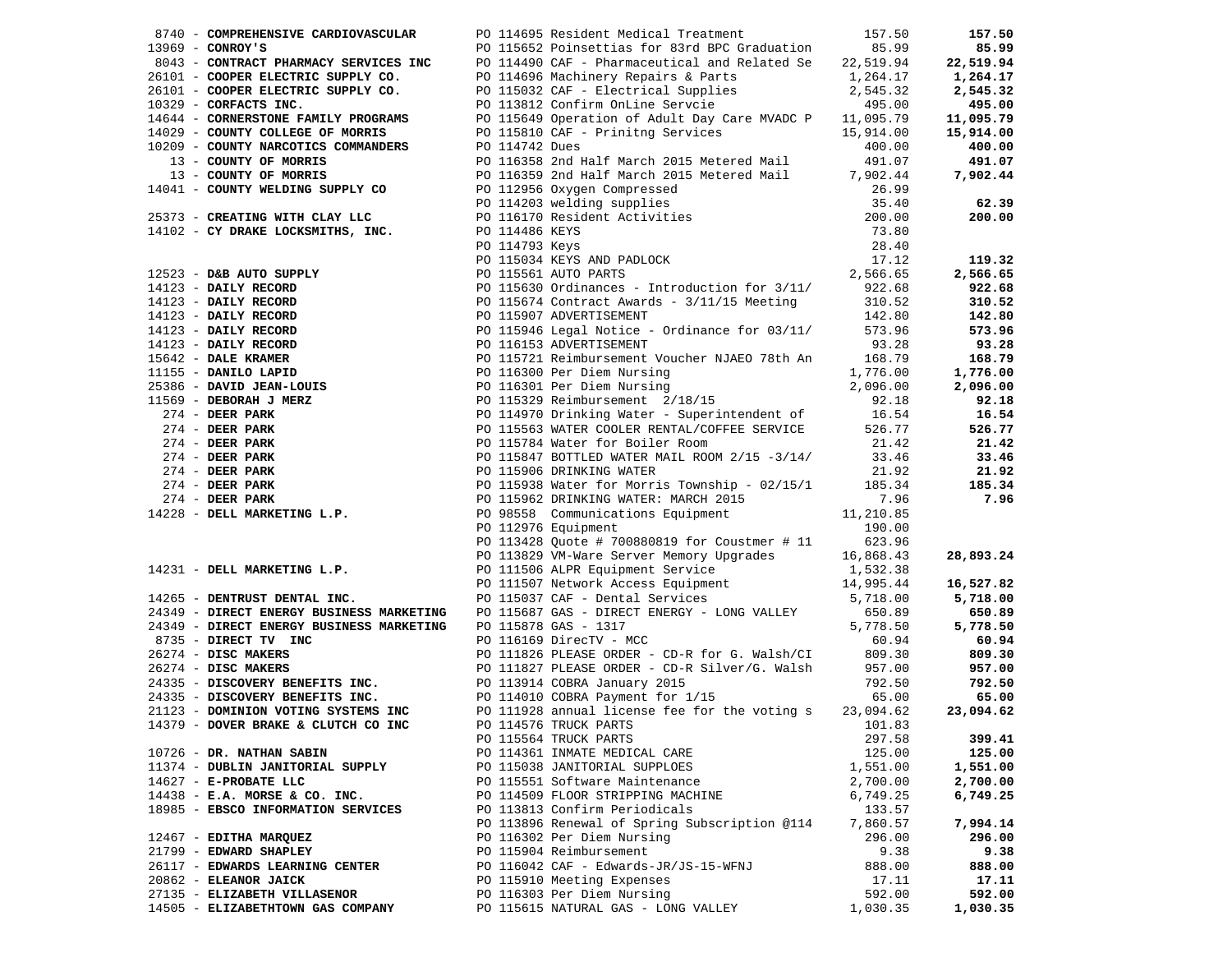| 2029 - ELLEN HALLEY<br>27141 - ELLEN M. NOLL<br>27141 - ELLEN M. NOLL<br>27141 - ELLEN M. NOLL<br>2047 - EMPLOYMENT HORIZONS, INC.<br>20265 - ESSEX COUNTY HOSPITAL<br>20265 - EVELYN TOLENTINO<br>20265 - EVELYN TOLENTINO<br>20265 - EVELYN<br>27141 - ELLEN M. NOLL                                  | 629.40            |
|---------------------------------------------------------------------------------------------------------------------------------------------------------------------------------------------------------------------------------------------------------------------------------------------------------|-------------------|
|                                                                                                                                                                                                                                                                                                         | 219.82            |
|                                                                                                                                                                                                                                                                                                         | 44,059.00         |
|                                                                                                                                                                                                                                                                                                         | 7,098.56          |
| 49,644.86                                                                                                                                                                                                                                                                                               | 49,644.86         |
| 20265 - EVELYN TOLENTINO                                                                                                                                                                                                                                                                                | 1,554.00          |
| 14604 - EXTEL COMMUNICATIONS                                                                                                                                                                                                                                                                            | 865.00            |
| 12515 - FASTENAL COMPANY<br>PO 114699 Machinery Repairs & Parts<br>81.57                                                                                                                                                                                                                                |                   |
| 991.70                                                                                                                                                                                                                                                                                                  | 1,073.27          |
| 20423 - FASTER URGENT CARE<br>20423 - FASTER URGENT CARE<br>20423 - FASTER URGENT CARE<br>20115708 CAF - Comprehensive Medical Services<br>20115708 CAF - Comprehensive Medical Services<br>20115884 EXPENSE VOUCHER<br>20106577 Dog Food<br>PO 115708 CAF - Comprehensive Medical Service<br>26,029.59 | 26,029.59         |
| 1,744.00                                                                                                                                                                                                                                                                                                | 1,744.00          |
| 41.25                                                                                                                                                                                                                                                                                                   | 41.25             |
|                                                                                                                                                                                                                                                                                                         |                   |
|                                                                                                                                                                                                                                                                                                         | 2,696.00          |
| $14668$ - FEDEX                                                                                                                                                                                                                                                                                         |                   |
|                                                                                                                                                                                                                                                                                                         |                   |
| PO 115884 EXPENSE VOUCHER<br>PO 106577 Dog Food - K9<br>PO 113452 K-9 Dog Food<br>PO 114745 Postage<br>PO 114745 Postage<br>PO 115452 K-9 Dog Food<br>PO 114745 Postage<br>PO 116171 Express Shipping<br>PO 116171 Express Shipping<br>PO 116171                                                        | 237.61            |
| 9388 - FF1 PROFESSIONAL SAFETY SERVICES                                                                                                                                                                                                                                                                 | 9,819.00          |
| 12151 - FLEMINGTON BUICK CHEVROLET                                                                                                                                                                                                                                                                      | 96.21             |
| 27167 - FLEMINGTON CHRYSLER                                                                                                                                                                                                                                                                             |                   |
| 13313 - FORTIS INSTITUTE                                                                                                                                                                                                                                                                                | 1,177.89          |
|                                                                                                                                                                                                                                                                                                         | 396.00            |
| $14839 - GALE$<br>14839 - GALE<br>14852 - GANN LAW BOOKS                                                                                                                                                                                                                                                |                   |
| 327.08<br>PO 113898 Received Books                                                                                                                                                                                                                                                                      | 756.47            |
| 117.00<br>PO 113879 Subscription Renewal - **PLEASE ORD                                                                                                                                                                                                                                                 | 117.00            |
| 14726 - GEN-EL SAFETY & INDUSTRIAL<br>PO 112669 Detection Equipment Maintenance<br>20.58                                                                                                                                                                                                                |                   |
| PO 112669 Detection Equipment Maintenance<br>4,677.62<br>1,858.83                                                                                                                                                                                                                                       | 4,698.20          |
| PO 114603 CAF - Plumbing Supplies<br>PO 114700 Machinery Repairs & Parts<br>14887 - GENERAL PLUMBING SUPPLY INC.                                                                                                                                                                                        |                   |
| 59.96                                                                                                                                                                                                                                                                                                   | 1,918.79          |
| 10824 - GEORGE COPPOLA<br>PO 115908 Reimbursement Voucher NJAEO 78th An 107.39                                                                                                                                                                                                                          | 107.39            |
| PO 116306 Per Diem Nursing<br>8269 - GEORGINA GRAY-HORSLEY<br>928.00                                                                                                                                                                                                                                    | 928.00            |
| 27440 - GERISCRIPT PHARMACY<br>PO 116172 CAF - Pharmaceutical and Related Se 31,059.62                                                                                                                                                                                                                  | 31,059.62         |
| 14916 - GILL ASSOCIATES IDENTIFICATION<br>PO 114520 photo pack for Passports<br>758.72                                                                                                                                                                                                                  |                   |
| 608.99                                                                                                                                                                                                                                                                                                  | 1,367.71          |
|                                                                                                                                                                                                                                                                                                         |                   |
| 1,613.66<br>$14984 -$ GRAINGER                                                                                                                                                                                                                                                                          |                   |
| 503.15                                                                                                                                                                                                                                                                                                  | 2,116.81          |
| 409.16                                                                                                                                                                                                                                                                                                  | 409.16            |
| PO 114534 fuji passport system ip-10<br>PO 114614 WO74566/ REB&G/ 02-18-15<br>PO 115224 BLDG MAINT<br>PO 114927 Disposable Recycling<br>PO 115753 CAF - 2015 Municipal Alliance Funds 7,559.75                                                                                                          | 7,559.75          |
| PO 116307 Per Diem Nursing<br>888.00                                                                                                                                                                                                                                                                    | 888.00            |
| 19134 - GRINNELL RECYCLING INC.<br>15082 - HANOVER TWP MUNICIPAL ALLIANCE<br>9728 - HARRIET VALLECER RN<br>4059 - HEALTH CARE LOGISTICS INC.<br>PO 114863 MEDICAL SUPPLIES<br>111.13                                                                                                                    | 111.13            |
| 22699 - HENRY SAWOSKI<br>PO 115670 Reimb. for NJMCA Annual Meeting 201<br>295.24                                                                                                                                                                                                                        | 295.24            |
| 11538 - HEWLETT-PACKARD COMPANY<br>PO 113197 Printer-Grand Jury Unit<br>335.25                                                                                                                                                                                                                          | 335.25            |
| 15241 - HORIZON BLUE CROSS BLUE SHIELD<br>PO 114524 Monthly Premium bill for 3/15 153,862.79                                                                                                                                                                                                            | 153,862.79        |
| PO 115208 Meals<br>529.00<br>10636 - HUNAN WOK                                                                                                                                                                                                                                                          | 529.00            |
| PO 115944 Insurance reimb. for 1/15 to 6/15<br>72.00<br>1079 - HUONG LU                                                                                                                                                                                                                                 |                   |
| PO 115927 Insurance reimb. for 7/14 to 12/14<br>72.00                                                                                                                                                                                                                                                   | 144.00            |
| 3,034.00                                                                                                                                                                                                                                                                                                | 3,034.00          |
| 10767 - ILLIENE CHARLES, RN<br>20210 - INDUSTRIAL CHEM LABS & SERVICE<br>929.11                                                                                                                                                                                                                         | 929.11            |
| 4592 - INFORMATION & TECHNOLOGY<br>1,320.00                                                                                                                                                                                                                                                             |                   |
| PO 116308 Per Diem Nursing<br>PO 114821 SEWER CLEANER<br>PO 116002 CAF - 4592-1536<br>CO 116000 CAF - 4590 1942<br>PO 116003 CAF - 4592-1843<br>1,493.33                                                                                                                                                |                   |
| PO 116004 CAF - 4592-1874<br>906.60                                                                                                                                                                                                                                                                     |                   |
| PO 116005 CAF - 4592-1719<br>1,280.00                                                                                                                                                                                                                                                                   |                   |
| PO 116007 CAF - 4592-1479<br>1,360.00                                                                                                                                                                                                                                                                   |                   |
| PO 116008 CAF - 4592-1750<br>1,066.66                                                                                                                                                                                                                                                                   | 7,426.59          |
| 15373 - INTAB INC<br>PO 114989 Intab Order No.142983A Customer 151<br>192.52                                                                                                                                                                                                                            | 192.52            |
| 6100 - INTER CITY TIRE<br>PO 110547 TIRES<br>4,689.75                                                                                                                                                                                                                                                   |                   |
| PO 114580 TIRES<br>3,730.49                                                                                                                                                                                                                                                                             | 8,420.24          |
| 25455 - INTERNATIONAL ACADEMIES OF<br>PO 114472 Education, Scholl, Training<br>565.00                                                                                                                                                                                                                   | 565.00            |
| 20792 - IPC HOSPITALIST PHYSICIANS NJ<br>PO 116173 CAF - Oversee All Aspects of Medica<br>1,500.00                                                                                                                                                                                                      | 1,500.00          |
| 15433 - J & D SALES & SERVICE LLC<br>PO 114581 SANITIZER<br>395.00                                                                                                                                                                                                                                      | 395.00            |
| PO 114204 Training<br>$12477 - J & J$ ENTERPRISES<br>65.00<br>PO 116179 CAF - Psychiatric Consulting Servic<br>2,200.00<br>8482 - JAGDISH DANG                                                                                                                                                          | 65.00<br>2,200.00 |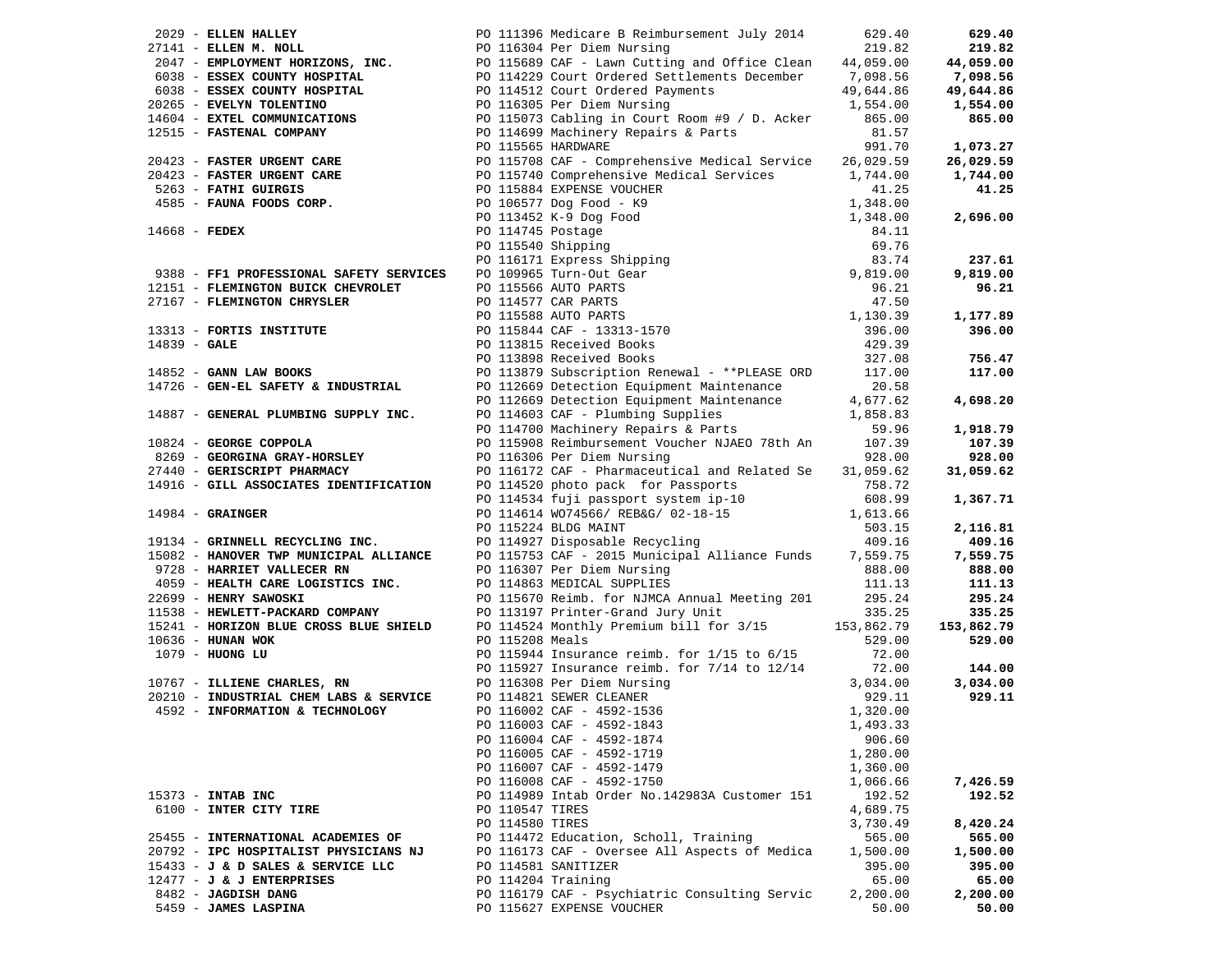|                                         |                                                                                                                                                                                                                                                                                           |           | 54.25      |
|-----------------------------------------|-------------------------------------------------------------------------------------------------------------------------------------------------------------------------------------------------------------------------------------------------------------------------------------------|-----------|------------|
|                                         | 12487 <b>JANET B. NOVELLO</b><br>27384 <b>JANET B. NOVELLO</b><br>27384 <b>JANET CARPINTERI</b><br>27384 <b>JANET CARPINTERI</b><br>27.18<br>27.18<br>27.19<br>27.12<br>27.12<br>27.12<br>27.12<br>27.12<br>27.12<br>27.12<br>27.12<br>27.12<br>27.12<br>27.12<br>27.12<br>27.12<br>27.12 |           | 142.60     |
|                                         |                                                                                                                                                                                                                                                                                           |           | 45.78      |
|                                         |                                                                                                                                                                                                                                                                                           |           | 30.00      |
|                                         |                                                                                                                                                                                                                                                                                           |           | 27.12      |
|                                         |                                                                                                                                                                                                                                                                                           |           |            |
|                                         |                                                                                                                                                                                                                                                                                           |           | 165.35     |
|                                         |                                                                                                                                                                                                                                                                                           |           | 1,099.66   |
|                                         |                                                                                                                                                                                                                                                                                           |           | 5,554.63   |
|                                         |                                                                                                                                                                                                                                                                                           |           | 82,714.03  |
|                                         |                                                                                                                                                                                                                                                                                           |           | 77.69      |
| 960 - JERSEY CENTRAL POWER & LIGHT      | PO 115617 ELECTRIC - RUTH DAVIS DR / CAC 312.65                                                                                                                                                                                                                                           |           | 312.65     |
| 960 - JERSEY CENTRAL POWER & LIGHT      | PO 115633 JCP&L                                                                                                                                                                                                                                                                           | 22.60     | 22.60      |
| 960 - JERSEY CENTRAL POWER & LIGHT      | PO 115634 JCP&L                                                                                                                                                                                                                                                                           | 23.58     | 23.58      |
|                                         |                                                                                                                                                                                                                                                                                           |           |            |
|                                         |                                                                                                                                                                                                                                                                                           |           | 377.70     |
|                                         |                                                                                                                                                                                                                                                                                           |           | 38,769.99  |
|                                         |                                                                                                                                                                                                                                                                                           |           | 24.39      |
|                                         |                                                                                                                                                                                                                                                                                           |           | 655.04     |
|                                         |                                                                                                                                                                                                                                                                                           |           | 345.83     |
|                                         |                                                                                                                                                                                                                                                                                           |           | 261.94     |
|                                         |                                                                                                                                                                                                                                                                                           |           |            |
|                                         |                                                                                                                                                                                                                                                                                           |           |            |
|                                         |                                                                                                                                                                                                                                                                                           |           |            |
|                                         |                                                                                                                                                                                                                                                                                           |           | 7,200.00   |
|                                         |                                                                                                                                                                                                                                                                                           |           |            |
|                                         |                                                                                                                                                                                                                                                                                           |           | 1,683.67   |
|                                         |                                                                                                                                                                                                                                                                                           |           | 217.50     |
|                                         |                                                                                                                                                                                                                                                                                           |           | 164.32     |
|                                         |                                                                                                                                                                                                                                                                                           |           | 36, 317.50 |
|                                         |                                                                                                                                                                                                                                                                                           |           | 9,235.00   |
|                                         |                                                                                                                                                                                                                                                                                           |           |            |
|                                         |                                                                                                                                                                                                                                                                                           |           |            |
|                                         |                                                                                                                                                                                                                                                                                           |           |            |
|                                         |                                                                                                                                                                                                                                                                                           |           | 31,934.34  |
|                                         | 360 - JEROSTY CHORRAL POWER & LIGHT<br>360 - JEROSTY CHORRAL POWER & LIGHT<br>360 - JEROSTY CHORRAL POWER & LIGHT<br>360 - JEROSTY CHORRAL POWER & LIGHT<br>360 - JEROSTY CHORRAL POWER & LIGHT<br>360 - JEROSTY CHORRAL POWER & LIGHT<br>                                                |           |            |
|                                         |                                                                                                                                                                                                                                                                                           |           | 192.20     |
|                                         |                                                                                                                                                                                                                                                                                           |           | 333.50     |
|                                         |                                                                                                                                                                                                                                                                                           |           | 90.00      |
|                                         |                                                                                                                                                                                                                                                                                           |           | 44.98      |
|                                         |                                                                                                                                                                                                                                                                                           |           | 3,348.00   |
|                                         |                                                                                                                                                                                                                                                                                           |           | 1,740.95   |
|                                         |                                                                                                                                                                                                                                                                                           |           | 1,269.00   |
|                                         |                                                                                                                                                                                                                                                                                           |           |            |
|                                         |                                                                                                                                                                                                                                                                                           |           | 80,010.00  |
|                                         |                                                                                                                                                                                                                                                                                           |           | 483.00     |
|                                         |                                                                                                                                                                                                                                                                                           |           | 2,839.20   |
|                                         |                                                                                                                                                                                                                                                                                           |           | 494.50     |
|                                         |                                                                                                                                                                                                                                                                                           |           | 107.03     |
|                                         |                                                                                                                                                                                                                                                                                           |           | 316.20     |
|                                         |                                                                                                                                                                                                                                                                                           |           | 211.52     |
|                                         |                                                                                                                                                                                                                                                                                           |           |            |
|                                         |                                                                                                                                                                                                                                                                                           |           |            |
|                                         |                                                                                                                                                                                                                                                                                           |           | 17,305.50  |
|                                         | PO 109311 OEM Gear                                                                                                                                                                                                                                                                        | 3,072.20  |            |
| 27423 - LAWRENCE LOWY ASSOCIATES        | PO 113116 Machinery Repairs & Parts                                                                                                                                                                                                                                                       | 249.50    |            |
|                                         | PO 116181 Machinery Parts & Repairs                                                                                                                                                                                                                                                       | 129.50    |            |
|                                         | PO 116182 Machinery Repairs & Parts                                                                                                                                                                                                                                                       | 110.00    | 489.00     |
| 15716 - LAWYERS DIARY AND MANUAL, LLC   | PO 114718 2015 Lawyers Diary & Manual                                                                                                                                                                                                                                                     | 106.00    | 106.00     |
| 21510 - LEADINGAGE NEW JERSEY           | PO 114703 Annual Membership Dues                                                                                                                                                                                                                                                          | 19,480.40 | 19,480.40  |
| 412 - LINDA CSENGETO                    | PO 115924 Mi. & Insurance reimb. for 10/14 to                                                                                                                                                                                                                                             | 210.10    | 210.10     |
| 27445 - LINDA E. FISHER                 | PO 116246 Expert Witness                                                                                                                                                                                                                                                                  | 7,503.75  | 7,503.75   |
| 15816 - LONGFELLOWS SANDWICH DELI       | PO 114522 MEAL RECEIPTS                                                                                                                                                                                                                                                                   | 110.71    | 110.71     |
|                                         |                                                                                                                                                                                                                                                                                           |           |            |
| 15820 - LOOSELEAF LAW PUBLICATIONS INC  | PO 113651 Subscriber # 128038                                                                                                                                                                                                                                                             | 45.70     |            |
|                                         | PO 114333 PUBLICATIONS                                                                                                                                                                                                                                                                    | 17.90     | 63.60      |
| 8307 - LOREEN RAFISURA                  | PO 116311 Per Diem Nursing                                                                                                                                                                                                                                                                | 292.30    | 292.30     |
| 53 - LOVEYS PIZZA & GRILL               | PO 114941 Meals                                                                                                                                                                                                                                                                           | 920.00    |            |
|                                         | PO 114958 Meals                                                                                                                                                                                                                                                                           | 989.00    | 1,909.00   |
| 26155 - LS ENGINEERING ASSOCIATES CORP. | PO 115618 PROFESSIONAL ENGINEERING SERVICES                                                                                                                                                                                                                                               | 1,150.00  | 1,150.00   |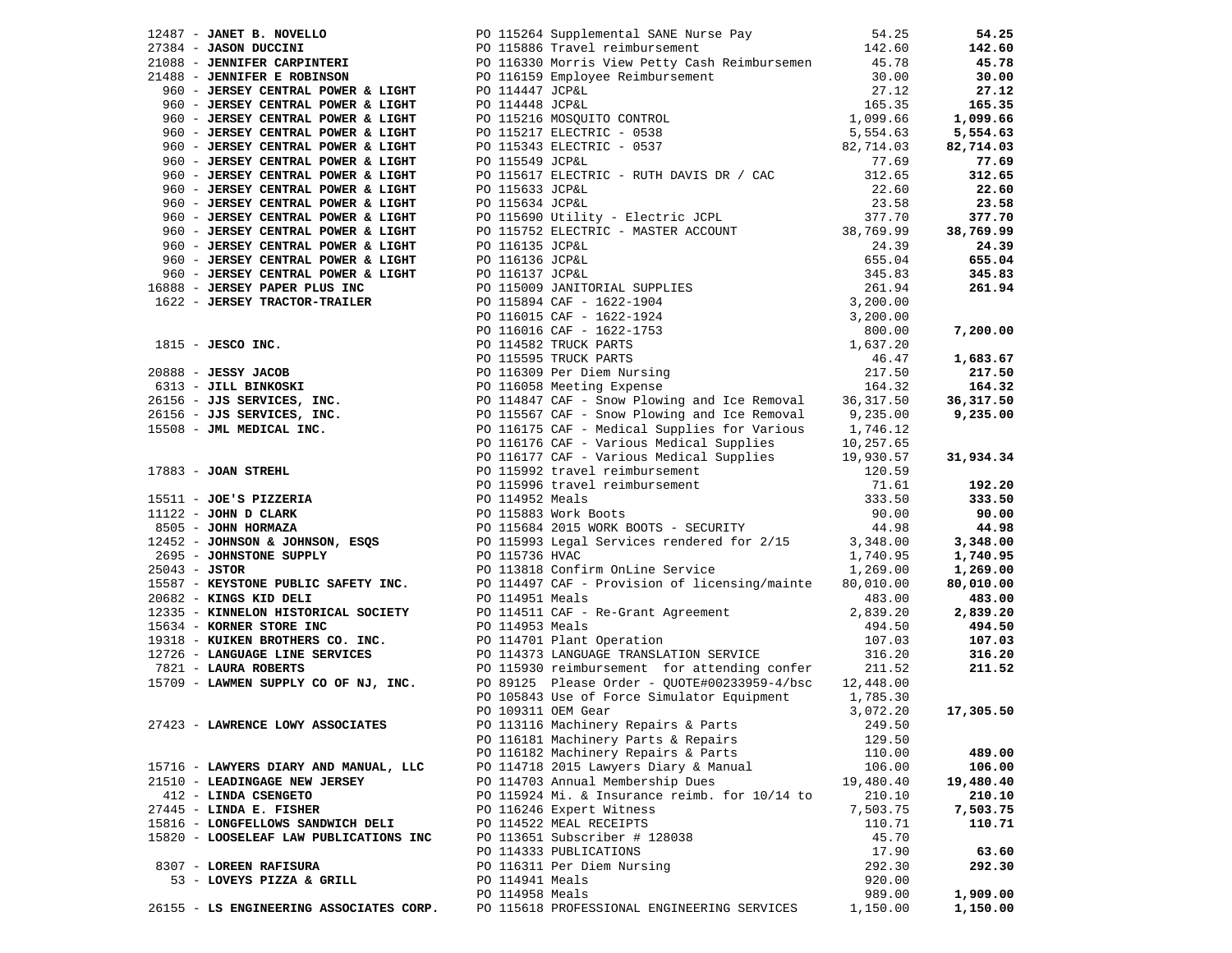|                                      | 26155 - LS ENGINEERING ASSOCIATES CORP. PO 115619 CAF - Professional Engineering Cons                                                                                                                                                  | 2,400.00  | 2,400.00  |
|--------------------------------------|----------------------------------------------------------------------------------------------------------------------------------------------------------------------------------------------------------------------------------------|-----------|-----------|
|                                      |                                                                                                                                                                                                                                        |           |           |
|                                      |                                                                                                                                                                                                                                        |           |           |
|                                      |                                                                                                                                                                                                                                        |           |           |
|                                      |                                                                                                                                                                                                                                        |           |           |
|                                      |                                                                                                                                                                                                                                        |           |           |
|                                      |                                                                                                                                                                                                                                        |           |           |
|                                      |                                                                                                                                                                                                                                        |           |           |
|                                      |                                                                                                                                                                                                                                        |           |           |
|                                      |                                                                                                                                                                                                                                        |           |           |
|                                      |                                                                                                                                                                                                                                        |           |           |
|                                      |                                                                                                                                                                                                                                        |           |           |
|                                      |                                                                                                                                                                                                                                        |           |           |
|                                      |                                                                                                                                                                                                                                        |           |           |
|                                      |                                                                                                                                                                                                                                        |           |           |
|                                      |                                                                                                                                                                                                                                        |           |           |
|                                      |                                                                                                                                                                                                                                        |           |           |
|                                      |                                                                                                                                                                                                                                        |           |           |
|                                      |                                                                                                                                                                                                                                        |           |           |
|                                      |                                                                                                                                                                                                                                        |           |           |
|                                      |                                                                                                                                                                                                                                        |           |           |
|                                      |                                                                                                                                                                                                                                        |           |           |
|                                      |                                                                                                                                                                                                                                        |           |           |
|                                      |                                                                                                                                                                                                                                        |           |           |
|                                      |                                                                                                                                                                                                                                        |           |           |
|                                      |                                                                                                                                                                                                                                        |           |           |
|                                      |                                                                                                                                                                                                                                        |           |           |
|                                      |                                                                                                                                                                                                                                        |           |           |
|                                      |                                                                                                                                                                                                                                        |           |           |
|                                      |                                                                                                                                                                                                                                        |           |           |
|                                      |                                                                                                                                                                                                                                        |           |           |
|                                      | 2018) An Experimento AMORATORIS CORP. Pricing the international corp.<br>The same of the same of the same of the same of the same of the same of the same of the same of the same of the same of the same of the same of the sa        |           |           |
|                                      |                                                                                                                                                                                                                                        |           |           |
|                                      |                                                                                                                                                                                                                                        |           |           |
|                                      |                                                                                                                                                                                                                                        |           |           |
|                                      |                                                                                                                                                                                                                                        |           |           |
|                                      |                                                                                                                                                                                                                                        |           |           |
|                                      |                                                                                                                                                                                                                                        |           |           |
|                                      |                                                                                                                                                                                                                                        |           |           |
|                                      |                                                                                                                                                                                                                                        |           |           |
|                                      |                                                                                                                                                                                                                                        |           |           |
|                                      |                                                                                                                                                                                                                                        |           |           |
|                                      |                                                                                                                                                                                                                                        |           |           |
|                                      | 19478 - MORRIS COUNTY AFTER CARE CENTER<br>19478 - MORRIS COUNTY CHAMBER OF PO 114575 ECONOMIC Development Luncheon<br>19478 - MORRIS COUNTY MUNDER OF PO 114575 ECONOMIC Development Luncheon<br>1968 - MORRIS COUNTY MUNICIPAL<br>19 |           |           |
|                                      |                                                                                                                                                                                                                                        |           |           |
|                                      |                                                                                                                                                                                                                                        |           |           |
|                                      |                                                                                                                                                                                                                                        |           |           |
|                                      |                                                                                                                                                                                                                                        |           |           |
|                                      |                                                                                                                                                                                                                                        |           |           |
|                                      |                                                                                                                                                                                                                                        |           |           |
|                                      |                                                                                                                                                                                                                                        |           |           |
|                                      |                                                                                                                                                                                                                                        |           |           |
| 16316 - MORRISTOWN AUTO BODY INC     | PO 115599 AUTO PARTS                                                                                                                                                                                                                   | 162.50    | 162.50    |
|                                      |                                                                                                                                                                                                                                        |           |           |
| 16321 - MORRISTOWN LUMBER &          | PO 114501 Supplies for new traps                                                                                                                                                                                                       | 46.94     |           |
|                                      | PO 114928 White Steel Mailboxes/Post                                                                                                                                                                                                   | 963.61    |           |
|                                      | PO 114963 MAINTENANCE SUPPLIES                                                                                                                                                                                                         | 39.00     |           |
|                                      | PO 115018 MAINTENANCE SUPPLIES                                                                                                                                                                                                         | 10.38     |           |
|                                      | PO 115024 BLDG MAINT                                                                                                                                                                                                                   | 528.81    |           |
|                                      | PO 115245 Bolts, Hex Nuts, Screws                                                                                                                                                                                                      | 30.08     |           |
|                                      | PO 115378 Misc. supplies                                                                                                                                                                                                               | 32.94     |           |
|                                      | PO 115654 Lumber and Screws for Fire Props                                                                                                                                                                                             | 96.15     | 1,747.91  |
| 16321 - MORRISTOWN LUMBER &          | PO 115655 Brooms and Various Nuts & Bolts for                                                                                                                                                                                          | 80.36     | 80.36     |
| 16323 - MORRISTOWN MEDICAL CENTER    | PO 115570 TB Clinic Services                                                                                                                                                                                                           | 10,000.00 | 10,000.00 |
| 16327 - MORRISTOWN MEMORIAL HOSPITAL | PO 113908 Morque Use                                                                                                                                                                                                                   | 1,290.00  | 1,290.00  |
| 16340 - MORRISTOWN PARKING AUTHORITY | PO 115746 PARKING MAINTENANCE FEE - 170                                                                                                                                                                                                | 35,700.00 |           |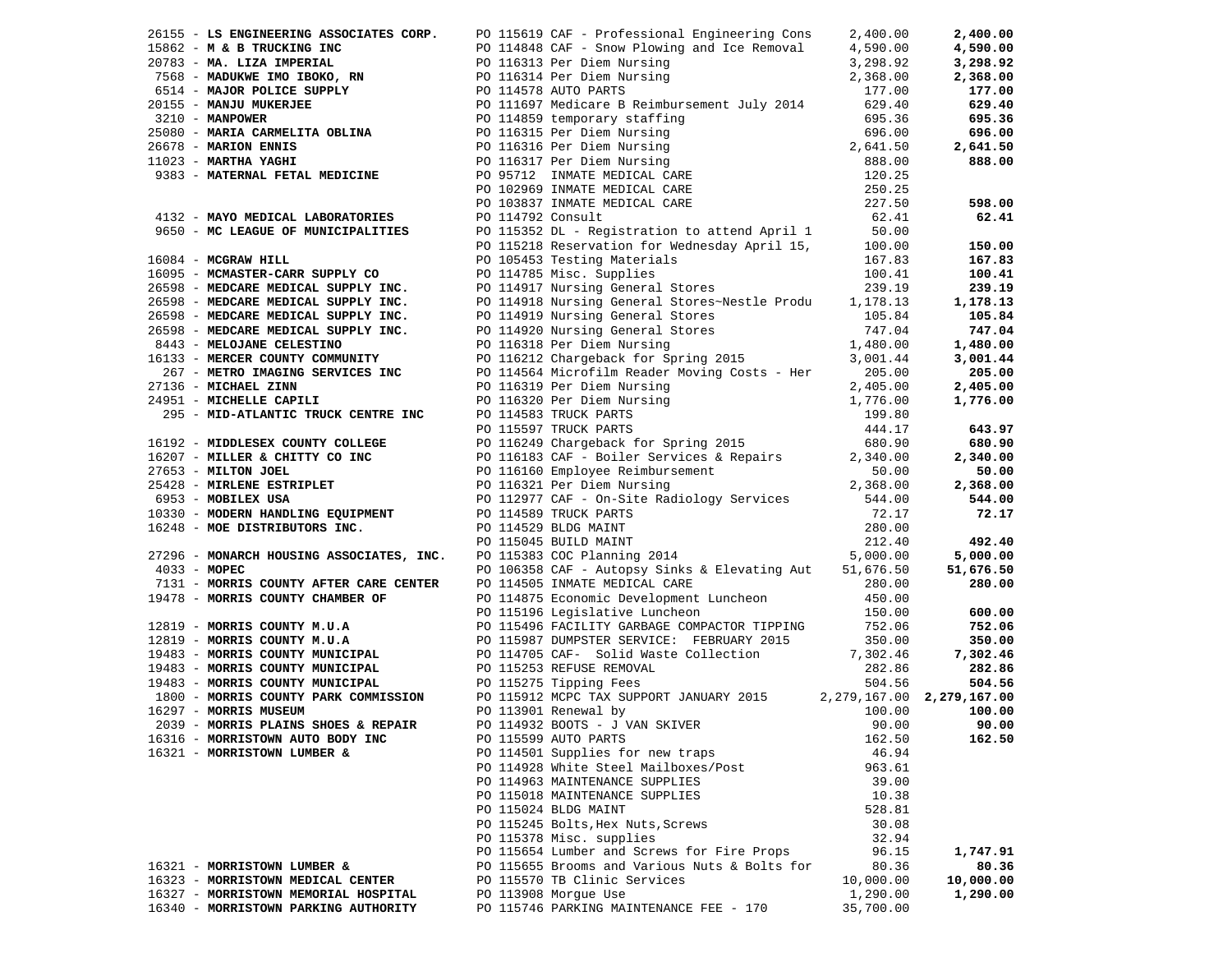|                                                                                                                                                                                                                               | PO 115747 PARKING MAINTENANCE FEE - ADDITIONA | 4,410.00 |           |
|-------------------------------------------------------------------------------------------------------------------------------------------------------------------------------------------------------------------------------|-----------------------------------------------|----------|-----------|
|                                                                                                                                                                                                                               |                                               |          | 42,671.57 |
|                                                                                                                                                                                                                               |                                               |          | 4,966.00  |
|                                                                                                                                                                                                                               |                                               |          | 53.11     |
|                                                                                                                                                                                                                               |                                               |          | 3,299.25  |
|                                                                                                                                                                                                                               |                                               |          | 4,619.65  |
|                                                                                                                                                                                                                               |                                               |          | 946.02    |
|                                                                                                                                                                                                                               |                                               |          | 3,299.25  |
|                                                                                                                                                                                                                               |                                               |          | 465.80    |
|                                                                                                                                                                                                                               |                                               |          | 1,077.36  |
|                                                                                                                                                                                                                               |                                               |          |           |
|                                                                                                                                                                                                                               |                                               |          | 1,040.86  |
|                                                                                                                                                                                                                               |                                               |          | 726.06    |
|                                                                                                                                                                                                                               |                                               |          | 7,793.96  |
|                                                                                                                                                                                                                               |                                               |          | 1,627.78  |
|                                                                                                                                                                                                                               |                                               |          | 6,034.57  |
|                                                                                                                                                                                                                               |                                               |          | 1,856.96  |
|                                                                                                                                                                                                                               |                                               |          | 1,225.00  |
|                                                                                                                                                                                                                               |                                               |          | 56.79     |
|                                                                                                                                                                                                                               |                                               |          | 27.90     |
|                                                                                                                                                                                                                               |                                               |          |           |
|                                                                                                                                                                                                                               |                                               |          |           |
|                                                                                                                                                                                                                               |                                               |          |           |
|                                                                                                                                                                                                                               |                                               |          |           |
|                                                                                                                                                                                                                               |                                               |          |           |
|                                                                                                                                                                                                                               |                                               |          |           |
|                                                                                                                                                                                                                               |                                               |          |           |
|                                                                                                                                                                                                                               |                                               |          | 6,107.25  |
|                                                                                                                                                                                                                               |                                               |          |           |
|                                                                                                                                                                                                                               |                                               |          |           |
|                                                                                                                                                                                                                               |                                               |          |           |
|                                                                                                                                                                                                                               |                                               |          |           |
|                                                                                                                                                                                                                               |                                               |          |           |
|                                                                                                                                                                                                                               |                                               |          |           |
|                                                                                                                                                                                                                               |                                               |          |           |
|                                                                                                                                                                                                                               |                                               |          | 3,900.00  |
|                                                                                                                                                                                                                               |                                               |          |           |
|                                                                                                                                                                                                                               |                                               |          |           |
|                                                                                                                                                                                                                               |                                               |          |           |
|                                                                                                                                                                                                                               |                                               |          |           |
|                                                                                                                                                                                                                               |                                               |          |           |
|                                                                                                                                                                                                                               |                                               |          |           |
|                                                                                                                                                                                                                               |                                               |          |           |
|                                                                                                                                                                                                                               |                                               |          | 18,548.00 |
| 71711 - MOTORINA SOLUTION DVC - 2012-07412 PALICIDATE PRICE - ARCHIVES - 2012-0742 - 2012-0742 - 2012-0742 - 2012-0742 - 2012-0742 - 2012-0742 - 2012-0742 - 2012-0742 - 2012-0742 - 2012-0742 - 2012-0742 - 2012-0742 - 2012 |                                               |          | 3,729.00  |
|                                                                                                                                                                                                                               |                                               |          | 150.00    |
|                                                                                                                                                                                                                               |                                               |          | 550.00    |
|                                                                                                                                                                                                                               |                                               |          | 206.98    |
|                                                                                                                                                                                                                               |                                               |          | 495.00    |
|                                                                                                                                                                                                                               |                                               |          | 198.00    |
| 16738 - NORTHEASTERN HARDWARE CO INC                                                                                                                                                                                          | PO 115446 Handles                             | 215.83   | 215.83    |
| $16763 - NU-LAR$                                                                                                                                                                                                              | PO 115233 Yearly Maintenance and Cleaning of  | 940.00   | 940.00    |
| 21565 - OCLC ONLINE COMPUTER                                                                                                                                                                                                  | PO 113821 OnLine Service for January 2015     | 3,754.01 | 3,754.01  |
| 3709 - ODINE SERVIL-MICHEL                                                                                                                                                                                                    | PO 116124 Employee Reimbursement              | 2,070.00 | 2,070.00  |
| 4654 - OFFICE TEAM                                                                                                                                                                                                            | PO 115096 J.Morris w/e 2/20/15                | 719.63   | 719.63    |
| 4654 - OFFICE TEAM                                                                                                                                                                                                            | PO 115582 J.Morris w/e 2/27/15 & 3/6/15       | 1,641.25 | 1,641.25  |
| 21567 - OFS/FOF SALES CORP                                                                                                                                                                                                    | PO 110074 Purchase of furniture               | 9,834.21 | 9,834.21  |
| 21420 - OGS TECHNOLOGIES, INC.                                                                                                                                                                                                | PO 114820 LAPEL PINS                          | 325.00   | 325.00    |
| 26953 - OLIVER FIRE PROTECTION & SECURITY                                                                                                                                                                                     | PO 114521 SECURITY IMPROVEMENT                | 1,485.00 | 1,485.00  |
| 26657 - ON TIME AMBULANCE, INC.                                                                                                                                                                                               | PO 116186 Resident Transport                  | 446.00   | 446.00    |
| 8687 - ON TIME TRANSPORT INC.                                                                                                                                                                                                 | PO 116187 Resident Transport                  | 873.00   | 873.00    |
| 25021 - ONE SOURCE OF NEW JERSEY LLC                                                                                                                                                                                          | PO 115004 Misc. Supplies                      | 124.22   | 124.22    |
| 21446 - OPTIMUS EMR, INC.                                                                                                                                                                                                     | PO 114708 Electronic Data Processing~Offsite  | 3,750.00 | 3,750.00  |
| 5443 - PADA OF NJ                                                                                                                                                                                                             | PO 114719 Police Academy Directors Associatio | 100.00   | 100.00    |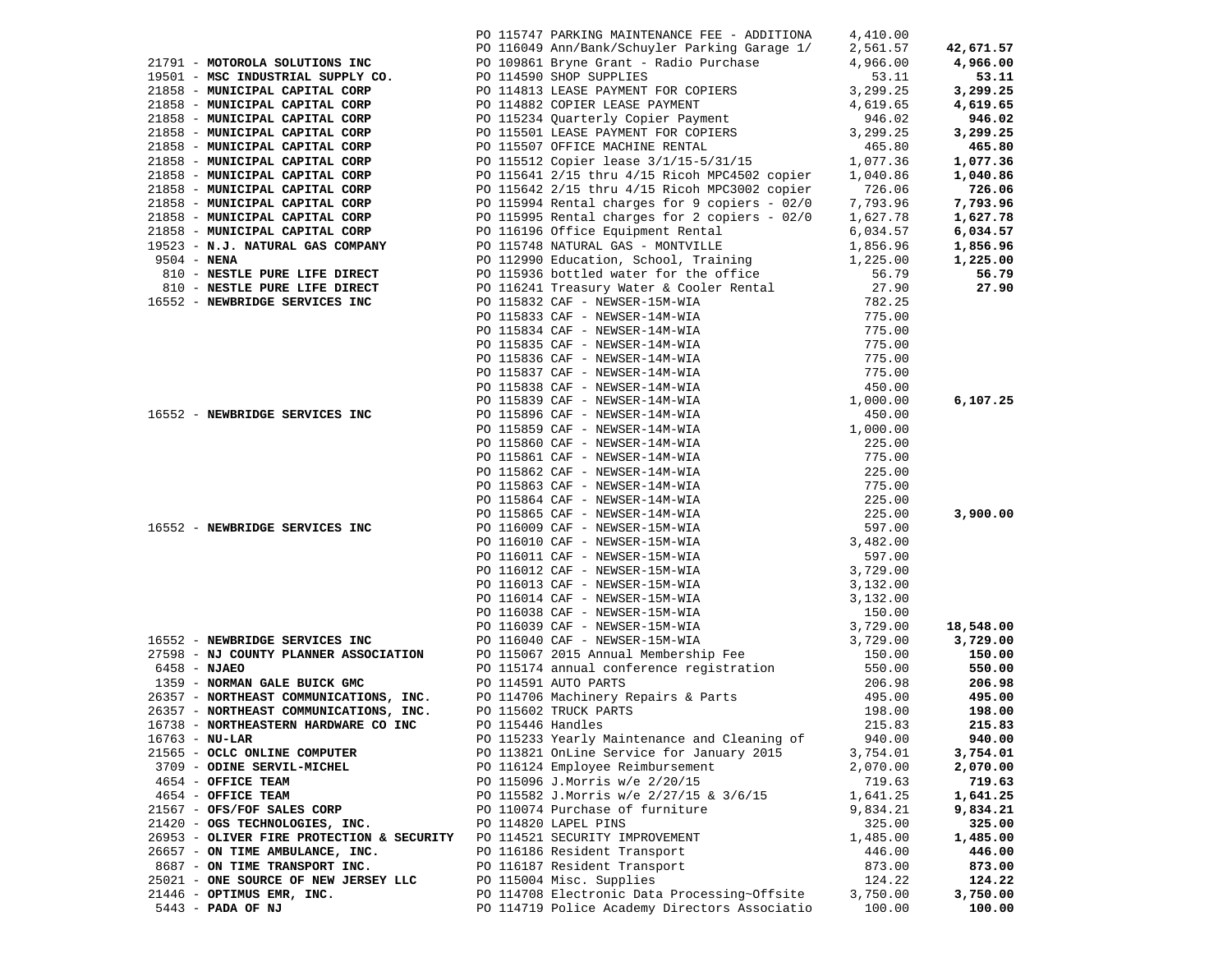|                     |                                        |                  | 1968) - PAPER AND MARTIN (1971-1972) - 1971-1972) - 1972-1973 - 1972-1973 - 1972-1973 - 1972-1973 - 1972-1973 - 1972-1973 - 1972-1973 - 1972-1973 - 1972-1973 - 1972-1973 - 1972-1973 - 1972-1973 - 1972-1973 - 1972-1973 - 1 |           |          |
|---------------------|----------------------------------------|------------------|-------------------------------------------------------------------------------------------------------------------------------------------------------------------------------------------------------------------------------|-----------|----------|
|                     |                                        |                  |                                                                                                                                                                                                                               |           |          |
|                     |                                        |                  |                                                                                                                                                                                                                               |           |          |
|                     |                                        |                  |                                                                                                                                                                                                                               |           |          |
|                     |                                        |                  |                                                                                                                                                                                                                               |           |          |
|                     |                                        |                  |                                                                                                                                                                                                                               |           |          |
|                     |                                        |                  |                                                                                                                                                                                                                               |           |          |
| 20642 - R.B.'S DELI |                                        | PO 114954 Meals  |                                                                                                                                                                                                                               | 529.00    |          |
|                     |                                        | PO 115366 Meals  |                                                                                                                                                                                                                               | 529.00    | 1,058.00 |
|                     | 12473 - R.D. SALES DOOR & HARDWARE LLC |                  | PO 114487 BLDG MAINT                                                                                                                                                                                                          | 475.00    |          |
|                     |                                        |                  | PO 114897 Machinery Repairs & Parts                                                                                                                                                                                           | 1,760.00  | 2,235.00 |
|                     | $17215$ - R.S. KNAPP CO. INC.          |                  | PO 114849 Plans & Specs for Sussex Tpke                                                                                                                                                                                       | 2,812.08  |          |
|                     |                                        |                  | PO 114851 Designject Service Contract                                                                                                                                                                                         | 66.64     |          |
|                     |                                        | PO 114903 PW 300 |                                                                                                                                                                                                                               | 210.44    | 3,089.16 |
|                     | 20536 - RABBI YOSEF NEWFIELD           |                  | PO 116194 Residents Activities                                                                                                                                                                                                | 175.00    | 175.00   |
|                     | 24823 - RAMAPO COLLEGE OF NJ           |                  | PO 115885 CAF - 24823-908                                                                                                                                                                                                     | 800.00    | 800.00   |
|                     | 20637 - RANDOLPH DINER                 | PO 114946 Meals  |                                                                                                                                                                                                                               | 713.00    | 713.00   |
|                     | 17247 - TOWNSHIP OF RANDOLPH           |                  | PO 115745 CAF - 2015 Municipal Alliance Funds                                                                                                                                                                                 | 2,136.03  | 2,136.03 |
|                     | 17273 - RED BARN RESTAURANT            | PO 114948 Meals  |                                                                                                                                                                                                                               | 264.50    | 264.50   |
|                     | 27101 - REDMANN ELECTRIC CO., INC.     |                  | PO 115393 Wiring for Walk-In Cooler/Freezer                                                                                                                                                                                   | 17,214.03 |          |
|                     |                                        |                  |                                                                                                                                                                                                                               |           |          |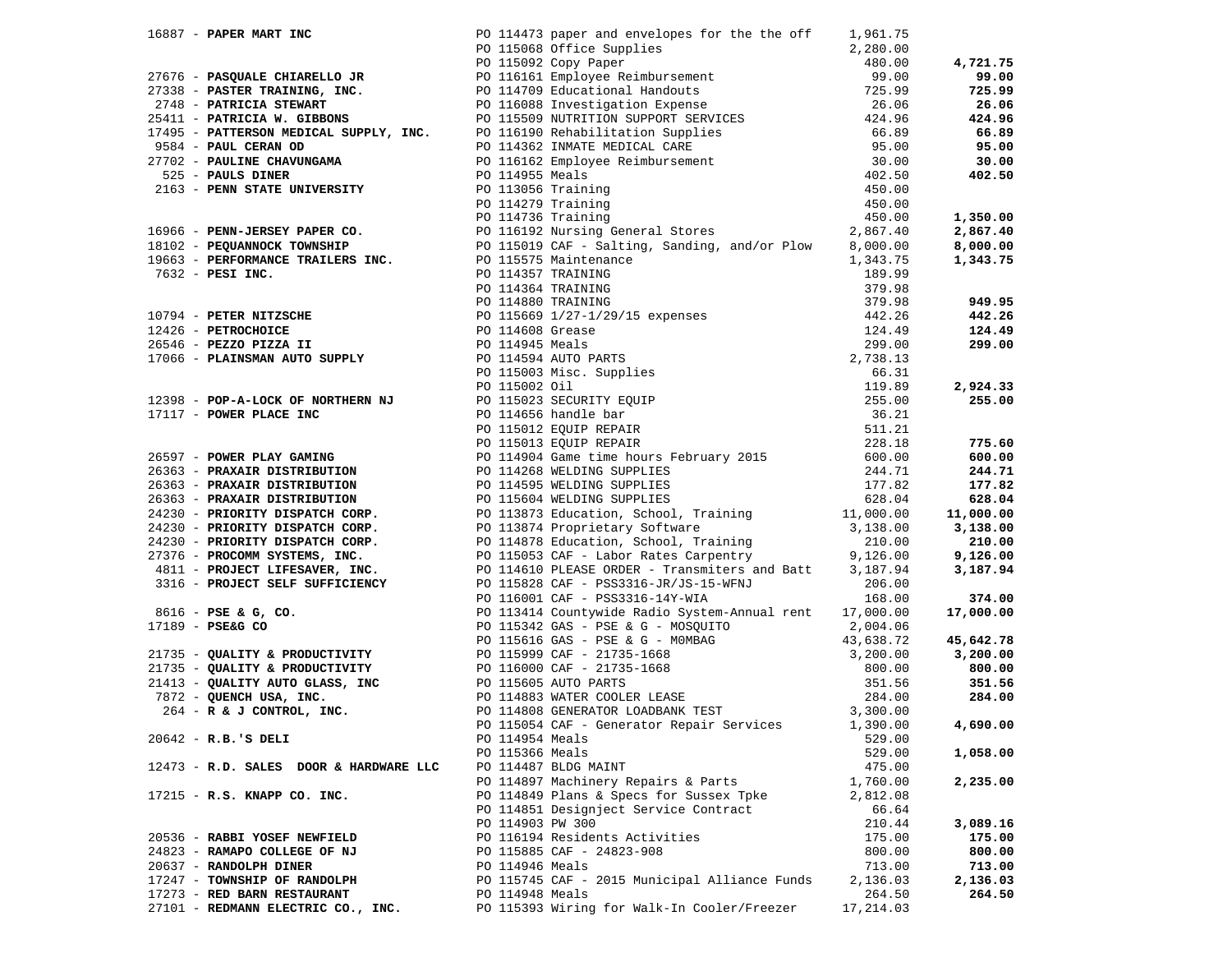|                                | PO 115226 CAF - Labor Rates Electrical and Re                                                                                                                                                                                                                                              | 3,042.57   | 20,256.60       |
|--------------------------------|--------------------------------------------------------------------------------------------------------------------------------------------------------------------------------------------------------------------------------------------------------------------------------------------|------------|-----------------|
|                                |                                                                                                                                                                                                                                                                                            |            |                 |
|                                |                                                                                                                                                                                                                                                                                            |            | 18,453.79       |
|                                |                                                                                                                                                                                                                                                                                            |            |                 |
|                                |                                                                                                                                                                                                                                                                                            |            |                 |
|                                |                                                                                                                                                                                                                                                                                            |            | 2,388.08        |
|                                |                                                                                                                                                                                                                                                                                            |            | 184.00          |
|                                |                                                                                                                                                                                                                                                                                            |            |                 |
|                                |                                                                                                                                                                                                                                                                                            |            | 444.00          |
|                                |                                                                                                                                                                                                                                                                                            |            |                 |
|                                |                                                                                                                                                                                                                                                                                            |            | 91.00           |
|                                |                                                                                                                                                                                                                                                                                            |            | 124.74          |
|                                |                                                                                                                                                                                                                                                                                            |            | 108.79          |
|                                |                                                                                                                                                                                                                                                                                            |            | 906.50          |
|                                |                                                                                                                                                                                                                                                                                            |            | 1,193.25        |
|                                |                                                                                                                                                                                                                                                                                            |            | 368.12          |
|                                |                                                                                                                                                                                                                                                                                            |            | 150.00          |
|                                |                                                                                                                                                                                                                                                                                            |            |                 |
|                                |                                                                                                                                                                                                                                                                                            |            |                 |
|                                |                                                                                                                                                                                                                                                                                            |            |                 |
|                                |                                                                                                                                                                                                                                                                                            |            |                 |
|                                |                                                                                                                                                                                                                                                                                            |            |                 |
|                                |                                                                                                                                                                                                                                                                                            |            | 8,561.20        |
|                                |                                                                                                                                                                                                                                                                                            |            |                 |
|                                |                                                                                                                                                                                                                                                                                            |            | 2,910.00        |
|                                |                                                                                                                                                                                                                                                                                            |            | 40.00           |
|                                |                                                                                                                                                                                                                                                                                            |            | 800.00          |
|                                |                                                                                                                                                                                                                                                                                            |            | 800.00          |
|                                |                                                                                                                                                                                                                                                                                            |            |                 |
|                                | PO 115108 Second Phase Hanover Garage, ground 10,900.00 12,302.50                                                                                                                                                                                                                          |            |                 |
|                                |                                                                                                                                                                                                                                                                                            |            | 40.60           |
|                                |                                                                                                                                                                                                                                                                                            |            | 50.00           |
|                                |                                                                                                                                                                                                                                                                                            |            | 560.58          |
|                                |                                                                                                                                                                                                                                                                                            |            |                 |
|                                |                                                                                                                                                                                                                                                                                            |            | 2,407.00        |
|                                |                                                                                                                                                                                                                                                                                            |            | 90.00           |
|                                |                                                                                                                                                                                                                                                                                            |            |                 |
|                                |                                                                                                                                                                                                                                                                                            |            | 3,465.79        |
|                                |                                                                                                                                                                                                                                                                                            |            | 189.41          |
|                                |                                                                                                                                                                                                                                                                                            |            | 153.51          |
|                                |                                                                                                                                                                                                                                                                                            |            | 21.90           |
|                                |                                                                                                                                                                                                                                                                                            |            |                 |
|                                |                                                                                                                                                                                                                                                                                            |            |                 |
|                                |                                                                                                                                                                                                                                                                                            |            | 972.58          |
|                                |                                                                                                                                                                                                                                                                                            |            |                 |
|                                |                                                                                                                                                                                                                                                                                            |            | 462.43          |
|                                |                                                                                                                                                                                                                                                                                            |            | 20,000.00       |
|                                |                                                                                                                                                                                                                                                                                            |            |                 |
|                                |                                                                                                                                                                                                                                                                                            |            | 800.00 1,451.80 |
|                                |                                                                                                                                                                                                                                                                                            |            | 1,275.58        |
|                                |                                                                                                                                                                                                                                                                                            |            | 182,657.90      |
|                                |                                                                                                                                                                                                                                                                                            |            | 72.18           |
| 6981 - SODEXO INC & AFFILIATES | 1599 - RIOCHARD INCORRECTS (19).<br>1699 - RIOCHARD RESULTER (19).<br>1699 - RIOCHARD RESULTER (19).<br>1699 - RIOCHARD RESULTER (19).<br>1699 - RIOCHARD RESULTER (19).<br>1699 - RIOCHARD RESULTER (19).<br>1699 - RIOCHARD RESULTER (1<br>PO 116125 CAF - Housekeeping Facility Mainten | 231,805.96 | 231,805.96      |
| 27447 - SOLOMON PAGE GROUP LLC | PO 115094 K. Massage w/e 12/27/14, 2/14/15, 2                                                                                                                                                                                                                                              | 5,962.50   |                 |
|                                | PO 115585 K. Massage w/e 3/7/15 & 3/2015 Park                                                                                                                                                                                                                                              | 1,500.00   | 7,462.50        |
| 5563 - SOMERSET PATRIOTS       | PO 114902 Resident Activities                                                                                                                                                                                                                                                              | 255.00     | 255.00          |
| 11160 - SPACE FARMS INC        | PO 114935 Deer Carcass Removal                                                                                                                                                                                                                                                             | 3,465.00   |                 |
|                                | PO 114974 Carcass Removal                                                                                                                                                                                                                                                                  | 2,508.00   | 5,973.00        |
| 4611 - STAPLES ADVANTAGE       | PO 114226 Adjuster's Office - Supplies minus                                                                                                                                                                                                                                               |            | 197.94          |
|                                |                                                                                                                                                                                                                                                                                            | 197.94     |                 |
| 4611 - STAPLES ADVANTAGE       | PO 114378 supplies                                                                                                                                                                                                                                                                         | 748.86     | 748.86          |
| 4611 - STAPLES ADVANTAGE       | PO 114464 OFFICE SUPPLIES                                                                                                                                                                                                                                                                  | 552.38     | 552.38          |
| 4611 - STAPLES ADVANTAGE       | PO 114492 OFFICE SUPPLIES                                                                                                                                                                                                                                                                  | 1,699.44   | 1,699.44        |
| 4611 - STAPLES ADVANTAGE       | PO 114598 Medical Services - Office Supplies                                                                                                                                                                                                                                               | 314.24     | 314.24          |
| 4611 - STAPLES ADVANTAGE       | PO 114605 Medical Services - Office Supplies                                                                                                                                                                                                                                               | 117.20     | 117.20          |
| 4611 - STAPLES ADVANTAGE       | PO 114622 Invoice 3253307442 - White Unprinte                                                                                                                                                                                                                                              | 35.49      | 35.49           |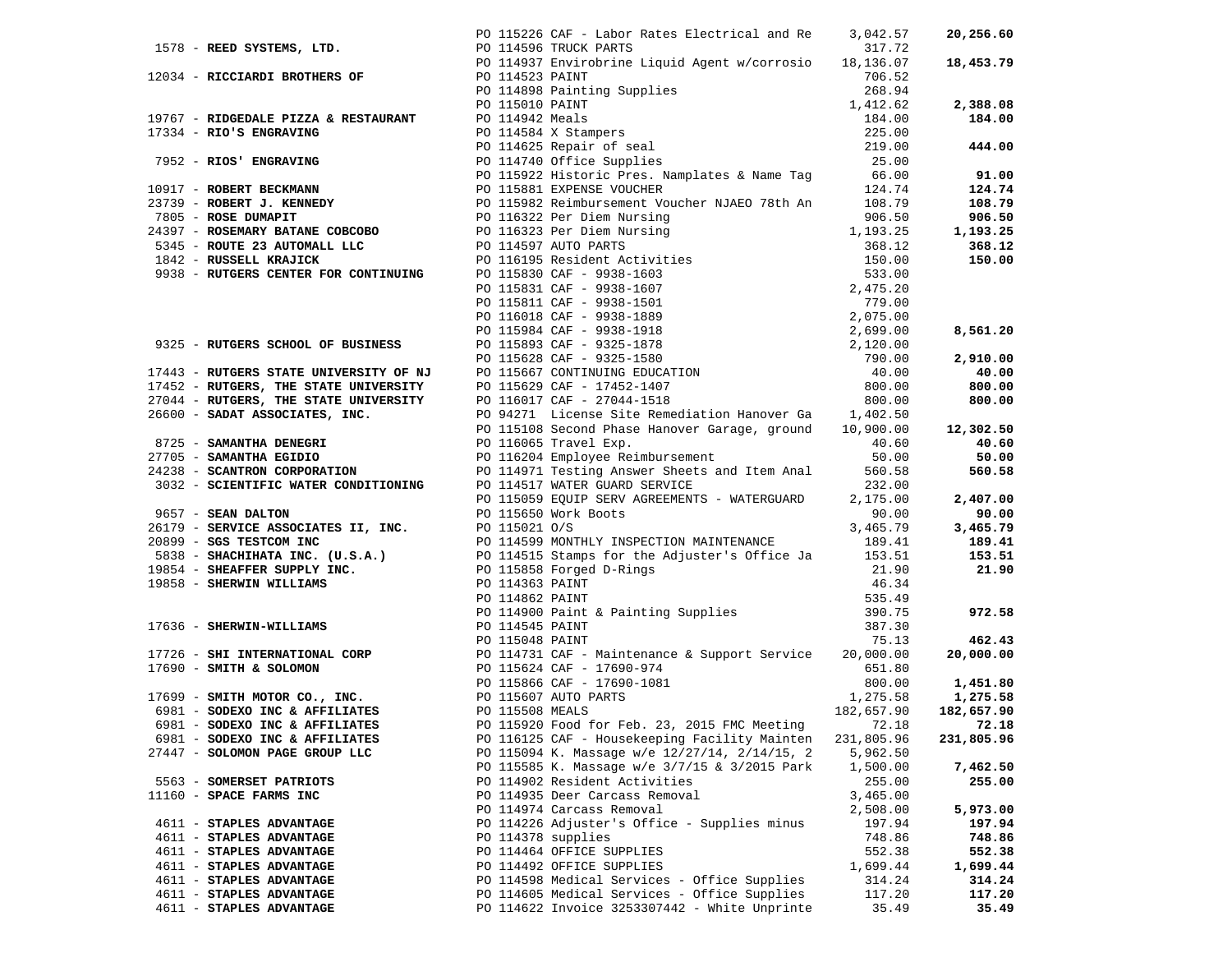|                                                                | 46111 <b>STANDER ANYANTAGE</b><br>46111 <b>STANDER ANYANTAGE</b><br>46111 <b>STANDER ANYANTAGE</b><br>46111 <b>STANDER ANYANTAGE</b><br>46111 <b>STANDER ANYANTAGE</b><br>46111 <b>STANDER ANYANTAGE</b><br>46111 <b>STANDER ANYANTAGE</b><br>46111 <b>STANDER ANYANTAGE</b><br>46111 |          | 520.35    |
|----------------------------------------------------------------|---------------------------------------------------------------------------------------------------------------------------------------------------------------------------------------------------------------------------------------------------------------------------------------|----------|-----------|
|                                                                |                                                                                                                                                                                                                                                                                       |          | 1,128.22  |
|                                                                |                                                                                                                                                                                                                                                                                       |          | 52.53     |
|                                                                |                                                                                                                                                                                                                                                                                       |          | 55.61     |
|                                                                |                                                                                                                                                                                                                                                                                       |          | 962.61    |
|                                                                |                                                                                                                                                                                                                                                                                       |          | 363.42    |
|                                                                |                                                                                                                                                                                                                                                                                       |          | 346.38    |
|                                                                |                                                                                                                                                                                                                                                                                       |          | 1,474.15  |
|                                                                |                                                                                                                                                                                                                                                                                       |          | 154.54    |
|                                                                |                                                                                                                                                                                                                                                                                       |          | 167.33    |
|                                                                |                                                                                                                                                                                                                                                                                       |          | 317.96    |
|                                                                |                                                                                                                                                                                                                                                                                       |          | 270.70    |
|                                                                |                                                                                                                                                                                                                                                                                       |          | 294.59    |
|                                                                |                                                                                                                                                                                                                                                                                       |          | 84.42     |
|                                                                |                                                                                                                                                                                                                                                                                       |          | 402.02    |
|                                                                |                                                                                                                                                                                                                                                                                       |          | 268.88    |
|                                                                |                                                                                                                                                                                                                                                                                       |          | 307.28    |
|                                                                |                                                                                                                                                                                                                                                                                       |          | 107.99    |
|                                                                |                                                                                                                                                                                                                                                                                       |          | 247.10    |
|                                                                |                                                                                                                                                                                                                                                                                       |          | 594.10    |
|                                                                |                                                                                                                                                                                                                                                                                       |          | 129.29    |
|                                                                |                                                                                                                                                                                                                                                                                       |          | 79.72     |
|                                                                |                                                                                                                                                                                                                                                                                       |          | 151.50    |
|                                                                |                                                                                                                                                                                                                                                                                       |          | 289.33    |
|                                                                |                                                                                                                                                                                                                                                                                       |          | 240.61    |
|                                                                |                                                                                                                                                                                                                                                                                       |          | 2,834.02  |
|                                                                |                                                                                                                                                                                                                                                                                       |          | 130.28    |
|                                                                |                                                                                                                                                                                                                                                                                       |          | 5,083.14  |
|                                                                |                                                                                                                                                                                                                                                                                       |          |           |
|                                                                |                                                                                                                                                                                                                                                                                       |          | 6,735.96  |
|                                                                |                                                                                                                                                                                                                                                                                       |          | 45.00     |
|                                                                |                                                                                                                                                                                                                                                                                       |          | 1,192.30  |
|                                                                |                                                                                                                                                                                                                                                                                       |          | 1,748.42  |
|                                                                |                                                                                                                                                                                                                                                                                       |          |           |
|                                                                |                                                                                                                                                                                                                                                                                       |          |           |
|                                                                |                                                                                                                                                                                                                                                                                       |          | 13,017.49 |
| 24440 - SUMMIT ELECTRICAL SUPPLY CO. INC. PO 114547 ELECTRICAL |                                                                                                                                                                                                                                                                                       | 349.60   | 349.60    |
|                                                                |                                                                                                                                                                                                                                                                                       |          | 10,479.60 |
|                                                                |                                                                                                                                                                                                                                                                                       |          |           |
|                                                                |                                                                                                                                                                                                                                                                                       |          | 1,367.00  |
|                                                                |                                                                                                                                                                                                                                                                                       |          |           |
|                                                                |                                                                                                                                                                                                                                                                                       |          |           |
|                                                                |                                                                                                                                                                                                                                                                                       |          |           |
|                                                                |                                                                                                                                                                                                                                                                                       |          |           |
|                                                                |                                                                                                                                                                                                                                                                                       |          |           |
|                                                                |                                                                                                                                                                                                                                                                                       |          |           |
|                                                                |                                                                                                                                                                                                                                                                                       |          |           |
|                                                                |                                                                                                                                                                                                                                                                                       |          | 17,096.20 |
|                                                                |                                                                                                                                                                                                                                                                                       |          |           |
|                                                                | PO 115869 CAF - Subgrant #SCVOTE-15Y-WIA 399.66                                                                                                                                                                                                                                       |          |           |
|                                                                | PO 115870 CAF - Subgrant #SCVOTE-15Y-WIA                                                                                                                                                                                                                                              | 538.26   |           |
|                                                                | PO 115871 CAF - Subgrant #SCVOTE-15Y-WIA                                                                                                                                                                                                                                              | 645.91   |           |
|                                                                | PO 115872 CAF - Subgrant #SCVOTE-15Y-WIA                                                                                                                                                                                                                                              | 532.87   |           |
|                                                                | PO 115873 CAF - Subgrant #SCVOTE-15Y-WIA                                                                                                                                                                                                                                              | 532.87   |           |
|                                                                | PO 115874 CAF - Subgrant #SCVOTE-15Y-WIA                                                                                                                                                                                                                                              | 355.24   |           |
|                                                                | PO 115875 CAF - Subgrant #SCVOTE-15Y-WIA                                                                                                                                                                                                                                              | 523.99   | 3,839.64  |
| 17934 - SUSSEX COUNTY TECH SCHOOL                              | PO 115876 CAF - Subgrant #SCVOTE-15Y-WIA                                                                                                                                                                                                                                              | 355.24   |           |
|                                                                | PO 115851 CAF - Subgrant #SCVOTE-15Y-WIA                                                                                                                                                                                                                                              | 430.61   | 785.85    |
| 25400 - SUZIE COLLIN                                           | PO 116324 Per Diem Nursing                                                                                                                                                                                                                                                            | 2,118.25 | 2,118.25  |
| 18067 - T J'S SPORTWIDE TROPHY                                 | PO 114810 PLAQUE AND ENGRAVING                                                                                                                                                                                                                                                        | 50.30    |           |
|                                                                | PO 114814 PLAQUES AND ENGRAVING                                                                                                                                                                                                                                                       | 628.20   | 678.50    |
| 27377 - TARA VYAS                                              | PO 116057 Travel Expense                                                                                                                                                                                                                                                              | 156.24   | 156.24    |
|                                                                | PO 114911 CAF - Environmental Control and HVA                                                                                                                                                                                                                                         | 2,679.17 | 2,679.17  |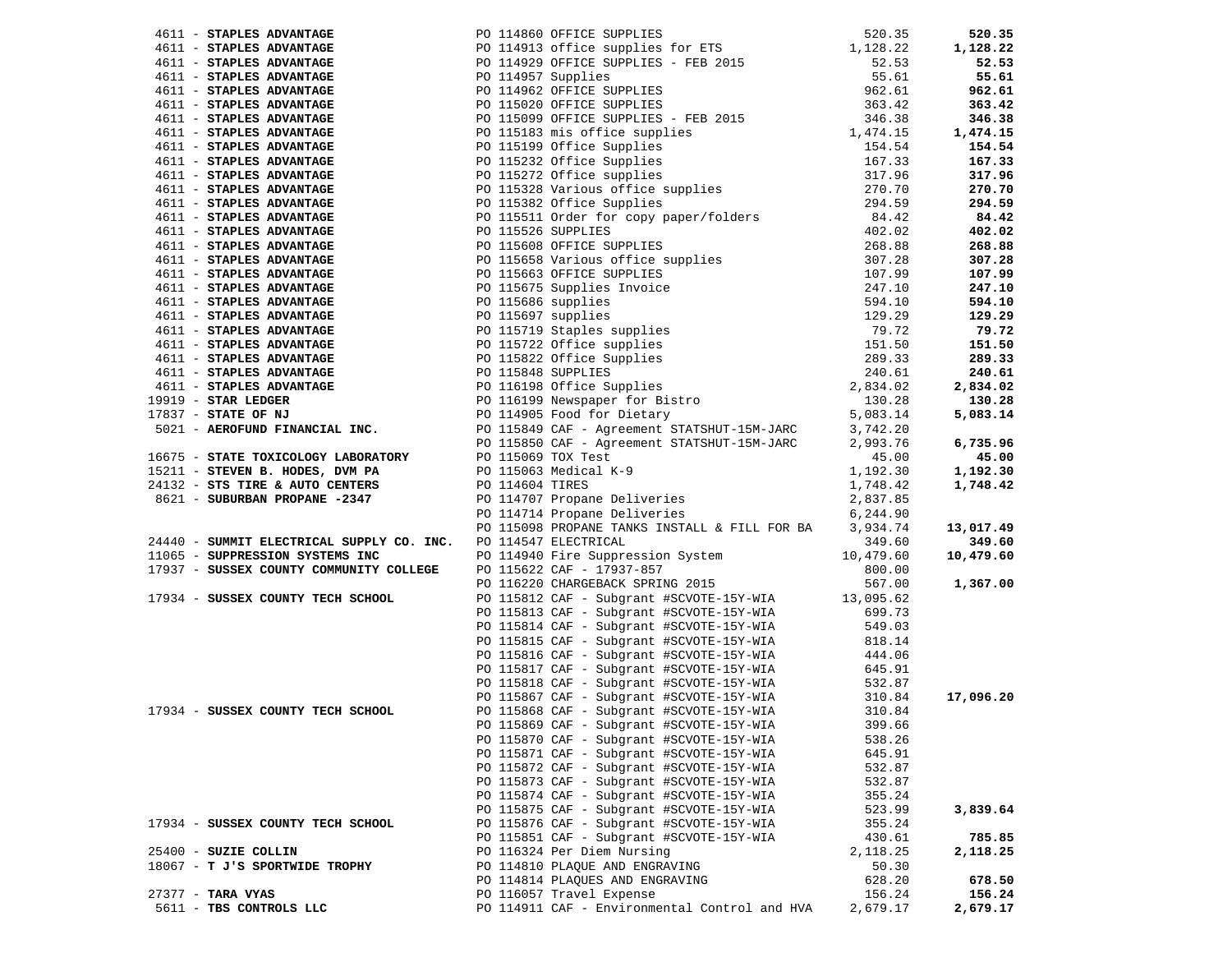|                                | 20436 - TELE-COMMUNICATION, INC                                              |                 | PO 114471 Equipment                                                                                                                | 1,652.90  | 1,652.90  |
|--------------------------------|------------------------------------------------------------------------------|-----------------|------------------------------------------------------------------------------------------------------------------------------------|-----------|-----------|
|                                |                                                                              |                 | 7574 - TELE-MEASUREMENTS, INC.<br>17990 - TELESEARCH INC<br>PO 114857 temporary staffing                                           | 833.00    | 833.00    |
| 17990 - TELESEARCH INC         |                                                                              |                 |                                                                                                                                    | 1,697.00  |           |
|                                |                                                                              |                 |                                                                                                                                    | 2,307.10  |           |
|                                |                                                                              |                 |                                                                                                                                    | 3,047.10  |           |
|                                |                                                                              |                 |                                                                                                                                    | 1,379.00  |           |
|                                |                                                                              |                 | PO 114858 Temporary staffing<br>PO 115257 temporary staffing<br>PO 115258 temporary staffing<br>PO 115095 C.Kristiansen w/e 3/1/15 | 502.13    |           |
|                                |                                                                              |                 |                                                                                                                                    | 399.75    | 9,332.08  |
| 26677 - TEODORA O. DELEON      |                                                                              |                 | PO 115584 C. Kristiansen w/e 3/8/15<br>PO 116325 Per Diem Nursing                                                                  | 2,978.50  | 2,978.50  |
| 27034 - TERESA OMWENGA         |                                                                              |                 | PO 116326 Per Diem Nursing                                                                                                         | 1,184.00  | 1,184.00  |
|                                | 19622 - THE OLYMPIC GLOVE & SAFETY CO.                                       |                 | PO 114000 Misc. supplies                                                                                                           | 511.57    | 511.57    |
|                                | 2447 - THE PORTASOFT COMPANY INC                                             |                 | PO 114812 WATER SOFTENER REPAIRS                                                                                                   | 1,499.20  | 1,499.20  |
| 9016 - THE STAR LEDGER         |                                                                              |                 | PO 114507 1 year subscription for Morris Cou                                                                                       | 361.40    | 361.40    |
| 24933 - THOMAS POLLIO          |                                                                              |                 | PO 115901 REIMBURSEMENT FOR YOUTH SHELTER MAR                                                                                      | 309.37    | 309.37    |
| 11582 - THOMAS ZELANTE         |                                                                              |                 | PO 116104 Meeting Exp.                                                                                                             | 125.00    | 125.00    |
| 18437 - THOMSON REUTERS        |                                                                              |                 | PO 115101 Discount plan charges: 1/5/15-2/4/1                                                                                      | 181.00    | 181.00    |
|                                | 122 - TILCON NEW YORK INC.                                                   |                 | PO 114939 Bituminous Concrete                                                                                                      | 6,083.40  | 6,083.40  |
|                                | 281 - TOMAR INDUSTRIES INC                                                   |                 | PO 114606 JANITORIAL SUPPLIES                                                                                                      | 378.70    |           |
|                                |                                                                              |                 | PO 114000 Units<br>PO 114609 Misc. Supplies                                                                                        | 139.25    |           |
|                                |                                                                              |                 | PO 114794 Vacuum                                                                                                                   | 204.00    |           |
|                                |                                                                              |                 |                                                                                                                                    | 295.69    | 1,017.64  |
|                                | 9099 - TONY SANCHEZ LTD                                                      |                 | PO 115611 JANITORIAL SUPPLIES<br>PO 109033 MOLDBOARD                                                                               | 2,646.00  |           |
|                                |                                                                              |                 | PO 109033 MOLDBOARD                                                                                                                | 2,000.00  |           |
|                                |                                                                              |                 | PO 114607 TRUCK PARTS                                                                                                              | 319.20    | 4,965.20  |
|                                | 18099 - TOWNSHIP OF MENDHAM                                                  |                 | PO 115737 CAF - 2015 Municipal Alliance Funds                                                                                      | 2,080.00  |           |
|                                |                                                                              |                 | PO 115738 CAF - 2014 Supplemental Municipal A                                                                                      | 1,030.00  | 3,110.00  |
|                                | 16913 - TOWNSHIP OF PARSIPPANY -                                             |                 | PO 115337 WATER - PSTA                                                                                                             | 4,953.56  | 4,953.56  |
| 19736 - TOWNSHIP OF RANDOLPH   |                                                                              |                 | PO 115190 MEMBERSHIP DUES FOR 2015                                                                                                 | 1,250.00  | 1,250.00  |
|                                | 18105 - TOWNSQUARE DINER RESTAURANT                                          | PO 114949 Meals |                                                                                                                                    | 471.50    |           |
|                                |                                                                              | PO 115017 Meals |                                                                                                                                    | 437.00    | 908.50    |
| 18113 - TRANSACTION CONFERENCE |                                                                              |                 | PO 114199 Registration for Deena Leary - Full                                                                                      | 295.00    | 295.00    |
|                                | 19995 - TREASURER-STATE OF NEW JERSEY                                        |                 | PO 116185 Elevator Safety Inspection                                                                                               | 1,650.00  | 1,650.00  |
| 11758 - TREASURER-STATE OF NJ  |                                                                              |                 | PO 114716 Hazardous Waste Site Compliance Mon                                                                                      | 40.00     | 40.00     |
| 18144 - TREE KING INC          |                                                                              |                 |                                                                                                                                    | 51,012.50 | 51,012.50 |
|                                | 8758 - TRICO EQUIPMENT SERVICES LLC                                          |                 | PO 114845 CAF - Snow Plowing and Ice Removal<br>PO 114600 Truck Canopy                                                             | 1,349.60  | 1,349.60  |
|                                | 12333 - TRIMBOLI & PRUSINOWSKI, LLC                                          |                 | PO 115704 MC Prosecutor's Office-legal servic                                                                                      | 2,124.00  |           |
|                                |                                                                              |                 | PO 115705 MC Sheriff's Office - legal service                                                                                      | 1,236.00  |           |
|                                |                                                                              |                 | PO 115706 County Counsel - legal services ren                                                                                      | 1,488.00  | 4,848.00  |
|                                | 24804 - TRITEC OFFICE EQUIPMENT INC                                          |                 | PO 115090 10/1/14 to 12/31/14 color copies ma                                                                                      | 1,655.64  | 1,655.64  |
|                                | 4144 - U-LINE SHIPPING SUPPLY                                                |                 | PO 114815 FILE CABINETS                                                                                                            | 1,672.44  |           |
|                                |                                                                              |                 | PO 115049 SECURITY                                                                                                                 | 1,242.09  |           |
|                                |                                                                              |                 | PO 116200 Office Supplies                                                                                                          | 211.50    | 3,126.03  |
|                                | 217 - US LIFE INSURANCE COMPANY                                              |                 | PO 114231 Feb.-March group life premium                                                                                            | 266.86    | 266.86    |
|                                | 9285 - U.S. SECURITY ASSOCIATES, INC.                                        |                 | PO 113837 CAF - Unarmed Security Guards                                                                                            | 1,906.24  | 1,906.24  |
|                                | 478 - UCPO POLICE ACADEMY TRAINING                                           |                 | PO 114283 Training                                                                                                                 | 30.00     | 30.00     |
| 5373 - UNION COUNTY            |                                                                              |                 | PO 114850 NJSACE DUES                                                                                                              | 535.00    | 535.00    |
|                                | 18233 - UNITED PARCEL SERVICE                                                |                 | PO 114467 summary of charges on account #6x77                                                                                      | 261.67    |           |
|                                |                                                                              |                 | PO 114712 Shipping                                                                                                                 | 63.90     | 325.57    |
| 18232 - UNITED PARCEL SERVICE  |                                                                              |                 | PO 115921 Shipment to Edward Ball March 9, 20                                                                                      | 18.79     | 18.79     |
|                                | 446 - UNITRONIX DATA SYSTEMS INC                                             |                 | PO 115066 3/15 Proprietary Computer Software                                                                                       | 5,682.60  | 5,682.60  |
|                                | 20034 - UNIVERSAL SUPPLY GROUP INC.                                          | PO 115047 HVAC  |                                                                                                                                    | 24.49     |           |
|                                |                                                                              | PO 115022 HVAC  |                                                                                                                                    | 79.72     | 104.21    |
|                                | 15732 - UNIVERSAL UNIFORM SALES CO INC                                       |                 | PO 115071 CAF - Contract Renewal                                                                                                   | 101.00    | 101.00    |
|                                | 20035 - UNIVERSAL UNIFORM SALES CO.INC                                       |                 | PO 115055 2015 UNIFORMS                                                                                                            | 134.90    | 134.90    |
| 12628 - UNIVERSITY OF MISSOURI |                                                                              |                 | PO 115579 Consultation                                                                                                             | 500.00    | 500.00    |
|                                | 20989 - USA ARCHITECTS PLANNERS &                                            |                 | PO 115879 CAF - Design & Construction Service                                                                                      | 5,040.00  | 5,040.00  |
|                                | 273 - VALUE LINE PUBLISHING LLC                                              |                 |                                                                                                                                    |           |           |
|                                | 25245 - VEOLIA ES TECHNICAL SOLUTIONS, LLC PO 114722 Hazardous Waste Removal |                 | PO 113823 Confirm Subscription Renewal                                                                                             | 3,850.00  | 3,850.00  |
|                                |                                                                              |                 | PO 115302 Telephone pobox4833                                                                                                      | 846.20    | 846.20    |
| $1286$ - VERIZON               |                                                                              |                 |                                                                                                                                    | 313.26    | 313.26    |
| $1286$ - VERIZON               |                                                                              |                 | PO 115392 Morris County Ofcs & Inst - Sheriff                                                                                      | 66.21     | 66.21     |
| 10158 - VERIZON                |                                                                              |                 | PO 115685 PHONE BILL                                                                                                               | 774.20    | 774.20    |
| $1286$ - VERIZON               |                                                                              |                 | PO 115691 Telephone pobox4833                                                                                                      | 158.84    | 158.84    |
| 1348 - VERIZON WIRELESS        |                                                                              |                 | PO 114359 CELL SERVICE                                                                                                             | 545.60    |           |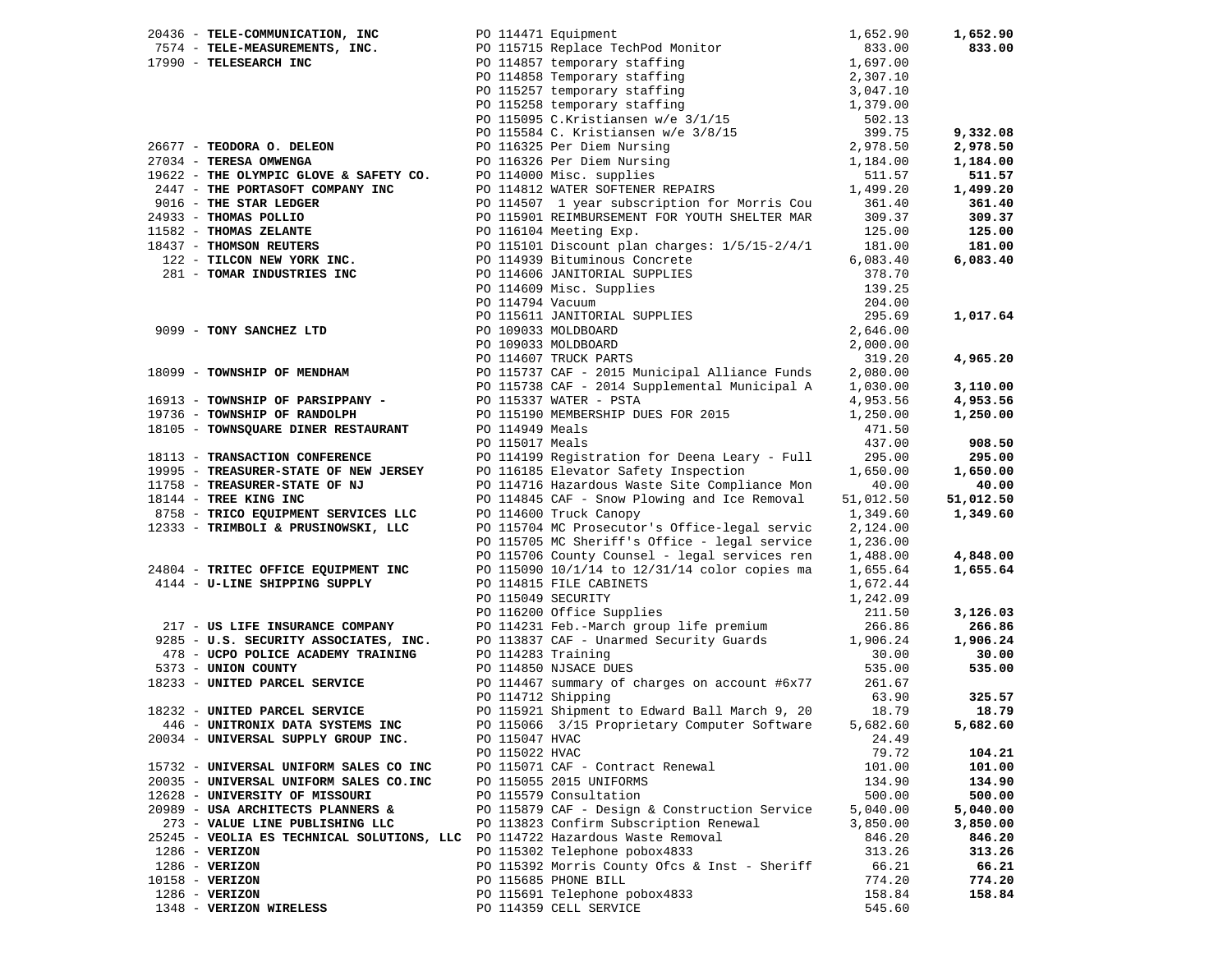|                                        |                                        | PO 114744 Cell Phones                               | 59.45    |              |
|----------------------------------------|----------------------------------------|-----------------------------------------------------|----------|--------------|
|                                        |                                        | PO 115899 Wireless Service                          | 80.04    | 685.09       |
|                                        | 11067 - VISITING DENTAL ASSOCIATES PC  | PO 116201 Resident Treatment                        | 90.00    | 90.00        |
|                                        | 25832 - VOIANCE LANGUAGE SERVICES, LLC | PO 115270 Interpreter fees                          | 522.63   | 522.63       |
| 6146 - W.B. MASON COMPANY INC          |                                        | PO 114816 LOG BOOKS                                 | 1,799.80 |              |
|                                        |                                        | PO 115227 Office Supplies                           | 842.07   |              |
|                                        |                                        | PO 115586 Treasurer's Office Supplies, 3/10/1       | 3,020.22 | 5,662.09     |
| 27401 - WALLKILL GROUP INC             |                                        | PO 116209 CAF - Nursing Area Renovations            | 9,800.00 | 9,800.00     |
| 18389 - WARREN COUNTY TECHNICAL SCHOOL |                                        | PO 115887 CAF - 18389-1609                          | 448.14   |              |
|                                        |                                        | PO 115888 CAF - 18389-1482                          | 475.30   |              |
|                                        |                                        | PO 115889 CAF - 18389-1780                          | 475.30   |              |
|                                        |                                        | PO 115890 CAF - 18389-1562                          | 475.30   |              |
|                                        |                                        | PO 115891 CAF - 18389-1568                          | 475.30   |              |
|                                        |                                        | PO 115892 CAF - 18389-1601                          | 475.30   |              |
|                                        |                                        | PO 115841 CAF - 18389-1590                          | 710.40   |              |
|                                        |                                        | PO 115845 CAF - 18389-1869                          | 710.40   | 4,245.44     |
| 13392 - WEBSTER PLUMBING &             |                                        | PO 114818 SEWER DRAIN CLEARING                      | 424.20   |              |
|                                        |                                        | PO 115680 CAF - Labor Rates Plumbing 3,984.00       |          |              |
|                                        |                                        | PO 115680 CAF - Labor Rates Plumbing 2,092.50       |          | 6,500.70     |
| 10812 - WEST PAYMENT CENTER            |                                        | PO 112892 subscription charges nj pr V34,35 114.00  |          | 114.00       |
| 10812 - WEST PAYMENT CENTER            |                                        | PO 113825 Confirm OnLine Service for January 861.24 |          | 861.24       |
| 10812 - WEST PAYMENT CENTER            |                                        | PO 114424 WEST INFORMATION CHARGE ACCOUNT 100       | 517.42   | 517.42       |
| 18456 - WHITE & SHAUGER INC.           |                                        | PO 114908 Machinery Repairs & Parts                 | 79.78    | 79.78        |
| 8335 - WILLIAM PATERSON UNIVERSITY     |                                        | PO 115829 CAF - 8335-1888                           | 1,280.00 |              |
|                                        |                                        | PO 115991 CAF - 8335-1876                           | 1,520.00 |              |
|                                        |                                        | PO 116035 CAF - 8335-1850                           | 1,200.00 |              |
|                                        |                                        | PO 116037 CAF - 8335-1834                           | 800.00   |              |
|                                        |                                        | PO 116041 CAF - 8335-1895                           | 1,455.00 | 6, 255.00    |
|                                        | 18541 - WORLD BOOK EDUCATIONAL PROD    | PO 113192 Received Books in 2014                    | 190.00   | 190.00       |
| 8355 - X-RAY IMAGING                   |                                        | PO 114819 X-RAY BADGE SERVICE                       | 961.30   | 961.30       |
| 9787 - ZELTEX INC                      |                                        | PO 113352 SPECIALTY OCTANE ANALYZERS 18,308.00      |          | 18,308.00    |
| TOTAL                                  |                                        |                                                     |          | 4,844,143.14 |
|                                        |                                        |                                                     |          |              |

|  |  |  |  | Total to be paid from Fund 01 Current Fund    | 4,221,974.57 |
|--|--|--|--|-----------------------------------------------|--------------|
|  |  |  |  | Total to be paid from Fund 02 Grant Fund      | 385,864.65   |
|  |  |  |  | Total to be paid from Fund 04 County Capital  | 208,934.63   |
|  |  |  |  | Total to be paid from Fund 13 Dedicated Trust | 27,369.29    |
|  |  |  |  |                                               |              |
|  |  |  |  |                                               | 4,844,143.14 |

# **Report Printed** *2015-04-06 15:32:01* **COUNTY OF MORRIS**

# **List of Bills (Department/Account Detail) - CENTRALIZED DISBURSEMENT ACCOUNT**

| Account               | <b>PO #</b>      | Vendor                             | Description                              | Payment      | Account Total |
|-----------------------|------------------|------------------------------------|------------------------------------------|--------------|---------------|
|                       |                  |                                    | <b>Current Fund</b>                      |              |               |
| <b>DEPARTMENT 000</b> |                  |                                    |                                          |              |               |
|                       |                  | 89125 LAWMEN SUPPLY CO OF NJ, INC. | CASES - SPEER GOLD DOT HIGH-PERFORMANCE  | 8,160.00     |               |
|                       |                  | 89125 LAWMEN SUPPLY CO OF NJ, INC. | CASES - SPEER LAWMAN BRASS CASE CENTERFI | 4,288.00     |               |
|                       |                  | 89125 LAWMEN SUPPLY CO OF NJ, INC. | CASES - SPEER GOLD DOT HIGH-PERFORMANCE  | 3,030.00     |               |
|                       |                  | 89125 LAWMEN SUPPLY CO OF NJ, INC. | CASES - SPEER LAWMAN BRASS CASE CENTERFI | 2,778.00     |               |
|                       |                  | 89125 LAWMEN SUPPLY CO OF NJ, INC. | Funds released to PO 105427 CASES - SPEE | $-3,030,00$  |               |
|                       |                  | 89125 LAWMEN SUPPLY CO OF NJ, INC. | Funds released to PO 105427 CASES - SPEE | $-2,778,00$  |               |
|                       |                  | 89125 LAWMEN SUPPLY CO OF NJ, INC. | To move to contracts payable             | $-12,448.00$ |               |
| $01 - 204 - 55 - 000$ | Accounts Payable |                                    | TOTAL FOR ACCOUNT                        |              |               |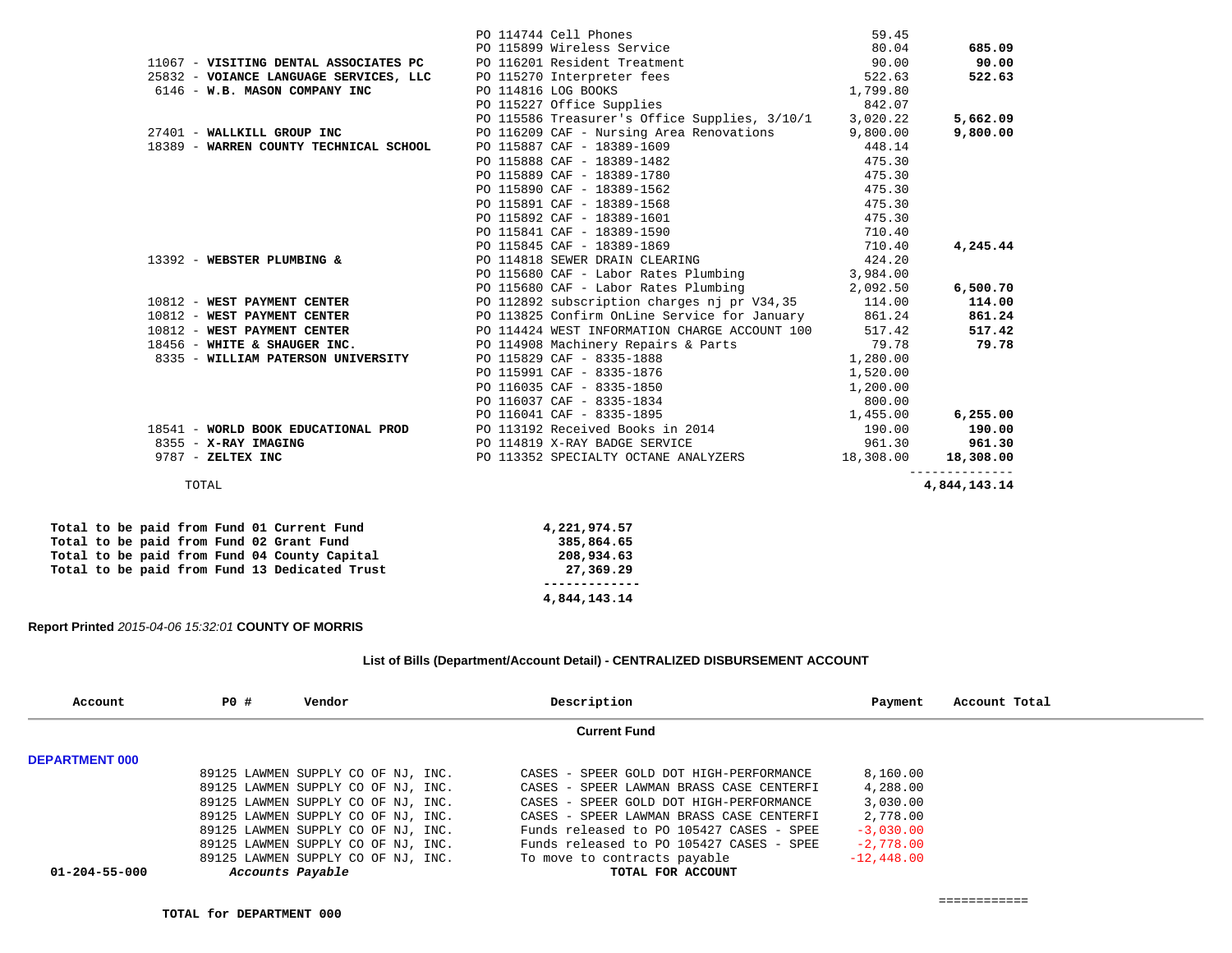| <b>County Administrator</b>                          |                                          |           |              |  |
|------------------------------------------------------|------------------------------------------|-----------|--------------|--|
| 115328 STAPLES ADVANTAGE                             | Copy paper                               | 13.29     |              |  |
| 115328 STAPLES ADVANTAGE                             | Staples 8.5x11 copy paper, coffee, coffe | 257.41    |              |  |
| 115658 STAPLES ADVANTAGE                             | HP 78A toner, 3-tab folder 100, steno bo | 307.28    |              |  |
| 01-201-20-100100-058<br>Office Supplies & Stationery | TOTAL FOR ACCOUNT                        |           | 577.98       |  |
|                                                      |                                          |           |              |  |
| 116359 COUNTY OF MORRIS                              | 2nd Half March 2015 Metered Mail         | 32.58     |              |  |
| 01-201-20-100100-068<br>Postage & Metered Mail       | TOTAL FOR ACCOUNT                        |           | 32.58        |  |
|                                                      |                                          |           |              |  |
| 114875 MORRIS COUNTY CHAMBER OF                      | Registration for John Bonanni and Cathy  |           |              |  |
|                                                      |                                          | 150.00    |              |  |
| 115196 MORRIS COUNTY CHAMBER OF                      | Registration for Cathy Burd to attend th | 75.00     |              |  |
| 01-201-20-100100-082<br>Travel Expense               | TOTAL FOR ACCOUNT                        |           | 225.00       |  |
|                                                      |                                          |           |              |  |
|                                                      |                                          |           | ============ |  |
| TOTAL for County Administrator                       |                                          |           | 835.56       |  |
|                                                      |                                          |           |              |  |
| <b>Personnel</b>                                     |                                          |           |              |  |
| 114584 RIO'S ENGRAVING                               |                                          | 225.00    |              |  |
|                                                      | 5 x-stampers                             |           |              |  |
| 115822 STAPLES ADVANTAGE                             | Office Supplies Inv# 3259827541Acct# NYC | 289.33    |              |  |
| Office Supplies & Stationery<br>01-201-20-105100-058 | TOTAL FOR ACCOUNT                        |           | 514.33       |  |
|                                                      |                                          |           |              |  |
| 116359 COUNTY OF MORRIS                              | 2nd Half March 2015 Metered Mail         | 122.80    |              |  |
| Postage & Metered Mail<br>01-201-20-105100-068       | TOTAL FOR ACCOUNT                        |           | 122.80       |  |
|                                                      |                                          |           |              |  |
|                                                      |                                          |           | ============ |  |
| TOTAL for Personnel                                  |                                          |           | 637.13       |  |
|                                                      |                                          |           |              |  |
|                                                      |                                          |           |              |  |
| <b>DEPARTMENT 105115</b>                             |                                          |           |              |  |
| 114605 STAPLES ADVANTAGE                             | General Office Supplies (see attached)   | 117.20    |              |  |
| 114598 STAPLES ADVANTAGE                             | General Office Supplies (see attached)   | 314.24    |              |  |
| Office Supplies & Stationery<br>01-201-20-105115-058 | TOTAL FOR ACCOUNT                        |           | 431.44       |  |
|                                                      |                                          |           |              |  |
| 115740 FASTER URGENT CARE                            | Comprehensive Medical Services           | 1,744.00  |              |  |
| 115708 FASTER URGENT CARE                            | COMPREHENSIVE MEDICAL SERVICES - FEBRUAR | 26,029.59 |              |  |
|                                                      |                                          |           |              |  |
| Other Outside Services<br>01-201-20-105115-084       | TOTAL FOR ACCOUNT                        |           | 27,773.59    |  |
|                                                      |                                          |           |              |  |
|                                                      |                                          |           | ============ |  |
| TOTAL for DEPARTMENT 105115                          |                                          |           | 28,205.03    |  |
|                                                      |                                          |           |              |  |
| <b>Board of Chosen Freeholders</b>                   |                                          |           |              |  |
| 116359 COUNTY OF MORRIS                              | 2nd Half March 2015 Metered Mail         | 97.30     |              |  |
|                                                      |                                          |           |              |  |
| 116359 COUNTY OF MORRIS                              | 2nd Half March 2015 Metered Mail         | 69.67     |              |  |
| 01-201-20-110100-068 Postage & Metered Mail          | TOTAL FOR ACCOUNT                        |           | 166.97       |  |
|                                                      |                                          |           |              |  |
| 114875 MORRIS COUNTY CHAMBER OF                      | Registration for Freeholders Cabana, to  | 75.00     |              |  |
| 114875 MORRIS COUNTY CHAMBER OF                      | DeFillippo                               | 75.00     |              |  |
| 114875 MORRIS COUNTY CHAMBER OF                      | Scapicchio, Krickus                      | 75.00     |              |  |
| 114875 MORRIS COUNTY CHAMBER OF                      | Krickus                                  | 75.00     |              |  |
| 114625 RIO'S ENGRAVING                               | Repair of Seal                           | 219.00    |              |  |
| 114957 STAPLES ADVANTAGE                             | Law Enforcement Career Development Works | 55.61     |              |  |
| 115196 MORRIS COUNTY CHAMBER OF                      | Registration for Freeholder Tom Mastrang | 75.00     |              |  |
| 01-201-20-110100-079<br>Special Projects             | TOTAL FOR ACCOUNT                        |           | 649.61       |  |
|                                                      |                                          |           |              |  |
|                                                      |                                          |           | ============ |  |
| TOTAL for Board of Chosen Freeholders                |                                          |           | 816.58       |  |
|                                                      |                                          |           |              |  |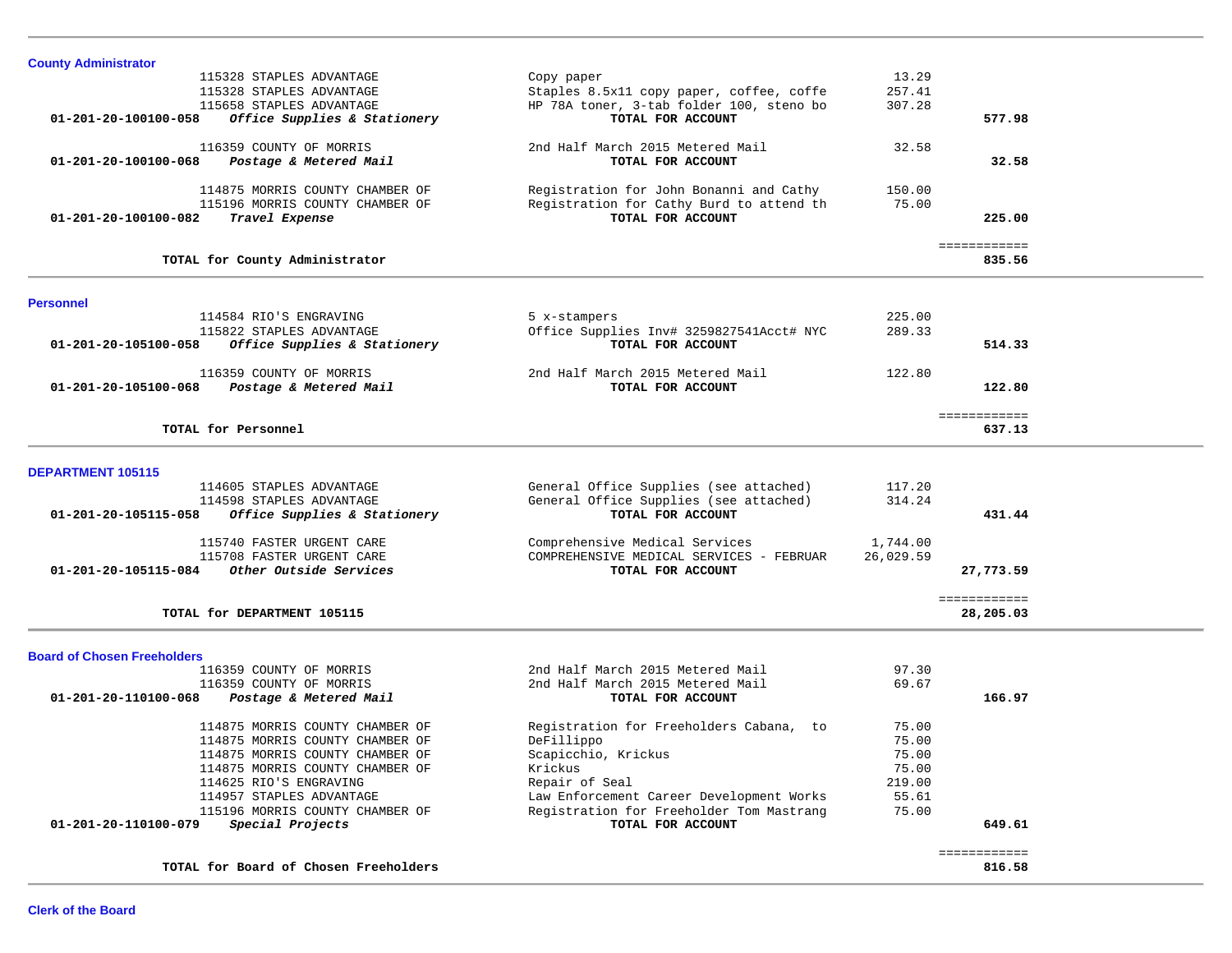| 01-201-20-120100-023           | Associations and Memberships                          | TOTAL FOR ACCOUNT                                             |          | 750.00   |
|--------------------------------|-------------------------------------------------------|---------------------------------------------------------------|----------|----------|
|                                | 114424 WEST PAYMENT CENTER                            | west information charge on account # 100                      | 517.42   |          |
|                                | 112892 WEST PAYMENT CENTER                            | subscription product charges V34,35 on A                      | 114.00   |          |
|                                | 114507 THE STAR LEDGER                                | Account Number 10100-0008275604 one year                      | 361.40   |          |
| 01-201-20-120100-028           | Books & Periodicals                                   | TOTAL FOR ACCOUNT                                             |          | 992.82   |
| 01-201-20-120100-058           | 115329 DEBORAH J MERZ<br>Office Supplies & Stationery | reimbursement to Debi for poster for the<br>TOTAL FOR ACCOUNT | 92.18    | 92.18    |
|                                | 116359 COUNTY OF MORRIS                               | 2nd Half March 2015 Metered Mail                              | 2,049.80 |          |
| $01 - 201 - 20 - 120100 - 068$ | Postage & Metered Mail                                | TOTAL FOR ACCOUNT                                             |          | 2,049.80 |
|                                | 114520 GILL ASSOCIATES IDENTIFICATION                 | hitis 420 photo pack snapshot printer s                       | 578.75   |          |
|                                | 114520 GILL ASSOCIATES IDENTIFICATION                 | fujifilm np-45 rechargeable lithium-lon                       | 179.97   |          |
|                                | 114534 GILL ASSOCIATES IDENTIFICATION                 | fujipassport system IP-10 XDcard for fuj                      | 608.99   |          |
|                                | 114473 PAPER MART INC                                 | paper 8 1/2 x11 20# xerox paper product                       | 835.50   |          |
|                                | 114473 PAPER MART INC                                 | 9x12 28 # open end sstrip and grip brown                      | 1,126.25 |          |
|                                | 115183 STAPLES ADVANTAGE                              | mis. office supplies. dell cartridges hp                      | 1,261.22 |          |
|                                | 115183 STAPLES ADVANTAGE                              | wide carriage printheads, epson T127 ink                      | 212.93   |          |
| 01-201-20-120100-069           | Printing                                              | TOTAL FOR ACCOUNT                                             |          | 4,803.61 |

114462 COANJ 2015 MEMBERSHIP DUES FOR THE MORRIS COU 750.00

**County Clerk** 

| _____________<br>____________ |                              |
|-------------------------------|------------------------------|
| 2,290.34                      | TOTAL for Clerk of the Board |

| 115630 DAILY RECORD                                 | \$350,000 BOND ORDINANCE FOR THE CONSTRU          | 72.84    |  |
|-----------------------------------------------------|---------------------------------------------------|----------|--|
| 115630 DAILY RECORD                                 | \$855,000 BOND ORDINANCE FOR THE ACQUISIT         | 74.60    |  |
| 115630 DAILY RECORD                                 | \$2,886,000 BOND ORDINANCE FOR VARIOUS BR         | 72.84    |  |
| 115630 DAILY RECORD                                 | \$1,285,000 BOND ORDINANCE CAPITAL IMPROV         | 107.60   |  |
| 115907 DAILY RECORD                                 | ASB-03668474 GUIDE RAIL INSTALLATION 3/           | 142.80   |  |
| 115946 DAILY RECORD                                 | ASB-70021774 \$6,800 CS Ord. furniture (          | 55.24    |  |
| 115946 DAILY RECORD                                 | $$54,000 \text{ CS}$ Ord. X-Ray Scanners (p/d 3/1 | 55.68    |  |
| 115946 DAILY RECORD                                 | \$44,000 CS Ord. Fingerprint ID (p/d 3/1          | 56.56    |  |
| 115946 DAILY RECORD                                 | $$76,000$ CS Ord. Radio Equip. (p/d $3/13$        | 56.56    |  |
| 115946 DAILY RECORD                                 | \$103,000 CI Ord. Replacement Sensors (p          | 56.56    |  |
| 115946 DAILY RECORD                                 | \$111,000 CS Ord. Equip. for Health Mgmt.         | 57.88    |  |
| 115946 DAILY RECORD                                 | \$76,000 CI Ord. Decedent Vehicle (p/d 3          | 58.32    |  |
| 115946 DAILY RECORD                                 | \$231,000 CI Ord. Target Retrieval System         | 57.44    |  |
| 115946 DAILY RECORD                                 | \$71,000 CI Ord. Surveillance Cameras (p          | 55.24    |  |
| 115946 DAILY RECORD                                 | \$106,000 Bond Ord. Equipment/ Furniture          | 64.48    |  |
| 116153 DAILY RECORD                                 | ASB-03668474 SEALED BIDS 3/23/15                  | 93.28    |  |
| 01-201-20-110105-022<br>Advertising                 | TOTAL FOR ACCOUNT                                 | 2,043.24 |  |
| 115675 STAPLES ADVANTAGE                            | Yellow Toner                                      | 76.78    |  |
| 115675 STAPLES ADVANTAGE                            | Magenta Toner                                     | 76.70    |  |
| 115675 STAPLES ADVANTAGE                            | Cyan Toner                                        | 76.72    |  |
| 115675 STAPLES ADVANTAGE                            | Ballpoint Pens                                    | 16.90    |  |
| $01-201-20-110105-058$ Office Supplies & Stationery | TOTAL FOR ACCOUNT                                 | 247.10   |  |
|                                                     |                                                   |          |  |

| 115674 DAILY RECORD | ASB-70021774 Boswell (p/d 3/17)                                                                      | 60.52  |
|---------------------|------------------------------------------------------------------------------------------------------|--------|
| 115674 DAILY RECORD | RBA Group (p/d 3/17) 60.52<br>T & M Assoc. (p/d 3/17) 63.16<br>Keller & Kirkpatrick (p/d 3/17) 63.16 |        |
| 115674 DAILY RECORD |                                                                                                      |        |
| 115674 DAILY RECORD |                                                                                                      |        |
| 115674 DAILY RECORD | Carlin Real Estate and Landmark I Apprai 64.92                                                       |        |
| 115630 DAILY RECORD | CIF ORDINANCE \$50,000 FOR THE REPLACEMEN 67.56                                                      |        |
| 115630 DAILY RECORD | CIF ORDINANCE \$75,000 FOR RELOCATION COS                                                            | 68.44  |
| 115630 DAILY RECORD | CIF ORDINANCE \$11,000 FOR THE REPLACEMEN 67.56                                                      |        |
| 115630 DAILY RECORD | $$1,402,000$ BOND ORDINANCE FOR IMPROVEMEN $$98.36$$                                                 |        |
| 115630 DAILY RECORD | \$365,000 BOND ORDINANCE VARIOUS ITEMS OF 112.88                                                     |        |
| 115630 DAILY RECORD | \$7,274,000 BOND ORDINANCE VARIOUS CAPITA 103.64                                                     |        |
| 115630 DAILY RECORD | \$575,000 BOND ORDINANCE FOR REPLACMENT, 76.36                                                       |        |
| 115630 DAILY RECORD | \$350,000 BOND ORDINANCE FOR THE CONSTRU 72.84                                                       |        |
| 115630 DAILY RECORD | \$855,000 BOND ORDINANCE FOR THE ACQUISIT 74.60                                                      |        |
| 115630 DAILY RECORD | \$2,886,000 BOND ORDINANCE FOR VARIOUS BR 72.84                                                      |        |
| 115630 DAILY RECORD | \$1,285,000 BOND ORDINANCE CAPITAL IMPROV                                                            | 107.60 |
| 115907 DAILY RECORD | ASB-03668474 GUIDE RAIL INSTALLATION 3/ 142.80                                                       |        |
| 115946 DAILY RECORD | ASB-70021774 \$6,800 CS Ord. furniture (55.24                                                        |        |
| 115946 DAILY RECORD | \$54,000 CS Ord. X-Ray Scanners (p/d 3/1 55.68<br>\$44,000 CS Ord. Fingerprint ID (p/d 3/1 56.56     |        |
| 115946 DAILY RECORD |                                                                                                      |        |
| 115946 DAILY RECORD | \$76,000 CS Ord. Radio Equip. (p/d 3/13                                                              | 56.56  |
| 115946 DAILY RECORD | \$103,000 CI Ord. Replacement Sensors (p 56.56<br>\$111,000 CS Ord. Equip. for Health Mgmt. 57.88    |        |
| 115946 DAILY RECORD |                                                                                                      |        |
| 115946 DAILY RECORD | \$76,000 CI Ord. Decedent Vehicle (p/d 3                                                             | 58.32  |
| 115946 DAILY RECORD | \$231,000 CI Ord. Target Retrieval System                                                            | 57.44  |
| 115946 DAILY RECORD | \$71,000 CI Ord. Surveillance Cameras (p                                                             | 55.24  |
| 115946 DAILY RECORD | \$106,000 Bond Ord. Equipment/ Furniture                                                             | 64.48  |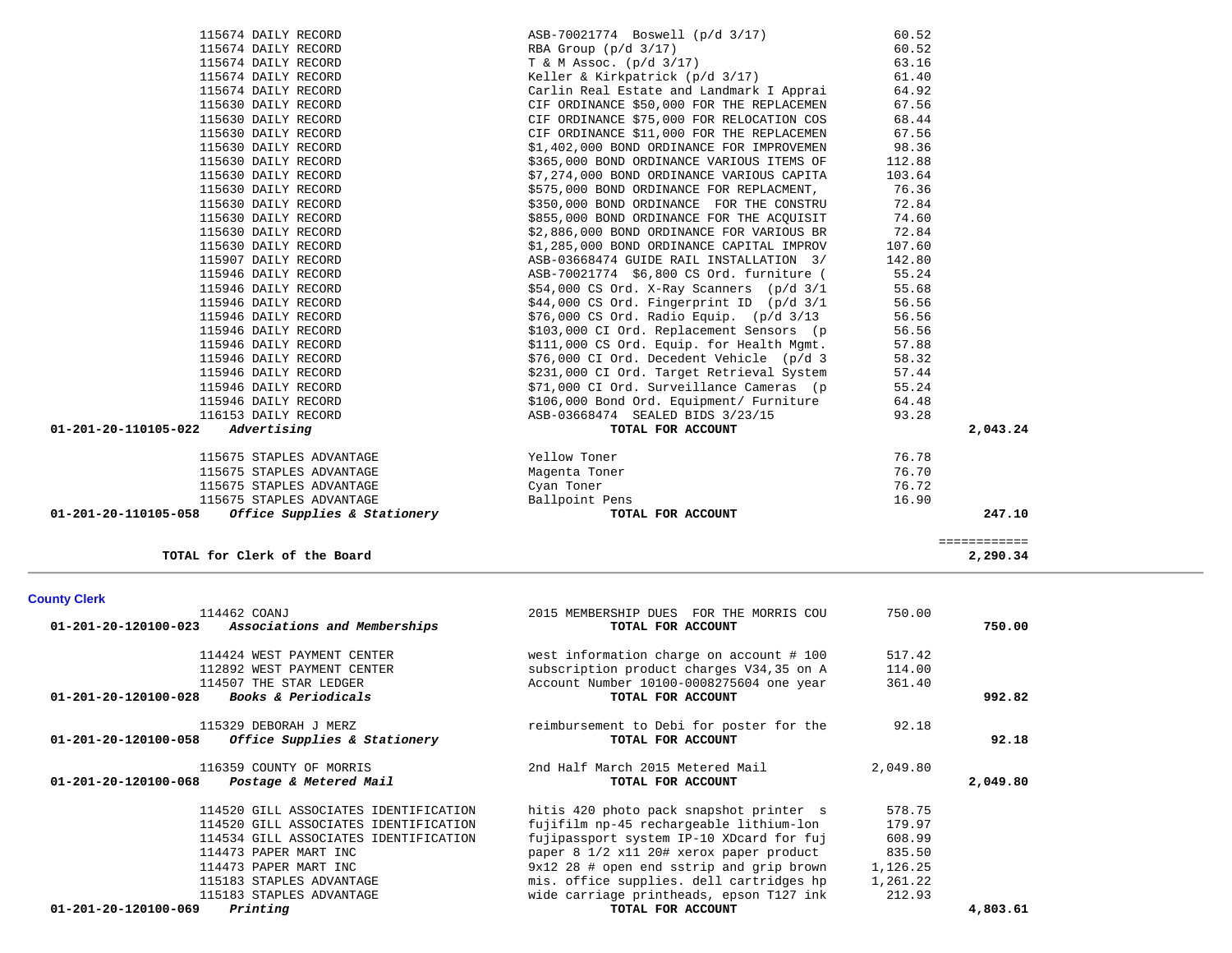| 114467 UNITED PARCEL SERVICE<br>Other Outside Services<br>01-201-20-120100-084          | summary on account #6x7742 weekly servic<br>TOTAL FOR ACCOUNT | 261.67    | 261.67                   |  |
|-----------------------------------------------------------------------------------------|---------------------------------------------------------------|-----------|--------------------------|--|
| 115936 NESTLE PURE LIFE DIRECT<br>Other Administrative Supplies<br>01-201-20-120100-095 | 02/15/15-03/14/15 Acct # 0429033129<br>TOTAL FOR ACCOUNT      | 56.79     | 56.79                    |  |
| 115218 MC LEAGUE OF MUNICIPALITIES<br>01-201-20-120100-185<br>Food                      | Morris County Clerk's Office will Attend<br>TOTAL FOR ACCOUNT | 100.00    | 100.00                   |  |
| TOTAL for County Clerk                                                                  |                                                               |           | ============<br>9,106.87 |  |
| <b>County Board of Elections</b>                                                        |                                                               |           |                          |  |
| 114989 INTAB INC                                                                        | Intab Item #01-1121 Election Official Se                      | 174.75    |                          |  |
| 114989 INTAB INC                                                                        | Shipping & Handling                                           | 17.77     |                          |  |
| Office Supplies & Stationery<br>01-201-20-121100-058                                    | TOTAL FOR ACCOUNT                                             |           | 192.52                   |  |
| 116359 COUNTY OF MORRIS                                                                 | 2nd Half March 2015 Metered Mail                              | 28.65     |                          |  |
| 01-201-20-121100-068<br>Postage & Metered Mail                                          | TOTAL FOR ACCOUNT                                             |           | 28.65                    |  |
|                                                                                         |                                                               |           |                          |  |
|                                                                                         |                                                               |           | <b>EEEEEEEEEEE</b>       |  |
| TOTAL for County Board of Elections                                                     |                                                               |           | 221.17                   |  |
|                                                                                         |                                                               |           |                          |  |
| <b>Superintendent of Elections</b>                                                      |                                                               |           |                          |  |
| 114622 STAPLES ADVANTAGE                                                                | Item 079265 White Unprinted T-Shirt Bags                      | 35.49     |                          |  |
| 01-201-20-121105-058<br>Office Supplies & Stationery                                    | TOTAL FOR ACCOUNT                                             |           | 35.49                    |  |
| 116359 COUNTY OF MORRIS                                                                 | 2nd Half March 2015 Metered Mail                              | 349.66    |                          |  |
| Postage & Metered Mail<br>01-201-20-121105-068                                          | TOTAL FOR ACCOUNT                                             |           | 349.66                   |  |
|                                                                                         |                                                               |           |                          |  |
| 115721 DALE KRAMER                                                                      | New Jersey Association of Election Offic                      | 90.54     |                          |  |
| 115721 DALE KRAMER                                                                      | McCormick & Schmick's - Atlantic City -                       | 60.00     |                          |  |
| 115721 DALE KRAMER                                                                      | Harrah's Resort Valet Parking (Receipt \$                     | 10.00     |                          |  |
| 115721 DALE KRAMER                                                                      | Tolls                                                         | 8.25      |                          |  |
| 115908 GEORGE COPPOLA                                                                   | New Jersey Association of Election Offic                      | 89.14     |                          |  |
| 115908 GEORGE COPPOLA                                                                   | Harrah's Resort Valet Parking                                 | 10.00     |                          |  |
| 115908 GEORGE COPPOLA                                                                   | Tolls                                                         | 8.25      |                          |  |
| 115982 ROBERT J. KENNEDY                                                                | New Jersey Association of Election Offic                      | 90.54     |                          |  |
| 115982 ROBERT J. KENNEDY                                                                | Harrah's Resort Valet Parking                                 | 10.00     |                          |  |
| 115982 ROBERT J. KENNEDY                                                                | Tolls                                                         | 8.25      |                          |  |
| 01-201-20-121105-082<br>Travel Expense                                                  | TOTAL FOR ACCOUNT                                             |           | 384.97                   |  |
|                                                                                         |                                                               |           | ============             |  |
| TOTAL for Superintendent of Elections                                                   |                                                               |           | 770.12                   |  |
|                                                                                         |                                                               |           |                          |  |
| <b>County Elections (Cty Clerk)</b>                                                     |                                                               |           |                          |  |
| 115930 LAURA ROBERTS                                                                    | reimbursement to laura for 2 nights in h                      | 211.52    |                          |  |
| 115174 NJAEO                                                                            | registration fee for the annual conferen                      | 550.00    |                          |  |
| Education, Schools & Training<br>01-201-20-121110-039                                   | TOTAL FOR ACCOUNT                                             |           | 761.52                   |  |
|                                                                                         |                                                               |           |                          |  |
| 116359 COUNTY OF MORRIS                                                                 | 2nd Half March 2015 Metered Mail                              | 102.61    |                          |  |
| 01-201-20-121110-068<br>Postage & Metered Mail                                          | TOTAL FOR ACCOUNT                                             |           | 102.61                   |  |
| 111928 DOMINION VOTING SYSTEMS INC                                                      | sla-winEDS Annual License fee for the vo                      | 23,094.62 |                          |  |
| 01-201-20-121110-259<br>Equipment Rental                                                | TOTAL FOR ACCOUNT                                             |           | 23,094.62                |  |
|                                                                                         |                                                               |           |                          |  |
|                                                                                         |                                                               |           | ============             |  |
| TOTAL for County Elections (Cty Clerk)                                                  |                                                               |           | 23,958.75                |  |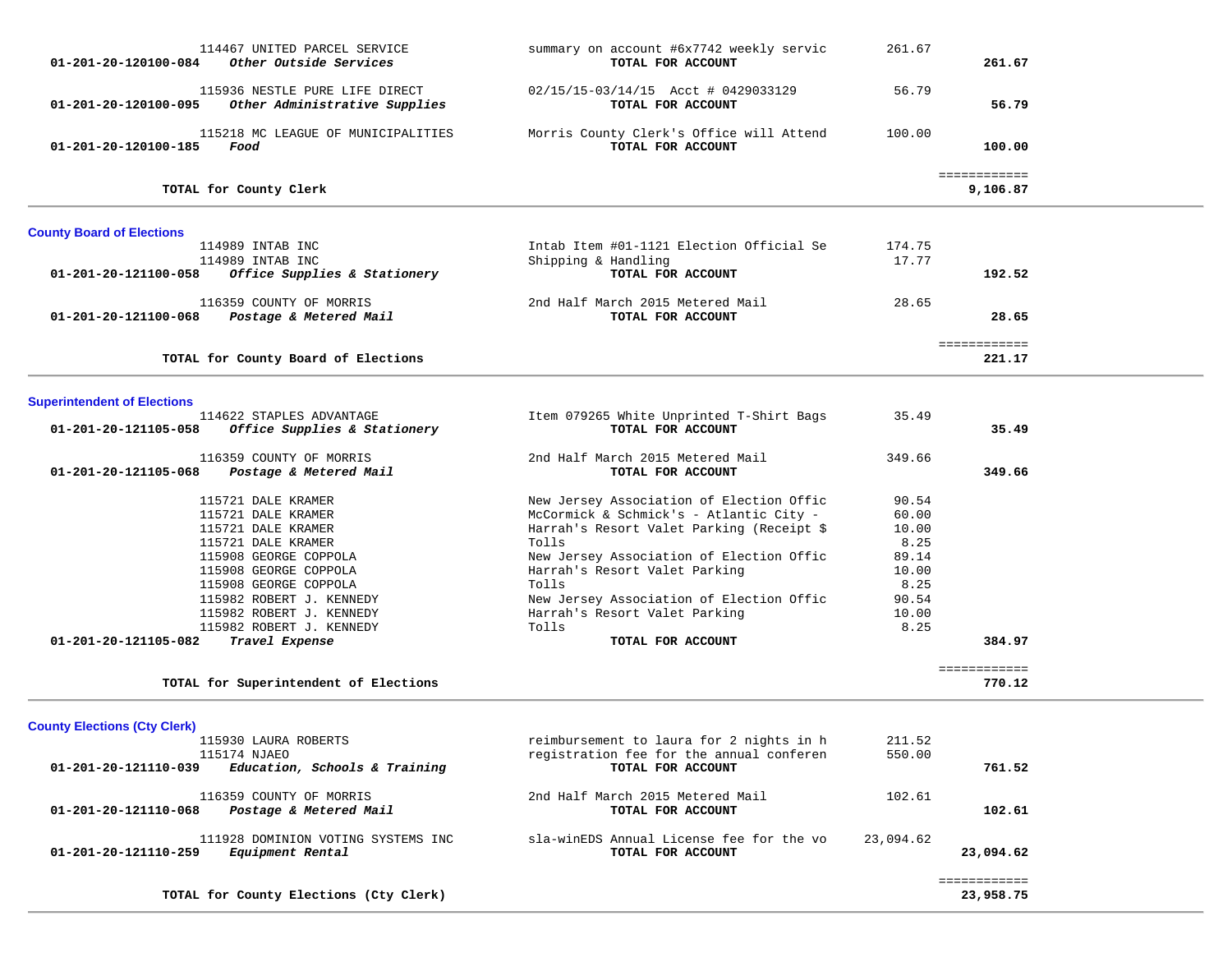|                      | 115096 OFFICE TEAM                                   | J.Morris w/e 2/20/15                     | 719.63   |              |
|----------------------|------------------------------------------------------|------------------------------------------|----------|--------------|
|                      | 115094 SOLOMON PAGE GROUP LLC                        | K. Massage $w/e$ 2/14/15                 | 1,400.00 |              |
|                      |                                                      |                                          |          |              |
|                      | 115094 SOLOMON PAGE GROUP LLC                        | K. Massage $w/e$ 2/21/15                 | 1,425.00 |              |
|                      | 115094 SOLOMON PAGE GROUP LLC                        | K. Massage $w/e$ 2/28/15                 | 1,787.50 |              |
|                      | 115582 OFFICE TEAM                                   | J.Morris w/e 2/27/15                     | 883.75   |              |
|                      | 115582 OFFICE TEAM                                   | J.Morris w/e 3/6/15                      | 757.50   |              |
|                      | 115585 SOLOMON PAGE GROUP LLC                        | K. Massage $w/e$ 3/7/15                  | 1,425.00 |              |
|                      | 115585 SOLOMON PAGE GROUP LLC                        | K. Massage 3/2015 Parking Fee            | 75.00    |              |
|                      | $01-201-20-130100-016$ Outside Salaries & Wages      | TOTAL FOR ACCOUNT                        |          | 8,473.38     |
|                      | 115906 DEER PARK                                     | 0434495552 2/15/15-3/14/15               | 21.92    |              |
| 01-201-20-130100-044 | <i>Equipment Service Agreements</i>                  | TOTAL FOR ACCOUNT                        |          | 21.92        |
|                      | 115586 W.B. MASON COMPANY INC                        | Treasurer's Office Supplies, 3/10/15 Per | 3,020.22 |              |
| 01-201-20-130100-058 | Office Supplies & Stationery                         | TOTAL FOR ACCOUNT                        |          | 3,020.22     |
|                      | 116359 COUNTY OF MORRIS                              | 2nd Half March 2015 Metered Mail         | 256.81   |              |
|                      | 01-201-20-130100-068 Postage & Metered Mail          | TOTAL FOR ACCOUNT                        |          | 256.81       |
|                      | 116241 NESTLE PURE LIFE DIRECT                       | 5 Gal Nestle Pure Life Drinking Water    | 26.91    |              |
|                      | 116241 NESTLE PURE LIFE DIRECT                       | Cooler Rental                            | 0.99     |              |
| 01-201-20-130100-084 | Other Outside Services                               | TOTAL FOR ACCOUNT                        |          | 27.90        |
|                      | 115094 SOLOMON PAGE GROUP LLC                        | K. Massage w/e 12/27/14                  | 1,350.00 |              |
|                      | 01-203-20-130100-016 (2014) Outside Salaries & Wages | TOTAL FOR ACCOUNT                        |          | 1,350.00     |
|                      |                                                      |                                          |          | ============ |
|                      | TOTAL for County Treasurer                           |                                          |          | 13,150.23    |

# **Purchasing Division**

| 115095 TELESEARCH INC                                | C.Kristiansen w/e 3/1/15                 | 502.13   |          |
|------------------------------------------------------|------------------------------------------|----------|----------|
| 115584 TELESEARCH INC                                | C. Kristiansen w/e 3/8/15                | 399.75   |          |
| Outside Salaries and Wages<br>01-201-20-130105-016   | TOTAL FOR ACCOUNT                        |          | 901.88   |
| 115190 TOWNSHIP OF RANDOLPH                          | 2015 MEMBERSHIP DUES FOR THE MORRIS COUN | 1,250.00 |          |
| Associations and Memberships<br>01-201-20-130105-023 | TOTAL FOR ACCOUNT                        |          | 1,250.00 |
| 116359 COUNTY OF MORRIS                              | 2nd Half March 2015 Metered Mail         | 236.70   |          |
| Postage & Metered Mail<br>01-201-20-130105-068       | TOTAL FOR ACCOUNT                        |          | 236.70   |
|                                                      |                                          |          |          |
| TOTAL for Purchasing Division                        |                                          |          | 2,388.58 |

**Office Services** 

 115117 CHOICE SOLUTIONS 787-1 RED METER INK 678.27 115117 CHOICE SOLUTIONS 608-0 EZ SEAL 4 HALF GALLON BOTTLES 70.29 115117 CHOICE SOLUTIONS 610-R GUMMED METER TAPE - 6 ROLLS 76.49 115117 CHOICE SOLUTIONS FREIGHT 50.00 115847 DEER PARK 6 (26.91 STATER 5 GALLON BOTTLES OF DRINKING WATER 26.91 5.56 115847 DEER PARK SLEEVES 90Z PLASTIC CUPS (50) 115847 DEER PARK WATER COOLER RENTAL FEE 0.99  **01-201-20-130110-058** *Office Supplies & Stationery* **TOTAL FOR ACCOUNT 908.51** 115810 COUNTY COLLEGE OF MORRIS **Printing March 2015 as per Contract** 15,914.00<br>**Printing 15,914.00 Printing POTAL FOR ACCOUNT 01-201-20-130110-069** *Printing* **TOTAL FOR ACCOUNT 15,914.00**

 ============ **TOTAL for Office Services 16,822.51**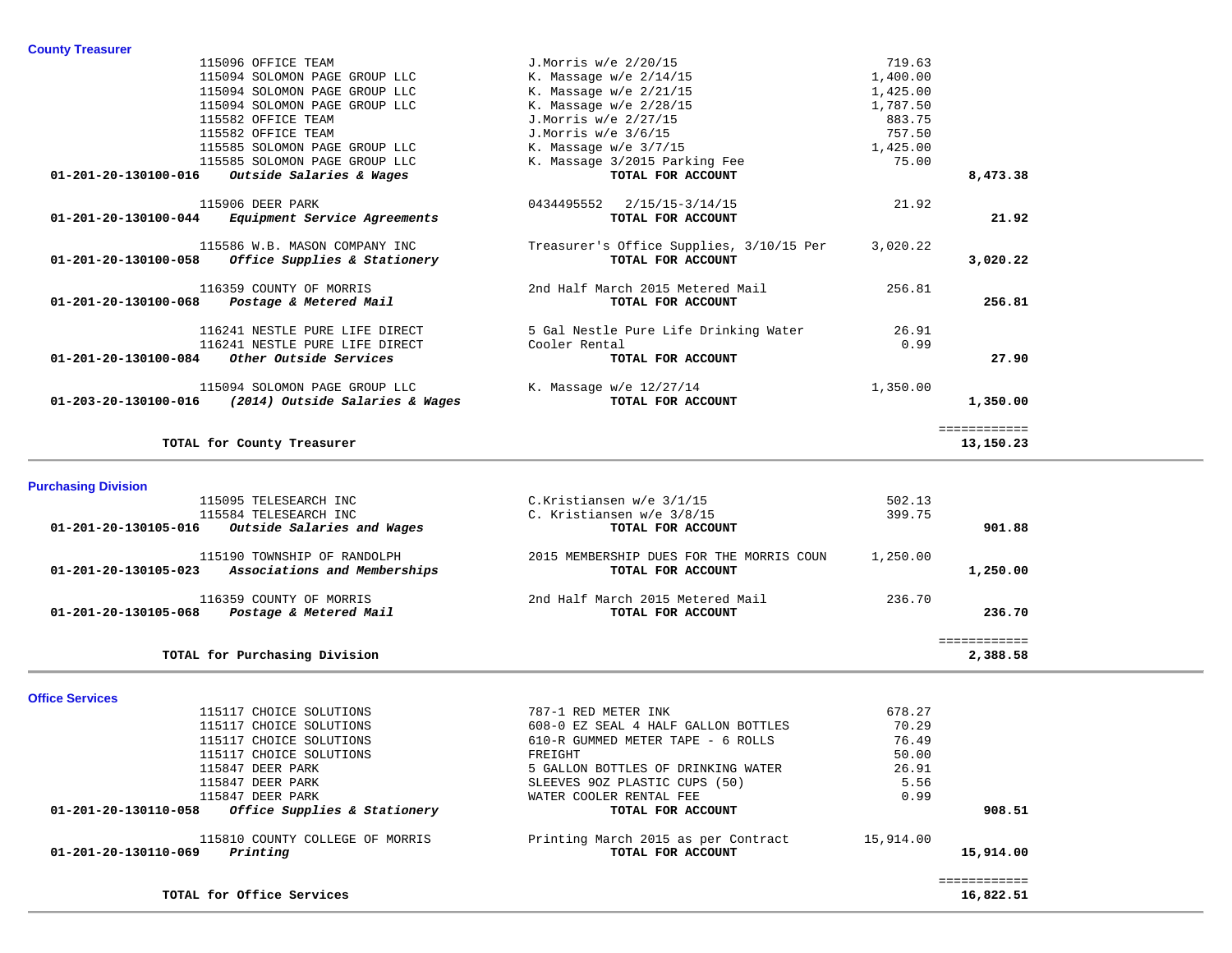| <b>Information Technology Div</b>                                         |                                                       |          |                          |
|---------------------------------------------------------------------------|-------------------------------------------------------|----------|--------------------------|
| 116359 COUNTY OF MORRIS<br>01-201-20-140100-068<br>Postage & Metered Mail | 2nd Half March 2015 Metered Mail<br>TOTAL FOR ACCOUNT | 5.51     | 5.51                     |
| TOTAL for Information Technology Div                                      |                                                       |          | ============<br>5.51     |
| <b>County Board of Taxation</b>                                           |                                                       |          |                          |
| 116359 COUNTY OF MORRIS                                                   | 2nd Half March 2015 Metered Mail                      | 69.10    |                          |
| 01-201-20-150100-068<br>Postage & Metered Mail                            | TOTAL FOR ACCOUNT                                     |          | 69.10                    |
| TOTAL for County Board of Taxation                                        |                                                       |          | ============<br>69.10    |
| <b>County Counsel</b>                                                     |                                                       |          |                          |
| 115101 THOMSON REUTERS                                                    | Discount plan charges: 1/5/15-2/4/15                  | 181.00   |                          |
| 01-201-20-155100-050<br>Law Books                                         | TOTAL FOR ACCOUNT                                     |          | 181.00                   |
| 115626 BEVAN, MOSCA, GIUDITTA &                                           | legal services rendered                               | 408.00   |                          |
| 115707 CARMAGNOLA & RITARDI LLC                                           | Irwin-Szostak (MCPO) subpoena                         | 1,048.92 |                          |
| 115707 CARMAGNOLA & RITARDI LLC                                           | Thiel (MCPO) subpoena                                 | 396.00   |                          |
| 115704 TRIMBOLI & PRUSINOWSKI, LLC                                        | Drinkard, C.                                          | 300.00   |                          |
| 115704 TRIMBOLI & PRUSINOWSKI, LLC                                        | General                                               | 48.00    |                          |
| 115704 TRIMBOLI & PRUSINOWSKI, LLC                                        | West, Glen                                            | 456.00   |                          |
| 115704 TRIMBOLI & PRUSINOWSKI, LLC                                        | Patel Vac.PBA 327                                     | 720.00   |                          |
| 115704 TRIMBOLI & PRUSINOWSKI, LLC                                        | PBA327 2015 contract                                  | 132.00   |                          |
| 115704 TRIMBOLI & PRUSINOWSKI, LLC                                        | PBA327 Adm.Personal Days                              | 180.00   |                          |
| 115704 TRIMBOLI & PRUSINOWSKI, LLC                                        | PBA327. Patel vac.arb.                                | 288.00   |                          |
| 115706 TRIMBOLI & PRUSINOWSKI, LLC                                        | Nemeth, Charles                                       | 72.00    |                          |
| 115706 TRIMBOLI & PRUSINOWSKI, LLC                                        | Jeudy, Anne Marie                                     | 24.00    |                          |
| 115706 TRIMBOLI & PRUSINOWSKI, LLC                                        | Soules, Megan (disc.)                                 | 72.00    |                          |
|                                                                           |                                                       |          |                          |
| 115706 TRIMBOLI & PRUSINOWSKI, LLC                                        | Batra, Annu                                           | 1,320.00 |                          |
| 115705 TRIMBOLI & PRUSINOWSKI, LLC                                        | PBA298-2011 contract neg.                             | 1,092.00 |                          |
| 115705 TRIMBOLI & PRUSINOWSKI, LLC                                        | Spinosa, J.                                           | 24.00    |                          |
| 115705 TRIMBOLI & PRUSINOWSKI, LLC                                        | Diaz, Wilman                                          | 48.00    |                          |
| 115705 TRIMBOLI & PRUSINOWSKI, LLC                                        | Rollin, Stephen                                       | 72.00    |                          |
| 01-201-20-155100-051<br>Legal                                             | TOTAL FOR ACCOUNT                                     |          | 6,700.92                 |
| 115511 STAPLES ADVANTAGE                                                  | Order for copy paper and folders                      | 84.42    |                          |
| 01-201-20-155100-058<br>Office Supplies & Stationery                      | TOTAL FOR ACCOUNT                                     |          | 84.42                    |
| 116359 COUNTY OF MORRIS                                                   | 2nd Half March 2015 Metered Mail                      | 15.07    |                          |
| 01-201-20-155100-068<br>Postage & Metered Mail                            | TOTAL FOR ACCOUNT                                     |          | 15.07                    |
| 115512 MUNICIPAL CAPITAL CORP                                             | Copier lease: $3/1/15 - 5/31/15$                      | 1,077.36 |                          |
| Office Machines - Rental<br>01-201-20-155100-164                          | TOTAL FOR ACCOUNT                                     |          | 1,077.36                 |
| TOTAL for County Counsel                                                  |                                                       |          | ============<br>8,058.77 |
|                                                                           |                                                       |          |                          |
| <b>County Surrogate</b>                                                   |                                                       |          |                          |
| 115526 STAPLES ADVANTAGE                                                  | 2/26/15, 7132406689                                   | 402.02   |                          |
| 115848 STAPLES ADVANTAGE                                                  | 3/10/2015, 7133073671                                 | 140.62   |                          |
| 115848 STAPLES ADVANTAGE                                                  | 3/10/2015, 7133073671                                 | 99.99    |                          |
| 01-201-20-160100-058<br>Office Supplies & Stationery                      | TOTAL FOR ACCOUNT                                     |          | 642.63                   |
| 116359 COUNTY OF MORRIS                                                   | 2nd Half March 2015 Metered Mail                      | 453.23   |                          |
| Postage & Metered Mail<br>01-201-20-160100-068                            | TOTAL FOR ACCOUNT                                     |          | 453.23                   |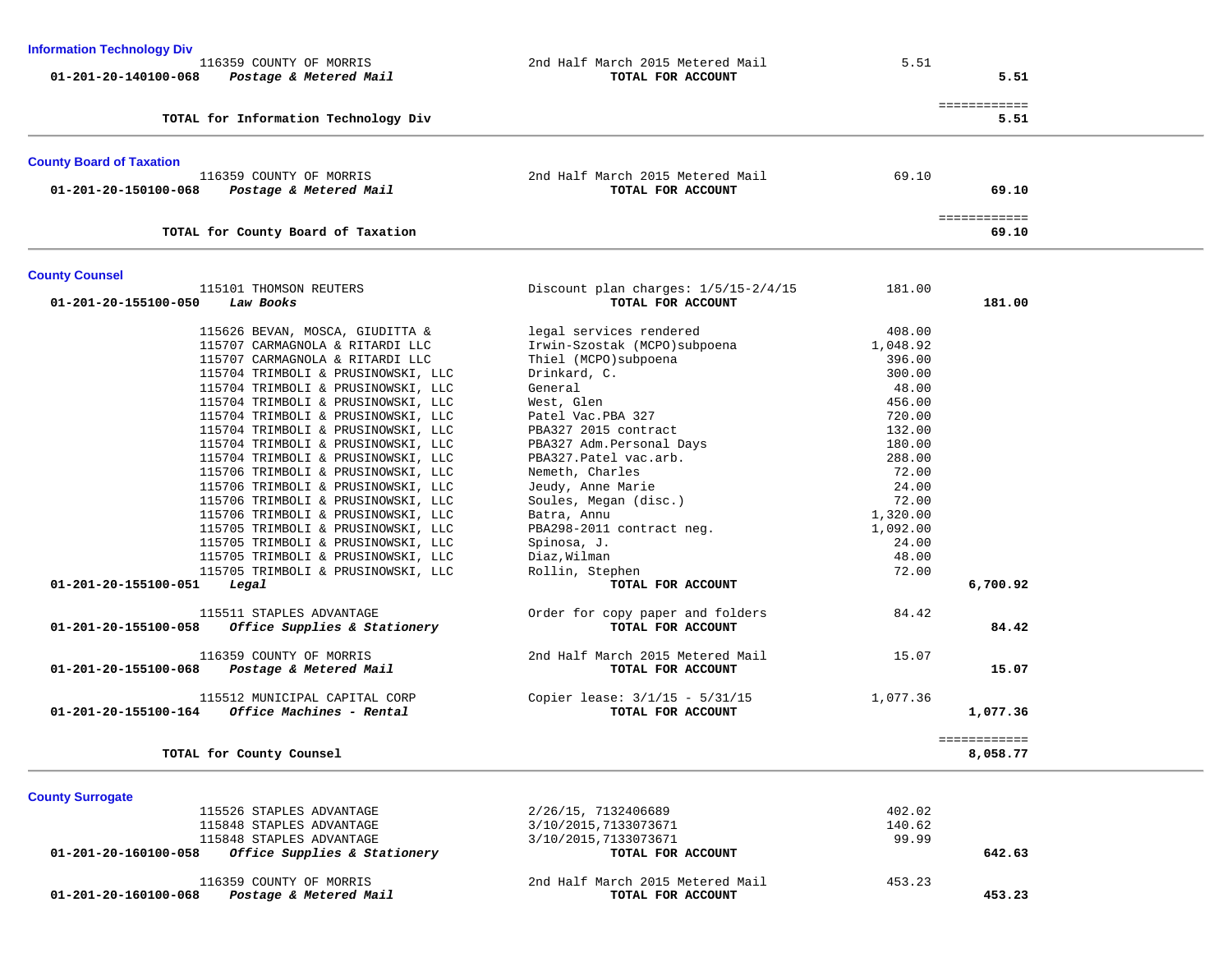| 01-201-20-160100-078       | 115551 E-PROBATE LLC<br>115551 E-PROBATE LLC<br>Software Maintenance | SOFTWARE MAINTENANCE FOR SURROGATE SYSTE<br>HOSTING MORRIS COUNTY'S SURROGATE'S OFFI<br>TOTAL FOR ACCOUNT | 2,250.00<br>450.00 | 2,700.00                 |  |
|----------------------------|----------------------------------------------------------------------|-----------------------------------------------------------------------------------------------------------|--------------------|--------------------------|--|
| 01-201-20-160100-082       | 115820 CHRISTOPHER P. LUONGO<br>Travel Expense                       | TRAVEL EXPENSE REFUND<br>TOTAL FOR ACCOUNT                                                                | 28.00              | 28.00                    |  |
|                            | TOTAL for County Surrogate                                           |                                                                                                           |                    | ============<br>3,823.86 |  |
| <b>Engineering</b>         |                                                                      |                                                                                                           |                    |                          |  |
|                            | 116359 COUNTY OF MORRIS                                              | 2nd Half March 2015 Metered Mail<br>2nd Half March 2015 Metered Mail                                      | 2.30<br>30.46      |                          |  |
|                            | 116359 COUNTY OF MORRIS<br>116359 COUNTY OF MORRIS                   | 2nd Half March 2015 Metered Mail                                                                          | 1.86               |                          |  |
| 01-201-20-165100-068       | Postage & Metered Mail                                               | TOTAL FOR ACCOUNT                                                                                         |                    | 34.62                    |  |
|                            | 114850 UNION COUNTY                                                  | County Engineer/Assistant County Enginee                                                                  | 535.00             |                          |  |
| 01-201-20-165100-084       | Other Outside Services                                               | TOTAL FOR ACCOUNT                                                                                         |                    | 535.00                   |  |
|                            | 114903 R.S. KNAPP CO. INC.                                           | PW 300 Print EngineMonthly base chg Napp                                                                  | 210.44             |                          |  |
|                            | 114851 R.S. KNAPP CO. INC.                                           | HP Designjet Monthly Service Contract fr                                                                  | 66.64              |                          |  |
| 01-201-20-165100-164       | Office Machines - Rental                                             | TOTAL FOR ACCOUNT                                                                                         |                    | 277.08                   |  |
|                            |                                                                      |                                                                                                           |                    | ============             |  |
|                            | TOTAL for Engineering                                                |                                                                                                           |                    | 846.70                   |  |
| <b>Heritage Commission</b> |                                                                      |                                                                                                           |                    |                          |  |
|                            | 116359 COUNTY OF MORRIS                                              | 2nd Half March 2015 Metered Mail                                                                          | 7.80               |                          |  |
| 01-201-20-175100-068       | Postage & Metered Mail                                               | TOTAL FOR ACCOUNT                                                                                         |                    | 7.80                     |  |
| 01-201-20-175100-079       | 114564 METRO IMAGING SERVICES INC<br>Special Projects                | Move Microfilm Reader to Library<br>TOTAL FOR ACCOUNT                                                     | 205.00             | 205.00                   |  |
|                            |                                                                      |                                                                                                           |                    |                          |  |
|                            | TOTAL for Heritage Commission                                        |                                                                                                           |                    | ============<br>212.80   |  |
| <b>Planning Board</b>      |                                                                      |                                                                                                           |                    |                          |  |
|                            | 115673 ANTHONY SORIANO                                               | APA/NJ Chapter/AICP 2015 Membership Fee                                                                   | 466.00             |                          |  |
| 01-201-20-180100-023       | 115067 NJ COUNTY PLANNER ASSOCIATION<br>Associations and Memberships | 2015 NJCPA Annual membership fee for Chr<br>TOTAL FOR ACCOUNT                                             | 150.00             | 616.00                   |  |
|                            | 114199 TRANSACTION CONFERENCE                                        | GA - Registration for Deena Leary, PP, A                                                                  | 295.00             |                          |  |
|                            | 115352 MC LEAGUE OF MUNICIPALITIES                                   | Registration for Deena Leary, Director,                                                                   | 50.00              |                          |  |
| 01-201-20-180100-039       | Education Schools & Training                                         | TOTAL FOR ACCOUNT                                                                                         |                    | 345.00                   |  |
|                            | 116359 COUNTY OF MORRIS                                              | 2nd Half March 2015 Metered Mail                                                                          | 166.33             |                          |  |
| 01-201-20-180100-068       | Postage & Metered Mail                                               | TOTAL FOR ACCOUNT                                                                                         |                    | 166.33                   |  |
|                            | 113879 GANN LAW BOOKS                                                | ***PLEASE ORDER*** 2015 Paperback Editio                                                                  | 110.00             |                          |  |
| 01-201-20-180100-070       | 113879 GANN LAW BOOKS                                                | Shipping                                                                                                  | 7.00               |                          |  |
|                            | Publication & Subscriptions                                          | TOTAL FOR ACCOUNT                                                                                         |                    | 117.00                   |  |
| 01-201-20-180100-082       | 115918 BARBARA MURRAY<br>Travel Expense                              | Parking fees for the NJAPA conference on<br>TOTAL FOR ACCOUNT                                             | 8.00               | 8.00                     |  |
| 01-203-20-180100-082       | 115673 ANTHONY SORIANO<br>(2014) Travel Expense                      | Parking Fee -Housing Policy Briefing in<br>TOTAL FOR ACCOUNT                                              | 6.75               | 6.75                     |  |
|                            |                                                                      |                                                                                                           |                    |                          |  |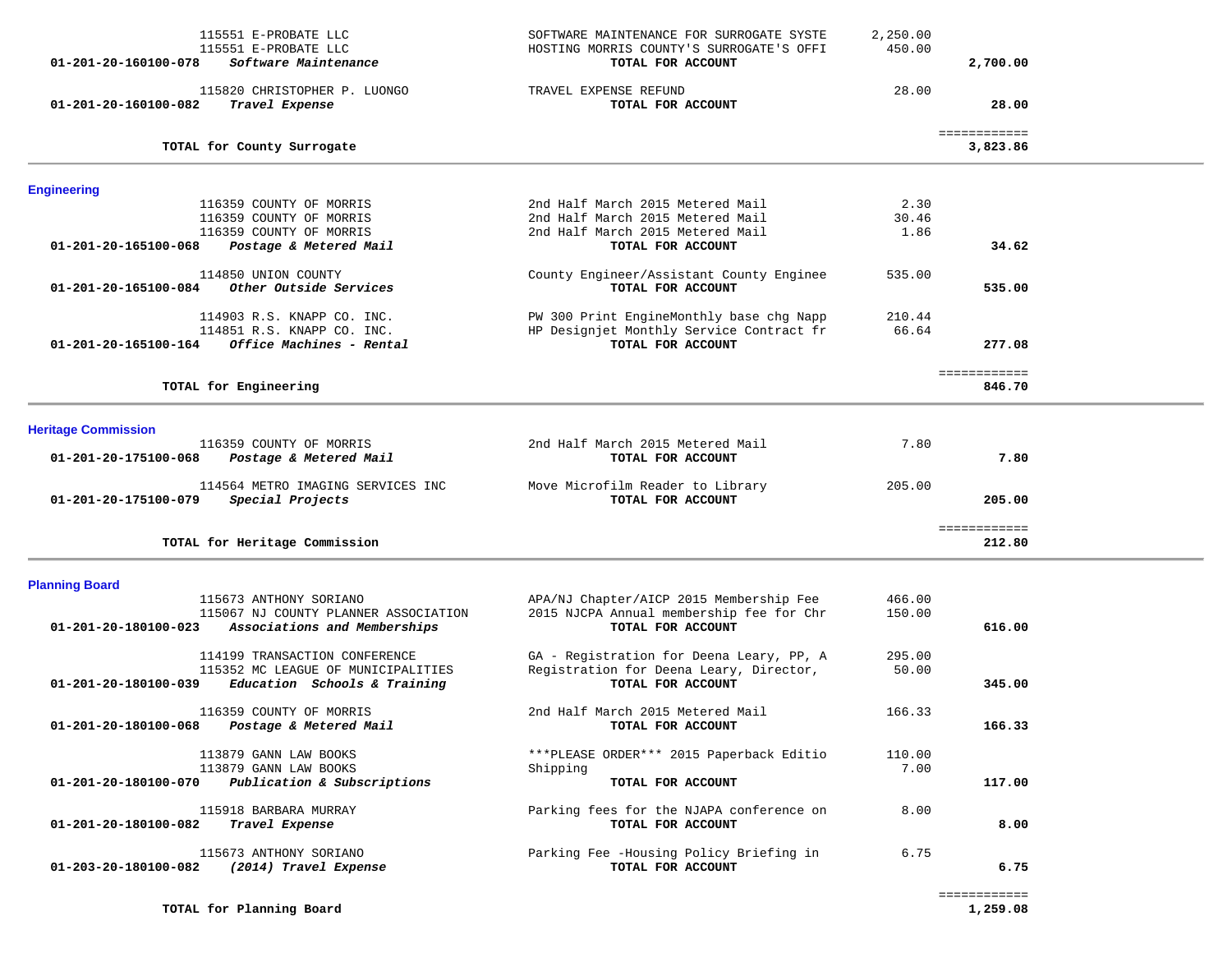| <b>County Weights &amp; Measures</b>                              |                                          |          |                          |  |
|-------------------------------------------------------------------|------------------------------------------|----------|--------------------------|--|
| 114929 STAPLES ADVANTAGE                                          | CUSTOMER - NYC1054187                    | 52.53    |                          |  |
| 115099 STAPLES ADVANTAGE                                          | ORDER # 7132448511-000-001               | 246.39   |                          |  |
| 115099 STAPLES ADVANTAGE                                          | ORDER # 7131994044-000-001               | 99.99    |                          |  |
| 114464 STAPLES ADVANTAGE                                          | CUST NYC 1054187 -DATED 1/24/15          | 353.44   |                          |  |
| 114464 STAPLES ADVANTAGE                                          | CUST NYC 1054187 -DATED 1/29/15          | 33.05    |                          |  |
| 114464 STAPLES ADVANTAGE                                          | CUST NYC 1054187 -DATED 2/06/15          | 165.89   |                          |  |
| Office Supplies & Stationery<br>01-201-22-201100-058              | TOTAL FOR ACCOUNT                        |          | 951.29                   |  |
| 116359 COUNTY OF MORRIS                                           | 2nd Half March 2015 Metered Mail         | 3.26     |                          |  |
| 01-201-22-201100-068<br>Postage & Metered Mail                    | TOTAL FOR ACCOUNT                        |          | 3.26                     |  |
| 115987 MORRIS COUNTY M.U.A                                        | CUSTOMER# WEIGHTSM                       | 350.00   |                          |  |
| 115962 DEER PARK                                                  | $02/15/15 - 03/14/15$                    | 7.96     |                          |  |
| Other Outside Services<br>01-201-22-201100-084                    | TOTAL FOR ACCOUNT                        |          | 357.96                   |  |
| 115098 SUBURBAN PROPANE -2347                                     | ACT# 2347-454702                         | 3,934.74 |                          |  |
| Gas Purchases<br>01-201-22-201100-140                             | TOTAL FOR ACCOUNT                        |          | 3,934.74                 |  |
| 115616 PSE&G CO                                                   | REF # MOMBAG/ 65-513-961-00 W & M        | 847.51   |                          |  |
| 01-201-22-201100-141 Natural Gas                                  | TOTAL FOR ACCOUNT                        |          | 847.51                   |  |
| 114932 MORRIS PLAINS SHOES & REPAIR                               | $STOCK$ # 5411                           | 90.00    |                          |  |
| 01-201-22-201100-258<br>Equipment                                 | TOTAL FOR ACCOUNT                        |          | 90.00                    |  |
| TOTAL for County Weights & Measures                               |                                          |          | ============<br>6,184.76 |  |
|                                                                   |                                          |          |                          |  |
| <b>Employee Group Insurance</b><br>113914 DISCOVERY BENEFITS INC. | January 2015 COBRA Inv#0000517287-IN Acc | 792.50   |                          |  |
| 01-201-23-220100-090<br>Employee Group Insurance Expenditures     | TOTAL FOR ACCOUNT                        |          | 792.50                   |  |
| 110892 BOBBIE CLARY                                               | Medicare B - July 2014 through December  | 1,258.80 |                          |  |
| 111697 MANJU MUKERJEE                                             | Medicare B - July 2014 through December  | 629.40   |                          |  |
| 111396 ELLEN HALLEY                                               | Medicare B - July 2014 through December  | 629.40   |                          |  |
| (2014) Employee Group Insurance Expendit<br>01-203-23-220100-090  | TOTAL FOR ACCOUNT                        |          | 2,517.60                 |  |
| TOTAL for Employee Group Insurance                                |                                          |          | ============<br>3,310.10 |  |
|                                                                   |                                          |          |                          |  |
| <b>Office of Emergency Management</b>                             |                                          |          |                          |  |
| 115899 VERIZON WIRELESS                                           | Account 542033839-00001                  | 80.04    |                          |  |
| 01-201-25-252100-031<br>Cellular Phones/Pagers                    | TOTAL FOR ACCOUNT                        |          | 80.04                    |  |
| 115574 ALL COUNTY RENTAL CENTER                                   | AC# 61631, Inv date 3/4/15               | 66.00    |                          |  |
| 115576 ALL COUNTY RENTAL CENTER                                   | AC#61631, 3/9/15, Honda Generator Repair | 176.00   |                          |  |
| 115576 ALL COUNTY RENTAL CENTER                                   | AC#61631, 3/9/15, Fuel Medic             | 53.90    |                          |  |
| 115575 PERFORMANCE TRAILERS INC.                                  | Decom Trailer Maintenance                | 1,343.75 |                          |  |
| 113030 CDW GOVERNMENT LLC                                         | Item #3006456 HP SB EP Productivity Jac  | 149.00   |                          |  |

| 116169 DIRECT TV INC<br>Other General Expenses<br>01-201-25-252100-059 | Account 056856956 - Business, Local Chan<br>TOTAL FOR ACCOUNT | 60.94  | 1,849.59 |
|------------------------------------------------------------------------|---------------------------------------------------------------|--------|----------|
| 116359 COUNTY OF MORRIS                                                | 2nd Half March 2015 Metered Mail                              | 0.48   |          |
| 116359 COUNTY OF MORRIS                                                | 2nd Half March 2015 Metered Mail                              | 6.24   |          |
| Postage & Metered Mail<br>01-201-25-252100-068                         | TOTAL FOR ACCOUNT                                             |        | 6.72     |
| 112976 DELL MARKETING L.P.                                             | VisionTek - DDR3 - 8GB-SO DIMM 204-pin -                      | 190.00 |          |
| Equipment<br>01-201-25-252100-258                                      | TOTAL FOR ACCOUNT                                             |        | 190.00   |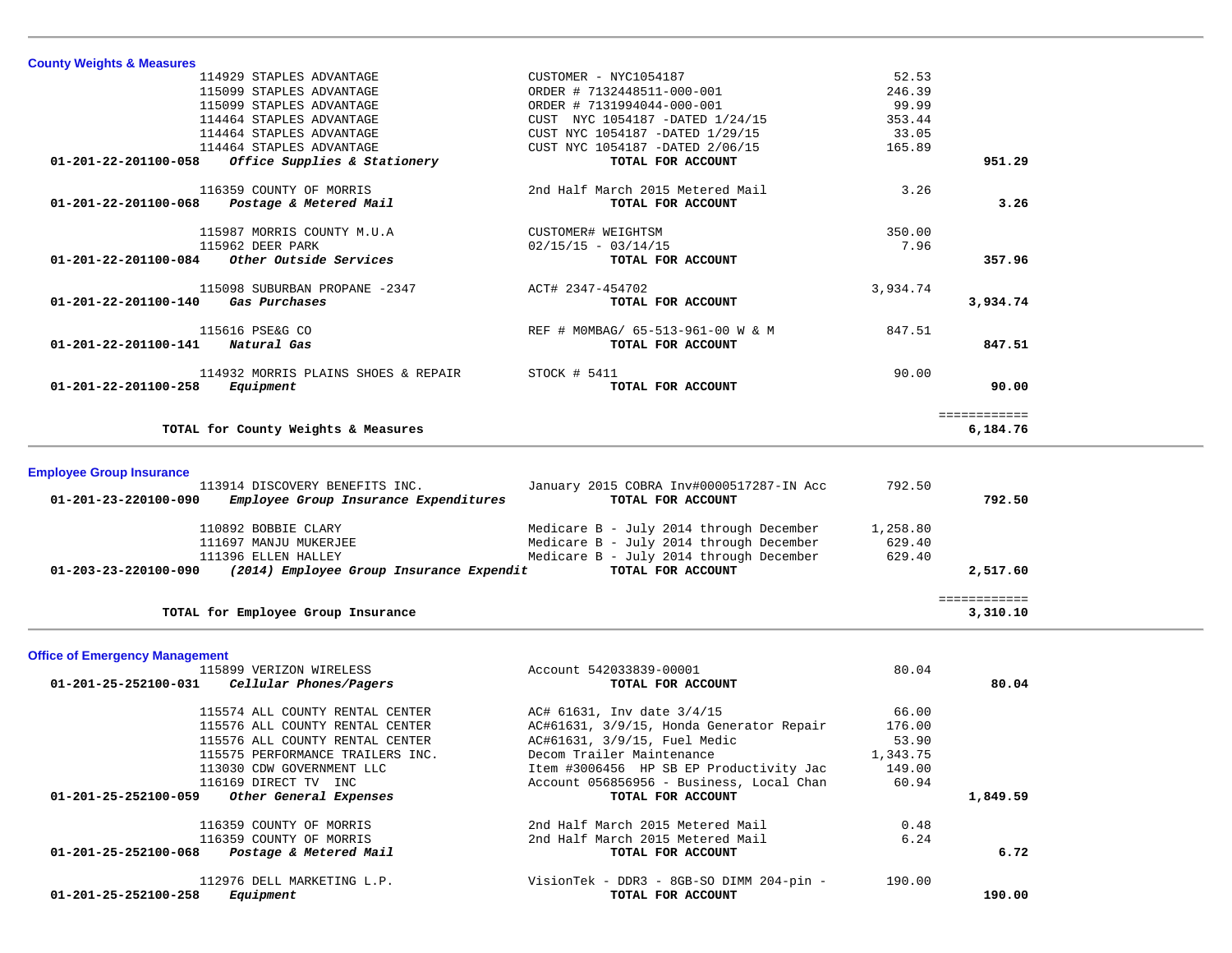**01-203-25-252100-059** *(2014) Other General Expenses* **TOTAL FOR ACCOUNT 3,072.20**

109311 LAWMEN SUPPLY CO OF NJ, INC. OEM Gear per attached Quote #QT\_00307306 3,072.20

| TOTAL for Office of Emergency Management                |                                             |           | ============<br>5,198.55 |
|---------------------------------------------------------|---------------------------------------------|-----------|--------------------------|
| <b>Communications Center</b>                            |                                             |           |                          |
| 113873 PRIORITY DISPATCH CORP.                          | Course 9387 NJ EFD Quality Assurance - C    | 5,500.00  |                          |
| 113873 PRIORITY DISPATCH CORP.                          | Course 9385 NJ EMD Quality Assurance - C    | 5,500.00  |                          |
| 112990 NENA                                             | Ouote 12/23/14 order# 91564995, Class: C    | 1,225.00  |                          |
| 114878 PRIORITY DISPATCH CORP.                          | 2/17/15, ETC Course Manual (ETC - 3rd Ed    | 200.00    |                          |
| 114472 INTERNATIONAL ACADEMIES OF                       | $2/5/15$ , 4 EMD recert, 4 EPD recert, 6 EF | 565.00    |                          |
| Education Schools & Training<br>01-201-25-252105-039    | TOTAL FOR ACCOUNT                           |           | 12,990.00                |
| 115272 STAPLES ADVANTAGE                                | 2/19/15, NYC1054187, Office supplies, or    | 317.96    |                          |
| 01-201-25-252105-058<br>Office Supplies & Stationery    | TOTAL FOR ACCOUNT                           |           | 317.96                   |
| 113874 PRIORITY DISPATCH CORP.                          | S&H                                         | 10.00     |                          |
| 114878 PRIORITY DISPATCH CORP.                          | Shipping & handling                         | 10.00     |                          |
| 116359 COUNTY OF MORRIS                                 | 2nd Half March 2015 Metered Mail            | 9.71      |                          |
| 01-201-25-252105-068<br>Postage & Metered Mail          | TOTAL FOR ACCOUNT                           |           | 29.71                    |
| 113874 PRIORITY DISPATCH CORP.                          | AQUA Additional Stations (Medical - stan    | 790.00    |                          |
| 113874 PRIORITY DISPATCH CORP.                          | AQUA Additional Stations (Fire - standar    | 790.00    |                          |
| 113874 PRIORITY DISPATCH CORP.                          | AOUA Additional Stations (Police - stand    | 790.00    |                          |
| 113874 PRIORITY DISPATCH CORP.                          | Annual Maintenance/Support - ESP (P), Li    | 758.00    |                          |
| 114497 KEYSTONE PUBLIC SAFETY INC.                      | 1/1/15, Priority Dispatch maintenance 1/    | 80,010.00 |                          |
| Software Maintenance<br>01-201-25-252105-078            | TOTAL FOR ACCOUNT                           |           | 83,138.00                |
| 115270 VOIANCE LANGUAGE SERVICES, LLC                   | 2/28/15, Interpreter fees for 2/1/15-2/2    | 522.63    |                          |
| $01 - 201 - 25 - 252105 - 117$<br>Interpretor Fees      | TOTAL FOR ACCOUNT                           |           | 522.63                   |
| 113414 PSE & G, CO.                                     | FILE: $A-6479$ - Customer # 4420 - Invoice  | 17,000.00 |                          |
| County Wide Radio System<br>01-201-25-252105-131        | TOTAL FOR ACCOUNT                           |           | 17,000.00                |
| 115269 BOROUGH OF BUTLER                                | 3680-0, 3/4/15, Denise Drive cell tower     | 509.51    |                          |
| 115690 JERSEY CENTRAL POWER & LIGHT                     | 100 078 771 605, 3/16/15, George St Dove    | 377.70    |                          |
| 01-201-25-252105-137<br>Electricity                     | TOTAL FOR ACCOUNT                           |           | 887.21                   |
| 114471 TELE-COMMUNICATION, INC                          | Quote# 338136 2/20/15, H31CD, Starset Vo    | 900.00    |                          |
| 114471 TELE-COMMUNICATION, INC                          | Quote# 338136 2/20/15, HW251N, Supra Plu    | 623.50    |                          |
| 114471 TELE-COMMUNICATION, INC                          | Quote# 338136 2/20/15, 17593-01, 17593-0    | 129.40    |                          |
| 01-201-25-252105-258<br>Equipment                       | TOTAL FOR ACCOUNT                           |           | 1,652.90                 |
| 98558 DELL MARKETING L.P.                               | Quote 1019034535053, 5/7/14, Replacement    | 1,993.48  |                          |
| 98558 DELL MARKETING L.P.                               | Quote 1017766797990, 5/16/14, New PCs ne    | 9,217.37  |                          |
| (2014) Communications Equipment<br>01-203-25-252105-161 | TOTAL FOR ACCOUNT                           |           | 11,210.85                |
|                                                         |                                             |           | ============             |
| TOTAL for Communications Center                         |                                             |           | 127,749.26               |

# **County Medical Examiner Office**

| 114792 MAYO MEDICAL LABORATORIES<br><i>Consultation Fee</i><br>01-201-25-254100-035 | AC#7024512, 2/28/15<br>TOTAL FOR ACCOUNT | 62.41  | 62.41 |
|-------------------------------------------------------------------------------------|------------------------------------------|--------|-------|
| 115540 FEDEX                                                                        | AC#164215938, 3/16/15, Case 14140874     | 69.76  |       |
| 116359 COUNTY OF MORRIS                                                             | 2nd Half March 2015 Metered Mail         | 14.75  |       |
| Postage & Metered Mail<br>01-201-25-254100-068                                      | TOTAL FOR ACCOUNT                        |        | 84.51 |
| 115659 CENTENNIAL PRODUCTS INC.                                                     | Cust#CP25584, 1/26/15, DNA Cards         | 288.00 |       |
| 115659 CENTENNIAL PRODUCTS INC.                                                     | Cust#CP25584, 1/29/15, Body Bags         | 354.00 |       |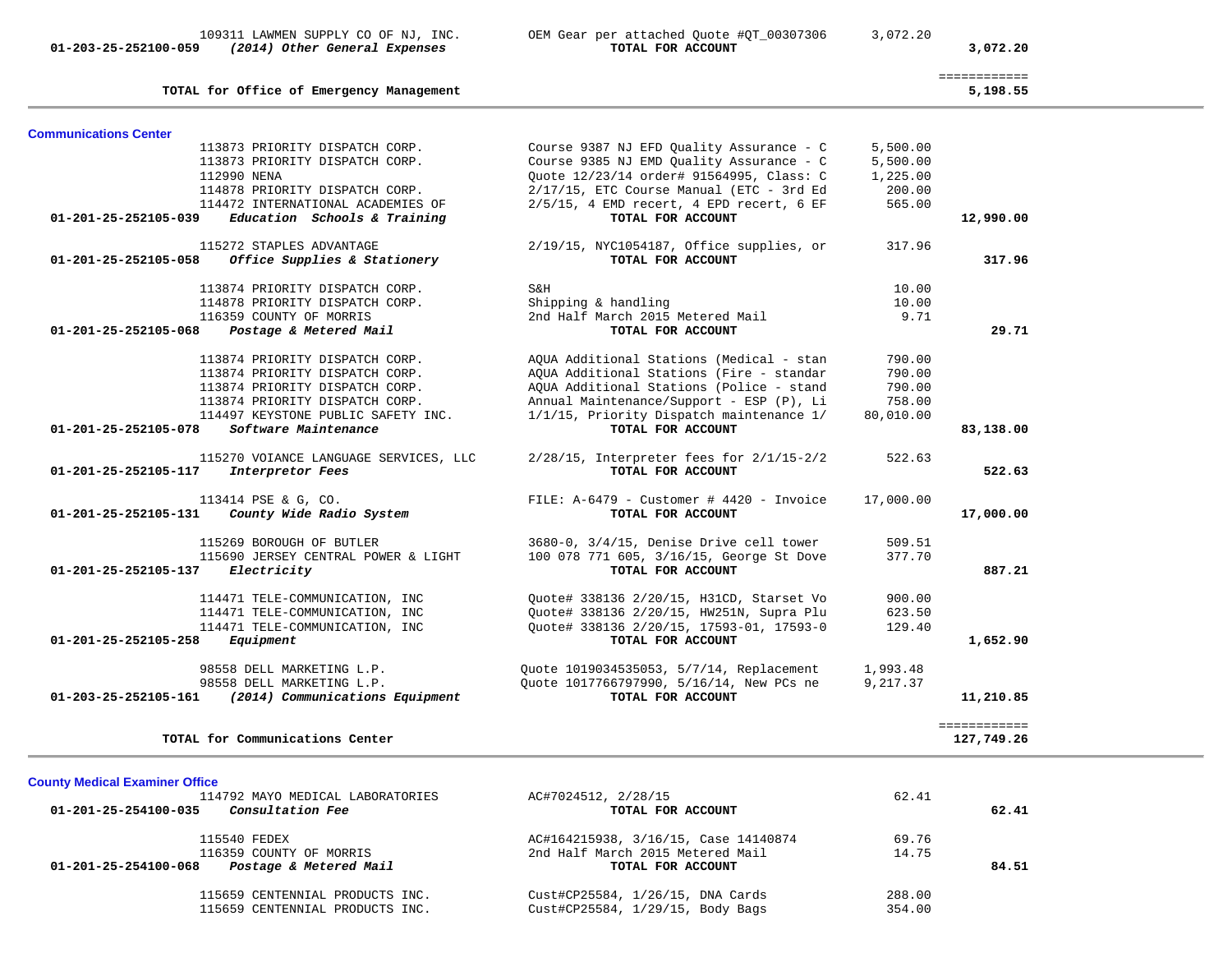| TOTAL for County Medical Examiner Office                                                                                         |                                                                     | 3,828.50                       |
|----------------------------------------------------------------------------------------------------------------------------------|---------------------------------------------------------------------|--------------------------------|
| 113908 MORRISTOWN MEMORIAL HOSPITAL<br>01-203-25-254100-055<br>(2014) Morgue Fees                                                | Oct - Dec 4th Otr 2014, 43 Cases<br>TOTAL FOR ACCOUNT               | 1,290.00<br>1,290.00           |
| 115579 UNIVERSITY OF MISSOURI<br>$01 - 203 - 25 - 254100 - 035$<br>(2014) Consultation Fee                                       | Cust#28036, Case AF14-24, 21-14-0176<br>TOTAL FOR ACCOUNT           | 500.00<br>500.00               |
| 115659 CENTENNIAL PRODUCTS INC.<br>115659 CENTENNIAL PRODUCTS INC.<br>$01 - 201 - 25 - 254100 - 203$<br>X-Ray & Medical Supplies | $Cust \#CP25584, 3/6/15, Body Bags$<br>Freight<br>TOTAL FOR ACCOUNT | 1,062.00<br>187.58<br>1,891.58 |

# **County Sheriff's Department**

|                                     | 114610 PROJECT LIFESAVER, INC.<br>114610 PROJECT LIFESAVER, INC. | Battery - Tadiran (for Disk Transmitter)<br>Band - 1/2 Inch Nylon for Transmitter | 11.97<br>17.50 |           |
|-------------------------------------|------------------------------------------------------------------|-----------------------------------------------------------------------------------|----------------|-----------|
|                                     | 114610 PROJECT LIFESAVER, INC.                                   | Band - 1.2 Inch White Vinyl, for Oval or                                          | 525.00         |           |
|                                     | 114610 PROJECT LIFESAVER, INC.                                   | Battery - Wafer Style ("L" Series 30 day                                          | 180.00         |           |
|                                     | 114610 PROJECT LIFESAVER, INC.                                   | Battery - Wafer Style for M60 "Longrange                                          | 9.00           |           |
|                                     | 114610 PROJECT LIFESAVER, INC.                                   | Transmitter One Year Kit Special (30 day                                          | 2,400.00       |           |
|                                     | 114610 PROJECT LIFESAVER, INC.                                   | HazMat Fee                                                                        | 27.50          |           |
|                                     | 114610 PROJECT LIFESAVER, INC.                                   | Shipping & Handling                                                               | 16.97          |           |
|                                     | 115069 STATE TOXICOLOGY LABORATORY                               | CASE#15L000077, date tested 1/7/15, Inv                                           | 45.00          |           |
| 01-201-25-270100-059                | Other General Expenses                                           | TOTAL FOR ACCOUNT                                                                 |                | 3,232.94  |
|                                     | 111827 DISC MAKERS                                               | Ultra CD-R Silver 52x                                                             | 950.00         |           |
|                                     | 111827 DISC MAKERS                                               | Shipping Charge                                                                   | 7.00           |           |
|                                     | 111826 DISC MAKERS                                               | CD-R with No Content with Silk Screen pr                                          | 720.00         |           |
|                                     | 111826 DISC MAKERS                                               | Shipping Charge                                                                   | 89.30          |           |
| 01-201-25-270100-064                | Photographic Suppies                                             | TOTAL FOR ACCOUNT                                                                 |                | 1,766.30  |
|                                     | 116359 COUNTY OF MORRIS                                          | 2nd Half March 2015 Metered Mail                                                  | 691.13         |           |
| 01-201-25-270100-068                | Postage & Metered Mail                                           | TOTAL FOR ACCOUNT                                                                 |                | 691.13    |
|                                     | 114618 COMMUNICATIONS SERVICE                                    | MC Vehicle #6-65 - K9 Remove radio & Lap                                          | 160.00         |           |
|                                     | 114618 COMMUNICATIONS SERVICE                                    | MC Vehicle #8-38 - K9 Remove Radio & La                                           | 160.00         |           |
|                                     | 114658 COMMUNICATIONS SERVICE                                    | K9 Trucks #14-32, #14-33, #14-34: (6)-Co                                          | 335.85         |           |
| 01-201-25-270100-072                | Radio Repairs                                                    | TOTAL FOR ACCOUNT                                                                 |                | 655.85    |
|                                     | 113452 FAUNA FOODS CORP.                                         | 25 Bags of Item #IMS30119 PFB Euk PP 30/                                          | 1,348.00       |           |
| 01-201-25-270100-185                | Food                                                             | TOTAL FOR ACCOUNT                                                                 |                | 1,348.00  |
|                                     | 115071 UNIVERSAL UNIFORM SALES CO INC                            | DIAZ - Footwear, POS#2-20158, Inv dtd 2/                                          | 85.00          |           |
|                                     | 115071 UNIVERSAL UNIFORM SALES CO INC                            | REILLY - Alterations (Sew on Patch), Inv                                          | 2.00           |           |
|                                     | 115071 UNIVERSAL UNIFORM SALES CO INC                            | O'ROURKE - Alterations (sew on namestrip                                          | 2.00           |           |
|                                     | 115071 UNIVERSAL UNIFORM SALES CO INC                            | DEPT/LONGO - (remove old namestrip/hash                                           | 12.00          |           |
|                                     | $01-201-25-270100-202$ Uniform And Accessories                   | TOTAL FOR ACCOUNT                                                                 |                | 101.00    |
|                                     | 114204 J & J ENTERPRISES                                         | Stephen Chiarella 6/6/14 & Frank Beneven                                          | 65.00          |           |
|                                     | $01-203-25-270100-039$ (2014) Education Schools & Training       | TOTAL FOR ACCOUNT                                                                 |                | 65.00     |
|                                     | 113837 U.S. SECURITY ASSOCIATES, INC.                            | GUARDS - $12/19/14$ - $12/25/14$ , Inv dtd 12                                     | 1,906.24       |           |
|                                     | 01-203-25-270100-084 (2014) Other Outside Services               | TOTAL FOR ACCOUNT                                                                 |                | 1,906.24  |
|                                     | 106577 FAUNA FOODS CORP.                                         | BAGS - PFB Euk PP 30/20 44-lbs, Item#IMS                                          | 1,348.00       |           |
| 01-203-25-270100-185 (2014) Food    |                                                                  | TOTAL FOR ACCOUNT                                                                 |                | 1,348.00  |
|                                     |                                                                  | 115063 STEVEN B. HODES, DVM PA BASS - Bordetella Vaccine & Broken Tooth           | 1,192.30       |           |
| 01-203-25-270100-189 (2014) Medical |                                                                  | TOTAL FOR ACCOUNT                                                                 |                | 1,192.30  |
|                                     | 89125 LAWMEN SUPPLY CO OF NJ, INC. To move to contracts payable  |                                                                                   | 12,448.00      |           |
| 01-204-55-270100-513                | County Sheriff's Department CP: 2013 OE                          | TOTAL FOR ACCOUNT                                                                 |                | 12,448.00 |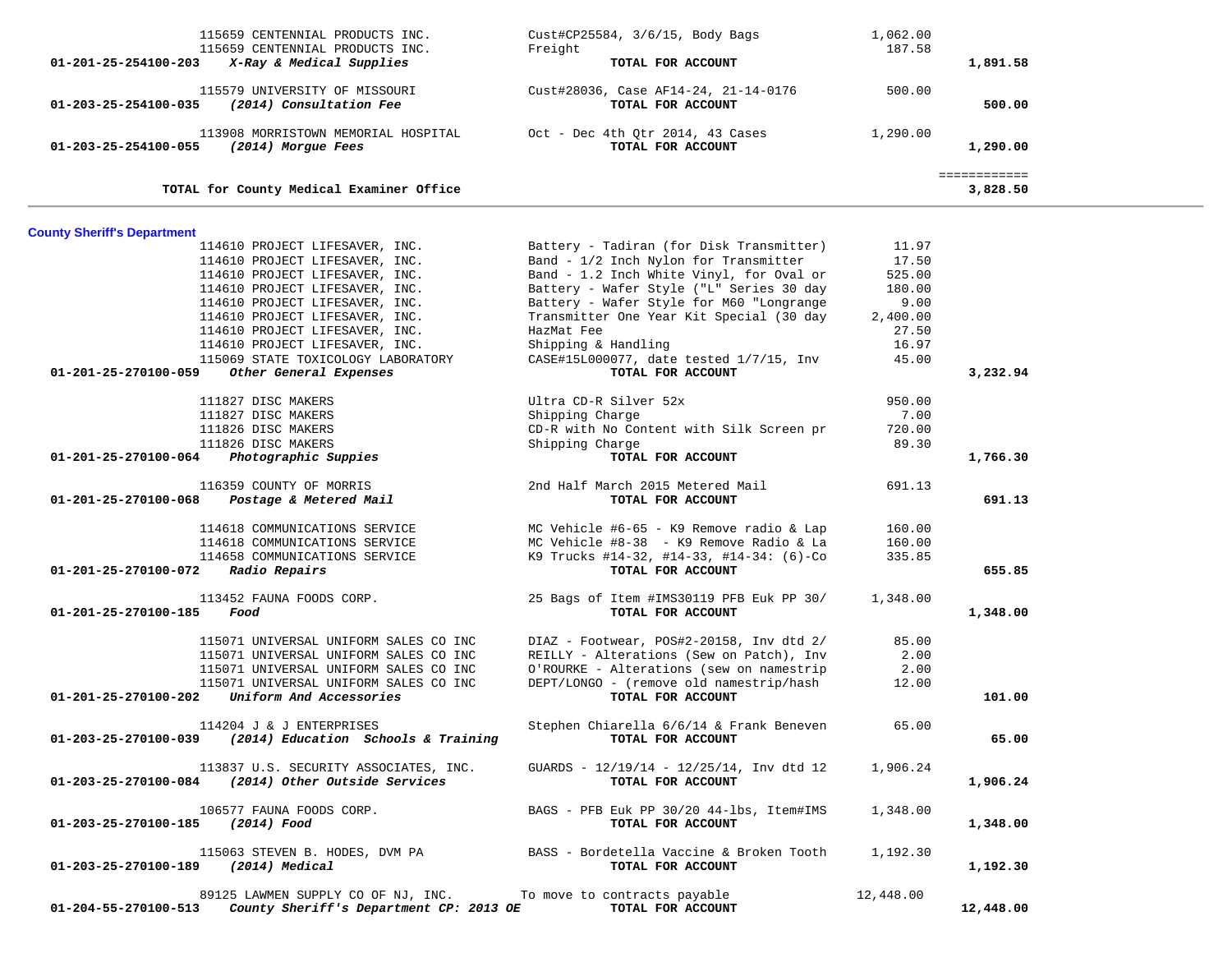| <b>County Prosecutor's Office</b> |                                                                                                                                         |                                                                                                                                                               |                                  |                           |
|-----------------------------------|-----------------------------------------------------------------------------------------------------------------------------------------|---------------------------------------------------------------------------------------------------------------------------------------------------------------|----------------------------------|---------------------------|
|                                   | 115264 JANET B. NOVELLO<br>115264 JANET B. NOVELLO                                                                                      | Supplemental Reg. On Call Hours-Feb. 2015<br>Supplemental Wkend & Holiday-Feb. 2015<br>TOTAL FOR ACCOUNT                                                      | 30.00<br>24.25                   |                           |
| 01-201-25-275100-016              | Outside Salaries & Wages                                                                                                                |                                                                                                                                                               |                                  | 54.25                     |
| $01 - 201 - 25 - 275100 - 023$    | 114742 COUNTY NARCOTICS COMMANDERS<br>Associations and Memberships                                                                      | 2015 Dues- Requested by Captain Michael<br>TOTAL FOR ACCOUNT                                                                                                  | 400.00                           | 400.00                    |
| 01-201-25-275100-031              | 114744 VERIZON WIRELESS<br>Cellular Phones/Pagers                                                                                       | Account #882249917-00001 (Jan. 10-Feb.9)<br>TOTAL FOR ACCOUNT                                                                                                 | 59.45                            | 59.45                     |
| 01-201-25-275100-037              | 113197 HEWLETT-PACKARD COMPANY<br>Data Processing Supplies                                                                              | HP LaserJet Pro 400 Printer & Feeder Tra<br>TOTAL FOR ACCOUNT                                                                                                 | 335.25                           | 335.25                    |
|                                   | 114283 UCPO POLICE ACADEMY TRAINING<br>114736 PENN STATE UNIVERSITY<br>114279 PENN STATE UNIVERSITY                                     | Sgt.Steven Murzenski** Leadership and Su<br>Det.Sup.Mark Cstellano- High Impact Supe<br>Det./Sup. Michelle Timmons ** High Impac                              | 30.00<br>450.00<br>450.00        |                           |
| 01-201-25-275100-039              | Education Schools & Training                                                                                                            | TOTAL FOR ACCOUNT                                                                                                                                             |                                  | 930.00                    |
| 01-201-25-275100-058              | 114740 RIOS' ENGRAVING<br>Office Supplies & Stationery                                                                                  | Name Plates & Holder-Dorn<br>TOTAL FOR ACCOUNT                                                                                                                | 25.00                            | 25.00                     |
| $01 - 201 - 25 - 275100 - 068$    | 114745 FEDEX<br>116359 COUNTY OF MORRIS<br>Postage & Metered Mail                                                                       | Account #1051-0576-2 (2/13-2/19/15)<br>2nd Half March 2015 Metered Mail<br>TOTAL FOR ACCOUNT                                                                  | 84.11<br>1,187.89                | 1,272.00                  |
| 01-201-25-275100-078              | 114731 SHI INTERNATIONAL CORP<br>Software Maintenance                                                                                   | Partial Payment of Maintenance & Support<br>TOTAL FOR ACCOUNT                                                                                                 | 20,000.00                        | 20,000.00                 |
|                                   | 116088 PATRICIA STEWART<br>116088 PATRICIA STEWART<br>116065 SAMANTHA DENEGRI                                                           | RE: IMO David Bird** Travel to Long Hill<br>Water bottles for family members<br>Travel to Trenton, NJ- Juvenile Chiefs M                                      | 19.06<br>7.00<br>40.60           |                           |
| 01-201-25-275100-082              | 116057 TARA VYAS<br>Travel Expense                                                                                                      | Mileage Reimubursement 3/9-3/12/15 Basic<br>TOTAL FOR ACCOUNT                                                                                                 | 156.24                           | 222.90                    |
| $01 - 201 - 25 - 275100 - 088$    | 116104 THOMAS ZELANTE<br>116058 JILL BINKOSKI<br>Meeting Exp Advisory Board Etc                                                         | Morris County Police Chief Association D<br>Press Conference Refreshments on 3/13/15<br>TOTAL FOR ACCOUNT                                                     | 125.00<br>164.32                 | 289.32                    |
|                                   | 114281 CABLEVISION<br>114281 CABLEVISION                                                                                                | Account #07876-629490-01-0 (MCPO Office)<br>Account#07876-629289-01-7 (SEU) 02/08/1                                                                           | 157.48<br>95.28                  |                           |
| 01-201-25-275100-118              | Investigation Expense                                                                                                                   | TOTAL FOR ACCOUNT                                                                                                                                             |                                  | 252.76                    |
| 01-203-25-275100-016              | 111250 BETTY ANN DERCO<br>111250 BETTY ANN DERCO<br>111250 BETTY ANN DERCO<br>111250 BETTY ANN DERCO<br>(2014) Outside Salaries & Wages | Novermber 2014 Weekday Hours<br>November 2014 Weekend & Holiday Pay.<br>December 2014 Weekday Pay<br>December 2014 Weekend & Holiday Pay<br>TOTAL FOR ACCOUNT | 16.40<br>18.00<br>24.40<br>17.00 | 75.80                     |
| 01-203-25-275100-121              | 116246 LINDA E. FISHER<br>(2014) Witness Fees And Mileage                                                                               | Expert Witness Service-9/26/2014** State<br>TOTAL FOR ACCOUNT                                                                                                 | 7,503.75                         | 7,503.75                  |
|                                   | TOTAL for County Prosecutor's Office                                                                                                    |                                                                                                                                                               |                                  | ============<br>31,420.48 |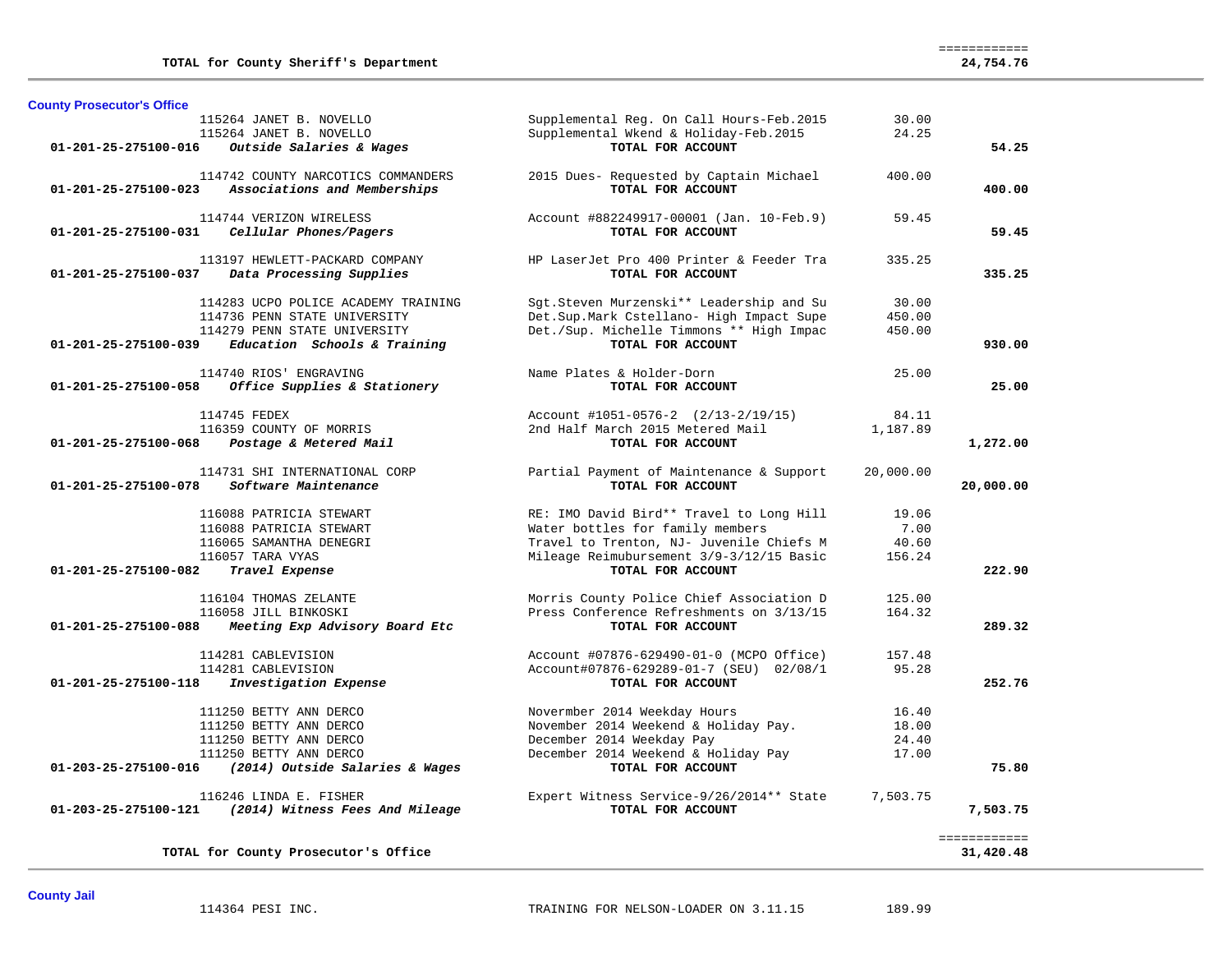| 114364 PESI INC.<br>114364 PESI INC.<br>114357 PESI INC.<br>114880 PESI INC.<br>114880 PESI INC.<br>114880 PESI INC.<br>114880 PESI INC.<br>114880 PESI INC.<br>114880 PESI INC.<br>114880 PESI INC.<br>114880 PESI INC.<br>114880 PESI INC.<br>114880 |                                                                                                                                                            |           | 949.95   |
|--------------------------------------------------------------------------------------------------------------------------------------------------------------------------------------------------------------------------------------------------------|------------------------------------------------------------------------------------------------------------------------------------------------------------|-----------|----------|
|                                                                                                                                                                                                                                                        |                                                                                                                                                            |           |          |
| 01-201-25-280100-044                                                                                                                                                                                                                                   | 114517 SCIENTIFIC WATER CONDITIONING WATER GUARD SERVICE FOR FEB.MAR.APR.2015 232.00<br><b>4</b> Equipment Service Agreements <b>100 TOTAL FOR ACCOUNT</b> |           | 232.00   |
|                                                                                                                                                                                                                                                        |                                                                                                                                                            |           |          |
|                                                                                                                                                                                                                                                        |                                                                                                                                                            |           |          |
|                                                                                                                                                                                                                                                        |                                                                                                                                                            |           |          |
|                                                                                                                                                                                                                                                        |                                                                                                                                                            |           |          |
|                                                                                                                                                                                                                                                        |                                                                                                                                                            |           |          |
|                                                                                                                                                                                                                                                        |                                                                                                                                                            |           |          |
|                                                                                                                                                                                                                                                        |                                                                                                                                                            |           |          |
|                                                                                                                                                                                                                                                        |                                                                                                                                                            |           |          |
|                                                                                                                                                                                                                                                        |                                                                                                                                                            |           |          |
|                                                                                                                                                                                                                                                        |                                                                                                                                                            |           |          |
|                                                                                                                                                                                                                                                        |                                                                                                                                                            |           |          |
|                                                                                                                                                                                                                                                        |                                                                                                                                                            |           |          |
|                                                                                                                                                                                                                                                        |                                                                                                                                                            |           |          |
|                                                                                                                                                                                                                                                        |                                                                                                                                                            |           |          |
|                                                                                                                                                                                                                                                        |                                                                                                                                                            |           |          |
|                                                                                                                                                                                                                                                        |                                                                                                                                                            |           |          |
|                                                                                                                                                                                                                                                        |                                                                                                                                                            |           |          |
|                                                                                                                                                                                                                                                        |                                                                                                                                                            |           |          |
|                                                                                                                                                                                                                                                        |                                                                                                                                                            |           |          |
|                                                                                                                                                                                                                                                        |                                                                                                                                                            |           |          |
|                                                                                                                                                                                                                                                        |                                                                                                                                                            |           | 5,453.61 |
|                                                                                                                                                                                                                                                        |                                                                                                                                                            |           |          |
|                                                                                                                                                                                                                                                        |                                                                                                                                                            |           |          |
|                                                                                                                                                                                                                                                        |                                                                                                                                                            |           | 316.20   |
| 01-201-25-200100-044 Maptipenet Service Aprelenting particle of the California Context (1910) or and the California Context Service Service Service Service Service Service Service Service Service Service Service Service S                          |                                                                                                                                                            |           |          |
|                                                                                                                                                                                                                                                        |                                                                                                                                                            |           | 64.49    |
|                                                                                                                                                                                                                                                        |                                                                                                                                                            |           |          |
|                                                                                                                                                                                                                                                        |                                                                                                                                                            |           |          |
|                                                                                                                                                                                                                                                        |                                                                                                                                                            |           |          |
|                                                                                                                                                                                                                                                        |                                                                                                                                                            |           |          |
|                                                                                                                                                                                                                                                        |                                                                                                                                                            |           |          |
|                                                                                                                                                                                                                                                        |                                                                                                                                                            |           |          |
|                                                                                                                                                                                                                                                        |                                                                                                                                                            |           |          |
|                                                                                                                                                                                                                                                        |                                                                                                                                                            |           |          |
|                                                                                                                                                                                                                                                        |                                                                                                                                                            |           |          |
|                                                                                                                                                                                                                                                        |                                                                                                                                                            |           | 3,349.90 |
|                                                                                                                                                                                                                                                        |                                                                                                                                                            |           |          |
| 114486 CY DRAKE LOCKSMITHS, INC.<br>11503 CY DRAKE LOCKSMITHS, INC.<br>2006 CHARL AND PADLOCK DATED 3.4.15                                                                                                                                             |                                                                                                                                                            | 73.80     |          |
|                                                                                                                                                                                                                                                        |                                                                                                                                                            | 17.12     |          |
| 01-201-25-280100-128 $Security$ Equipment TOTAL FOR ACCOUNT                                                                                                                                                                                            |                                                                                                                                                            |           | 90.92    |
| 114883 QUENCH USA, INC.                                                                                                                                                                                                                                | LEASE PAYMENT ON 7 WATER COOLERS FOR MAR                                                                                                                   | 284.00    |          |
| 01-201-25-280100-147<br>Water                                                                                                                                                                                                                          | TOTAL FOR ACCOUNT                                                                                                                                          |           | 284.00   |
|                                                                                                                                                                                                                                                        |                                                                                                                                                            |           |          |
| 114815 U-LINE SHIPPING SUPPLY                                                                                                                                                                                                                          | 2 FILE CABINETS DATED 1.26.15                                                                                                                              | 1,672.44  |          |
| <i>Furniture &amp; Fixtures</i><br>01-201-25-280100-162                                                                                                                                                                                                | TOTAL FOR ACCOUNT                                                                                                                                          |           | 1,672.44 |
| 114882 MUNICIPAL CAPITAL CORP                                                                                                                                                                                                                          | LEASE PAYMENT FOR COPIERS IN OUARTERMAST                                                                                                                   | 3,192.54  |          |
| 114882 MUNICIPAL CAPITAL CORP                                                                                                                                                                                                                          | LEASE PAYMENT FOR COPIER IN ADMIN FOR MA                                                                                                                   | 1,427.11  |          |
| 114813 MUNICIPAL CAPITAL CORP                                                                                                                                                                                                                          | COPIER LEASE PAYMENT FOR COPIERS IN RECO                                                                                                                   | 3,299.25  |          |
| Office Machines - Rental<br>01-201-25-280100-164                                                                                                                                                                                                       | TOTAL FOR ACCOUNT                                                                                                                                          |           | 7,918.90 |
|                                                                                                                                                                                                                                                        |                                                                                                                                                            |           |          |
| 114807 ARAMARK CHARLOTTE LOCKBOX                                                                                                                                                                                                                       | STAFF AND INMATE MEALS DATED 2.18.15                                                                                                                       | 13,183.73 |          |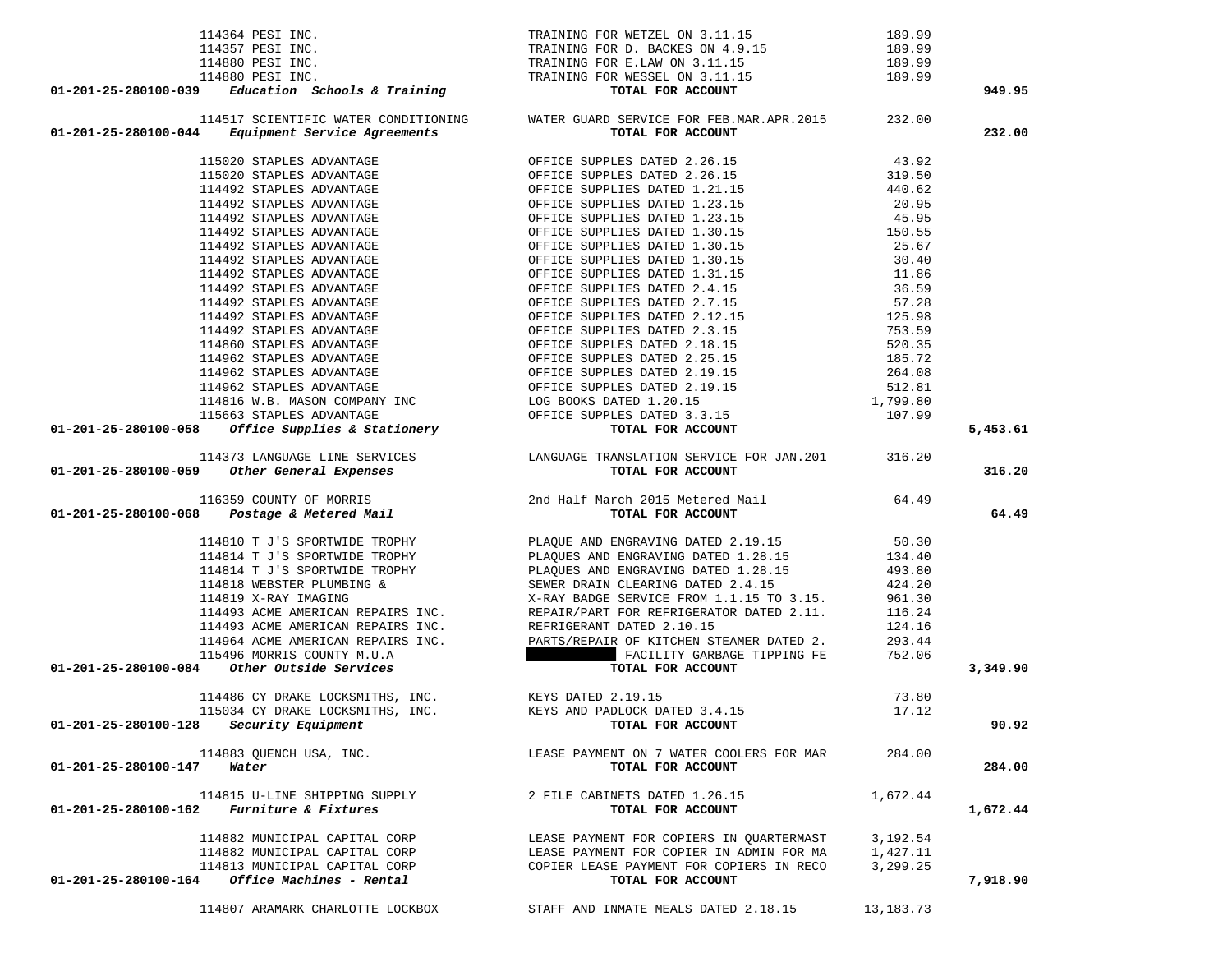| 01-201-25-280100-185<br>Food                                                                                                                                                                                                                     | 115503 ARAMARK CHARLOTTE LOCKBOX STAFF & INMATE MEALS DATED $3.4.15$ 20033 13,045.22<br>TOTAL FOR ACCOUNT                                                                                                                                  |          | 26,228.95 |
|--------------------------------------------------------------------------------------------------------------------------------------------------------------------------------------------------------------------------------------------------|--------------------------------------------------------------------------------------------------------------------------------------------------------------------------------------------------------------------------------------------|----------|-----------|
|                                                                                                                                                                                                                                                  | 114361 DR. NATHAN SABIN                           MEDICAL CARE FOR H.VANCE DATED 2.5.15           125.00<br>114362 PAUL CERAN OD                             MEDICAL CARE FOR E.BALCOM DATED 2.11.15           95.00<br>114490 CONTR       |          |           |
|                                                                                                                                                                                                                                                  | 115037 DENTRUST DENTAL INC.<br>114863 HEALTH CARE LOGISTICS INC.<br>114863 HEALTH CARE LOGISTICS INC.<br>114505 MORRIS COUNTY AFTER CARE CENTER<br>114505 MORRIS COUNTY AFTER CARE CENTER<br>114505 MORRIS COUNTY AFTER CARE CENTER<br>140 |          |           |
|                                                                                                                                                                                                                                                  |                                                                                                                                                                                                                                            |          | 28,849.07 |
| 110.00 TOTAL FOR ACCOUNT<br>114820 OGS TECHNOLOGIES, INC.<br>114820 OGS TECHNOLOGIES, INC.<br>1201-25-280100-202 Uniform And Accessories<br>125.00 TOTAL FOR ACCOUNT                                                                             |                                                                                                                                                                                                                                            |          | 325.00    |
|                                                                                                                                                                                                                                                  |                                                                                                                                                                                                                                            |          |           |
|                                                                                                                                                                                                                                                  |                                                                                                                                                                                                                                            |          |           |
|                                                                                                                                                                                                                                                  |                                                                                                                                                                                                                                            |          |           |
|                                                                                                                                                                                                                                                  |                                                                                                                                                                                                                                            |          |           |
|                                                                                                                                                                                                                                                  |                                                                                                                                                                                                                                            |          |           |
|                                                                                                                                                                                                                                                  |                                                                                                                                                                                                                                            |          |           |
| 114363 SHERWIN WILLIAMS<br>114509 E.A. MORSE & CO. INC.<br>114509 E.A. MORSE & CO. INC.<br>114963 MORRISTOWN LUMBER & MAINTENANCE SUPPLIES DATED 1.27.15. Q 6,749.25<br>115018 MORRISTOWN LUMBER & MAINTENANCE SUPPLIES DATED 3.3.15<br>         |                                                                                                                                                                                                                                            |          | 8,309.57  |
|                                                                                                                                                                                                                                                  |                                                                                                                                                                                                                                            |          |           |
|                                                                                                                                                                                                                                                  |                                                                                                                                                                                                                                            |          |           |
|                                                                                                                                                                                                                                                  |                                                                                                                                                                                                                                            |          |           |
| $01-201-25-280100-252$ Janitorial Supplies                                                                                                                                                                                                       | 114824 ALLEN PAPER & SUPPLY CO<br>114824 ALLEN PAPER & SUPPLY CO<br>114884 ASSOCIATED SALES AND BAG CO. FACILITY PAPER PRODUCTS AND JANITORIAL S<br>1,438.26<br>2 Janitorial Supplies<br>1,438.26<br>TOTAL FOR ACCOUNT                     |          | 2,731.26  |
| 114812 THE PORTASOFT COMPANY INC WATER SOFTENER REPAIRS DATED 1.30.15 1,499.20<br><b>01-201-25-280100-262</b> Machinery Repairs & Parts TOTAL FOR ACCOUNT                                                                                        |                                                                                                                                                                                                                                            |          | 1,499.20  |
| 114809 BLUE BOOK 2015 NJ BLUE BOOK DATED 12.17.14 108.95<br>108.95 108.95 108.95 108.95 108.95 108.95 108.95 108.95 108.95 108.95 108.95 108.95 108.95 108.95                                                                                    |                                                                                                                                                                                                                                            |          |           |
|                                                                                                                                                                                                                                                  |                                                                                                                                                                                                                                            |          | 108.95    |
| 114359 VERIZON WIRELESS CELL SERVICE DATED 6.26.13 114359 VERIZON WIRELESS 114359 VERIZON WIRELESS CELL SERVICE DATED 9.26.13 114359 VERIZON WIRELESS CELL SERVICE DATED 9.26.13 254.05                                                          |                                                                                                                                                                                                                                            |          |           |
|                                                                                                                                                                                                                                                  |                                                                                                                                                                                                                                            |          |           |
|                                                                                                                                                                                                                                                  |                                                                                                                                                                                                                                            |          | 545.60    |
| 112981 AIRSPLAT.COM 1372155 AIRSOFT EQUIPMENT DATED 11.20. 112981 AIRSPLAT.COM 1372155 112981 2014)                                                                                                                                              |                                                                                                                                                                                                                                            |          | 29.98     |
|                                                                                                                                                                                                                                                  |                                                                                                                                                                                                                                            |          |           |
|                                                                                                                                                                                                                                                  |                                                                                                                                                                                                                                            |          |           |
|                                                                                                                                                                                                                                                  |                                                                                                                                                                                                                                            |          |           |
| 114016 BOSCH SECURITY SYSTEMS, INC.<br>114016 BOSCH SECURITY SYSTEMS, INC.<br>114016 BOSCH SECURITY SYSTEMS, INC.<br>114016 BOSCH SECURITY SYSTEMS, INC.<br>114016 BOSCH SECURITY SYSTEMS, INC.<br>114016 BOSCH SECURITY SYSTEMS, INC.<br>114016 |                                                                                                                                                                                                                                            |          | 1,170.00  |
| 115501 MUNICIPAL CAPITAL CORP COPIER LEASE PAYMENT FOR COPIERS IN RECO 3,299.25<br><b>115501 MUNICIPAL CAPITAL CORP</b> COPIER LEASE PAYMENT FOR COPIERS IN RECO 3,299.25                                                                        |                                                                                                                                                                                                                                            |          | 3,299.25  |
| 112977 MOBILEX USA                                                                                                                                                                                                                               | INMATE XRAYS FOR DEC. 2014 DATED 1.1.15 544.00                                                                                                                                                                                             |          |           |
| 95712 MATERNAL FETAL MEDICINE                                                                                                                                                                                                                    | MEDICAL CARE FOR C.BOLITHO DATED 2.24.14                                                                                                                                                                                                   | 120.25   |           |
| 103837 MATERNAL FETAL MEDICINE                                                                                                                                                                                                                   | MEDICAL CARE FOR D. HAMMOND DATED 7.28.14                                                                                                                                                                                                  | 227.50   |           |
| 102969 MATERNAL FETAL MEDICINE                                                                                                                                                                                                                   | MEDICAL CARE FOR D. HAMMOND DATED 6.16.14                                                                                                                                                                                                  | 120.25   |           |
| 102969 MATERNAL FETAL MEDICINE<br>01-203-25-280100-189<br>(2014) Medical                                                                                                                                                                         | MEDICAL CARE FOR D. HAMMOND DATED 6.26.14<br>TOTAL FOR ACCOUNT                                                                                                                                                                             | 130.00   | 1,142.00  |
|                                                                                                                                                                                                                                                  |                                                                                                                                                                                                                                            |          |           |
| 114868 ATC SERVICES INC                                                                                                                                                                                                                          | HVAC MAINTENANCE/PARTS DATED 9.24.14                                                                                                                                                                                                       | 251.28   |           |
| 114808 R & J CONTROL, INC.<br>(2014) Machinery Repairs & Parts<br>01-203-25-280100-262                                                                                                                                                           | GENERATOR LOADBANK TEST DATED 9.24.14<br>TOTAL FOR ACCOUNT                                                                                                                                                                                 | 3,300.00 | 3,551.28  |
|                                                                                                                                                                                                                                                  |                                                                                                                                                                                                                                            |          |           |

============

**TOTAL for County Jail 98,122.52**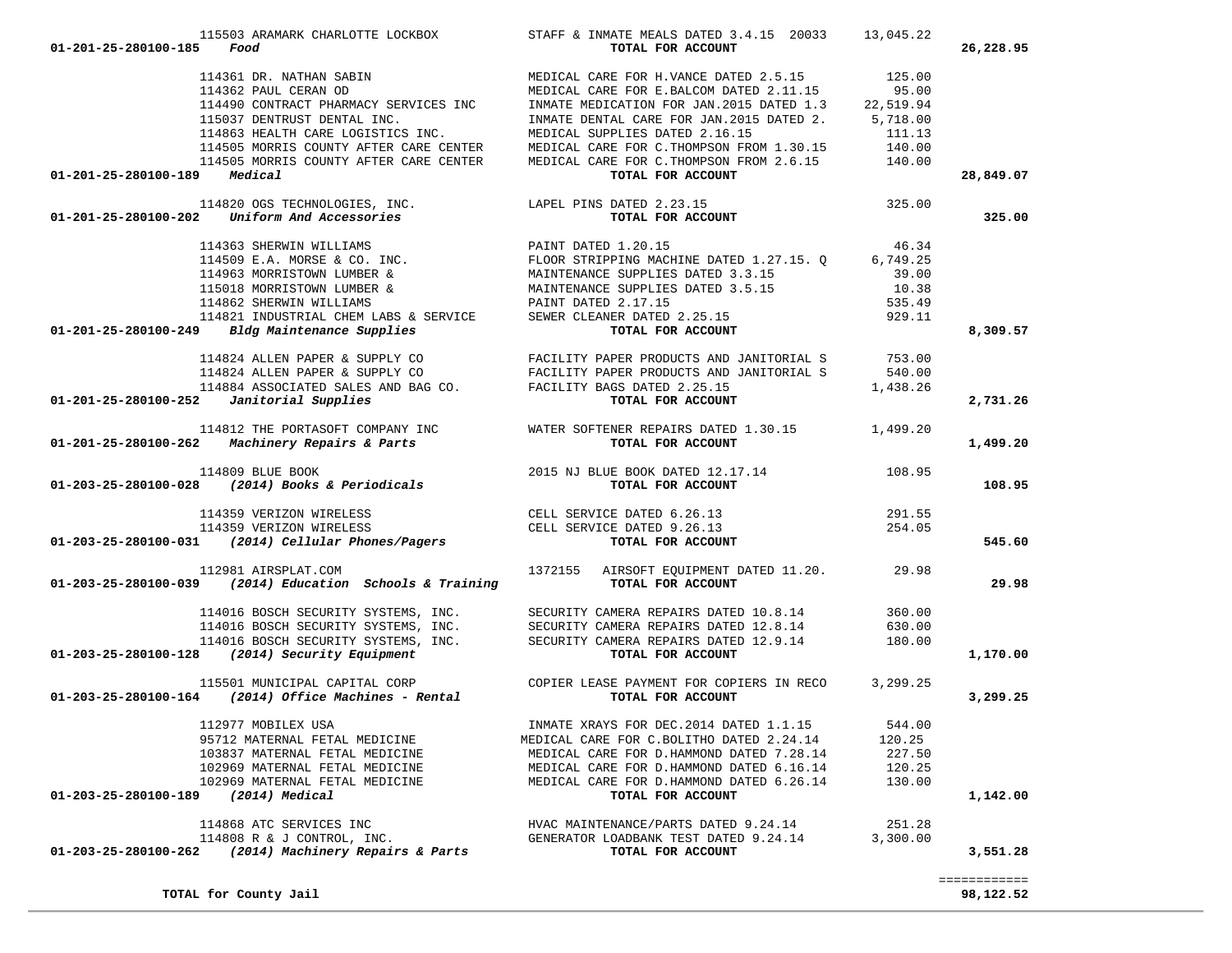| <b>County Youth Detention Facilit</b>                 |                                          |        |              |
|-------------------------------------------------------|------------------------------------------|--------|--------------|
| 113651 LOOSELEAF LAW PUBLICATIONS INC                 | NJ Criminal Code                         | 25.90  |              |
| 113651 LOOSELEAF LAW PUBLICATIONS INC                 | NJ Motor Vehicle and Traffic Laws        | 12.95  |              |
| 113651 LOOSELEAF LAW PUBLICATIONS INC                 | Postage/Handling                         | 6.85   |              |
| Books & Periodicals<br>$01 - 201 - 25 - 281100 - 028$ | TOTAL FOR ACCOUNT                        |        | 45.70        |
| 113056 PENN STATE UNIVERSITY                          | G001041 High Impact Supervision course   | 450.00 |              |
| 114460 CABLEVISION                                    | Cable Service and Power to Learn filter  | 44.96  |              |
| 115904 EDWARD SHAPLEY                                 | Supplies for resident cooking class      | 9.38   |              |
| Education Schools & Training<br>01-201-25-281100-039  | TOTAL FOR ACCOUNT                        |        | 504.34       |
| 115722 STAPLES ADVANTAGE                              | HP 305A Black Toner                      | 151.50 |              |
| 01-201-25-281100-058<br>Office Supplies & Stationery  | TOTAL FOR ACCOUNT                        |        | 151.50       |
| 113557 BOB BARKER COMPANY, INC.                       | Shorts, Gym Navy 4xl                     | 29.98  |              |
| 113557 BOB BARKER COMPANY, INC.                       | Simple Green cleaner, Tissues, Deodorant | 532.49 |              |
| Other General Expenses<br>01-201-25-281100-059        | TOTAL FOR ACCOUNT                        |        | 562.47       |
| 116359 COUNTY OF MORRIS                               | 2nd Half March 2015 Metered Mail         | 95.21  |              |
| Postage & Metered Mail<br>01-201-25-281100-068        | TOTAL FOR ACCOUNT                        |        | 95.21        |
| 114586 CALICO INDUSTRIES, INC.                        | can liner clear                          | 54.16  |              |
| 114586 CALICO INDUSTRIES, INC.                        | can liner black                          | 92.64  |              |
| 01-201-25-281100-252<br>Janitorial Supplies           | TOTAL FOR ACCOUNT                        |        | 146.80       |
| 105453 MCGRAW HILL                                    | Acct #362952 TABE 9 & 10 M Survey Scorez | 98.50  |              |
| 105453 MCGRAW HILL                                    | TABE E&M Espanol Scoreze Pk/25           | 52.45  |              |
| 105453 MCGRAW HILL                                    | Shipping and Handling                    | 16.88  |              |
| (2014) Books & Periodicals<br>01-203-25-281100-028    | TOTAL FOR ACCOUNT                        |        | 167.83       |
|                                                       |                                          |        | ============ |
| TOTAL for County Youth Detention Facilit              |                                          |        | 1,673.85     |

# **Road Repairs**

|                      | 114935 SPACE FARMS INC<br>114974 SPACE FARMS INC<br>$01-201-26-290100-036$ Contracted Services | Carcass Removal $1/1-1/31/2015$<br>carcass removal 2/1-2/28/2015<br>TOTAL FOR ACCOUNT | 3,465.00<br>2,508.00 | 5,973.00 |
|----------------------|------------------------------------------------------------------------------------------------|---------------------------------------------------------------------------------------|----------------------|----------|
|                      |                                                                                                |                                                                                       |                      |          |
|                      | 116359 COUNTY OF MORRIS<br>01-201-26-290100-068 Postage & Metered Mail                         | 2nd Half March 2015 Metered Mail<br>TOTAL FOR ACCOUNT                                 | 3.32                 | 3.32     |
|                      | 114926 CENTURYLINK                                                                             | 310111021 Long Valley Fax 1/25/2015                                                   | 210.85               |          |
|                      | 114896 COMCAST                                                                                 | 8499 05 276 0081952 Billing Date 2/24/20 92.85                                        |                      |          |
| 01-201-26-290100-146 | Telephone                                                                                      | TOTAL FOR ACCOUNT                                                                     |                      | 303.70   |
|                      | 114950 BUDD LAKE DINER                                                                         | Meals 1/9-1/29/2015                                                                   | 350.00               |          |
|                      | 114950 BUDD LAKE DINER                                                                         | 15% Gratuity                                                                          | 52.50                |          |
|                      | 114953 KORNER STORE INC                                                                        | Meals 1/5-2/18/2015                                                                   | 430.00               |          |
|                      | 114953 KORNER STORE INC                                                                        | 15% Gratuity                                                                          | 64.50                |          |
|                      | 114958 LOVEYS PIZZA & GRILL                                                                    | meals $2/1-3/23/2015$                                                                 | 860.00               |          |
|                      | 114958 LOVEYS PIZZA & GRILL                                                                    | 15% Gratuity                                                                          | 129.00               |          |
|                      | 114941 LOVEYS PIZZA & GRILL                                                                    | Meals 1/5-1/30/2015                                                                   | 800.00               |          |
|                      | 114941 LOVEYS PIZZA & GRILL                                                                    | 15% Gratuity                                                                          | 120.00               |          |
|                      | 114955 PAULS DINER                                                                             | Meals 1/28-2/22/2015                                                                  | 350.00               |          |
|                      | 114955 PAULS DINER                                                                             | 15% Gratuity                                                                          | 52.50                |          |
|                      | 114945 PEZZO PIZZA II                                                                          | meals 1/12-1/27/2015                                                                  | 150.00               |          |
|                      | 114945 PEZZO PIZZA II                                                                          | 15% Gratuity                                                                          | 22.50                |          |
|                      | 114942 RIDGEDALE PIZZA & RESTAURANT                                                            | meals $1/14-3/1/2015$                                                                 | 160.00               |          |
|                      | 114942 RIDGEDALE PIZZA & RESTAURANT                                                            | 15% Gratuity                                                                          | 24.00                |          |
|                      | 114954 R.B.'S DELI                                                                             | meals 1/20-2/18/2015                                                                  | 460.00               |          |
|                      | 114954 R.B.'S DELI                                                                             | 15% Gratuity                                                                          | 69.00                |          |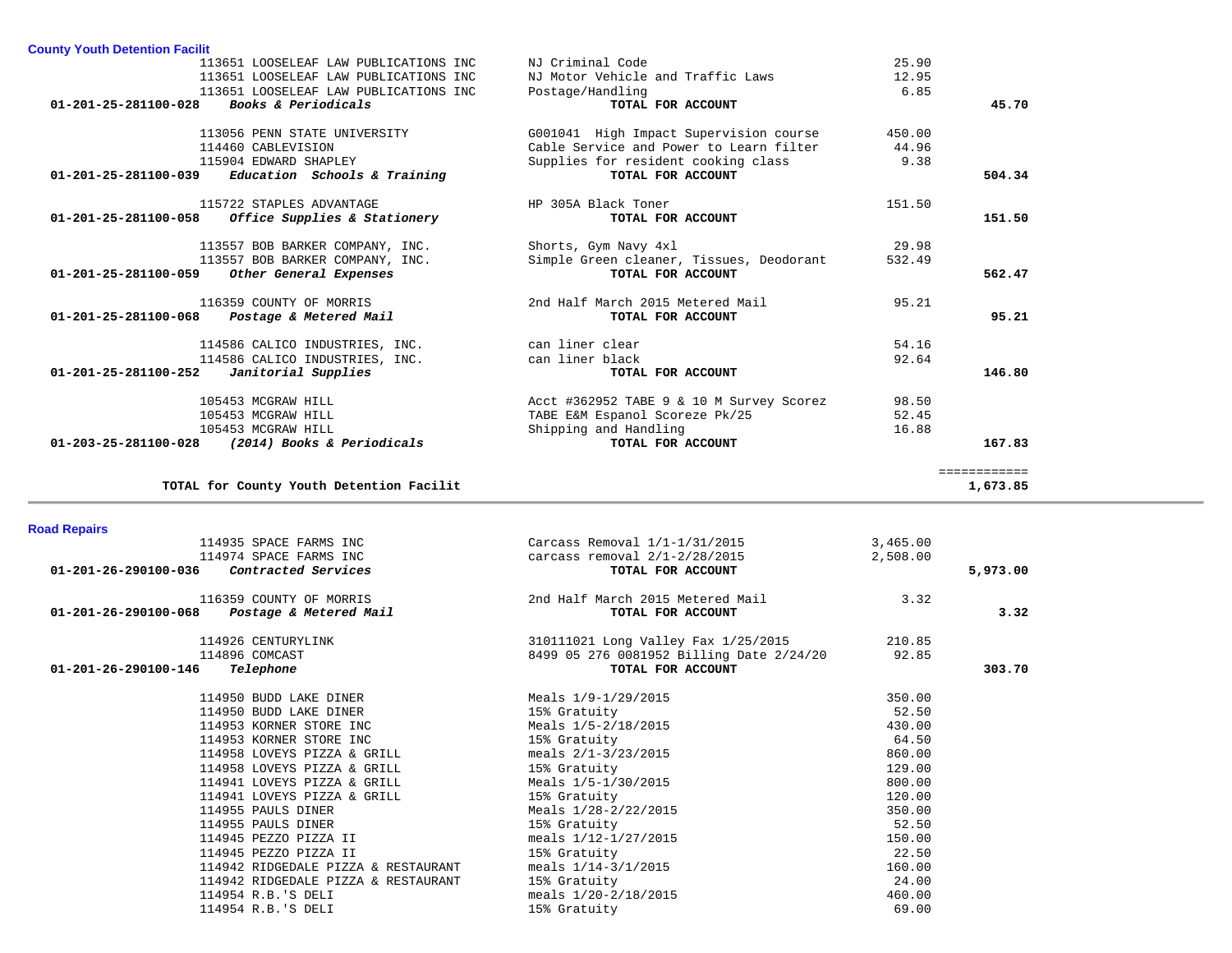|                                      | 114949 TOWNSOUARE DINER RESTAURANT                                                                           | meals 1/18-2/3/2015<br>15% Gratuity<br>meals 2/5-3/6/2015<br>15% Gratuity<br>meals 2/1-3/1/2015<br>15% Gratuity<br>meals 1/5-2/5/2015                                                                     | 410.00     |           |
|--------------------------------------|--------------------------------------------------------------------------------------------------------------|-----------------------------------------------------------------------------------------------------------------------------------------------------------------------------------------------------------|------------|-----------|
|                                      | 114949 TOWNSQUARE DINER RESTAURANT                                                                           |                                                                                                                                                                                                           | 61.50      |           |
|                                      | 115017 TOWNSQUARE DINER RESTAURANT                                                                           |                                                                                                                                                                                                           | 380.00     |           |
|                                      | 115017 TOWNSQUARE DINER RESTAURANT                                                                           |                                                                                                                                                                                                           | 57.00      |           |
|                                      |                                                                                                              |                                                                                                                                                                                                           | 460.00     |           |
|                                      | EXTERNAL PROPERTY OF A SAMPLE PARTY.<br>114952 JOE'S PIZZERIA<br>114952 JOE'S PIZZERIA<br>114951 MARTY       |                                                                                                                                                                                                           | 69.00      |           |
|                                      |                                                                                                              |                                                                                                                                                                                                           | 100.00     |           |
|                                      |                                                                                                              | 15% Gratuity                                                                                                                                                                                              | 15.00      |           |
|                                      |                                                                                                              | meals 1/5-2/18/2015                                                                                                                                                                                       | 380.00     |           |
|                                      | 2000 S PIZZERIA<br>114952 JOE'S PIZZERIA<br>114951 KINGS KID DELI<br>114951 KINGS KID DELI                   | 15% Gratuity                                                                                                                                                                                              | 57.00      |           |
|                                      | 114946 RANDOLPH DINER                                                                                        | meals $1/22 - 2/4/2015$                                                                                                                                                                                   | 130.00     |           |
|                                      | 114946 RANDOLPH DINER<br>114948 RED BARN RESTAURANT                                                          | 15% Gratuity                                                                                                                                                                                              | 19.50      |           |
|                                      |                                                                                                              | meals 1/13-2/1/2015                                                                                                                                                                                       | 220.00     |           |
|                                      | 114948 RED BARN RESTAURANT                                                                                   | 15% Gratuity                                                                                                                                                                                              | 33.00      |           |
|                                      | 115366 R.B.'S DELI                                                                                           | meals $2/20-3/9/2015$                                                                                                                                                                                     | 460.00     |           |
|                                      | 115366 R.B.'S DELI                                                                                           | 15% Gratuity                                                                                                                                                                                              | 69.00      |           |
| $01 - 201 - 26 - 290100 - 188$ Meals |                                                                                                              | TOTAL FOR ACCOUNT                                                                                                                                                                                         |            | 7,015.00  |
|                                      |                                                                                                              |                                                                                                                                                                                                           |            |           |
|                                      |                                                                                                              |                                                                                                                                                                                                           | 90.00      |           |
|                                      |                                                                                                              | 115883 JOHN D CLARK<br>115650 SEAN DALTON<br>7 Thifarm 6 Clatting Microsoft Clarence work boots per contract                                                                                              | 90.00      |           |
|                                      | 01-201-26-290100-207 Uniform & Clothing Allowance                                                            | TOTAL FOR ACCOUNT                                                                                                                                                                                         |            | 180.00    |
|                                      | 114927 GRINNELL RECYCLING INC.                                                                               | disposable recycling 1/5/2015<br>I-6<br>QPR Winter Mix                                                                                                                                                    | 409.16     |           |
|                                      | 114939 TILCON NEW YORK INC. I-6                                                                              |                                                                                                                                                                                                           | 556.24     |           |
|                                      | 114939 TILCON NEW YORK INC.                                                                                  |                                                                                                                                                                                                           | 1,274.68   |           |
|                                      | 114939 TILCON NEW YORK INC.                                                                                  | $I - 6$                                                                                                                                                                                                   | 329.41     |           |
|                                      |                                                                                                              |                                                                                                                                                                                                           | 774.67     |           |
|                                      | 114939 TILCON NEW YORK INC.<br>114939 TILCON NEW YORK INC.<br>114939 TILCON NEW YORK INC. OPR Winter Mix     |                                                                                                                                                                                                           | 3,148.40   |           |
|                                      | 01-201-26-290100-222 Bituminous Concrete                                                                     | TOTAL FOR ACCOUNT                                                                                                                                                                                         |            | 6,492.56  |
|                                      |                                                                                                              |                                                                                                                                                                                                           |            |           |
|                                      |                                                                                                              | 114848 M & B TRUCKING INC<br>115019 PEQUANNOCK TOWNSHIP<br>115019 PEQUANNOCK TOWNSHIP<br>115019 PEQUANNOCK TOWNSHIP<br>2/21-2/22/2015 movemoval & salting<br>3/1-3/2/2015 movemoval & salting<br>1,800.00 |            |           |
|                                      |                                                                                                              |                                                                                                                                                                                                           |            |           |
|                                      |                                                                                                              |                                                                                                                                                                                                           |            |           |
|                                      |                                                                                                              | 115019 PEQUANNOCK TOWNSHIP $3/5-3/6/2015$ "<br>114845 TREE KING INC Storm $2/12/2015$ Sects. 10, 17, 22, 23, 26, 30                                                                                       | 2,800.00   |           |
|                                      |                                                                                                              |                                                                                                                                                                                                           | 7,225.00   |           |
|                                      | 114845 TREE KING INC                                                                                         | Storm 2/14-15 2015                                                                                                                                                                                        | 29,745.00  |           |
|                                      | 114845 TREE KING INC                                                                                         | Storm 2/16/2015                                                                                                                                                                                           | 14,042.50  |           |
|                                      | 114845 TREE KING INC<br>114847 JJS SERVICES, INC.<br><b>01-201-26-290100-228</b> Contracted Snow/Ice Removal | Storms 1/23/2015, 1/26/2015 Sects. 11,1                                                                                                                                                                   | 36, 317.50 |           |
|                                      |                                                                                                              | TOTAL FOR ACCOUNT                                                                                                                                                                                         |            | 99,920.00 |
|                                      | 112956 COUNTY WELDING SUPPLY CO oxygen compressed                                                            |                                                                                                                                                                                                           | 26.99      |           |
| 01-201-26-290100-238                 | Signage                                                                                                      | TOTAL FOR ACCOUNT                                                                                                                                                                                         |            | 26.99     |
|                                      |                                                                                                              |                                                                                                                                                                                                           |            |           |
|                                      | 114937 REED SYSTEMS, LTD.                                                                                    | Montville Garage envirobrine liquid agen 2,561.23                                                                                                                                                         |            |           |
|                                      |                                                                                                              | Hanover Garage "<br>the contract of the contract of                                                                                                                                                       | 1,960.39   |           |
|                                      | 114937 REED SYSTEMS, LTD.<br>114937 REED SYSTEMS, LTD.                                                       | Wharton Garage "<br><b>In the contract of the contract</b>                                                                                                                                                | 4,588.36   |           |
|                                      | 11493/ KEED SYSTEMS, ITD.<br>114937 REED SYSTEMS, LTD.<br>114027 PFFD SYSTEMS, LTD.                          | Montville Garage "<br><b>Contract Manager</b>                                                                                                                                                             | 4,361.88   |           |
|                                      |                                                                                                              | Wharton Garage "<br>$\mathbf{H}$                                                                                                                                                                          | 4,664.21   |           |
| 01-201-26-290100-242                 | Snow Removal & Ice Control                                                                                   | TOTAL FOR ACCOUNT                                                                                                                                                                                         |            | 18,136.07 |
|                                      |                                                                                                              |                                                                                                                                                                                                           |            |           |
|                                      | 114928 MORRISTOWN LUMBER &                                                                                   | 4x4 standard mailboxes/post                                                                                                                                                                               | 791.64     |           |
|                                      | 114928 MORRISTOWN LUMBER &                                                                                   | magnet bit holder, philip bit, drill kit                                                                                                                                                                  | 171.97     |           |
|                                      | 115245 MORRISTOWN LUMBER &<br>115446 NORTHEASTERN HARDWARE CO INC                                            | $1/2x5-1/2$ carriage bolts, hex/assorted                                                                                                                                                                  | 30.08      |           |
| 01-201-26-290100-260                 | Construction Materials                                                                                       | handles<br>TOTAL FOR ACCOUNT                                                                                                                                                                              | 215.83     | 1,209.52  |
|                                      |                                                                                                              |                                                                                                                                                                                                           |            |           |
|                                      | 114945 PEZZO PIZZA II                                                                                        | meals $11/14-12/20/2014$                                                                                                                                                                                  | 110.00     |           |
|                                      | 114945 PEZZO PIZZA II                                                                                        | 15% Gratuity                                                                                                                                                                                              | 16.50      |           |
|                                      | 114952 JOE'S PIZZERIA                                                                                        | meals $4/14-11/13/2014$                                                                                                                                                                                   | 190.00     |           |
|                                      | 114952 JOE'S PIZZERIA                                                                                        | 15% Gratuity                                                                                                                                                                                              | 28.50      |           |
|                                      | 114951 KINGS KID DELI                                                                                        | meals $12/24-12/31/2014$                                                                                                                                                                                  | 40.00      |           |
|                                      | 114951 KINGS KID DELI                                                                                        | 15% Gratuity                                                                                                                                                                                              | 6.00       |           |
|                                      | 114946 RANDOLPH DINER                                                                                        | 2014 meals 1/24-12/19/2014                                                                                                                                                                                | 490.00     |           |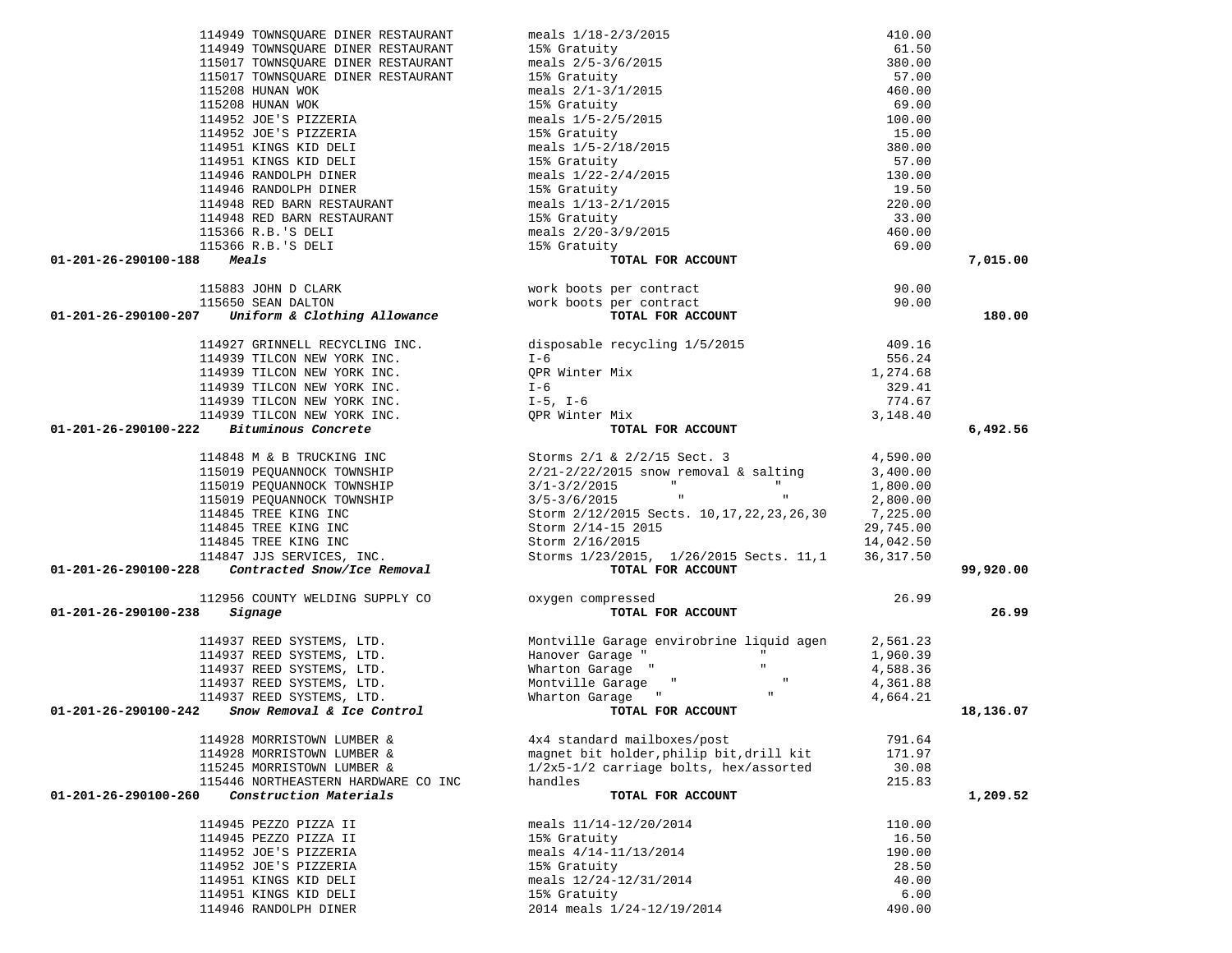|                                | 114946 RANDOLPH DINER<br>114948 RED BARN RESTAURANT<br>114948 RED BARN RESTAURANT | 15% Gratuity<br>meal 12/30/2014<br>15% Gratuity                                          | 73.50<br>10.00<br>1.50 |                            |  |
|--------------------------------|-----------------------------------------------------------------------------------|------------------------------------------------------------------------------------------|------------------------|----------------------------|--|
| 01-203-26-290100-188           | (2014) Meals                                                                      | TOTAL FOR ACCOUNT                                                                        |                        | 966.00                     |  |
|                                | TOTAL for Road Repairs                                                            |                                                                                          |                        | ============<br>140,226.16 |  |
| <b>Bridges and Culverts</b>    |                                                                                   |                                                                                          |                        |                            |  |
| 01-201-26-292100-248           | 114203 COUNTY WELDING SUPPLY CO<br>Welding-Oxygen-Acetylene Etc                   | CWS 125 CF ArgonCWS 125 AR/CO2 75/25CWS<br>TOTAL FOR ACCOUNT                             | 35.40                  | 35.40                      |  |
|                                | TOTAL for Bridges and Culverts                                                    |                                                                                          |                        | ============<br>35.40      |  |
| <b>Shade Tree Commission</b>   |                                                                                   |                                                                                          |                        |                            |  |
| 01-201-26-300100-262           | 114656 POWER PLACE INC<br>Machinery Repairs & Parts                               | handle bar<br>TOTAL FOR ACCOUNT                                                          | 36.21                  | 36.21                      |  |
|                                | TOTAL for Shade Tree Commission                                                   |                                                                                          |                        | ============<br>36.21      |  |
|                                |                                                                                   |                                                                                          |                        |                            |  |
| <b>Buildings &amp; Grounds</b> | 115059 SCIENTIFIC WATER CONDITIONING<br>115029 AC & R, INC                        | WATERGUARD QTRLY BILLING/ MARCH THRU MAY<br>RE: COUNTY GARAGE/ 02-24-15                  | 2,175.00               |                            |  |
|                                | 115029 AC & R, INC                                                                | RE: WHARTON GARAGE/ 02-24-15                                                             | 282.98<br>239.49       |                            |  |
|                                | 115680 WEBSTER PLUMBING &                                                         | RE: VOTING MACHINE/ 01-02-15                                                             | 411.50                 |                            |  |
|                                | 115680 WEBSTER PLUMBING &                                                         | RE: MOSQUITO CONTROL/ 01-08-15                                                           | 987.60                 |                            |  |
|                                | 115680 WEBSTER PLUMBING &                                                         | RE: HOMELESS/ 06-11-14                                                                   | 117.30                 |                            |  |
| 01-201-26-310100-044           | 115680 WEBSTER PLUMBING &<br>Equipment Service Agreements                         | RE: INTERFAITH FOOD PANTRY/ 02-17-15<br>TOTAL FOR ACCOUNT                                | 576.10                 | 4,789.97                   |  |
|                                | 115747 MORRISTOWN PARKING AUTHORITY                                               | APRIL 2015 - PARKING MAINTENANCE FEE                                                     | 1,470.00               |                            |  |
|                                | 115747 MORRISTOWN PARKING AUTHORITY                                               | MAY 2015 - PARKING MAINTENANCE FEE                                                       | 1,470.00               |                            |  |
|                                | 115747 MORRISTOWN PARKING AUTHORITY                                               | JUNE 2015 - PARKING MAINTENANCE FEE                                                      | 1,470.00               |                            |  |
|                                | 115746 MORRISTOWN PARKING AUTHORITY                                               | APRIL 2015 - PARKING MAINTENANCE FEE                                                     | 11,900.00              |                            |  |
|                                | 115746 MORRISTOWN PARKING AUTHORITY<br>115746 MORRISTOWN PARKING AUTHORITY        | MAY 2015 - PARKING MAINTENANCE FEE<br>JUNE 2015 - PARKING MAINTENANCE FEE                | 11,900.00<br>11,900.00 |                            |  |
| 01-201-26-310100-062           | Parking Lot Rental                                                                | TOTAL FOR ACCOUNT                                                                        |                        | 40,110.00                  |  |
|                                | 115025 CLIFTON ELEVATOR SERVICE CO INC                                            | $RE: A & R BLDG - COURT ST - (4) CAR(S)$                                                 | 1,472.00               |                            |  |
|                                | 115025 CLIFTON ELEVATOR SERVICE CO INC                                            | $RE: CH - ANN ST - (3) CAR(S)$                                                           | 978.00                 |                            |  |
|                                | 115025 CLIFTON ELEVATOR SERVICE CO INC                                            | RE: SCHUYLER ANNEX - 30 SCHUYLER - (2) C                                                 | 600.00                 |                            |  |
|                                | 115025 CLIFTON ELEVATOR SERVICE CO INC<br>115025 CLIFTON ELEVATOR SERVICE CO INC  | RE: LIBRARY - 30 E. HANOVER - $(1)$ CAR $(S)$<br>RE: CAC COMPLEX - 1 MEDICAL DR - (1) CA | 245.00<br>245.00       |                            |  |
|                                | 115025 CLIFTON ELEVATOR SERVICE CO INC                                            | RE: SEU - 102 RAYNOR RD - $(1)$ CAR $(S)$                                                | 245.00                 |                            |  |
|                                | 115025 CLIFTON ELEVATOR SERVICE CO INC                                            | RE: HUMAN SERVICES - 340 W. HANOVER - (2)                                                | 580.00                 |                            |  |
|                                | 115025 CLIFTON ELEVATOR SERVICE CO INC                                            | RE: HOMELESS CENTER- 540 W. HANOVER - (1                                                 | 315.00                 |                            |  |
|                                | 115025 CLIFTON ELEVATOR SERVICE CO INC                                            | RE: PSTA - 500 W. HANOVER - $(1)$ CAR $(S)$ -                                            | 245.00                 |                            |  |
|                                | 115025 CLIFTON ELEVATOR SERVICE CO INC<br>114522 LONGFELLOWS SANDWICH DELI        | RE: LPS - 450 W. HANOVER - $(2)$ CAR $(S)$<br>RE: MEALS FOR 13 PEOPLE/ 02-22-15          | 490.00<br>110.71       |                            |  |
|                                | 115021 SERVICE ASSOCIATES II, INC.                                                | RE: COUNTY LIBRARY - CLEAN CARPETS/ 02-1                                                 | 3,465.79               |                            |  |
|                                | 115689 EMPLOYMENT HORIZONS, INC.                                                  | CLEANING SERVICES - FEBRUARY 2015/ DATE                                                  | 44,059.00              |                            |  |
|                                | 115053 PROCOMM SYSTEMS, INC.                                                      | RE: COUNTY LIBRARY/ 02-25-15                                                             | 6,929.00               |                            |  |
|                                | 115053 PROCOMM SYSTEMS, INC.<br>116049 MORRISTOWN PARKING AUTHORITY               | RE: JDC/ 02-25-15<br>Pro Rata share of property insurance rel                            | 2,197.00<br>2,561.57   |                            |  |
| 01-201-26-310100-084           | Other Outside Services                                                            | TOTAL FOR ACCOUNT                                                                        |                        | 64,738.07                  |  |
|                                | 115219 ALLEN PAPER & SUPPLY CO                                                    | WO74376/ RE: B&G/ 01-15-15                                                               | 107.26                 |                            |  |
|                                | 115219 ALLEN PAPER & SUPPLY CO                                                    | WO73839/ RE: B&G/ 01-15-15                                                               | 259.80                 |                            |  |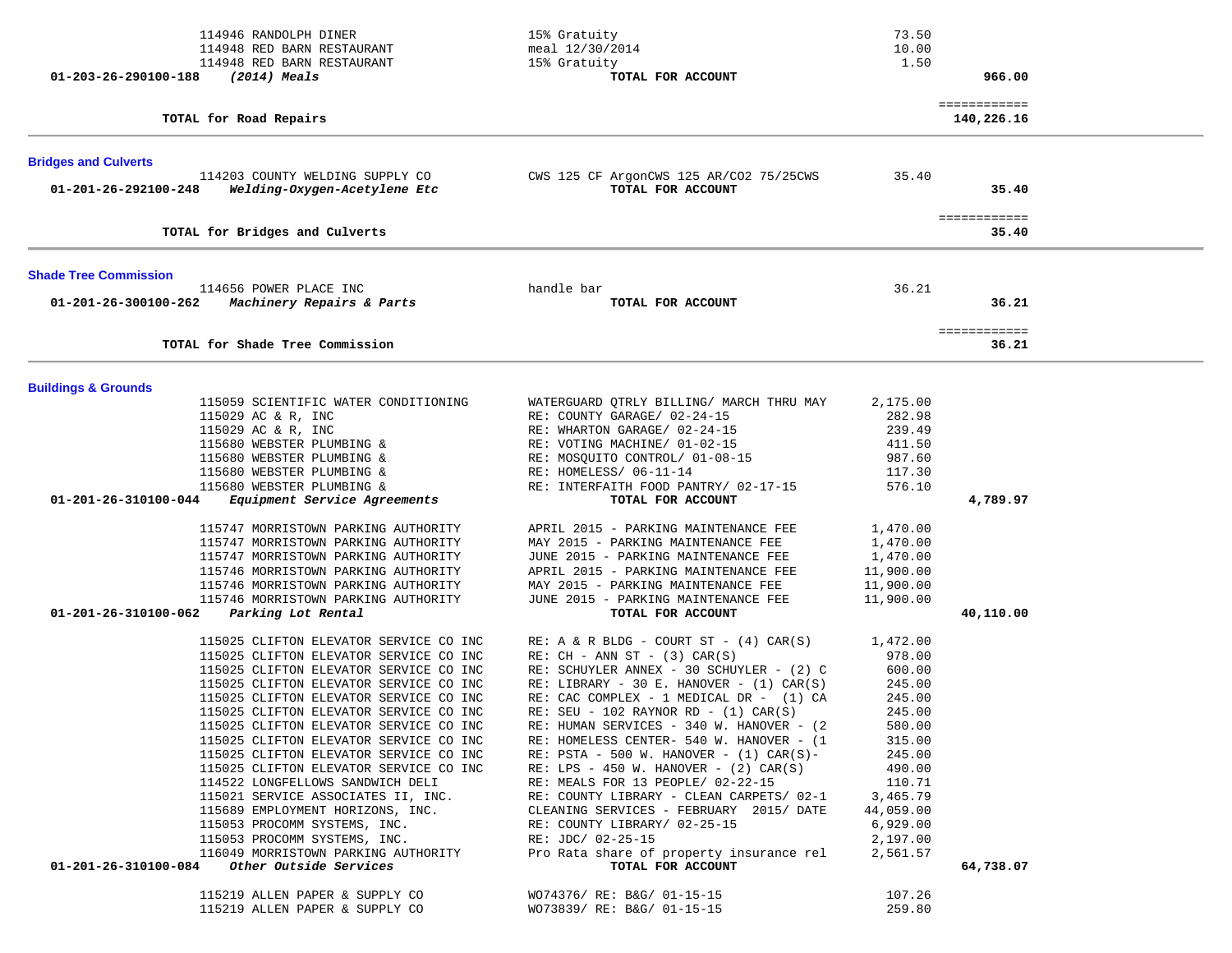|                                                                                                                                                                                                                                                                                                                                                                                                            |                                          |           | 702.07    |
|------------------------------------------------------------------------------------------------------------------------------------------------------------------------------------------------------------------------------------------------------------------------------------------------------------------------------------------------------------------------------------------------------------|------------------------------------------|-----------|-----------|
|                                                                                                                                                                                                                                                                                                                                                                                                            |                                          |           |           |
|                                                                                                                                                                                                                                                                                                                                                                                                            |                                          |           |           |
|                                                                                                                                                                                                                                                                                                                                                                                                            |                                          |           |           |
|                                                                                                                                                                                                                                                                                                                                                                                                            |                                          |           |           |
|                                                                                                                                                                                                                                                                                                                                                                                                            |                                          |           |           |
| $\begin{tabular}{c c c c c} \multicolumn{1}{c}{115219} \multicolumn{1}{c}{\textbf{ALLEN PAPER & SUPPLY} & \multicolumn{1}{c}{01-201-26-310100-098} & \multicolumn{1}{c}{\textbf{246.50}} & \multicolumn{1}{c}{88.51} \\ \multicolumn{1}{c}{115219} \multicolumn{1}{c}{\textbf{ALLEN PAPER & SUPPLY} & \multicolumn{1}{c}{0074573/ RE: BAG/ 02-20-15} & \multicolumn{1}{c}{246.50} \\ \multicolumn{1}{c}{1$ |                                          |           | 1,785.00  |
| 115253 MORRIS COUNTY MUNICIPAL 000291/RE: REFUSE REMOVAL/ FEBRUARY 201 282.86<br>115055 UNIVERSAL UNIFORM SALES CO.INC RE: PAUL CHASE - 2015 UNIFORMS-02-01-15 68.95<br>115055 UNIVERSAL UNIFORM SALES CO.INC RE: PAUL CHASE - 20                                                                                                                                                                          |                                          |           | 282.86    |
|                                                                                                                                                                                                                                                                                                                                                                                                            |                                          |           |           |
|                                                                                                                                                                                                                                                                                                                                                                                                            |                                          |           |           |
|                                                                                                                                                                                                                                                                                                                                                                                                            |                                          |           |           |
|                                                                                                                                                                                                                                                                                                                                                                                                            |                                          |           |           |
|                                                                                                                                                                                                                                                                                                                                                                                                            |                                          |           | 179.88    |
|                                                                                                                                                                                                                                                                                                                                                                                                            |                                          |           |           |
|                                                                                                                                                                                                                                                                                                                                                                                                            |                                          |           |           |
|                                                                                                                                                                                                                                                                                                                                                                                                            |                                          |           |           |
|                                                                                                                                                                                                                                                                                                                                                                                                            |                                          |           |           |
|                                                                                                                                                                                                                                                                                                                                                                                                            |                                          |           |           |
|                                                                                                                                                                                                                                                                                                                                                                                                            |                                          |           |           |
|                                                                                                                                                                                                                                                                                                                                                                                                            |                                          |           |           |
|                                                                                                                                                                                                                                                                                                                                                                                                            |                                          |           |           |
|                                                                                                                                                                                                                                                                                                                                                                                                            |                                          |           |           |
|                                                                                                                                                                                                                                                                                                                                                                                                            |                                          |           |           |
|                                                                                                                                                                                                                                                                                                                                                                                                            |                                          |           |           |
|                                                                                                                                                                                                                                                                                                                                                                                                            |                                          |           |           |
|                                                                                                                                                                                                                                                                                                                                                                                                            |                                          |           |           |
|                                                                                                                                                                                                                                                                                                                                                                                                            |                                          |           |           |
|                                                                                                                                                                                                                                                                                                                                                                                                            |                                          |           |           |
|                                                                                                                                                                                                                                                                                                                                                                                                            |                                          |           |           |
|                                                                                                                                                                                                                                                                                                                                                                                                            |                                          |           |           |
|                                                                                                                                                                                                                                                                                                                                                                                                            |                                          |           |           |
|                                                                                                                                                                                                                                                                                                                                                                                                            |                                          |           |           |
|                                                                                                                                                                                                                                                                                                                                                                                                            |                                          |           |           |
| 01-201-26-310100-27 <sup>1</sup> Prices (105 Movies (105 Movies (107 Movies (107 Movies 2012) 1914 1912<br>191416 2008 MINI-1912 (107 Movies 2012) 22: 07 AV 212/12<br>191516 2008 MINI-1912 (107 Movies 2012) 22: 07 AV 21/2/12<br>191510 31                                                                                                                                                              |                                          |           | 2,581.57  |
|                                                                                                                                                                                                                                                                                                                                                                                                            |                                          |           |           |
|                                                                                                                                                                                                                                                                                                                                                                                                            |                                          |           |           |
|                                                                                                                                                                                                                                                                                                                                                                                                            |                                          |           |           |
|                                                                                                                                                                                                                                                                                                                                                                                                            |                                          |           |           |
|                                                                                                                                                                                                                                                                                                                                                                                                            |                                          |           |           |
|                                                                                                                                                                                                                                                                                                                                                                                                            |                                          |           |           |
|                                                                                                                                                                                                                                                                                                                                                                                                            |                                          |           |           |
|                                                                                                                                                                                                                                                                                                                                                                                                            |                                          |           |           |
|                                                                                                                                                                                                                                                                                                                                                                                                            |                                          |           |           |
|                                                                                                                                                                                                                                                                                                                                                                                                            |                                          |           | 1,858.83  |
|                                                                                                                                                                                                                                                                                                                                                                                                            |                                          |           |           |
| 115057 CENTRAL POLY CORP                                                                                                                                                                                                                                                                                                                                                                                   | WO74515/ RE: B&G/ 02-17-15               | 16,609.00 |           |
| 115567 JJS SERVICES, INC.                                                                                                                                                                                                                                                                                                                                                                                  | RE: COUNTY LIBRARY - SNOW AND ICE RWMOVA | 9,235.00  |           |
| Snow Removal & Ice Control<br>01-201-26-310100-242                                                                                                                                                                                                                                                                                                                                                         | TOTAL FOR ACCOUNT                        |           | 25,844.00 |
| 114614 GRAINGER                                                                                                                                                                                                                                                                                                                                                                                            | WO74566/ REB&G/ 02-18-15                 | 1,356.08  |           |
| 114614 GRAINGER                                                                                                                                                                                                                                                                                                                                                                                            | WO74566/ REB&G/ 02-19-15                 | 257.58    |           |
| 115024 MORRISTOWN LUMBER &                                                                                                                                                                                                                                                                                                                                                                                 | WO74310/ CTY LIBRARY/ 02-03-15           | 74.00     |           |
| 115024 MORRISTOWN LUMBER &                                                                                                                                                                                                                                                                                                                                                                                 | WO73578/ RE: CTY LIBRARY/ 02-04-15       | 147.98    |           |
| 115024 MORRISTOWN LUMBER &                                                                                                                                                                                                                                                                                                                                                                                 | WO74536/ RE: A&R - P2/ 02-12-15          | 241.44    |           |
| 115024 MORRISTOWN LUMBER &                                                                                                                                                                                                                                                                                                                                                                                 | WO74610/ A&R - P2/ 02-24-15              | 58.25     |           |
| 115024 MORRISTOWN LUMBER &                                                                                                                                                                                                                                                                                                                                                                                 | WO74605/ RE: ENGINEERING/ 02-25-15       | 7.14      |           |

115045 MOE DISTRIBUTORS INC. WO 74535/ RE: VOLUNTEERS 212.40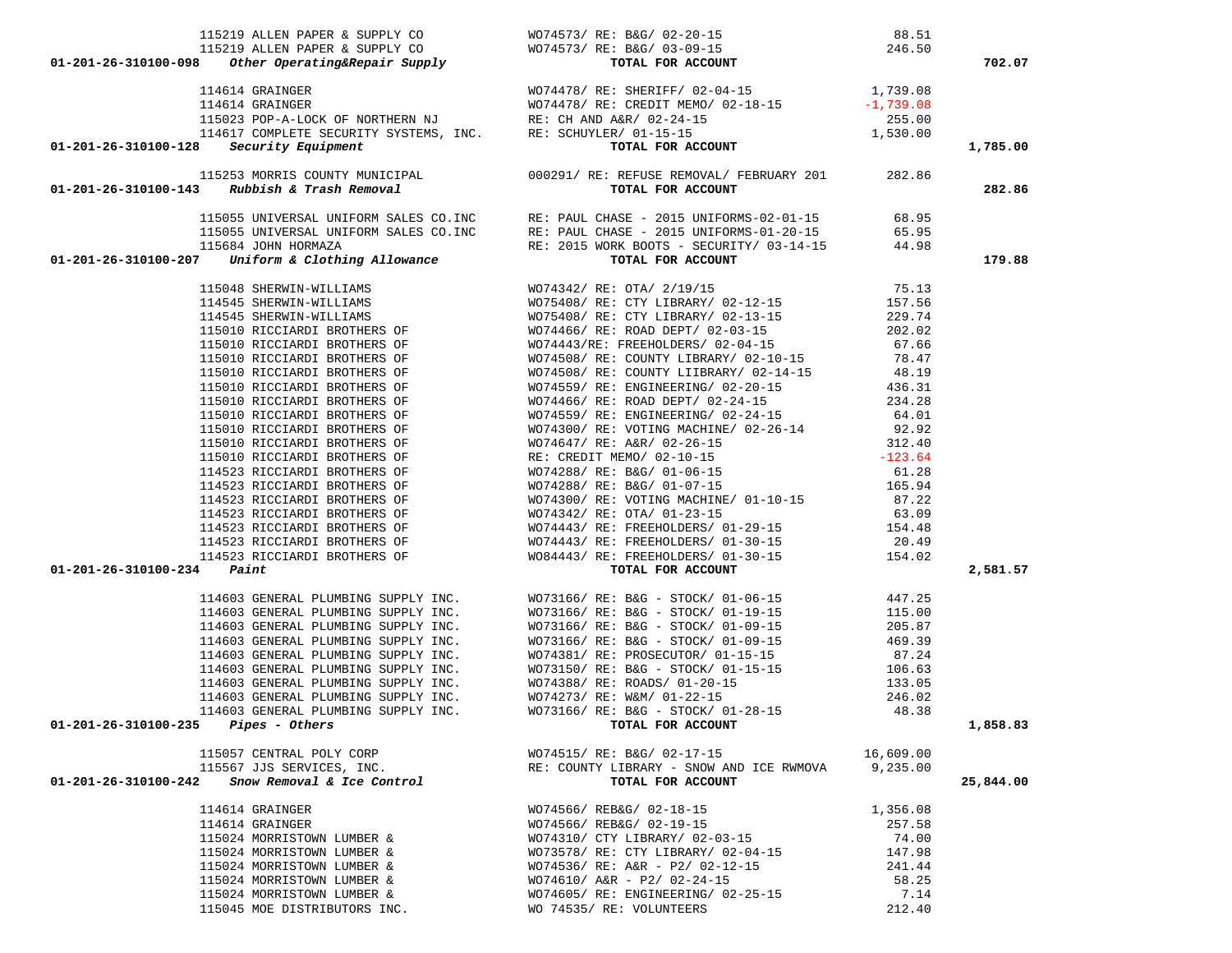|                                                                                                                                                                                                                                            |                                                                                       |        | ============ |
|--------------------------------------------------------------------------------------------------------------------------------------------------------------------------------------------------------------------------------------------|---------------------------------------------------------------------------------------|--------|--------------|
|                                                                                                                                                                                                                                            |                                                                                       |        |              |
|                                                                                                                                                                                                                                            |                                                                                       |        | 228.18       |
|                                                                                                                                                                                                                                            |                                                                                       |        |              |
| 110436 AMERICAN FLOORS & BLINDS<br>110436 AMERICAN FLOORS & BLINDS<br>110436 AMERICAN FLOORS & BLINDS<br>110436 AMERICAN FLOORS & BLINDS<br>110436 AMERICAN FLOORS & BLINDS<br>110436 AMERICAN FLOORS & BLINDS<br>110436 AMERICAN FLOORS & |                                                                                       |        |              |
|                                                                                                                                                                                                                                            |                                                                                       |        | 1,384.00     |
|                                                                                                                                                                                                                                            |                                                                                       |        |              |
|                                                                                                                                                                                                                                            |                                                                                       |        |              |
|                                                                                                                                                                                                                                            |                                                                                       |        |              |
| 01-203-26-310100-128 (2014) Security Equipment                                                                                                                                                                                             | TOTAL FOR ACCOUNT                                                                     |        | 95.00        |
|                                                                                                                                                                                                                                            | 114331 COMPLETE SECURITY SYSTEMS, INC. RE: ANN STREET - REPLACE SECURITY CAMERA 95.00 |        |              |
| 01-201-26-310100-265 Electrical                                                                                                                                                                                                            |                                                                                       |        | 2,894.92     |
|                                                                                                                                                                                                                                            |                                                                                       |        |              |
|                                                                                                                                                                                                                                            |                                                                                       |        |              |
|                                                                                                                                                                                                                                            |                                                                                       |        |              |
|                                                                                                                                                                                                                                            |                                                                                       |        |              |
|                                                                                                                                                                                                                                            |                                                                                       |        |              |
| 01-201-26-310100-264 Heat & A/C                                                                                                                                                                                                            |                                                                                       |        | 1,845.16     |
|                                                                                                                                                                                                                                            |                                                                                       |        |              |
|                                                                                                                                                                                                                                            |                                                                                       |        |              |
|                                                                                                                                                                                                                                            |                                                                                       |        |              |
|                                                                                                                                                                                                                                            |                                                                                       |        |              |
|                                                                                                                                                                                                                                            |                                                                                       |        |              |
|                                                                                                                                                                                                                                            |                                                                                       |        | 5,113.70     |
|                                                                                                                                                                                                                                            |                                                                                       |        |              |
|                                                                                                                                                                                                                                            |                                                                                       |        |              |
|                                                                                                                                                                                                                                            |                                                                                       |        |              |
|                                                                                                                                                                                                                                            |                                                                                       |        |              |
|                                                                                                                                                                                                                                            |                                                                                       |        |              |
|                                                                                                                                                                                                                                            |                                                                                       |        |              |
|                                                                                                                                                                                                                                            |                                                                                       |        |              |
|                                                                                                                                                                                                                                            |                                                                                       |        |              |
|                                                                                                                                                                                                                                            |                                                                                       |        | 5,308.94     |
|                                                                                                                                                                                                                                            |                                                                                       |        |              |
|                                                                                                                                                                                                                                            |                                                                                       |        |              |
|                                                                                                                                                                                                                                            |                                                                                       |        |              |
| 114529 MOR INSTRIBUTIONS INC. No. 1974206 (REP. PROSECTS OF 101-211-15 100.001<br>115028 ACCREDITED LOCK SUPPLY CONTROL (REP. PROSECTS OF 101-115 1200.001<br>115028 ACCREDITED LOCK SUPPLY CONTROL (REP. 1976)<br>115028 ACCREDITE        |                                                                                       |        | 5,539.13     |
|                                                                                                                                                                                                                                            |                                                                                       |        |              |
|                                                                                                                                                                                                                                            |                                                                                       |        |              |
|                                                                                                                                                                                                                                            |                                                                                       |        |              |
|                                                                                                                                                                                                                                            |                                                                                       |        |              |
|                                                                                                                                                                                                                                            |                                                                                       |        |              |
|                                                                                                                                                                                                                                            |                                                                                       |        |              |
|                                                                                                                                                                                                                                            |                                                                                       |        |              |
|                                                                                                                                                                                                                                            |                                                                                       |        |              |
|                                                                                                                                                                                                                                            | WO74206/ RE: PROSEC SEU/ 01-21-15                                                     |        |              |
| 114529 MOE DISTRIBUTORS INC.                                                                                                                                                                                                               |                                                                                       | 280.00 |              |

115608 STAPLES ADVANTAGE 150.07<br>115608 STAPLES ADVANTAGE 118.81<br>PENS,PRINTER INK 118.81 115608 STAPLES ADVANTAGE PENS, PRINTER INK  **01-201-26-315100-058** *Office Supplies & Stationery* **TOTAL FOR ACCOUNT 268.88** 114265 CABLEVISION 07876-599391-01-7, 2/8/15 - 3/7/15 59.95 115563 DEER PARK 626.77 (1991) 0435051180, 01/15/15 - 02/14/15 526.77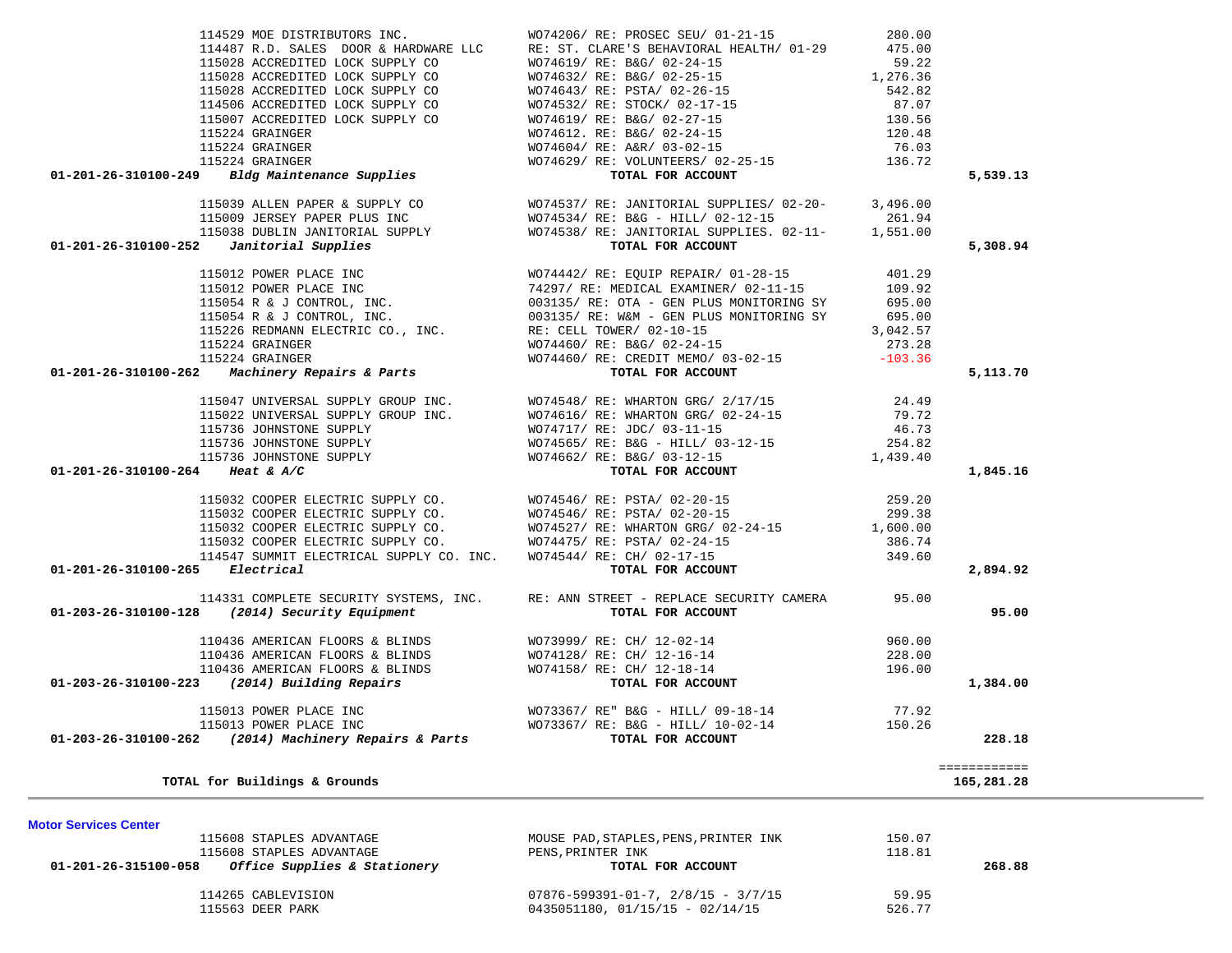| 114606 TOMAR INDUSTRIES INC<br>115611 TOMAR INDUSTRIES INC<br>$01-201-26-315100-252$ Janitorial Supplies | TISSUES, GLOVES, SPRAY BOTTLE, FOAM CLEANER<br>GLOVES, DIAL SOAP, DEGREASER, BAGS, TOWELS<br>TOTAL FOR ACCOUNT | 378.70<br>295.69 |
|----------------------------------------------------------------------------------------------------------|----------------------------------------------------------------------------------------------------------------|------------------|
| 114571 AIR BRAKE & EQUIPMENT                                                                             | WIPER BLADE                                                                                                    | 225.00           |
| 114571 AIR BRAKE & EQUIPMENT                                                                             | TRANSYND 5GAL                                                                                                  | 492.96           |
| 114572 BEYER BROS CORP                                                                                   | TURBO, GASKET COVER, GASKET ADAPTER 2, 379.74                                                                  |                  |
| 114582 JESCO INC.                                                                                        | WASHER, CAP SCREW, YOKE, JOINT, BEARING, SNAP                                                                  | 1,637.20         |
| 114583 MID-ATLANTIC TRUCK CENTRE INC                                                                     | <b>SHAFT</b>                                                                                                   | 107.33           |
| 114583 MID-ATLANTIC TRUCK CENTRE INC                                                                     | CAP                                                                                                            | 24.48            |
| 114583 MID-ATLANTIC TRUCK CENTRE INC                                                                     | ARM                                                                                                            | 67.99            |
| 114607 TONY SANCHEZ LTD                                                                                  | DEFLECTOR KIT                                                                                                  | 319.20           |
| 114576 DOVER BRAKE & CLUTCH CO INC                                                                       | WASHER, NUT, EUCLID, LOCK                                                                                      | 12.25            |
| 114576 DOVER BRAKE & CLUTCH CO INC                                                                       | STUD, CLEVIS/REP WELDE                                                                                         | 89.58            |
| 114596 REED SYSTEMS, LTD.                                                                                | CAP                                                                                                            | 12.88            |
| 114596 REED SYSTEMS, LTD.                                                                                | PUMP                                                                                                           | 304.84           |
| 115558 BUNKY'S TOWING & AUTO REPAIR                                                                      | TOWING $(4-25)$                                                                                                | 150.00           |
| 115558 BUNKY'S TOWING & AUTO REPAIR                                                                      | TOWING (91-5)                                                                                                  | 150.00           |
| 115558 BUNKY'S TOWING & AUTO REPAIR                                                                      | TOWING (99-11)                                                                                                 | 700.00           |
| 115558 BUNKY'S TOWING & AUTO REPAIR                                                                      | TOWING (99-4)                                                                                                  | 325.00           |
| 115564 DOVER BRAKE & CLUTCH CO INC                                                                       | BRAKE CHAMBER                                                                                                  | 273.44           |
| 115564 DOVER BRAKE & CLUTCH CO INC                                                                       | CLEVIS                                                                                                         | 24.14            |
| 115595 JESCO INC.                                                                                        | YOKE, UNIVERSAL                                                                                                | 1,071.26         |
| 115595 JESCO INC.                                                                                        | WATERTEMP, ORING, CONNECTOR                                                                                    | 46.47            |
| 115595 JESCO INC.                                                                                        | YOKE, UNIVERSAL - Item Returned and Credi -1,071.26                                                            |                  |
| 115597 MID-ATLANTIC TRUCK CENTRE INC                                                                     | SEAL                                                                                                           | 182.84           |
| 115597 MID-ATLANTIC TRUCK CENTRE INC                                                                     | ARM, CAP                                                                                                       | 80.23            |
| 115597 MID-ATLANTIC TRUCK CENTRE INC                                                                     | HOUSING CT                                                                                                     | 59.82            |
| 115597 MID-ATLANTIC TRUCK CENTRE INC                                                                     | COVER                                                                                                          | 32.14            |

- 114595 PRAXAIR DISTRIBUTION 115604 PRAXAIR DISTRIBUTION 115604 PRAXAIR DISTRIBUTION 114268 PRAXAIR DISTRIBUTION 114268 PRAXAIR DISTRIBUTION D
- 
- 
- 114590 MSC INDUSTRIAL SUPPLY CO. TORQUE LOCKNUT 53.11 114249 AW DIRECT UTILITY PRO CLS 3 PARKA LGE 95.84 115881 ROBERT BECKMANN NJ MOTOR VEHICLE COMMISSION - 2 TITLES 120.00 115881 ROBERT BECKMANN NJ EMISSIONS PROGRAM 4.74 114599 SGS TESTCOM INC MONTHLY INSPECTION MAINTENANCE - FEBRUAR 189.41 115565 FASTENAL COMPANY MISC HARDWARE 991.70  **01-201-26-315100-098** *Other Operating&Repair Supply* **TOTAL FOR ACCOUNT 2,041.52** 114895 AMERICAN WEAR INC.<br>
114895 AMERICAN WEAR INC. 114895 AMERICAN WEAR INC. Uniforms and Mat Rental 262.35 114895 AMERICAN WEAR INC. Uniforms and Mat Rental 202.57 114895 AMERICAN WEAR INC. Uniforms and Mat Rental 249.37 115884 FATHI GUIRGIS WORK BOOTS PER CONTRACT 41.25  **01-201-26-315100-207** *Uniform & Clothing Allowance* **TOTAL FOR ACCOUNT 963.10**  $114581$  J & D SALES & SERVICE LLC FI  **01-201-26-315100-225** *Chemicals & Sprays* **TOTAL FOR ACCOUNT 395.00**

|                      | TT4749 AW DIKECT                                                          | ATTITI ARO CP2 2 RAKVA PAR                                       | 99.84       |          |
|----------------------|---------------------------------------------------------------------------|------------------------------------------------------------------|-------------|----------|
|                      | 115881 ROBERT BECKMANN                                                    | NJ MOTOR VEHICLE COMMISSION - 2 TITLES                           | 120.00      |          |
|                      |                                                                           |                                                                  | 4.74        |          |
|                      | 115881 ROBERT BECKMANN                                                    | NJ EMISSIONS PROGRAM<br>MONTHLY INSPECTION MAINTENANCE - FEBRUAR |             |          |
|                      | 114599 SGS TESTCOM INC                                                    |                                                                  | 189.41      |          |
|                      |                                                                           | MISC HARDWARE                                                    | 991.70      |          |
| 01-201-26-315100-098 | 115565 FASTENAL COMPANY<br>3 Other Operating&Repair Supply                | TOTAL FOR ACCOUNT                                                |             | 2,041.52 |
|                      | 114895 AMERICAN WEAR INC.                                                 | Uniforms and Mat Rental                                          | 207.56      |          |
|                      |                                                                           |                                                                  |             |          |
|                      | 114895 AMERICAN WEAR INC.                                                 | Uniforms and Mat Rental<br>Uniforms and Mat Rental               | 262.35      |          |
|                      | 114895 AMERICAN WEAR INC.                                                 |                                                                  | 202.57      |          |
|                      | 114895 AMERICAN WEAR INC.                                                 |                                                                  | 249.37      |          |
|                      | 115884 FATHI GUIRGIS                                                      | Uniforms and Mat Rental<br>WORK BOOTS PER CONTRACT               | 41.25       |          |
|                      | $01-201-26-315100-207$ Uniform & Clothing Allowance                       | TOTAL FOR ACCOUNT                                                |             | 963.10   |
|                      | 114581 J & D SALES & SERVICE LLC                                          | FLEETWASH                                                        | 395.00      |          |
|                      | 01-201-26-315100-225 Chemicals & Sprays                                   | TOTAL FOR ACCOUNT                                                |             | 395.00   |
|                      |                                                                           |                                                                  |             |          |
|                      | 114580 INTER CITY TIRE                                                    | TIRES                                                            | 1,720.18    |          |
|                      | 114580 INTER CITY TIRE                                                    | TIRES                                                            | 2,010.31    |          |
|                      | 114604 STS TIRE & AUTO CENTERS                                            | TIRES                                                            | 126.80      |          |
|                      |                                                                           |                                                                  |             |          |
|                      | 114604 STS TIRE & AUTO CENTERS                                            | TIRES                                                            | 210.76      |          |
|                      | 114604 STS TIRE & AUTO CENTERS                                            | TIRES                                                            | 662.98      |          |
|                      | 114604 STS TIRE & AUTO CENTERS                                            | TIRES                                                            | 439.60      |          |
|                      | 114604 STS TIRE & AUTO CENTERS                                            | TIRES                                                            | 308.28      |          |
| 01-201-26-315100-245 | Tires                                                                     | TOTAL FOR ACCOUNT                                                |             | 5,478.91 |
|                      |                                                                           |                                                                  |             |          |
|                      | 114595 PRAXAIR DISTRIBUTION                                               | - CUTTING TIP                                                    | 177.82      |          |
|                      | 115604 PRAXAIR DISTRIBUTION                                               | WELDING SUPPLIES                                                 | 344.54      |          |
|                      | 115604 PRAXAIR DISTRIBUTION                                               | CYLINDER RENTAL                                                  | 283.50      |          |
|                      | 114268 PRAXAIR DISTRIBUTION                                               | - CYLINDERS                                                      | 224.71      |          |
|                      | 114268 PRAXAIR DISTRIBUTION                                               | DELIVERY CHARGE                                                  | 20.00       |          |
|                      |                                                                           |                                                                  |             |          |
|                      | 01-201-26-315100-248 Welding-Oxygen-Acetylene Etc                         | TOTAL FOR ACCOUNT                                                |             | 1,050.57 |
|                      |                                                                           |                                                                  |             |          |
|                      | 114606 TOMAR INDUSTRIES INC                                               | TISSUES, GLOVES, SPRAY BOTTLE, FOAM CLEANER                      | 378.70      |          |
|                      |                                                                           | GLOVES, DIAL SOAP, DEGREASER, BAGS, TOWELS                       | 295.69      |          |
|                      | 115611 TOMAR INDUSTRIES INC<br>$01-201-26-315100-252$ Janitorial Supplies | TOTAL FOR ACCOUNT                                                |             | 674.39   |
|                      |                                                                           |                                                                  |             |          |
|                      | 114571 AIR BRAKE & EQUIPMENT                                              | WIPER BLADE                                                      | 225.00      |          |
|                      | 114571 AIR BRAKE & EQUIPMENT                                              | TRANSYND 5GAL                                                    | 492.96      |          |
|                      | 114572 BEYER BROS CORP                                                    | TURBO, GASKET COVER, GASKET ADAPTER 2, 379.74                    |             |          |
|                      | 114582 JESCO INC.                                                         | WASHER, CAP SCREW, YOKE, JOINT, BEARING, SNAP 1, 637.20          |             |          |
|                      | 114583 MID-ATLANTIC TRUCK CENTRE INC                                      | SHAFT                                                            | 107.33      |          |
|                      |                                                                           | CAP                                                              | 24.48       |          |
|                      | 114583 MID-ATLANTIC TRUCK CENTRE INC                                      |                                                                  |             |          |
|                      | 114583 MID-ATLANTIC TRUCK CENTRE INC                                      | ARM                                                              | 67.99       |          |
|                      | 114607 TONY SANCHEZ LTD                                                   | DEFLECTOR KIT                                                    | 319.20      |          |
|                      | 114576 DOVER BRAKE & CLUTCH CO INC                                        |                                                                  | 12.25       |          |
|                      | 114576 DOVER BRAKE & CLUTCH CO INC                                        |                                                                  | 89.58       |          |
|                      | 114596 REED SYSTEMS, LTD.                                                 | WASHER, NUT, EUCLID, LOCK<br>STUD, CLEVIS/REP WELDE<br>CAP       | 12.88       |          |
|                      |                                                                           |                                                                  |             |          |
|                      | 114596 REED SYSTEMS, LTD.                                                 | PUMP                                                             | 304.84      |          |
|                      | 115558 BUNKY'S TOWING & AUTO REPAIR                                       | TOWING $(4-25)$                                                  | 150.00      |          |
|                      | 115558 BUNKY'S TOWING & AUTO REPAIR                                       | TOWING $(91-5)$                                                  | 150.00      |          |
|                      | 115558 BUNKY'S TOWING & AUTO REPAIR                                       | TOWING (99-11)                                                   | 700.00      |          |
|                      | 115558 BUNKY'S TOWING & AUTO REPAIR                                       | TOWING $(99-4)$                                                  | 325.00      |          |
|                      | 115564 DOVER BRAKE & CLUTCH CO INC                                        | BRAKE CHAMBER                                                    | 273.44      |          |
|                      |                                                                           |                                                                  |             |          |
|                      | 115564 DOVER BRAKE & CLUTCH CO INC                                        | CLEVIS                                                           | 24.14       |          |
|                      | 115595 JESCO INC.                                                         | YOKE, UNIVERSAL                                                  | 1,071.26    |          |
|                      | 115595 JESCO INC.                                                         | WATERTEMP, ORING, CONNECTOR                                      | 46.47       |          |
|                      | 115595 JESCO INC.                                                         | YOKE, UNIVERSAL - Item Returned and Credi                        | $-1,071.26$ |          |
|                      | 115597 MID-ATLANTIC TRUCK CENTRE INC                                      | SEAL                                                             | 182.84      |          |
|                      | 115597 MID-ATLANTIC TRUCK CENTRE INC                                      | ARM, CAP                                                         | 80.23       |          |
|                      | 115597 MID-ATLANTIC TRUCK CENTRE INC                                      | HOUSING CT                                                       | 59.82       |          |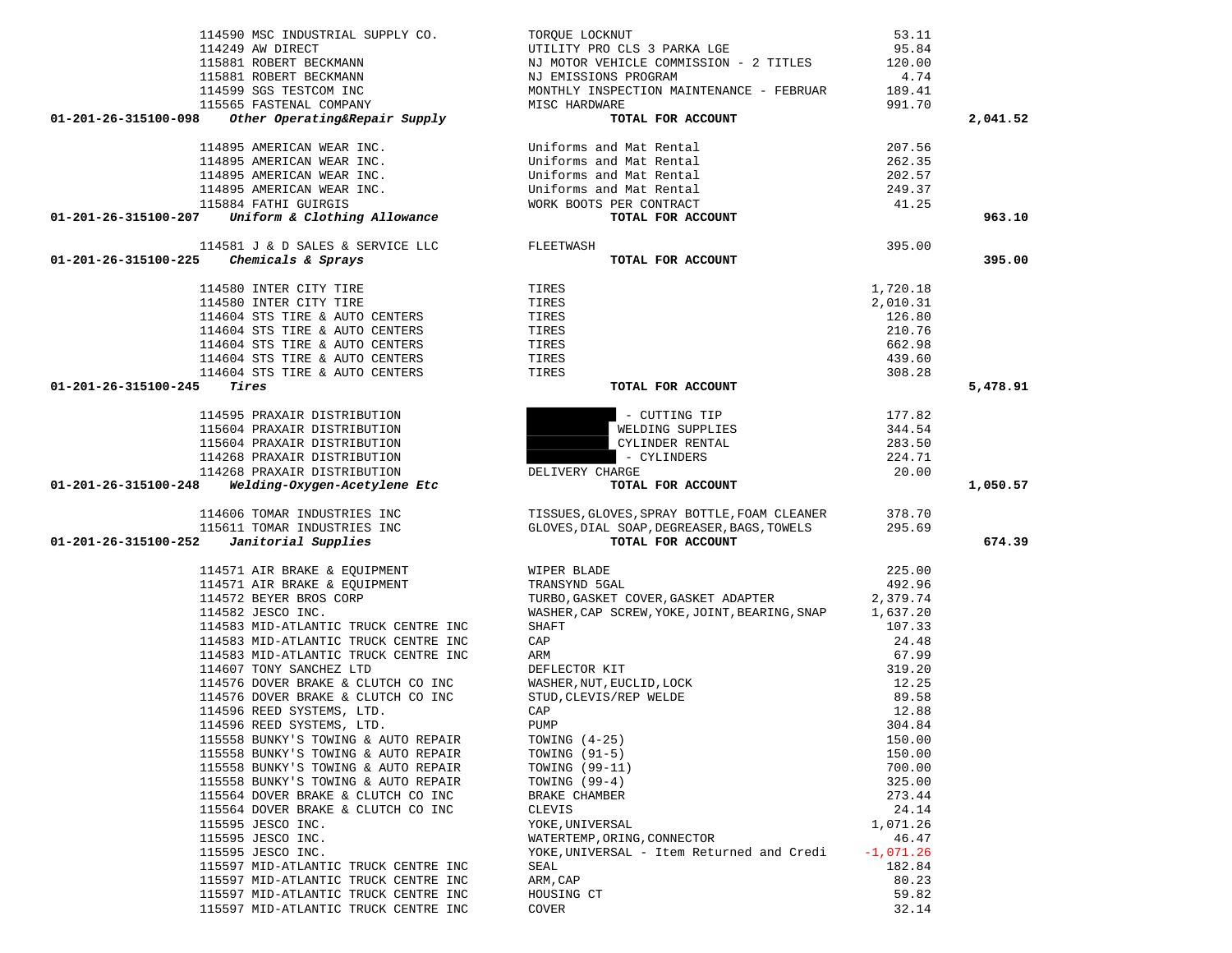| 110547 INTER CITY TIRE | TIRES | 944.43   |
|------------------------|-------|----------|
| 110547 INTER CITY TIRE | TIRES | 892.24   |
| 110547 INTER CITY TIRE | TIRES | 1,466.10 |
| 110547 INTER CITY TIRE | TIRES | 463.76   |

|                          | 090<br><b>THT</b><br>SANCHEZ.<br>LONA | 1HSB MO<br>COMPANY<br>MACHINERY<br>ROAD. | <b>h</b> 4h |
|--------------------------|---------------------------------------|------------------------------------------|-------------|
| ៱។<br>-203-26-315100-241 | 2014)<br>Snow Plowing<br>Parts        | FOR<br>TOTAL<br>ACCOUNT                  |             |

|                      | 109033 TONY SANCHEZ LTD   | GLEDHILL ROAD MACHINERY COMPANY 11HSB MO | 2,646.00 |          |
|----------------------|---------------------------|------------------------------------------|----------|----------|
| 01-203-26-315100-241 | (2014) Snow Plowing Parts | TOTAL FOR ACCOUNT                        |          | 2,646.00 |
|                      |                           |                                          |          |          |

|                      | 115627 JAMES LASPINA                 | NJMVC - Inspector License | 50.00 |
|----------------------|--------------------------------------|---------------------------|-------|
| 01-203-26-315100-098 | (2014) Other Operating&Repair Supply | TOTAL FOR ACCOUNT         |       |

| J-∡b⊥ |                                   | spare rarts for Equipment |  |           |     |  |
|-------|-----------------------------------|---------------------------|--|-----------|-----|--|
|       | 114577 FLEMINGTON CHRYSLER        |                           |  |           |     |  |
|       | 114578 MAJOR POLICE SUPPLY        |                           |  |           |     |  |
|       | 114594 PLAINSMAN AUTO SUPPLY      |                           |  |           |     |  |
|       | 114594 PLAINSMAN AUTO SUPPLY      |                           |  |           |     |  |
|       |                                   |                           |  |           |     |  |
|       | 114594 PLAINSMAN AUTO SUPPLY      |                           |  |           |     |  |
|       | 114594 PLAINSMAN AUTO SUPPLY      |                           |  |           |     |  |
|       | 114597                            | ROUTE 23 AUTOMALL LLC     |  |           |     |  |
|       | 114597                            | ROUTE 23 AUTOMALL LLC     |  |           |     |  |
|       | 114597                            | ROUTE 23 AUTOMALL LLC     |  |           |     |  |
|       | 114597                            | ROUTE 23 AUTOMALL LLC     |  |           |     |  |
|       | 114591                            | NORMAN GALE BUICK GMC     |  |           |     |  |
|       | 115605 QUALITY AUTO GLASS, INC    |                           |  |           |     |  |
|       | 115607 SMITH MOTOR CO., INC.      |                           |  |           |     |  |
|       | 115607                            | SMITH MOTOR CO., INC.     |  |           |     |  |
|       | 115607 SMITH MOTOR CO., INC.      |                           |  |           |     |  |
|       | 115556 BEYER CHRYSLER JEEP        |                           |  |           |     |  |
|       | 115556 BEYER CHRYSLER JEEP        |                           |  |           |     |  |
|       | 115557 BEYER FORD                 |                           |  |           |     |  |
|       | 115557 BEYER FORD                 |                           |  |           |     |  |
|       | 115557                            | BEYER FORD                |  |           |     |  |
|       | 115561                            | D&B AUTO SUPPLY           |  |           |     |  |
|       | 115561                            | D&B AUTO SUPPLY           |  |           |     |  |
|       | 115561                            | D&B AUTO SUPPLY           |  |           |     |  |
|       | 115561 D&B AUTO SUPPLY            |                           |  |           |     |  |
|       | 115561                            | D&B AUTO SUPPLY           |  |           |     |  |
|       | 115561                            | D&B AUTO SUPPLY           |  |           |     |  |
|       | 115561                            | D&B AUTO SUPPLY           |  |           |     |  |
|       | 115561                            | D&B AUTO SUPPLY           |  |           |     |  |
|       | 115566 FLEMINGTON BUICK CHEVROLET |                           |  |           |     |  |
|       | 115566 FLEMINGTON BUICK CHEVROLET |                           |  |           |     |  |
|       |                                   |                           |  |           |     |  |
|       | 115566 FLEMINGTON BUICK CHEVROLET |                           |  |           |     |  |
|       | 115566 FLEMINGTON BUICK CHEVROLET |                           |  |           |     |  |
|       | 115566 FLEMINGTON BUICK CHEVROLET |                           |  |           |     |  |
|       | 115566 FLEMINGTON BUICK CHEVROLET |                           |  |           |     |  |
|       | 115566 FLEMINGTON BUICK CHEVROLET |                           |  |           |     |  |
|       | 115566 FLEMINGTON BUICK CHEVROLET |                           |  |           |     |  |
|       | 115566 FLEMINGTON BUICK CHEVROLET |                           |  |           |     |  |
|       | 115566 FLEMINGTON BUICK CHEVROLET |                           |  |           |     |  |
|       | 115588                            | FLEMINGTON CHRYSLER       |  |           |     |  |
|       | 115588                            | FLEMINGTON CHRYSLER       |  |           |     |  |
|       | 115588 FLEMINGTON CHRYSLER        |                           |  |           |     |  |
|       | 115588 FLEMINGTON CHRYSLER        |                           |  |           |     |  |
|       | 115588 FLEMINGTON CHRYSLER        |                           |  |           |     |  |
|       | 115588 FLEMINGTON CHRYSLER        |                           |  |           |     |  |
|       | 115588 FLEMINGTON CHRYSLER        |                           |  |           |     |  |
|       | 115599                            | MORRISTOWN                |  | AUTO BODY | INC |  |

| 115602 NORTHEAST COMMUNICATIONS, INC.<br>Spare Parts for Equipment<br>01-201-26-315100-261                                                     | - PREM BATT<br><b>TOTAL FOR ACCOUNT</b><br>M0350DPW - PREM BATT                                                                                                                                                                                                                                  | 198.00    | 8,056.84 |
|------------------------------------------------------------------------------------------------------------------------------------------------|--------------------------------------------------------------------------------------------------------------------------------------------------------------------------------------------------------------------------------------------------------------------------------------------------|-----------|----------|
| 114577 FLEMINGTON CHRYSLER                                                                                                                     | ABS MODULE                                                                                                                                                                                                                                                                                       | 47.50     |          |
| 114578 MAJOR POLICE SUPPLY                                                                                                                     | STOP TAIL LIGHT                                                                                                                                                                                                                                                                                  | 177.00    |          |
| 114594 PLAINSMAN AUTO SUPPLY                                                                                                                   | STRUT, MOUNTING KIT, FITTING                                                                                                                                                                                                                                                                     | 572.98    |          |
| 114594 PLAINSMAN AUTO SUPPLY                                                                                                                   | CONTROL ARM, CHUCK, CAP, ROTOR, PAD, SOLVENT,                                                                                                                                                                                                                                                    | 990.38    |          |
| 114594 PLAINSMAN AUTO SUPPLY                                                                                                                   | SOCKET, CHUCK, STRUT, THROTTLE BODY, GASKET,                                                                                                                                                                                                                                                     | 635.10    |          |
| 114594 PLAINSMAN AUTO SUPPLY                                                                                                                   | STRUT, HOSE END, SWAY BAR LINK, OIL FILTER,                                                                                                                                                                                                                                                      | 539.67    |          |
| 114597 ROUTE 23 AUTOMALL LLC                                                                                                                   | ANTI FREEZE                                                                                                                                                                                                                                                                                      | 41.76     |          |
| 114597 ROUTE 23 AUTOMALL LLC                                                                                                                   | FILTER, ELEMENT, ANTI FREEZE                                                                                                                                                                                                                                                                     | 153.54    |          |
| 114597 ROUTE 23 AUTOMALL LLC                                                                                                                   | MOTOR ASY                                                                                                                                                                                                                                                                                        | 132.88    |          |
| 114597 ROUTE 23 AUTOMALL LLC                                                                                                                   | DAMPER ASY, MUFFLER, CLAMP<br>THROTTLE BODY<br>BACK WINDOW (13-28)<br>DISC SHOE ASY<br>STAND LOCK PIN KIT<br>PLOW LIFT CYL<br>COIL<br>PAD KIT                                                                                                                                                    | 39.94     |          |
| 114591 NORMAN GALE BUICK GMC                                                                                                                   |                                                                                                                                                                                                                                                                                                  | 206.98    |          |
| 115605 QUALITY AUTO GLASS, INC                                                                                                                 |                                                                                                                                                                                                                                                                                                  | 351.56    |          |
| 115607 SMITH MOTOR CO., INC.                                                                                                                   |                                                                                                                                                                                                                                                                                                  | 86.32     |          |
| 115607 SMITH MOTOR CO., INC.                                                                                                                   |                                                                                                                                                                                                                                                                                                  | 10.26     |          |
| 115607 SMITH MOTOR CO., INC.                                                                                                                   |                                                                                                                                                                                                                                                                                                  | 1,179.00  |          |
| 115556 BEYER CHRYSLER JEEP                                                                                                                     |                                                                                                                                                                                                                                                                                                  | 25.19     |          |
| 115556 BEYER CHRYSLER JEEP                                                                                                                     |                                                                                                                                                                                                                                                                                                  | 86.25     |          |
| 115557 BEYER FORD                                                                                                                              | SEAL, KIT                                                                                                                                                                                                                                                                                        | 239.22    |          |
| 115557 BEYER FORD                                                                                                                              | SEAL                                                                                                                                                                                                                                                                                             | 15.22     |          |
|                                                                                                                                                | BOLT, NUT, HUB                                                                                                                                                                                                                                                                                   | 346.30    |          |
|                                                                                                                                                | OIL FILTER, CHAMBER, AIR FILTER, LUBRICANT,                                                                                                                                                                                                                                                      | 337.91    |          |
| 115557 BEYER FORD<br>115557 BEYER FORD<br>115561 D&B AUTO SUPPLY<br>115561 D&B AUTO SUPPLY<br>115561 D&B AUTO SUPPLY<br>115561 D&B AUTO SUPPLY | STROBE, TENSIONER, PULLEY, BELT                                                                                                                                                                                                                                                                  | 217.14    |          |
|                                                                                                                                                | GASKET, EXHAUST, PIPE, ROTOR, PAD, EYEBOLT, BU                                                                                                                                                                                                                                                   | 612.57    |          |
|                                                                                                                                                | PAD, RATCHET, STEERING FLUID                                                                                                                                                                                                                                                                     | 230.92    |          |
| 115561 D&B AUTO SUPPLY                                                                                                                         | SPARK PLUG, RADIATOR, ROD, SENSOR                                                                                                                                                                                                                                                                | 322.85    |          |
| 115561 D&B AUTO SUPPLY                                                                                                                         | AIR FILTER, SENSOR, NUT, AEROSOL, COOLER LIN                                                                                                                                                                                                                                                     | 944.23    |          |
| 115561 D&B AUTO SUPPLY                                                                                                                         | BULB, AIR FILTER, BRAKE PADS, HOSE, DEXCOOL                                                                                                                                                                                                                                                      | 440.92    |          |
| 115561 D&B AUTO SUPPLY                                                                                                                         | CREDIT                                                                                                                                                                                                                                                                                           | $-539.89$ |          |
| 115566 FLEMINGTON BUICK CHEVROLET                                                                                                              |                                                                                                                                                                                                                                                                                                  | 71.88     |          |
| 115566 FLEMINGTON BUICK CHEVROLET                                                                                                              |                                                                                                                                                                                                                                                                                                  | 28.63     |          |
| 115566 FLEMINGTON BUICK CHEVROLET                                                                                                              |                                                                                                                                                                                                                                                                                                  | 68.61     |          |
| 115566 FLEMINGTON BUICK CHEVROLET                                                                                                              |                                                                                                                                                                                                                                                                                                  | 55.25     |          |
| 115566 FLEMINGTON BUICK CHEVROLET                                                                                                              |                                                                                                                                                                                                                                                                                                  | $-16.00$  |          |
| 115566 FLEMINGTON BUICK CHEVROLET                                                                                                              |                                                                                                                                                                                                                                                                                                  | $-21.94$  |          |
| 115566 FLEMINGTON BUICK CHEVROLET                                                                                                              |                                                                                                                                                                                                                                                                                                  | $-32.00$  |          |
| 115566 FLEMINGTON BUICK CHEVROLET                                                                                                              |                                                                                                                                                                                                                                                                                                  | $-13.52$  |          |
| 115566 FLEMINGTON BUICK CHEVROLET                                                                                                              |                                                                                                                                                                                                                                                                                                  | $-12.70$  |          |
| 115566 FLEMINGTON BUICK CHEVROLET                                                                                                              |                                                                                                                                                                                                                                                                                                  | $-32.00$  |          |
| 115588 FLEMINGTON CHRYSLER                                                                                                                     |                                                                                                                                                                                                                                                                                                  | 23.83     |          |
| 115588 FLEMINGTON CHRYSLER                                                                                                                     |                                                                                                                                                                                                                                                                                                  | 36.04     |          |
| 115588 FLEMINGTON CHRYSLER                                                                                                                     |                                                                                                                                                                                                                                                                                                  | 268.28    |          |
| 115588 FLEMINGTON CHRYSLER                                                                                                                     | CREDIT<br>FILITER<br>HOSE<br>MOUNT, SEAL<br>CREDIT<br>CREDIT<br>CREDIT<br>CREDIT<br>CREDIT<br>CREDIT<br>RESERVOIR, CAP<br>TUBE<br>PUMP, PULLEY, COOLER<br>COUPLIN, GEAR, BOLT<br>HOSE<br>FIUBE<br>FUMP, PULLEY, COOLER<br>FOUPLIN, GEAR, BOLT<br>HOSE<br>FILITER<br>NOZZLE<br>TONING (10-19)<br> | 471.16    |          |
| 115588 FLEMINGTON CHRYSLER                                                                                                                     |                                                                                                                                                                                                                                                                                                  | 175.86    |          |
| 115588 FLEMINGTON CHRYSLER                                                                                                                     |                                                                                                                                                                                                                                                                                                  | 79.20     |          |
| 115588 FLEMINGTON CHRYSLER                                                                                                                     |                                                                                                                                                                                                                                                                                                  | 76.02     |          |
| 115599 MORRISTOWN AUTO BODY INC                                                                                                                | TOWING (10-19)                                                                                                                                                                                                                                                                                   | 162.50    |          |
| 01-201-26-315100-291<br><i><b>Vehicle Repairs</b></i>                                                                                          | TOTAL FOR ACCOUNT                                                                                                                                                                                                                                                                                |           | 9,832.80 |
| 115627 JAMES LASPINA<br>01-203-26-315100-098                                                                                                   | NJMVC - Inspector License                                                                                                                                                                                                                                                                        | 50.00     | 50.00    |
| (2014) Other Operating&Repair Supply                                                                                                           | TOTAL FOR ACCOUNT                                                                                                                                                                                                                                                                                |           |          |

| Spare Parts for Equipment             | TOTAL FOR ACCOUNT    | 8,05   |
|---------------------------------------|----------------------|--------|
| 115602 NORTHEAST COMMUNICATIONS, INC. | M0350DPW - PREM BATT | 198.00 |
| 114589 MODERN HANDLING EOUIPMENT      | TOROUE ARM           | 72.17  |
| 115597 MID-ATLANTIC TRUCK CENTRE INC  | BEZEL                | 89.14  |
|                                       |                      |        |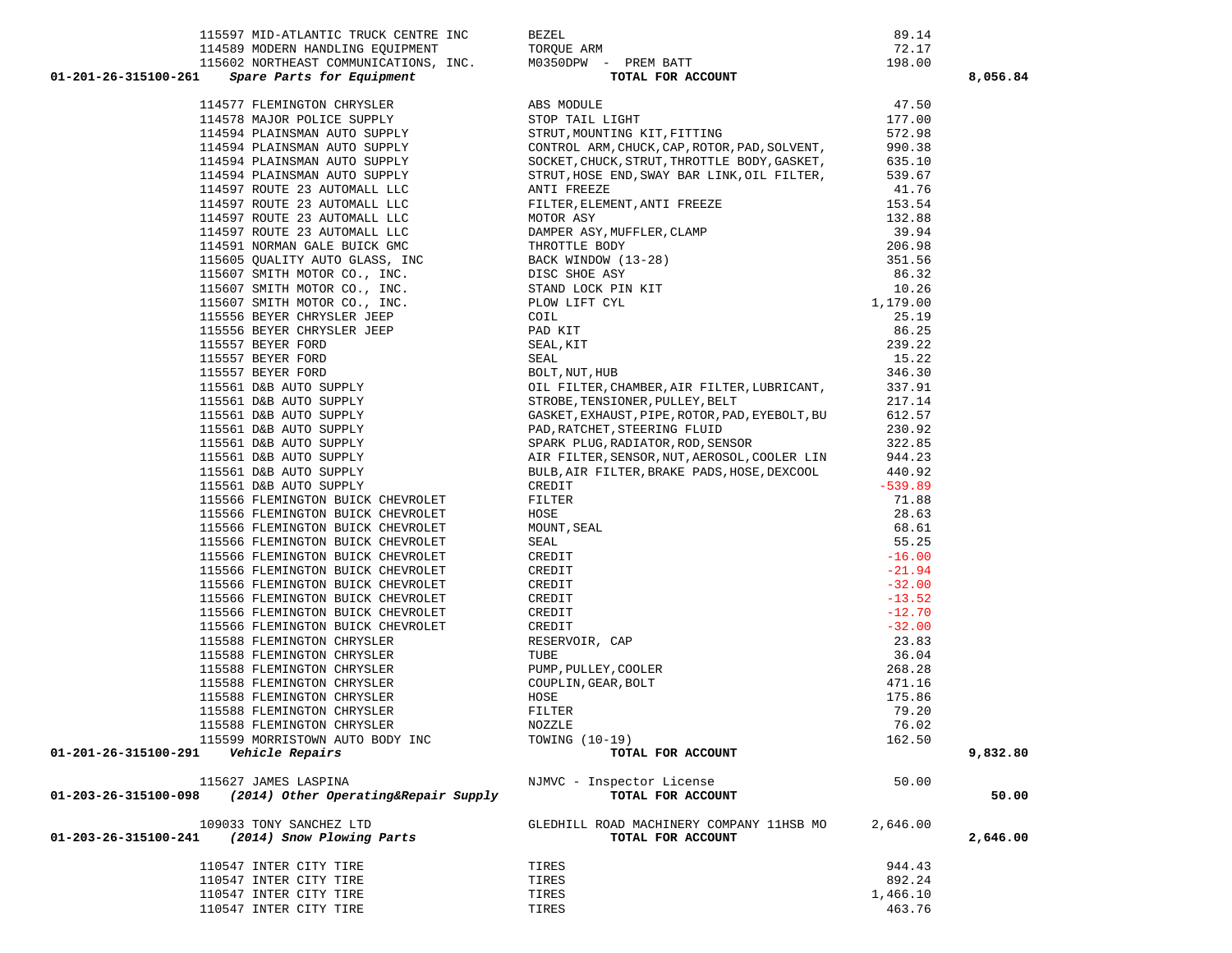| 110547 INTER CITY TIRE                                  | TIRES                                    | 923.22   |              |
|---------------------------------------------------------|------------------------------------------|----------|--------------|
| 01-203-26-315100-245<br>(2014) Tires                    | TOTAL FOR ACCOUNT                        |          | 4,689.75     |
|                                                         |                                          |          | ============ |
| TOTAL for Motor Services Center                         |                                          |          | 36,147.76    |
| <b>Mosquito Extermination</b>                           |                                          |          |              |
| 115670 HENRY SAWOSKI                                    | Golden Nugget Hotel, Atlantic City for N | 231.78   |              |
| 115670 HENRY SAWOSKI                                    | Meals and snacks                         | 59.46    |              |
| 115670 HENRY SAWOSKI                                    | Tips                                     | 4.00     |              |
| 01-201-26-320100-021<br>Administrative Services         | TOTAL FOR ACCOUNT                        |          | 295.24       |
| 115382 STAPLES ADVANTAGE                                | Scissors, Envelopes & Calculator         | 44.15    |              |
| 115382 STAPLES ADVANTAGE                                | Desk Pad                                 | 6.17     |              |
| 115382 STAPLES ADVANTAGE                                | P-Touch Tape                             | 9.09     |              |
| 115382 STAPLES ADVANTAGE                                | Cube Clp                                 | 5.33     |              |
| 115382 STAPLES ADVANTAGE                                | Copy Paper                               | 37.62    |              |
| 115382 STAPLES ADVANTAGE                                | Wall Clock                               | 19.46    |              |
| 115382 STAPLES ADVANTAGE                                | Pens                                     | 9.38     |              |
| 115382 STAPLES ADVANTAGE                                | Business card case                       | 17.00    |              |
| 115382 STAPLES ADVANTAGE                                | Bagasse Filler Clge, Stack & Pull bins,  | 69.82    |              |
| 115382 STAPLES ADVANTAGE                                | Refund on bins                           | $-36.12$ |              |
| 115382 STAPLES ADVANTAGE                                | Stack & pull bins                        | 36.12    |              |
| Office Supplies & Stationery<br>01-201-26-320100-058    | TOTAL FOR ACCOUNT                        |          | 218.02       |
| 114653 AMERICAN WEAR INC.                               | Clean Uniforms 2-5-15                    | 41.16    |              |
| 114653 AMERICAN WEAR INC.                               | Clean Uniforms 2-12-15                   | 41.16    |              |
| 114653 AMERICAN WEAR INC.                               | Clean Uniforms 2-19-15                   | 41.16    |              |
| 114653 AMERICAN WEAR INC.                               | Clean Uniforms 2-26-15                   | 43.41    |              |
| Other Outside Services<br>01-201-26-320100-084          | TOTAL FOR ACCOUNT                        |          | 166.89       |
| 115002 PLAINSMAN AUTO SUPPLY                            | 5 Gal. HP Gear oil 80-90 #838            | 119.89   |              |
| 114608 PETROCHOICE                                      | CAM2 MP EP2 Grease (10/14oz) C280565-22  | 124.49   |              |
| 114000 THE OLYMPIC GLOVE & SAFETY CO.                   | Stop/Slow Pole Sign #PS6                 | 298.00   |              |
| 115334 APOLLO BATTERY & TIRE                            | Repair flat tire and patch 15.5/60-18 B  | 49.00    |              |
| 01-201-26-320100-098<br>Other Operating & Repair Supply | TOTAL FOR ACCOUNT                        |          | 591.38       |
|                                                         |                                          |          |              |
| 114793 CY DRAKE LOCKSMITHS, INC.                        | Keys                                     | 4.40     |              |
| 114793 CY DRAKE LOCKSMITHS, INC.                        | Camlocks                                 | 24.00    |              |
| 115382 STAPLES ADVANTAGE                                | CFold Towels                             | 44.28    |              |
| 115382 STAPLES ADVANTAGE                                | Bath Tissue                              | 32.29    |              |
| 114794 TOMAR INDUSTRIES INC                             | Vacuum Sanitaire 12" Upright #PPM-EUR68  | 204.00   |              |
| 114609 TOMAR INDUSTRIES INC                             | Conex Translucent 7oz, Cold Cups 2500/ca | 80.25    |              |
| 114609 TOMAR INDUSTRIES INC                             | Streak Free Glass Cleaner 12 Quarts/Case | 59.00    |              |
| 114000 THE OLYMPIC GLOVE & SAFETY CO.                   | Roll #AGT260BY - Safety Track Grip Anti- | 32.00    |              |
| 114000 THE OLYMPIC GLOVE & SAFETY CO.                   | Notice Drinking Water Signs #N262RB      | 42.00    |              |
| 114000 THE OLYMPIC GLOVE & SAFETY CO.                   | Exit w/arrow Sign #MELRB                 | 14.00    |              |
| 114000 THE OLYMPIC GLOVE & SAFETY CO.                   | No Exit Sign #M27PB                      | 40.00    |              |
| 114000 THE OLYMPIC GLOVE & SAFETY CO.                   | Exit Sign #M24P                          | 12.00    |              |
| 114000 THE OLYMPIC GLOVE & SAFETY CO.                   | Waste Oil Sign #M751PB                   | 8.00     |              |
| 114000 THE OLYMPIC GLOVE & SAFETY CO.                   | Watch Step Sign #C203P                   | 30.00    |              |
| 114000 THE OLYMPIC GLOVE & SAFETY CO.                   | Shipping & Handling                      | 35.57    |              |
| Bldg Maintenance Supplies<br>01-201-26-320100-249       | TOTAL FOR ACCOUNT                        |          | 661.79       |
| 114501 MORRISTOWN LUMBER &                              | RT300 3In Trim RLR w/Covr #6841092       | 4.29     |              |
| 114501 MORRISTOWN LUMBER &                              | RT203 3In Twin Pk RLR Cvr #0841999       | 6.58     |              |
| 114501 MORRISTOWN LUMBER &                              | 2" Chip Bristle Brush                    | 0.69     |              |
| 114501 MORRISTOWN LUMBER &                              | 2 1/2 Chip Bristle Brush #3253023        | 0.79     |              |
| 114501 MORRISTOWN LUMBER &                              | 2" Chip Bristle Brush #3252001           | 0.69     |              |
| 114501 MORRISTOWN LUMBER &                              | 20328 - BT480J 41/2 Jigsaw Blade #63012  | 5.99     |              |
| 114501 MORRISTOWN LUMBER &                              | 20329-BT486J 4" Jig Saw Blade #6301345   | 4.79     |              |
| 114501 MORRISTOWN LUMBER &                              | 1X2 2&BTR Spruce D2S1E KD 3/ 8.00 #12SP  | 3.60     |              |

 $\overline{\phantom{a}}$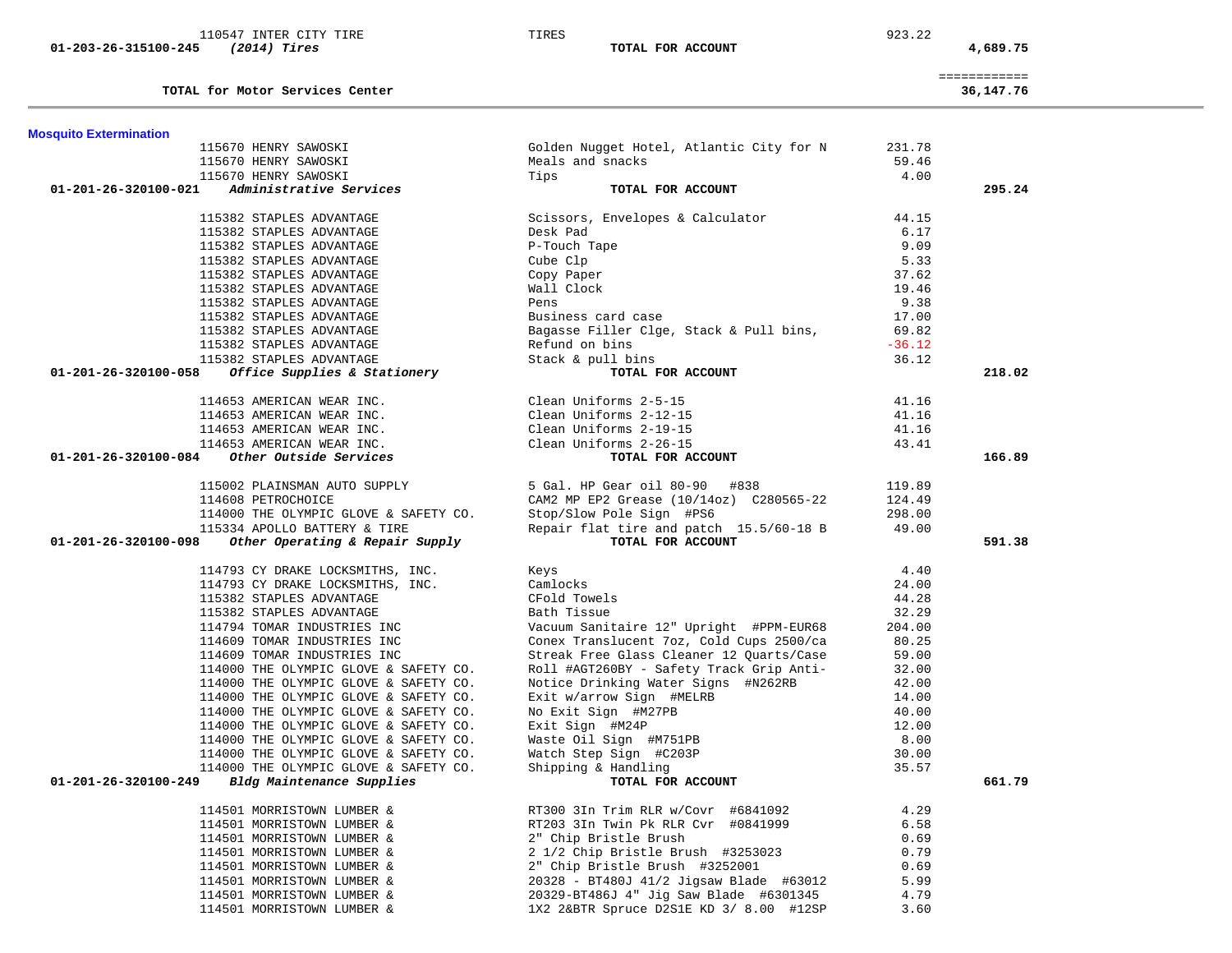| 01-201-27-330100-079 | Special Projects                  | TOTAL FOR ACCOUNT                       |        | 10,000.00 |
|----------------------|-----------------------------------|-----------------------------------------|--------|-----------|
|                      | 114709 PASTER TRAINING, INC.      | ServSafe Food Handler Guide 5th Edition | 250.00 |           |
|                      | 114709 PASTER TRAINING, INC.      | ServSafe Food Handler Guide 5th Edition | 250.00 |           |
|                      | 114709 PASTER TRAINING, INC.      | shipping                                | 22.00  |           |
|                      | 114709 PASTER TRAINING, INC.      | Trainer's Food Safety Kit               | 189.99 |           |
|                      | 114709 PASTER TRAINING, INC.      | shipping                                | 14.00  |           |
|                      | 114712 UNITED PARCEL SERVICE      | X159X4 Shipping charge                  | 63.90  |           |
| 01-201-27-330100-084 | Other Outside Services            | TOTAL FOR ACCOUNT                       |        | 789.89    |
|                      | 112669 GEN-EL SAFETY & INDUSTRIAL | 2015 OHM                                | 20.58  |           |
|                      | 115686 STAPLES ADVANTAGE          | Customer NYC 1054187 Supplies           | 479.41 |           |
|                      | 115686 STAPLES ADVANTAGE          |                                         | 12.26  |           |
|                      | 115686 STAPLES ADVANTAGE          |                                         | 61.98  |           |
|                      | 115686 STAPLES ADVANTAGE          |                                         | 40.45  |           |
| 01-201-27-330100-210 | Environmental Compliance          | TOTAL FOR ACCOUNT                       |        | 614.68    |

## **Health Management**

| 114785 MCMASTER-CARR SUPPLY CO      | Shipping & Handling                      | 12.94                                                                                                                                        |
|-------------------------------------|------------------------------------------|----------------------------------------------------------------------------------------------------------------------------------------------|
| 114653 AMERICAN WEAR INC.           | Clean Uniforms 2-5-15                    | 41.16                                                                                                                                        |
| 114653 AMERICAN WEAR INC.           | Clean Uniforms 2-12-15                   | 41.16                                                                                                                                        |
| 114653 AMERICAN WEAR INC.           | Clean Uniforms 2-19-15                   | 41.16                                                                                                                                        |
| 114653 AMERICAN WEAR INC.           | Clean Uniforms 2-26-15                   | 43.40                                                                                                                                        |
|                                     | TOTAL FOR ACCOUNT                        | 267.29                                                                                                                                       |
| 115003 PLAINSMAN AUTO SUPPLY        | NAPA SYN 10 W 30 OT #75-500              | 21.56                                                                                                                                        |
| 115003 PLAINSMAN AUTO SUPPLY        | NAPAGOLD Oil Filter #1056                | 26.12                                                                                                                                        |
| 115003 PLAINSMAN AUTO SUPPLY        | Synthtic Chamios #40211                  | 6.25                                                                                                                                         |
| 115003 PLAINSMAN AUTO SUPPLY        | Nail Brush #TA17050                      | 2.15                                                                                                                                         |
| 115003 PLAINSMAN AUTO SUPPLY        | Brush #7601428                           | 10.23                                                                                                                                        |
| 115004 ONE SOURCE OF NEW JERSEY LLC | 100 pieces 1/4 USS Flat Washer #00367    | 8.04                                                                                                                                         |
| 115004 ONE SOURCE OF NEW JERSEY LLC |                                          |                                                                                                                                              |
| 115004 ONE SOURCE OF NEW JERSEY LLC |                                          |                                                                                                                                              |
| 115004 ONE SOURCE OF NEW JERSEY LLC |                                          |                                                                                                                                              |
| 115004 ONE SOURCE OF NEW JERSEY LLC | 50 pieces 16-14 GA. Butt Heat Shrink Ter | 48.77                                                                                                                                        |
|                                     | $01 - 201 - 26 - 320100 - 258$ Equipment | 50 pieces 1/2 USS Flat Washer #00371 14.28<br>100 pieces 1/4-20 USS Elastic Stop Nut 15.80<br>50 pieces 3/8-16 X 1 Hex Head Cap Screws 15.95 |

============

 115004 ONE SOURCE OF NEW JERSEY LLC 100 pieces 7-1/4 Nylon Cable Tie - Black 8.88 115004 ONE SOURCE OF NEW JERSEY LLC Shipping & Handling 12.50<br>12.50 **Vehicle Repairs** 12.50  **01-201-26-320100-291** *Vehicle Repairs* **TOTAL FOR ACCOUNT 190.53**

 115697 STAPLES ADVANTAGE Customer # 1054187NYC order # 7132244038 129.29  **01-201-27-330100-058** *Office Supplies & Stationery* **TOTAL FOR ACCOUNT 129.29**

115570 MORRISTOWN MEDICAL CENTER TB Clinics Services for the month of Feb 10,000.00

**TOTAL for Mosquito Extermination 2,471.02**

|                      | 114501 MORRISTOWN LUMBER &     | $11/32$ " (#/8) DCX Fir Sheathing $4X8$ #38C | 19.52 |       |
|----------------------|--------------------------------|----------------------------------------------|-------|-------|
|                      | 115378 MORRISTOWN LUMBER &     | $1/4$ X 36 X 5 Redi-roll HDWE Cloth #8124    | 7.99  |       |
|                      | 115378 MORRISTOWN LUMBER &     | 7776504 MS Flat Black OT #8564221            | 10.99 |       |
|                      | 115378 MORRISTOWN LUMBER &     | 18275 DAP 230 Sealant WHT #6583991           | 2.99  |       |
|                      | 115378 MORRISTOWN LUMBER &     | LN-704 Liquid Nails 10oz. #6889034           | 1.99  |       |
|                      | 115378 MORRISTOWN LUMBER &     | 18275 DAP 230 Sealant WHT #6583991           | 2.99  |       |
|                      | 115378 MORRISTOWN LUMBER &     | 12PC Hobby Knife Set #76509                  | 5.99  |       |
| 01-201-26-320100-251 | Ground Maintenance Supplies    | TOTAL FOR ACCOUNT                            |       | 79.88 |
|                      | 114785 MCMASTER-CARR SUPPLY CO | Cart-Smart Caster, Swivel, 2 1/2" X 1 1/     | 22.24 |       |
|                      |                                |                                              |       |       |
|                      | 114785 MCMASTER-CARR SUPPLY CO | Treaded Handle, Wood, 54" Length X 15/16     | 11.12 |       |
|                      | 114785 MCMASTER-CARR SUPPLY CO | 18-8 Stainless Steel Button-Head Socket      | 10.58 |       |
|                      | 114785 MCMASTER-CARR SUPPLY CO | Hitch-Ball Trailer Coupler, Straight, Bo     | 28.98 |       |
|                      | 114785 MCMASTER-CARR SUPPLY CO | Replacement Cartridge for 5 Gallon & Up,     | 14.55 |       |
|                      | 114785 MCMASTER-CARR SUPPLY CO | Shipping & Handling                          | 12.94 |       |
|                      | 114653 AMFRICAN WFAR INC       | Clean Uniforms 2-5-15                        | 41 16 |       |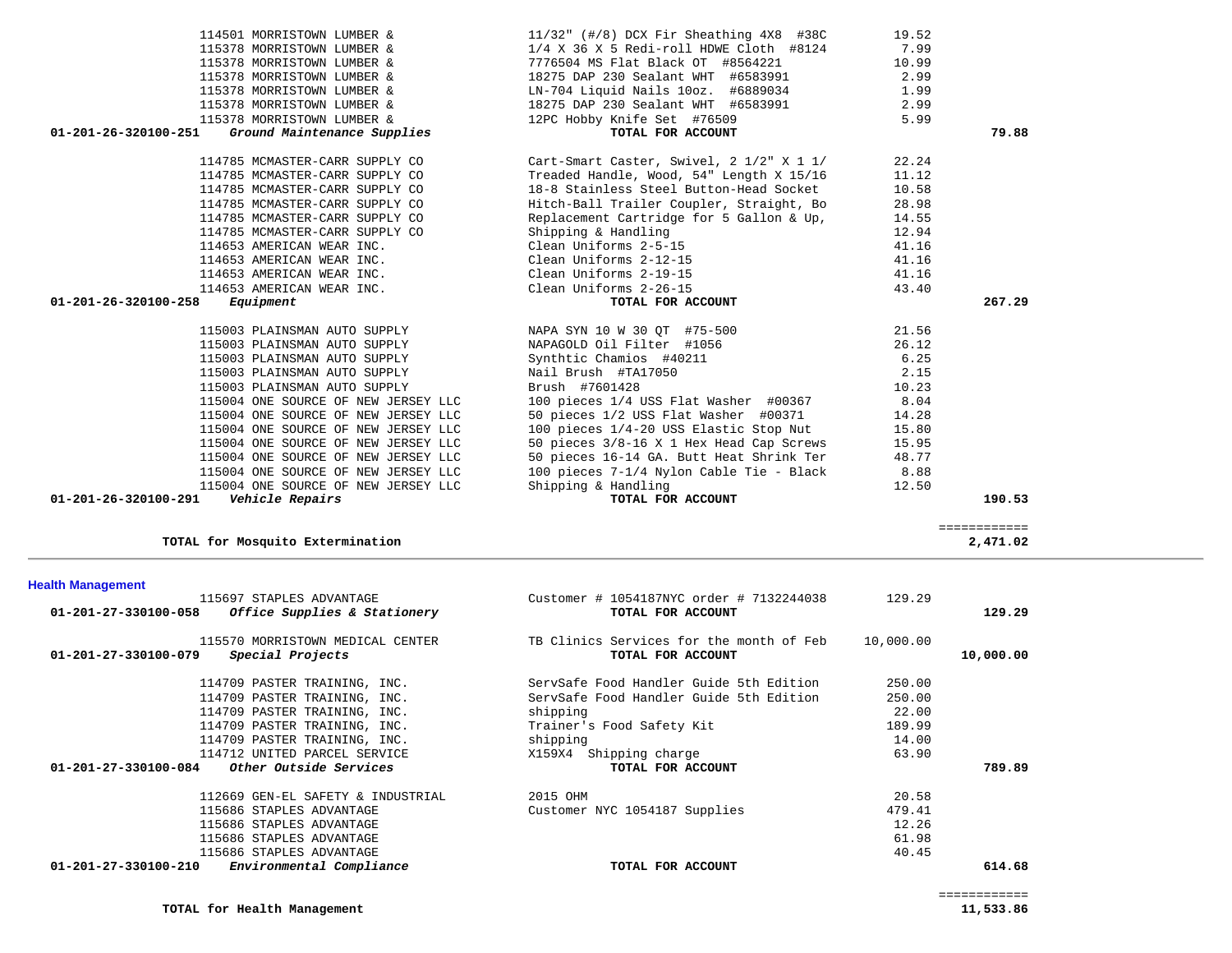| <b>Human Services</b><br>116359 COUNTY OF MORRIS<br>01-201-27-331100-068  Postage & Metered Mail | 2nd Half March 2015 Metered Mail<br>TOTAL FOR ACCOUNT | 31.19  | 31.19                    |
|--------------------------------------------------------------------------------------------------|-------------------------------------------------------|--------|--------------------------|
|                                                                                                  |                                                       |        | ============             |
| TOTAL for Human Services                                                                         |                                                       |        | 31.19                    |
| <b>Youth Shelter</b>                                                                             |                                                       |        |                          |
| 115719 STAPLES ADVANTAGE<br>115719 STAPLES ADVANTAGE                                             | Item 954077 HP black toner                            | 60.52  |                          |
|                                                                                                  | Item 652589 Staples gel wrist rest                    | 19.20  |                          |
| $01-201-27-331110-058$ Office Supplies & Stationery                                              | TOTAL FOR ACCOUNT                                     |        | 79.72                    |
| 114329 BOB BARKER COMPANY, INC. TEM BB50 TOOTHBRUSHES 50                                         |                                                       | 12.95  |                          |
| 114329 BOB BARKER COMPANY, INC.                                                                  | ITEM NTBC TOOTHBRUSH CAP CREAM 144 EA                 | 14.95  |                          |
| 114329 BOB BARKER COMPANY, INC.                                                                  | ITEM 434 12 DZ HINGED CLEAR SOAP BOXES                | 9.15   |                          |
| 114329 BOB BARKER COMPANY, INC.                                                                  | FREIGHT CHARGES                                       | 11.11  |                          |
| 114904 POWER PLAY GAMING                                                                         | GAME TIME ON 2/15/2015 100 HOURS \$5.00 A             | 600.00 |                          |
| 115901 THOMAS POLLIO                                                                             | FREEDOM FOOTBALL GAME PARKING 3/23/2015               | 40.00  |                          |
| 115901 THOMAS POLLIO                                                                             | BOWTIE THEATRE 3/16/2015                              | 11.25  |                          |
| 115901 THOMAS POLLIO                                                                             | FISH STORE 3/16/2015                                  | 30.00  |                          |
| 115901 THOMAS POLLIO                                                                             | FUNPLEX 3/18/2015                                     | 60.00  |                          |
| 115901 THOMAS POLLIO                                                                             | B POLISHED HAIR SALON GIRLS MANICURE 2/7              | 54.00  |                          |
| 115901 THOMAS POLLIO                                                                             | BURGER KING 2/27/2015                                 | 8.31   |                          |
| 115901 THOMAS POLLIO                                                                             | BURGER KING 2/22/2015                                 | 8.41   |                          |
| 115901 THOMAS POLLIO                                                                             | RINGLING BROTH. CIRCUS 2/19/2015                      | 47.40  |                          |
| 115901 THOMAS POLLIO                                                                             | WALMART SUPPLIES 3/14/2015                            | 50.00  |                          |
| 01-201-27-331110-059 Other General Expenses                                                      | TOTAL FOR ACCOUNT                                     |        | 957.53                   |
| 116359 COUNTY OF MORRIS                                                                          | 2nd Half March 2015 Metered Mail                      | 29.16  |                          |
| 01-201-27-331110-068 Postage and Metered Mail                                                    | TOTAL FOR ACCOUNT                                     |        | 29.16                    |
| 114333 LOOSELEAF LAW PUBLICATIONS INC                                                            | NJ CRIMINAL CODE BOOK SUBSCRIBER #134903              | 12.95  |                          |
| 114333 LOOSELEAF LAW PUBLICATIONS INC                                                            | POSTAGE & HANDLING                                    | 4.95   |                          |
| 01-201-27-331110-070 Publication & Subscriptions                                                 | TOTAL FOR ACCOUNT                                     |        | 17.90                    |
| 114901 ALLEN PAPER & SUPPLY CO                                                                   | 9" PLATES                                             | 25.89  |                          |
| 01-201-27-331110-252 Janitorial Supplies                                                         | TOTAL FOR ACCOUNT                                     |        | 25.89                    |
| 111108 BOB BARKER COMPANY, INC.                                                                  | Toothpast                                             | 84.95  |                          |
| 01-203-27-331110-059 (2014) Other General Expenses                                               | TOTAL FOR ACCOUNT                                     |        | 84.95                    |
| TOTAL for Youth Shelter                                                                          |                                                       |        | ============<br>1,195.15 |

| TOTAL for Office on Aging                                                                     |                                                                |        | 253.04 |
|-----------------------------------------------------------------------------------------------|----------------------------------------------------------------|--------|--------|
| 116359 COUNTY OF MORRIS<br>Postage & Metered Mail<br>01-201-27-333100-068                     | 2nd Half March 2015 Metered Mail<br>TOTAL FOR ACCOUNT          | 213.04 | 213.04 |
| 115667 RUTGERS STATE UNIVERSITY OF NJ<br>Education Schools & Training<br>01-201-27-333100-039 | Date: March 12, 2015Time: 9:30am-3:30pmTo<br>TOTAL FOR ACCOUNT | 40.00  | 40.00  |

**Grant in Aid** 

 115852 CFCS - HOPE HOUSE 1/1/2015 to 1/31/2015 AIDS Center Progra 1,943.00 115853 CFCS - HOPE HOUSE February 2015 AIDS Center Program 3,327.00<br> **Grant in Aid GIA:HOPEHOUSEOPERTNFIXIT TOTAL FOR ACCOUNT 01-201-27-342000-480** *Grant in Aid GIA:HOPEHOUSEOPERTNFIXIT* **TOTAL FOR ACCOUNT 5,270.00**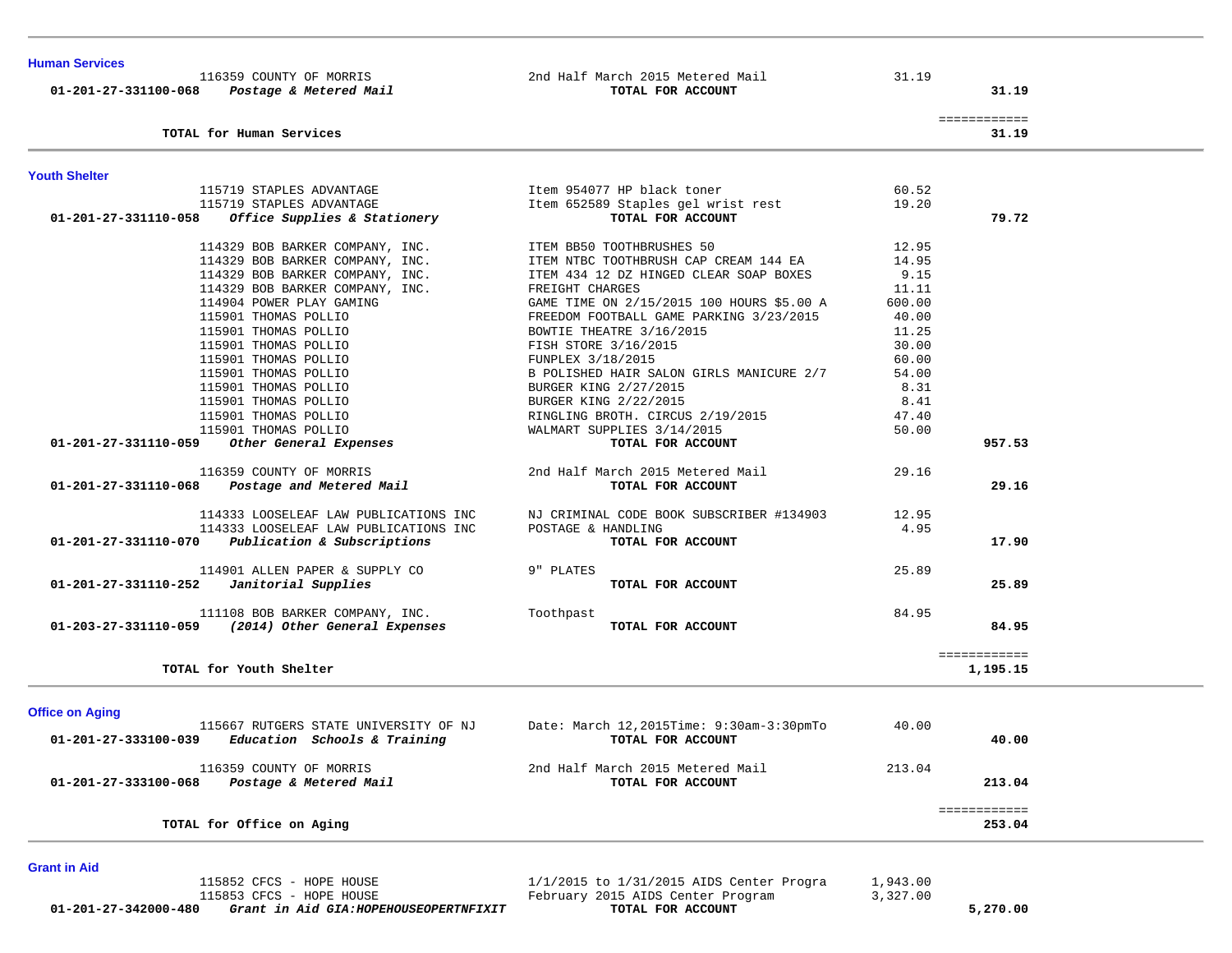| 01-203-27-342000-468                    | 115857 COMMUNITY HOPE INC.<br>115856 COMMUNITY HOPE INC.<br>(2014) Grant in Aid GIA:COMMUNITY HOPE                                                                                            | Community Hope 4Q, 2014Boonton Residenti<br>2014 Q3 Grant-in-Aid Boonton Residential<br>TOTAL FOR ACCOUNT                                                                                          | 17,725.92<br>20,016.36                                   | 37,742.28                 |  |
|-----------------------------------------|-----------------------------------------------------------------------------------------------------------------------------------------------------------------------------------------------|----------------------------------------------------------------------------------------------------------------------------------------------------------------------------------------------------|----------------------------------------------------------|---------------------------|--|
|                                         | TOTAL for Grant in Aid                                                                                                                                                                        |                                                                                                                                                                                                    |                                                          | ============<br>43,012.28 |  |
| <b>Seniors, Disabled &amp; Veterans</b> |                                                                                                                                                                                               |                                                                                                                                                                                                    |                                                          |                           |  |
| 01-201-27-343100-036                    | 115649 CORNERSTONE FAMILY PROGRAMS<br>Contracted Services - Adult Day Care                                                                                                                    | Operation of Adult Day Care MVADC Per. 2<br>TOTAL FOR ACCOUNT                                                                                                                                      | 11,095.79                                                | 11,095.79                 |  |
|                                         | TOTAL for Seniors, Disabled & Veterans                                                                                                                                                        |                                                                                                                                                                                                    |                                                          | ============<br>11,095.79 |  |
| <b>County Board of Social Service</b>   |                                                                                                                                                                                               |                                                                                                                                                                                                    |                                                          |                           |  |
| 01-201-27-345100-058                    | 115068 PAPER MART INC<br>Office Supplies & Stationery                                                                                                                                         | A-Plus Xero White 95 BRI 8 1/2 x11 20#/<br>TOTAL FOR ACCOUNT                                                                                                                                       | 2,280.00                                                 | 2,280.00                  |  |
| 01-201-27-345100-059                    | 115938 DEER PARK<br>Other General Expenses                                                                                                                                                    | Acct. no. 0434488383/02-15-15 to 03-14-1<br>TOTAL FOR ACCOUNT                                                                                                                                      | 185.34                                                   | 185.34                    |  |
| 01-201-27-345100-164                    | 115995 MUNICIPAL CAPITAL CORP<br>115994 MUNICIPAL CAPITAL CORP<br>115994 MUNICIPAL CAPITAL CORP<br>115994 MUNICIPAL CAPITAL CORP<br>115994 MUNICIPAL CAPITAL CORP<br>Office Machines - Rental | Rental charges - (2) Ricoh MP4002sp (7/1<br>Rental charges for 9 copiers (payt. 9/12<br>Ricoh MPC4502A<br>Ricoh MP4002SP<br>Ricoh MP4002SP<br>TOTAL FOR ACCOUNT                                    | 1,627.78<br>3,640.16<br>1,051.16<br>1,467.24<br>1,635.40 | 9,421.74                  |  |
| 01-201-27-345100-325                    | 115066 UNITRONIX DATA SYSTEMS INC<br>115993 JOHNSON & JOHNSON, ESQS<br>115993 JOHNSON & JOHNSON, ESQS<br>Special Services                                                                     | Proprietary Computer Software Maintenanc<br>Legal services rendered for the month of<br>Collections - Professional Service<br>TOTAL FOR ACCOUNT                                                    | 5,682.60<br>3,312.00<br>36.00                            | 9,030.60                  |  |
| 01-201-27-345100-329                    | 114010 DISCOVERY BENEFITS INC.<br>114524 HORIZON BLUE CROSS BLUE SHIELD<br>Hospital Insurance Premiums                                                                                        | COBRA Payment for January 2015 - Custome<br>Monthly Premium bill for March 2015<br>TOTAL FOR ACCOUNT                                                                                               | 65.00<br>153,862.79                                      | 153,927.79                |  |
| 01-201-27-345100-332                    | 115924 LINDA CSENGETO<br>Mileage                                                                                                                                                              | Mileage reimb. for January 2015<br>TOTAL FOR ACCOUNT                                                                                                                                               | 30.80                                                    | 30.80                     |  |
| 01-201-27-345100-333                    | 115944 HUONG LU<br>115924 LINDA CSENGETO<br>Other Allowances                                                                                                                                  | FSS - Insurance reimb. for January to Ju<br>Insurance reimb. for January to June 201<br>TOTAL FOR ACCOUNT                                                                                          | 72.00<br>72.00                                           | 144.00                    |  |
| 01-203-27-345100-163                    | 110074 OFS/FOF SALES CORP<br>110074 OFS/FOF SALES CORP<br>110074 OFS/FOF SALES CORP<br>110074 OFS/FOF SALES CORP<br>110074 OFS/FOF SALES CORP<br>(2014) Office Machines                       | Cambria Veneer Pedestal DeskQuote no. 00<br>Cambria Veneer Pedestal Desk<br>Cambria Veneer Pedestal Desk<br>Cambria Veneer Door Credenza<br>Cambria Veneer Kneespace Credenza<br>TOTAL FOR ACCOUNT | 1,255.14<br>1,201.56<br>2,390.58<br>1,163.37<br>1,054.50 | 7,065.15                  |  |
| 01-203-27-345100-332                    | 115924 LINDA CSENGETO<br>(2014) Mileage                                                                                                                                                       | FSS - Mileage reimb. for October to Dece<br>TOTAL FOR ACCOUNT                                                                                                                                      | 104.30                                                   | 104.30                    |  |
| 01-203-27-345100-333                    | 115927 HUONG LU<br>115924 LINDA CSENGETO<br>(2014) Other Allowances                                                                                                                           | FSS - Insurance reimb. for July to Decem<br>Parking fees<br>TOTAL FOR ACCOUNT                                                                                                                      | 72.00<br>3.00                                            | 75.00                     |  |
|                                         | 110074 OFS/FOF SALES CORP<br>110074 OFS/FOF SALES CORP                                                                                                                                        | Cambria Veneer Pedestal Return<br>Cambria Veneer Pedestal Return                                                                                                                                   | 783.75<br>638.97                                         |                           |  |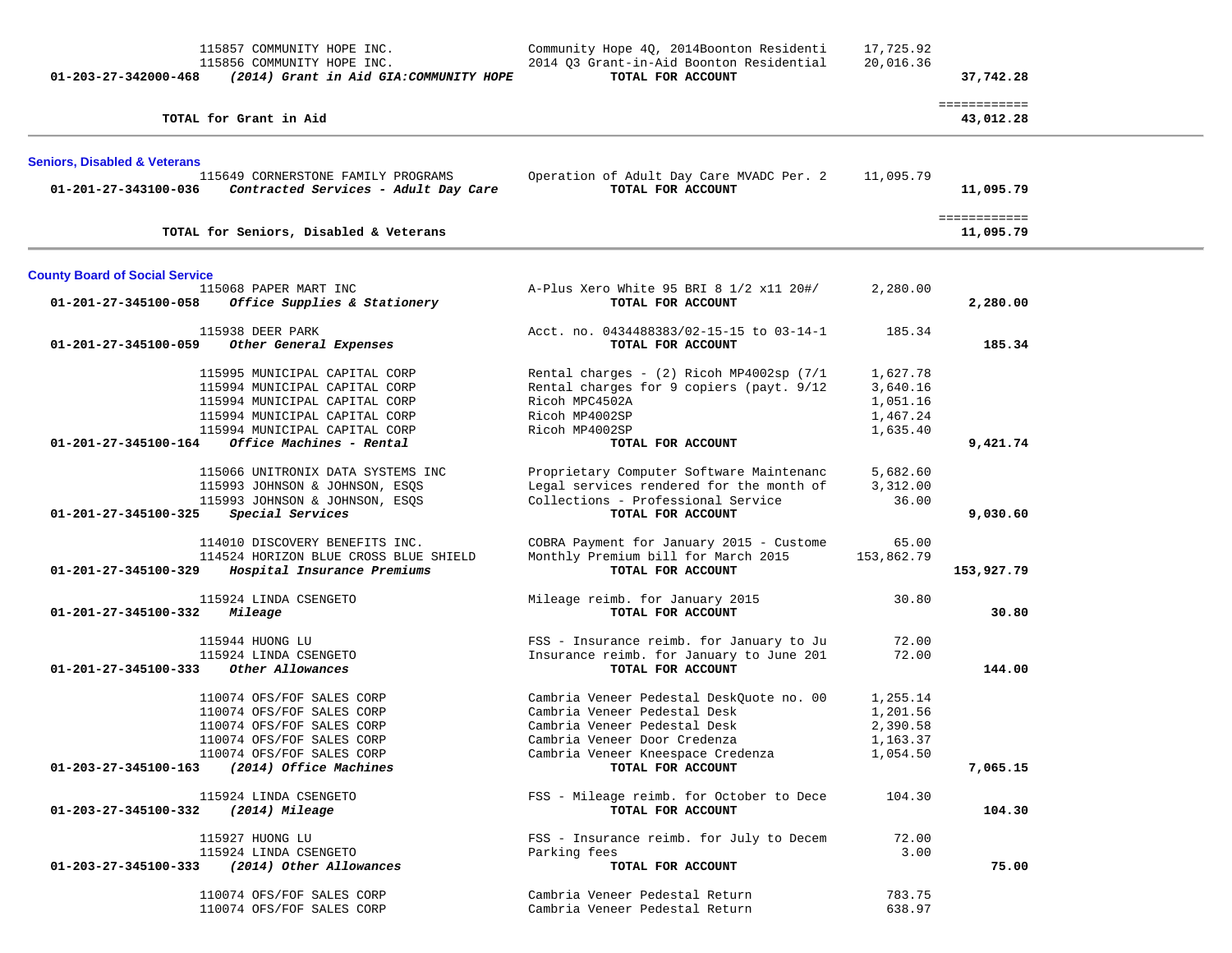110074 OFS/FOF SALES CORP Cambria Veneer Drawer Lateral File 856.14 110074 OFS/FOF SALES CORP Cambria Veneer Bookcase Organizer 490.20<br>4 (2014) Minor Equipment Purchases TOTAL FOR ACCOUNT  **01-203-27-345100-334** *(2014) Minor Equipment Purchases* **TOTAL FOR ACCOUNT 2,769.06**

**TOTAL for County Board of Social Service 185,033.78**

============

| <b>DEPARTMENT 349110</b>       |                             |                                          |           |           |
|--------------------------------|-----------------------------|------------------------------------------|-----------|-----------|
| 114228 CAMDEN COUNTY HEALTH    |                             | Court Order Settlement Payment for C.S f | 2,954.38  |           |
| 114228 CAMDEN COUNTY HEALTH    |                             | Court Order Settlement Payment for C.S f | 3,068.01  |           |
| 114229 ESSEX COUNTY HOSPITAL   |                             | Court Ordered Settlement for D.H. for 12 | 3,901.66  |           |
| 114229 ESSEX COUNTY HOSPITAL   |                             | December Recoveries for D.H. for 12/1/20 | $-32.36$  |           |
| 114229 ESSEX COUNTY HOSPITAL   |                             | Court Ordered Settlement for J. P. for 1 | 3,649.94  |           |
| 114229 ESSEX COUNTY HOSPITAL   |                             | December Recoveries for J.P. for 12/1/20 | $-97.08$  |           |
| 114229 ESSEX COUNTY HOSPITAL   |                             | September Recoveries for J.P.            | $-323.60$ |           |
| 114512 ESSEX COUNTY HOSPITAL   |                             | Court Ordered Payment for N.B for 1/1 to | 3,901.66  |           |
| 114512 ESSEX COUNTY HOSPITAL   |                             | January Medicare B Recoveries for N.B.   | $-32.36$  |           |
| 114512 ESSEX COUNTY HOSPITAL   |                             | Court Ordered Payment for N.B for 2/1 to | 3,524.08  |           |
| 114512 ESSEX COUNTY HOSPITAL   |                             | Court Ordered Payment for N.B for 3/1 to | 3,901.66  |           |
| 114512 ESSEX COUNTY HOSPITAL   |                             | March Medicare B Recoveries for N.B.     | $-114.56$ |           |
| 114512 ESSEX COUNTY HOSPITAL   |                             | Court Ordered Payment for N.B for 4/1 to | 3,775.80  |           |
| 114512 ESSEX COUNTY HOSPITAL   |                             | April Medicare B Recoveries for N.B.     | $-349.68$ |           |
| 114512 ESSEX COUNTY HOSPITAL   |                             | Court Ordered Payment for N.B for 5/1 to | 3,901.66  |           |
| 114512 ESSEX COUNTY HOSPITAL   |                             | May Medicare B Recoveries for N.B.       | $-59.60$  |           |
| 114512 ESSEX COUNTY HOSPITAL   |                             | Court Ordered Payment for N.B for 6/1 to | 3,775.80  |           |
| 114512 ESSEX COUNTY HOSPITAL   |                             | June Medicare B Recoveries for N.B.      | $-177.90$ |           |
| 114512 ESSEX COUNTY HOSPITAL   |                             | Court Ordered Payment for D.H. for 3/2 t | 3,775.80  |           |
| 114512 ESSEX COUNTY HOSPITAL   |                             | Court Ordered Payment for D.H. for 4/1 t | 3,775.80  |           |
| 114512 ESSEX COUNTY HOSPITAL   |                             | Court Ordered Payment for D.H. for 5/1 t | 3,901.66  |           |
| 114512 ESSEX COUNTY HOSPITAL   |                             | May Medicare B Recoveries for D.H.       | $-59.60$  |           |
| 114512 ESSEX COUNTY HOSPITAL   |                             | Court Ordered Payment for D.H. for 6/1 t | 3,775.80  |           |
| 114512 ESSEX COUNTY HOSPITAL   |                             | June Medicare B Recoveries for D.H.      | $-291.24$ |           |
| 114512 ESSEX COUNTY HOSPITAL   |                             | Court Ordered Payment for J.P. for 6/11  | 2,517.20  |           |
| 114512 ESSEX COUNTY HOSPITAL   |                             | Court Ordered Payment for J.P. for 11/1  | 3,398.22  |           |
| 114512 ESSEX COUNTY HOSPITAL   |                             | Court Ordered Payment for D. H. for 11/1 | 3,775.80  |           |
| $01 - 203 - 27 - 349110 - 090$ | (2014) Program Expenditures | TOTAL FOR ACCOUNT                        |           | 59,736.95 |
|                                |                             |                                          |           |           |

============

## TOTAL for DEPARTMENT 349110

59,736.95

| <b>MV:Administration</b> |                               |                          |          |
|--------------------------|-------------------------------|--------------------------|----------|
|                          | 116295 ARNEL P GARCIA         | LPN, 3-15 thru 3-28-2015 | 2,320.00 |
|                          | 116296 BARKEL FLEMMING        | LPN, 3-15 thru 3-28-2015 | 2,088.00 |
|                          | 116298 CARLO N DURAN          | RN, 3-15 thru 3-28-2015  | 592.00   |
|                          | 116299 CARRELLE L CALIXTE     | LPN, 3-15 thru 3-28-2015 | 2,559.25 |
|                          | 116300 DANILO LAPID           | RN, 3-15 thru 3-28-2015  | 1,776.00 |
|                          | 116301 DAVID JEAN-LOUIS       | LPN, 3-15 thru 3-28-2015 | 2,096.00 |
|                          | 116302 EDITHA MARQUEZ         | RN, 3-15 thru 3-28-2015  | 296.00   |
|                          | 116303 ELIZABETH VILLASENOR   | RN, 3-15 thru 3-28-2015  | 592.00   |
|                          | 116304 ELLEN M. NOLL          | LPN, 3-15 thru 3-28-2015 | 219.82   |
|                          | 116305 EVELYN TOLENTINO       | RN, 3-15 thru 3-28-2015  | 1,554.00 |
|                          | 116306 GEORGINA GRAY-HORSLEY  | LPN, 3-15 thru 3-28-2015 | 928.00   |
|                          | 116307 HARRIET VALLECER RN    | RN, 3-15 thru 3-28-2015  | 888.00   |
|                          | 116308 ILLIENE CHARLES, RN    | RN, 3-15 thru 3-28-2015  | 3,034.00 |
|                          | 116309 JESSY JACOB            | LPN, 3-15 thru 3-28-2015 | 217.50   |
|                          | 116311 LOREEN RAFISURA        | RN, 3-15 thru 3-28-2015  | 292.30   |
|                          | 116313 MA. LIZA IMPERIAL      | RN, 3-15 thru 3-28-2015  | 3,298.92 |
|                          | 116315 MARIA CARMELITA OBLINA | LPN, 3-15 thru 3-28-2015 | 696.00   |
|                          | 116316 MARION ENNIS           | LPN, 3-15 thru 3-28-2015 | 2,641.50 |
|                          | 116317 MARTHA YAGHI           | RN, 3-15 thru 3-28-2015  | 888.00   |
|                          | 116318 MELOJANE CELESTINO     | RN, 3-15 thru 3-28-2015  | 1,480.00 |
|                          |                               |                          |          |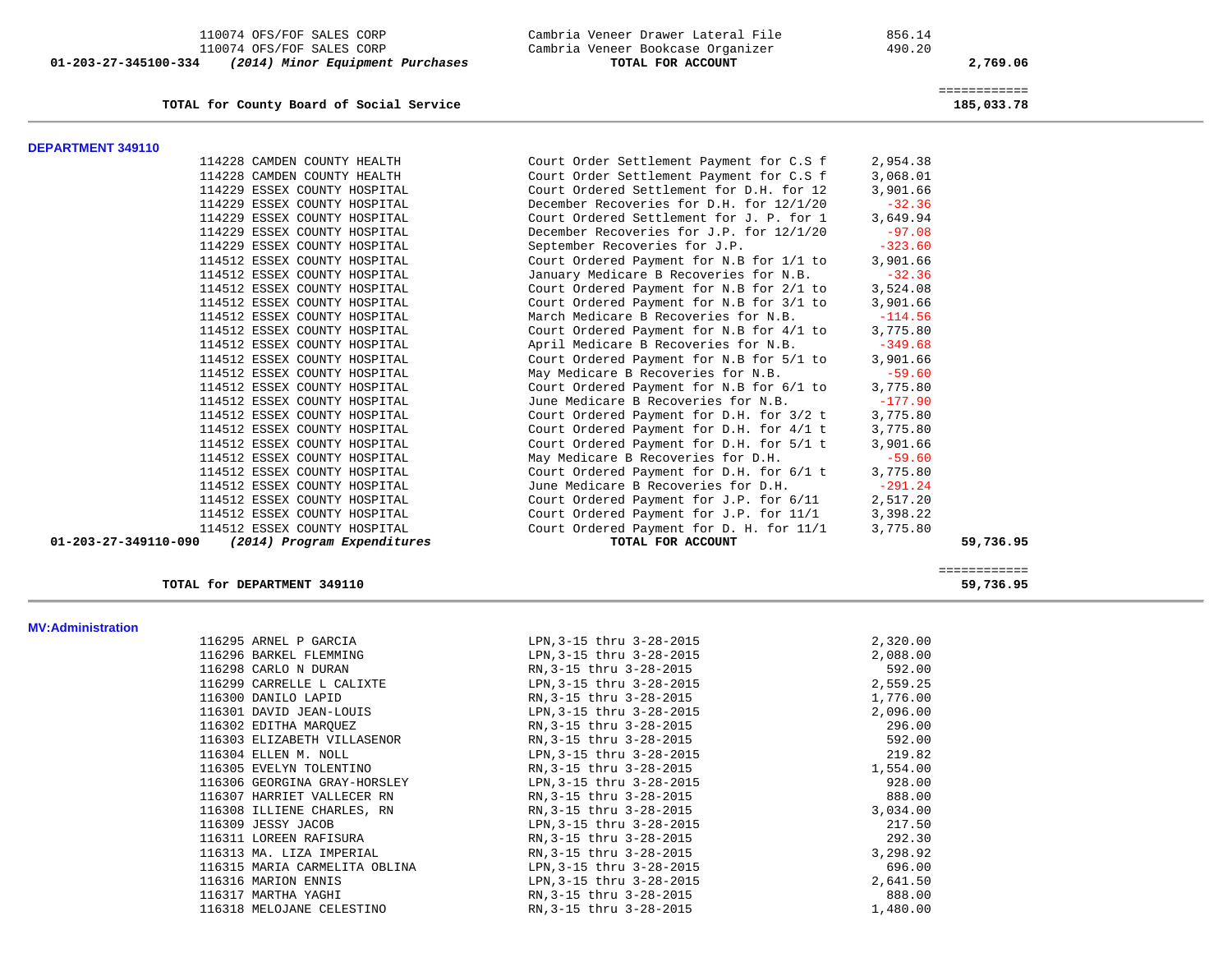| 116319 MICHAEL ZINN                                      | RN, 3-15 thru 3-28-2015                  | 2,405.00  |              |
|----------------------------------------------------------|------------------------------------------|-----------|--------------|
| 116320 MICHELLE CAPILI                                   | RN, 3-15 thru 3-28-2015                  | 1,776.00  |              |
| 116321 MIRLENE ESTRIPLET                                 | RN, 3-15 thru 3-28-2015                  | 2,368.00  |              |
| 116314 MADUKWE IMO IBOKO, RN                             | RN, 3-15 thru 3-28-2015                  | 2,368.00  |              |
| 116322 ROSE DUMAPIT                                      | RN, 3-15 thru 3-28-2015                  | 906.50    |              |
| 116323 ROSEMARY BATANE COBCOBO                           | RN, 3-15 thru 3-28-2015                  | 1,193.25  |              |
|                                                          |                                          |           |              |
| 116324 SUZIE COLLIN                                      | RN, 3-15 thru 3-28-2015                  | 2,118.25  |              |
| 116325 TEODORA O. DELEON                                 | RN, 3-15 thru 3-28-2015                  | 2,978.50  |              |
| 116326 TERESA OMWENGA                                    | RN, 3-15 thru 3-28-2015                  | 1,184.00  |              |
| Temporary Help - Per Diem Nurses<br>01-201-27-350100-013 | TOTAL FOR ACCOUNT                        |           | 45,754.79    |
|                                                          |                                          |           |              |
| 116165 AEOUOR HEALTHCARE SERVICES, LLC                   | Agency Nursing, 3-1-2015 thru 3-7-2015   | 13,939.56 |              |
| 01-201-27-350100-016<br>Outside Salaries & Wages         | TOTAL FOR ACCOUNT                        |           | 13,939.56    |
|                                                          |                                          |           |              |
| 114703 LEADINGAGE NEW JERSEY                             | 1749,2015 Membership Dues to Leading Age |           |              |
|                                                          |                                          | 19,480.40 |              |
| 01-201-27-350100-023 Associations and Memberships        | TOTAL FOR ACCOUNT                        |           | 19,480.40    |
|                                                          |                                          |           |              |
| 116161 PASQUALE CHIARELLO JR                             | Managed Care, Medicare & Medicaid Semina | 99.00     |              |
| 01-201-27-350100-034 Conference Expenses                 | TOTAL FOR ACCOUNT                        |           | 99.00        |
|                                                          |                                          |           |              |
| 115784 DEER PARK                                         | 0435619937, 1-15 thru 2-14-2015          | 20.43     |              |
| 115784 DEER PARK                                         | 0435619937,12-15-2014 thru 1-14-2015     | 0.99      |              |
| 01-201-27-350100-046<br>General Stores                   | TOTAL FOR ACCOUNT                        |           | 21.42        |
|                                                          |                                          |           |              |
|                                                          |                                          |           |              |
| 116198 STAPLES ADVANTAGE                                 | 1032198,2-25-2015                        | 5.29      |              |
| 116198 STAPLES ADVANTAGE                                 | 1032198, 2-25-2015                       | 80.70     |              |
| 116198 STAPLES ADVANTAGE                                 | 1032198, 2-25-2015                       | 1,546.35  |              |
| 116198 STAPLES ADVANTAGE                                 | 1032198, 3-03-2015                       | 46.79     |              |
| 116198 STAPLES ADVANTAGE                                 | 1032198, 3-05-2015                       | 362.48    |              |
| 116198 STAPLES ADVANTAGE                                 | 1032198, 3-05-2015                       | 100.44    |              |
| 116198 STAPLES ADVANTAGE                                 | 1032198, 3-05-2015                       | 354.21    |              |
|                                                          |                                          |           |              |
| 116198 STAPLES ADVANTAGE                                 | 1032198, 3-05-2015                       | 84.44     |              |
| 116198 STAPLES ADVANTAGE                                 | 1032198, 3-11-2015                       | 253.32    |              |
| 116200 U-LINE SHIPPING SUPPLY                            | 6576155, 3-13-2015                       | 211.50    |              |
| Office Supplies & Stationery<br>01-201-27-350100-058     | TOTAL FOR ACCOUNT                        |           | 3,045.52     |
|                                                          |                                          |           |              |
| 116171 FEDEX                                             | $3684 - 0206 - 0, 3 - 16 - 2015$         | 83.74     |              |
| 116359 COUNTY OF MORRIS                                  | 2nd Half March 2015 Metered Mail         | 117.80    |              |
|                                                          |                                          |           | 201.54       |
| 01-201-27-350100-068    Postage & Metered Mail           | TOTAL FOR ACCOUNT                        |           |              |
|                                                          |                                          |           |              |
| 116196 MUNICIPAL CAPITAL CORP                            | 12281, Feb.-April, 2015                  | 5,328.20  |              |
| 116196 MUNICIPAL CAPITAL CORP                            | 12432, Feb. - April 2015                 | 706.37    |              |
| Office Machines - Rental<br>01-201-27-350100-164         | TOTAL FOR ACCOUNT                        |           | 6,034.57     |
|                                                          |                                          |           |              |
| 114708 OPTIMUS EMR, INC.                                 | 6200TT0011, 12-1-2014                    | 1,250.00  |              |
| 114708 OPTIMUS EMR, INC.                                 | 6200TT0011, 12-1-2014                    | 1,250.00  |              |
| 114708 OPTIMUS EMR, INC.                                 | 6200TT0011, 12-1-2014                    | 1,250.00  |              |
|                                                          | TOTAL FOR ACCOUNT                        |           |              |
| 01-203-27-350100-040 (2014) Electronic Data Processing   |                                          |           | 3,750.00     |
|                                                          |                                          |           |              |
|                                                          |                                          |           | ============ |
| TOTAL for MV:Administration                              |                                          |           | 92,326.80    |
|                                                          |                                          |           |              |
|                                                          |                                          |           |              |
| <b>MV:Building Services</b>                              |                                          |           |              |
| 114911 TBS CONTROLS LLC                                  | M13000, March~2015                       | 2,679.17  |              |
| 114689 ACME AMERICAN REPAIRS INC.                        | 0118615,1st Qtr. 2015                    | 2,426.50  |              |
| Equipment Service Agreements<br>01-201-27-350110-044     | TOTAL FOR ACCOUNT                        |           | 5,105.67     |
|                                                          |                                          |           |              |
|                                                          |                                          |           |              |
| 116185 TREASURER-STATE OF NEW JERSEY                     | 1422-00116-003, 3-4-2015                 | 1,650.00  |              |
| State Mandated Costs<br>01-201-27-350110-102             | TOTAL FOR ACCOUNT                        |           | 1,650.00     |
|                                                          |                                          |           |              |
| 114900 SHERWIN WILLIAMS                                  | $6776 - 8278 - 3, 1 - 28 - 2015$         | 390.75    |              |

 **01-201-27-350110-204** *Plant Operation* **TOTAL FOR ACCOUNT 390.75**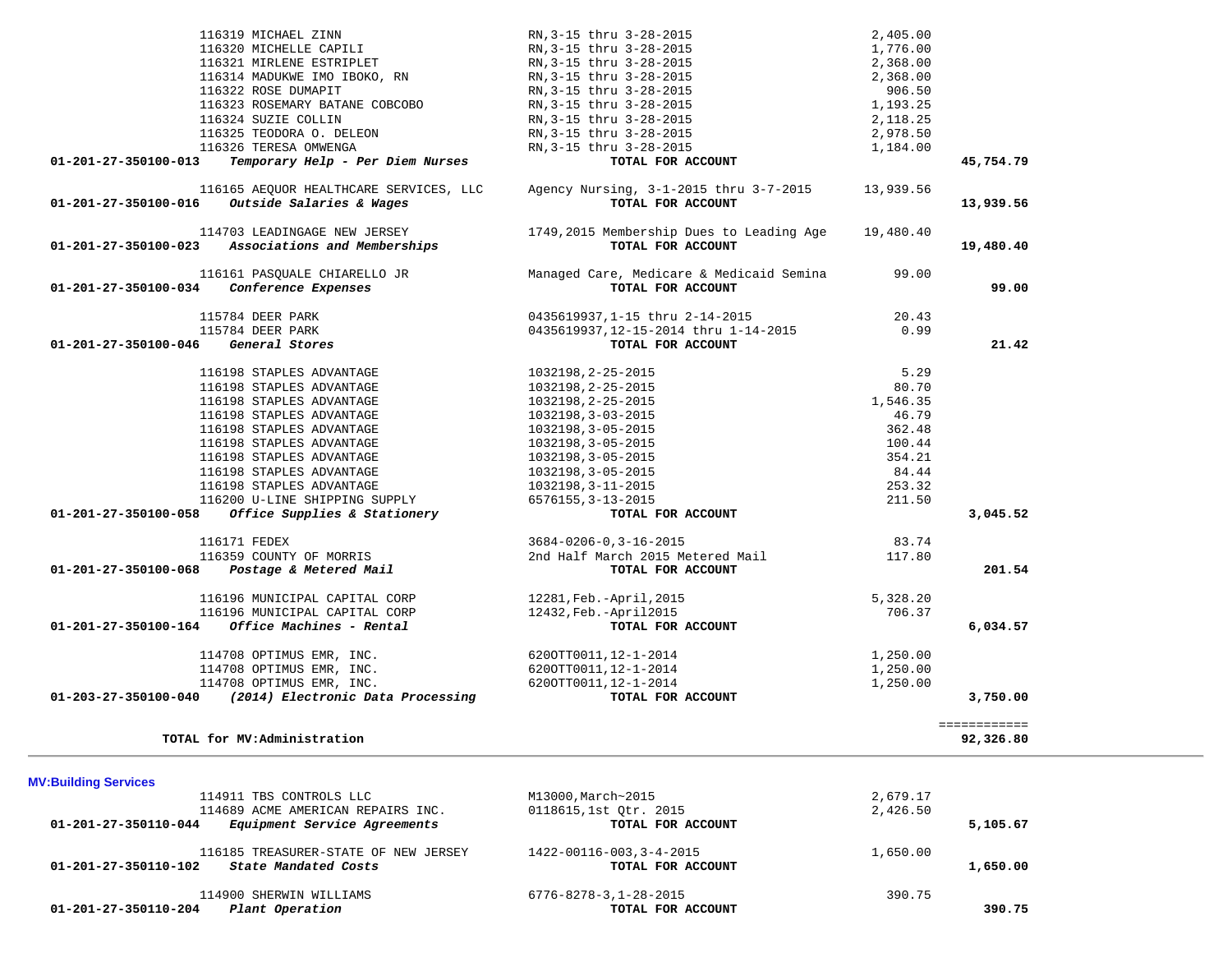| 114897 R.D. SALES DOOR & HARDWARE LLC<br>114696 COOPER ELECTRIC SUPPLY CO.<br>114696 COOPER ELECTRIC SUPPLY CO.<br>114696 COOPER ELECTRIC SUPPLY CO.<br>114696 COOPER ELECTRIC SUPPLY CO.<br>114696 COOPER ELECTRIC SUPPLY CO.<br>116182 LAWRENCE LOWY ASSOCIATES | Loading Dock Magnet/Keypads~Atrium Entra<br>228382, 1-6-2015<br>228382, 1-7-2015<br>228382,1-9-2015<br>228382,1-22-2015<br>228382, 1-22-2015<br>Manhole Gasket, 1-23-2015                      | 300.00<br>25.62<br>206.25<br>373.02<br>81.02<br>578.26<br>110.00 |                            |  |
|-------------------------------------------------------------------------------------------------------------------------------------------------------------------------------------------------------------------------------------------------------------------|------------------------------------------------------------------------------------------------------------------------------------------------------------------------------------------------|------------------------------------------------------------------|----------------------------|--|
| 116181 LAWRENCE LOWY ASSOCIATES<br>116183 MILLER & CHITTY CO INC                                                                                                                                                                                                  | Gasket Set, 2-11-15<br>0014350000, Repair to #1 Boiler, 2-26-2015                                                                                                                              | 129.50<br>2,340.00                                               |                            |  |
| 114706 NORTHEAST COMMUNICATIONS, INC.<br>Machinery Repairs & Parts<br>01-201-27-350110-262                                                                                                                                                                        | M0350MVNH, 1-19-2015<br>TOTAL FOR ACCOUNT                                                                                                                                                      | 495.00                                                           | 5,238.67                   |  |
|                                                                                                                                                                                                                                                                   |                                                                                                                                                                                                |                                                                  |                            |  |
| 116125 SODEXO INC & AFFILIATES<br>01-203-27-350110-036<br>(2014) Contracted Services                                                                                                                                                                              | 100022833, December~2014<br>TOTAL FOR ACCOUNT                                                                                                                                                  | 231,805.96                                                       | 231,805.96                 |  |
| 114705 MORRIS COUNTY MUNICIPAL<br>114705 MORRIS COUNTY MUNICIPAL                                                                                                                                                                                                  | 100041, Bulk Waste Removal-December, 2014<br>MORRIS55, Roll-Offs-December, 2014                                                                                                                | 4,122.46<br>3,180.00                                             |                            |  |
| (2014) Rubbish & Trash Removal<br>01-203-27-350110-143                                                                                                                                                                                                            | TOTAL FOR ACCOUNT                                                                                                                                                                              |                                                                  | 7,302.46                   |  |
| 114898 RICCIARDI BROTHERS OF<br>114692 BAYWAY LUMBER<br>114701 KUIKEN BROTHERS CO. INC.<br>114701 KUIKEN BROTHERS CO. INC.                                                                                                                                        | 6981, 12-18-2014<br>202120, 12-29-2014<br>020122,12-9-2014<br>020122, Credit Memo on 12-9-2014                                                                                                 | 268.94<br>1,835.76<br>122.03<br>$-15.00$                         |                            |  |
| 01-203-27-350110-204 (2014) Plant Operation                                                                                                                                                                                                                       | TOTAL FOR ACCOUNT                                                                                                                                                                              |                                                                  | 2,211.73                   |  |
| 114897 R.D. SALES DOOR & HARDWARE LLC<br>114897 R.D. SALES DOOR & HARDWARE LLC<br>114908 WHITE & SHAUGER INC.<br>114699 FASTENAL COMPANY<br>114700 GENERAL PLUMBING SUPPLY INC.<br>114700 GENERAL PLUMBING SUPPLY INC.<br>113116 LAWRENCE LOWY ASSOCIATES         | Dietary Door & Camera, 12-16-2014<br>2-B by Therapy Door, 12-12-2014<br>COU200, 12-31-2014<br>NJWHP1142, 12-24-2014<br>5999, 11-12-2014<br>5999,12-31-2014<br>8" Bundle Gasket Set, 12-11-2014 | 300.00<br>560.00<br>79.78<br>81.57<br>23.23<br>36.73<br>249.50   |                            |  |
| 01-203-27-350110-262 (2014) Machinery Repairs & Parts                                                                                                                                                                                                             | TOTAL FOR ACCOUNT                                                                                                                                                                              |                                                                  | 1,330.81                   |  |
| TOTAL for MV: Building Services                                                                                                                                                                                                                                   |                                                                                                                                                                                                |                                                                  | ============<br>255,036.05 |  |
| <b>MV:Dietary</b>                                                                                                                                                                                                                                                 |                                                                                                                                                                                                |                                                                  |                            |  |
| 114905 STATE OF NJ<br>114905 STATE OF NJ<br>114905 STATE OF NJ<br>01-201-27-350115-185<br>Food                                                                                                                                                                    | 24-007-900,February~2015<br>24-007-900, February~2015<br>24-007-900,February~2015<br>TOTAL FOR ACCOUNT                                                                                         | 337.23<br>398.41<br>4,347.50                                     | 5,083.14                   |  |
|                                                                                                                                                                                                                                                                   |                                                                                                                                                                                                |                                                                  |                            |  |
| 116199 STAR LEDGER<br>116199 STAR LEDGER<br>Coffee / Gift Shop<br>01-201-27-350115-186                                                                                                                                                                            | 947758, w/e 3-7-2015<br>947758, w/e 3-21-2015<br>TOTAL FOR ACCOUNT                                                                                                                             | 97.66<br>32.62                                                   | 130.28                     |  |
| 114690 ACME AMERICAN REPAIRS INC.<br>01-201-27-350115-262 Machinery Repairs & Parts                                                                                                                                                                               | $0118615, 1 - 21 - 2015$<br>TOTAL FOR ACCOUNT                                                                                                                                                  | 1,923.80                                                         | 1,923.80                   |  |
| TOTAL for MV: Dietary                                                                                                                                                                                                                                             |                                                                                                                                                                                                |                                                                  | ============<br>7,137.22   |  |
| <b>MV:Nursing</b>                                                                                                                                                                                                                                                 |                                                                                                                                                                                                |                                                                  |                            |  |
| 116166 ALBERTA SCOCOZZA R.R.A.<br>Consultation Fee<br>01-201-27-350130-035                                                                                                                                                                                        | Consultation for 1st Qtr. 2015<br>TOTAL FOR ACCOUNT                                                                                                                                            | 350.00                                                           | 350.00                     |  |

 114897 R.D. SALES DOOR & HARDWARE LLC Patio Sliding Door & Camera,1-8-2015 300.00 114897 R.D. SALES DOOR & HARDWARE LLC 2-D Electric Magnets at Stairwell #6,1-1 300.00

116173 IPC HOSPITALIST PHYSICIANS NJ Medical Director for Morris View,3-12 th 1,500.00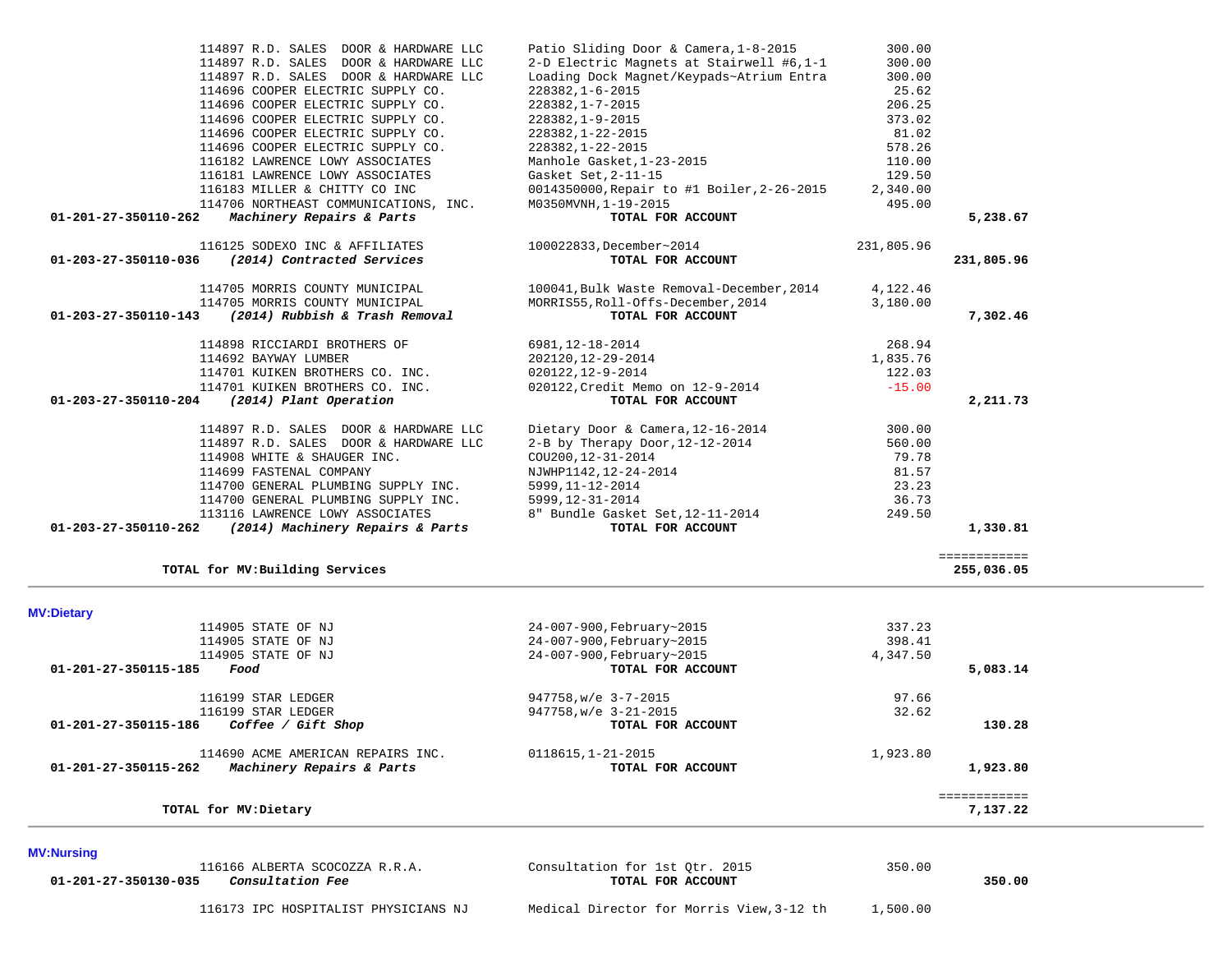| 116179 JAGDISH DANG<br>01-201-27-350130-036<br>Contracted Services | Psychiatric Services, February-2015<br>TOTAL FOR ACCOUNT | 2,200.00  | 3,700.00                  |
|--------------------------------------------------------------------|----------------------------------------------------------|-----------|---------------------------|
| 116192 PENN-JERSEY PAPER CO.                                       | $20955, 3 - 1 - 2015$                                    | 2,867.40  |                           |
| 116176 JML MEDICAL INC.                                            | 5MOC02, February MORPAY Invoice                          | 4,295.04  |                           |
| 116176 JML MEDICAL INC.                                            | 5MOC02, 1-12-2015                                        |           |                           |
|                                                                    |                                                          | 5,962.61  |                           |
| 116177 JML MEDICAL INC.                                            | 5MOC02, 2-26-2015 [LAL Mattress re-stock                 | 19,930.57 |                           |
| 114919 MEDCARE MEDICAL SUPPLY INC.                                 | MOR, January~2015                                        | 105.84    |                           |
| 114920 MEDCARE MEDICAL SUPPLY INC.                                 | MOR, January~2015                                        | 747.04    |                           |
| 01-201-27-350130-046<br>General Stores                             | TOTAL FOR ACCOUNT                                        |           | 33,908.50                 |
| 114693 BIO- REFERENCE LABORATORIES, INC.                           | M8049 EG, January~2015                                   | 1,278.68  |                           |
| Laboratory Services<br>01-201-27-350130-049                        | TOTAL FOR ACCOUNT                                        |           | 1,278.68                  |
| 116124 ODINE SERVIL-MICHEL                                         | Reimburse College Credits toward BSN Deg                 | 2,070.00  |                           |
| Staff Development<br>01-201-27-350130-080                          | TOTAL FOR ACCOUNT                                        |           | 2,070.00                  |
| 116172 GERISCRIPT PHARMACY                                         | Legendary Medications, Februar~2015                      | 21,575.40 |                           |
| Legend Drugs (Prescription)<br>01-201-27-350130-171                | TOTAL FOR ACCOUNT                                        |           | 21,575.40                 |
| 116172 GERISCRIPT PHARMACY                                         | IV Stock & OTC Pharmacy, February~2015                   | 9,484.22  |                           |
| 01-201-27-350130-172<br>Non-Legend Drugs (OTC)                     | TOTAL FOR ACCOUNT                                        |           | 9,484.22                  |
| 116162 PAULINE CHAVUNGAMA                                          | CNA Re-Certification, 3-11-2015                          | 30.00     |                           |
| 116159 JENNIFER E ROBINSON                                         | CNA Reimbursement, 3-11-2015                             | 30.00     |                           |
| Nursing<br>01-201-27-350130-191                                    | TOTAL FOR ACCOUNT                                        |           | 60.00                     |
| 116186 ON TIME AMBULANCE, INC.                                     | Medical Transport, 3-2-2015                              | 446.00    |                           |
| 116187 ON TIME TRANSPORT INC.                                      | Medical Transport, 3-03-2015                             | 106.00    |                           |
| 116187 ON TIME TRANSPORT INC.                                      | Medical Transport, 3-02-2014                             | 361.00    |                           |
| 116187 ON TIME TRANSPORT INC.                                      | Medical Transport, 3-06-2014                             | 214.00    |                           |
| Transportation Services<br>01-201-27-350130-340                    | TOTAL FOR ACCOUNT                                        |           | 1,127.00                  |
| 116201 VISITING DENTAL ASSOCIATES PC                               | MVN-PAPA, NancyP, DOS 11-04-2014                         | 90.00     |                           |
| $01 - 203 - 27 - 350130 - 036$<br>(2014) Contracted Services       | TOTAL FOR ACCOUNT                                        |           | 90.00                     |
| 116175 JML MEDICAL INC.                                            | 5MOC02, 3-18-2015                                        | 1,746.12  |                           |
| 114918 MEDCARE MEDICAL SUPPLY INC.                                 | MOR, November~2014                                       | 642.88    |                           |
| 114918 MEDCARE MEDICAL SUPPLY INC.                                 | MOR, December~2014                                       | 535.25    |                           |
| 114917 MEDCARE MEDICAL SUPPLY INC.                                 | MOR, November~2014                                       | 105.84    |                           |
| 114917 MEDCARE MEDICAL SUPPLY INC.                                 | MOR, December~2014                                       | 133.35    |                           |
| (2014) General Stores<br>01-203-27-350130-046                      | TOTAL FOR ACCOUNT                                        |           | 3,163.44                  |
| 114695 COMPREHENSIVE CARDIOVASCULAR                                | 140166722A, DOS 3-5-2014                                 | 135.00    |                           |
| 114695 COMPREHENSIVE CARDIOVASCULAR                                | 140166722A, DOS 3-10-2014                                | 22.50     |                           |
| 01-203-27-350130-189<br>(2014) Medical                             | TOTAL FOR ACCOUNT                                        |           | 157.50                    |
| 116187 ON TIME TRANSPORT INC.                                      | Medical Transport, 3-21-2014                             | 74.00     |                           |
| 116187 ON TIME TRANSPORT INC.                                      |                                                          | 44.00     |                           |
|                                                                    | Medical Transport, 4-15-2014                             |           |                           |
| 116187 ON TIME TRANSPORT INC.                                      | Medical Transport, 4-15-2014                             | 74.00     |                           |
| (2014) Transportation Services<br>01-203-27-350130-340             | TOTAL FOR ACCOUNT                                        |           | 192.00                    |
| TOTAL for MV: Nursing                                              |                                                          |           | ============<br>77,156.74 |

116204 SAMANTHA EGIDIO Mental Health Seminar on 3-16 & 3-17-201 50.00 50.00 116160 MILTON JOEL  $\blacksquare$  Mental Health Seminar, 3-16-15 & 3-17-15  **01-201-27-350135-034** *Conference Expenses* **TOTAL FOR ACCOUNT 100.00** 116194 RABBI YOSEF NEWFIELD Jewish Bible Study Program, 3-12-2015 175.00<br>116195 RUSSELL KRAJICK Irish Music Program, 3-16-2015 150 Irish Music Program, 3-16-2015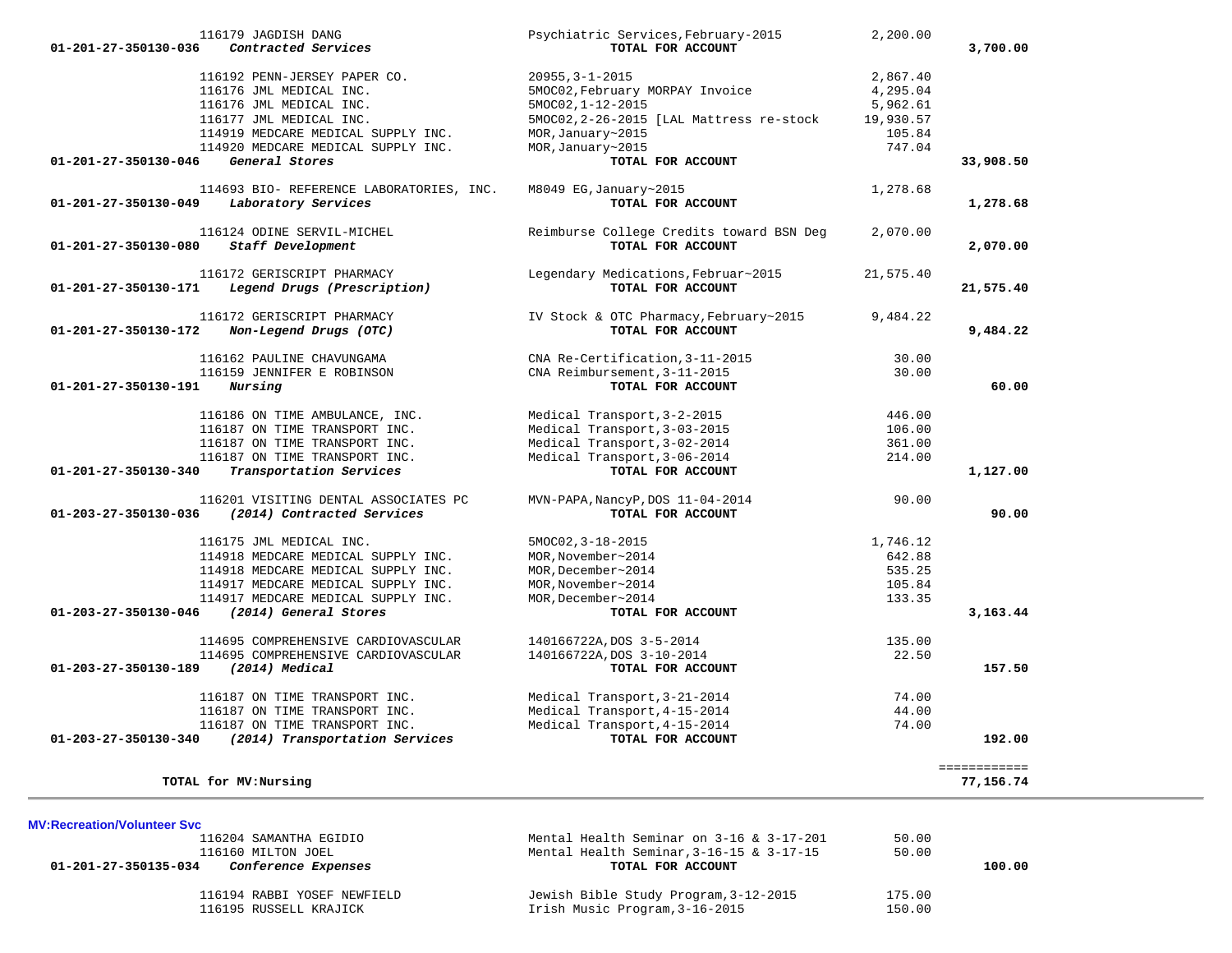|                          | 114902 SOMERSET PATRIOTS                                           | 11502791621,2015 Baseball Season Tickets<br>185674, 3-19-2015 | 255.00<br>156.18 |                          |  |
|--------------------------|--------------------------------------------------------------------|---------------------------------------------------------------|------------------|--------------------------|--|
|                          | 116164 AFI FOODSERVICE DISTRIBUTORS<br>116167 ARTISTIC AQUARIA INC | Fish Tank Maintenance, February-2015                          | 550.00           |                          |  |
|                          | 116168 BRUSHSTROKES                                                | Art Program, 3-12-2015                                        | 135.00           |                          |  |
|                          | 116170 CREATING WITH CLAY LLC                                      | Pottery Class on 2D, 3-12-2015                                | 100.00           |                          |  |
|                          | 116170 CREATING WITH CLAY LLC                                      | Pottery Class in Atrium, 3-19-2015                            | 100.00           |                          |  |
|                          | 116330 JENNIFER CARPINTERI                                         | Petty Cash Reimbursement for March, 2015                      | 45.78            |                          |  |
| 01-201-27-350135-194     | Patient Activities                                                 | TOTAL FOR ACCOUNT                                             |                  | 1,666.96                 |  |
|                          |                                                                    |                                                               |                  |                          |  |
|                          | TOTAL for MV: Recreation/Volunteer Svc                             |                                                               |                  | ============<br>1,766.96 |  |
|                          |                                                                    |                                                               |                  |                          |  |
| <b>MV:Rehabilitation</b> | 116190 PATTERSON MEDICAL SUPPLY, INC.                              | 104022453, 3-12-2015                                          | 66.89            |                          |  |
| 01-201-27-350140-046     | General Stores                                                     | TOTAL FOR ACCOUNT                                             |                  | 66.89                    |  |
|                          |                                                                    |                                                               |                  | ============             |  |
|                          | TOTAL for MV: Rehabilitation                                       |                                                               |                  | 66.89                    |  |
| <b>County Adjuster</b>   |                                                                    |                                                               |                  |                          |  |
|                          | 114515 SHACHIHATA INC. (U.S.A.)                                    | "Date Received", "Copy" and "Original" s                      | 149.76           |                          |  |
|                          | 114515 SHACHIHATA INC. (U.S.A.)                                    | Freight                                                       | 3.75             |                          |  |
| 01-201-27-357100-058     | Office Supplies & Stationery                                       | TOTAL FOR ACCOUNT                                             |                  | 153.51                   |  |
|                          | 116359 COUNTY OF MORRIS                                            | 2nd Half March 2015 Metered Mail                              | 198.87           |                          |  |
| 01-201-27-357100-068     | Postage & Metered Mail                                             | TOTAL FOR ACCOUNT                                             |                  | 198.87                   |  |
|                          | 114226 STAPLES ADVANTAGE                                           | Folder 1/3 cut ltr manila 250                                 | 59.84            |                          |  |
|                          | 114226 STAPLES ADVANTAGE                                           | 144CT Medium binder clips                                     | 22.74            |                          |  |
|                          | 114226 STAPLES ADVANTAGE                                           | 144CT Small binder Clips                                      | 7.14             |                          |  |
|                          | 114226 STAPLES ADVANTAGE                                           | Clip Butterfly LG 1 7/8x2 5/8                                 | 2.80             |                          |  |
|                          | 114226 STAPLES ADVANTAGE                                           | Self ink received w/date stamp                                | 6.33             |                          |  |
|                          | 114226 STAPLES ADVANTAGE                                           | Tape 3/4x1296 12 pack                                         | 5.70             |                          |  |
|                          | 114226 STAPLES ADVANTAGE                                           | Acco slv paper clips jumbo 100                                | 6.46             |                          |  |
|                          | 114226 STAPLES ADVANTAGE                                           | Credit from order # 7122756463002001 whi                      | $-74.20$         |                          |  |
|                          | 114226 STAPLES ADVANTAGE                                           | Fax 4100E Drum                                                | 123.06           |                          |  |
|                          | 114226 STAPLES ADVANTAGE                                           | 2015 Daily Refill 3x6                                         | 19.90            |                          |  |
|                          | 114226 STAPLES ADVANTAGE                                           | Tape                                                          | 5.70             |                          |  |
|                          | 114226 STAPLES ADVANTAGE                                           | 10 pk correction tape                                         | 9.03             |                          |  |
|                          | 114226 STAPLES ADVANTAGE                                           | 3x3 stickies                                                  | 1.89             |                          |  |
|                          | 114226 STAPLES ADVANTAGE                                           | 18 inch wooden ruler                                          | 0.65             |                          |  |
|                          | 114226 STAPLES ADVANTAGE                                           | Black tape dispenser                                          | 0.90             |                          |  |
| 01-203-27-357100-058     | (2014) Office Supplies & Stationery                                | TOTAL FOR ACCOUNT                                             |                  | 197.94                   |  |
|                          | 114512 ESSEX COUNTY HOSPITAL                                       | Court Ordered Payment for N.B. for 12/5                       | 3,028.86         |                          |  |
| 01-204-55-357100-512     | County Adjusters Office CP: 2012 OE                                | TOTAL FOR ACCOUNT                                             |                  | 3,028.86                 |  |
|                          | TOTAL for County Adjuster                                          |                                                               |                  | ============<br>3,579.18 |  |

**County Library**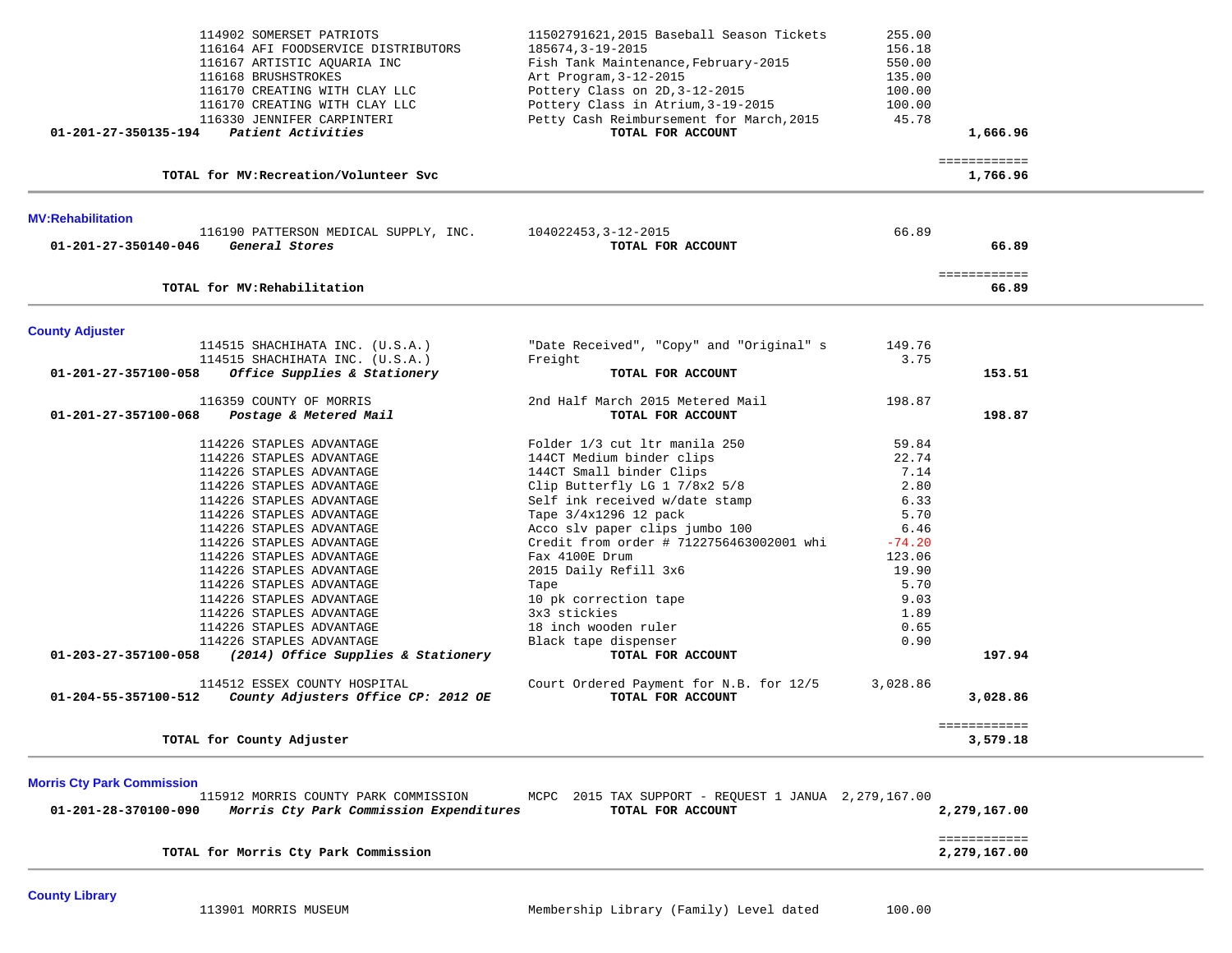| 01-201-29-390100-023<br>Associations and Memberships                                                                                              | TOTAL FOR ACCOUNT                                                                                                                                |          | 100.00       |
|---------------------------------------------------------------------------------------------------------------------------------------------------|--------------------------------------------------------------------------------------------------------------------------------------------------|----------|--------------|
|                                                                                                                                                   | 113809 BAKER & TAYLOR BOOKS 321652 C000745 3 B00000 dated 01/05/15 603.88                                                                        |          |              |
|                                                                                                                                                   | 113895 BAKER & TAYLOR BOOKS 321652 C000745 3 B00000 dated 01/29/15 54.48                                                                         |          |              |
| 113812 CORFACTS INC.                                                                                                                              | 973 998 6935 dated 01/16/15                                                                                                                      | 495.00   |              |
| 113811 CENTER POINT LARGE PRINT                                                                                                                   | Purchase#XCP15-1 dated 01/07/15 143.47                                                                                                           |          |              |
| 113896 EBSCO INFORMATION SERVICES                                                                                                                 | TN-S-31910-01 dated 01/16/15                                                                                                                     | 7,793.13 |              |
| 113896 EBSCO INFORMATION SERVICES                                                                                                                 | TN-S-31910-00 dated 02/04/15                                                                                                                     | 119.34   |              |
| 113896 EBSCO INFORMATION SERVICES                                                                                                                 | TN-S-PL-18038-00 dated 02/13/15                                                                                                                  | $-51.90$ |              |
| 113813 EBSCO INFORMATION SERVICES                                                                                                                 | TN-S-31910-00 dated 01/21/15                                                                                                                     | 133.57   |              |
| 113898 GALE                                                                                                                                       | 116418 dated 01/20/15                                                                                                                            | 25.59    |              |
| 113898 GALE                                                                                                                                       | 116418 dated 01/22/15                                                                                                                            | 53.58    |              |
| 113898 GALE                                                                                                                                       | 116418 dated 01/23/15                                                                                                                            | 25.59    |              |
| 113898 GALE                                                                                                                                       | 116418 dated 01/29/15                                                                                                                            | 27.19    |              |
| 113898 GALE                                                                                                                                       | 116418 dated 02/05/15                                                                                                                            | 135.95   |              |
| 113898 GALE                                                                                                                                       | 116418 dated 02/06/15                                                                                                                            | 59.18    |              |
| 113815 GALE                                                                                                                                       | 116418 dated 01/07/15                                                                                                                            | 54.38    |              |
| 113815 GALE                                                                                                                                       | 116418 dated 01/07/15                                                                                                                            | 167.94   |              |
| 113815 GALE                                                                                                                                       | 116418 dated 01/08/15                                                                                                                            | 78.37    |              |
| 113815 GALE                                                                                                                                       | 116418 dated 01/13/15                                                                                                                            | 128.70   |              |
| 113818 JSTOR                                                                                                                                      | NCP2159 dated 01/14/15                                                                                                                           | 1,269.00 |              |
|                                                                                                                                                   | 113823 VALUE LINE PUBLISHING LLC 163163 dated $01/27/15$ , $2yr$                                                                                 | 3,850.00 |              |
| 113825 WEST PAYMENT CENTER                                                                                                                        | 1003308031 dated 02/01/15<br>861.24                                                                                                              |          |              |
| 01-201-29-390100-028 Books & Periodicals                                                                                                          | TOTAL FOR ACCOUNT                                                                                                                                |          | 16,027.68    |
|                                                                                                                                                   |                                                                                                                                                  |          |              |
| 116359 COUNTY OF MORRIS 2015 Mail Proposed Mail 116359 COUNTY OF MORRIS<br>201-201-29-390100-068 Postage & Metered Mail 1933.29 TOTAL FOR ACCOUNT |                                                                                                                                                  |          | 933.29       |
|                                                                                                                                                   | 113821 OCLC ONLINE COMPUTER 010CLC dated $01/31/15$ NWM Morris Cnty Li<br>113821 OCLC ONLINE COMPUTER 010CLC dated $01/31/15$ XTM M.A.I.N. Netwo | 2,039.20 |              |
|                                                                                                                                                   |                                                                                                                                                  | 1,714.81 |              |
| 01-201-29-390100-084 Other Outside Services                                                                                                       | TOTAL FOR ACCOUNT                                                                                                                                |          | 3,754.01     |
|                                                                                                                                                   |                                                                                                                                                  |          |              |
| 110049 AMERICAN LIBRARY ASSOCIATION 84583206 dated 10/31/14                                                                                       |                                                                                                                                                  | 101.90   |              |
|                                                                                                                                                   |                                                                                                                                                  | 190.00   |              |
| 113192 WORLD BOOK EDUCATIONAL PROD<br>3 (2014) Books & Periodicals TOTAL FOR<br>01-203-29-390100-028 (2014) Books & Periodicals                   | TOTAL FOR ACCOUNT                                                                                                                                |          | 291.90       |
|                                                                                                                                                   |                                                                                                                                                  |          | ============ |
| TOTAL for County Library                                                                                                                          |                                                                                                                                                  |          | 21,106.88    |

# **County Superintendent of Schoo** Reimbursement for Coffee 17.11  **01-201-29-392100-059** *Other General Expenses* **TOTAL FOR ACCOUNT 17.11** 116359 COUNTY OF MORRIS 2nd Half March 2015 Metered Mail 91.08  **01-201-29-392100-068** *Postage & Metered Mail* **TOTAL FOR ACCOUNT 91.08** 114970 DEER PARK 8.97<br>114970 DEER PARK 8.97<br>6.58 114970 DEER PARK 114970 DEER PARK Plastic Cups 114970 DEER PARK 6.99  **01-201-29-392100-162** *Furniture & Fixtures* **TOTAL FOR ACCOUNT 16.54** ============ TOTAL for County Superintendent of Schoo 124.73

## **Rutgers Extension Service**

| 116359 COUNTY OF MORRIS<br>01-201-29-396100-068<br>Postage & Metered Mail | 2nd Half March 2015 Metered Mail<br>TOTAL FOR ACCOUNT | 21.06<br>21.06   |
|---------------------------------------------------------------------------|-------------------------------------------------------|------------------|
| 115669 PETER NITZSCHE<br>01-201-29-396100-082<br>Travel Expense           | Mileage, Conferences & Meetings<br>TOTAL FOR ACCOUNT  | 221.30<br>221.30 |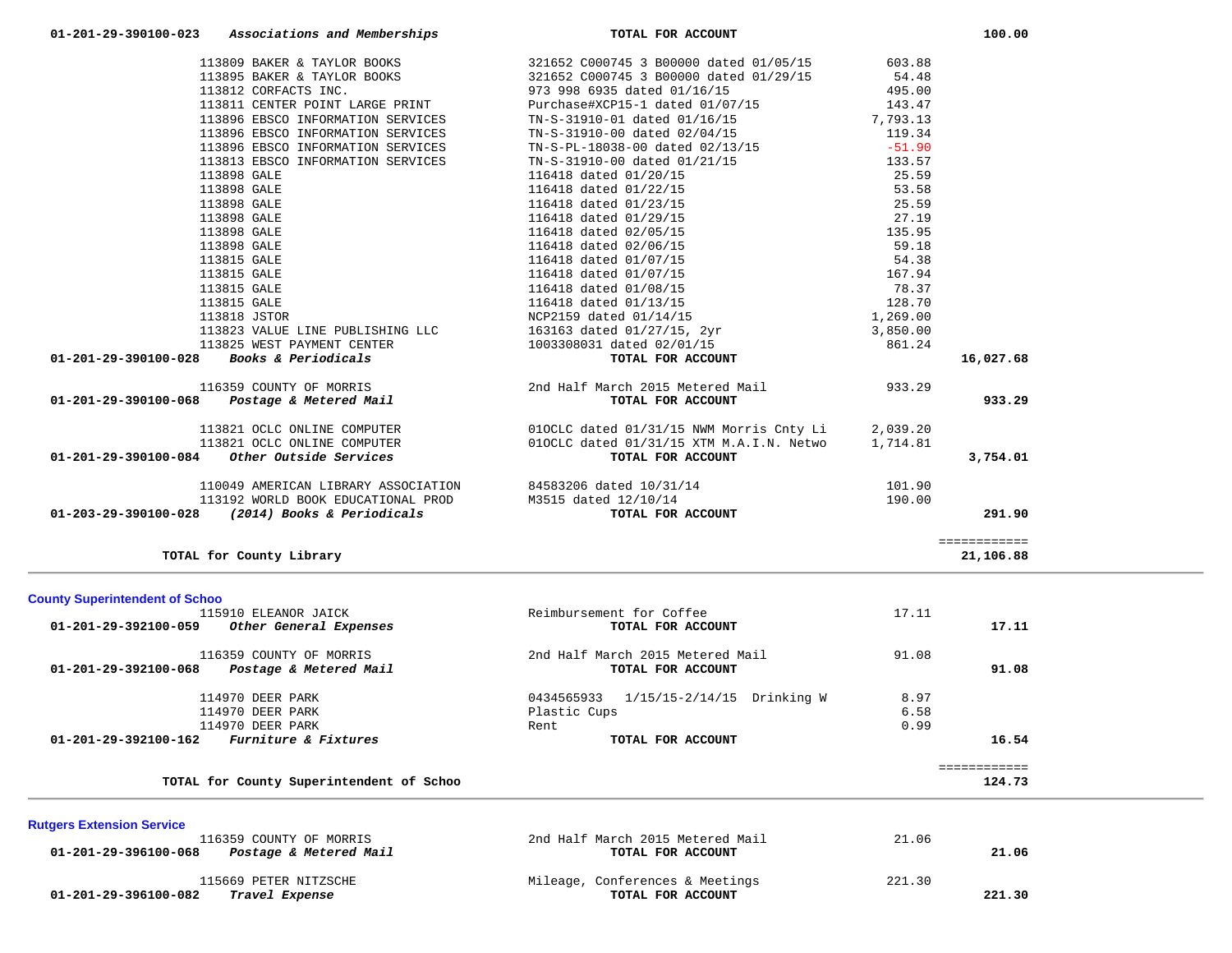| 01-201-29-396100-095              | 115669 PETER NITZSCHE<br>Other Administrative Supplies                                                                                                            | Administrative<br>TOTAL FOR ACCOUNT                                                                                                                            | 220.96                                     | 220.96                   |  |
|-----------------------------------|-------------------------------------------------------------------------------------------------------------------------------------------------------------------|----------------------------------------------------------------------------------------------------------------------------------------------------------------|--------------------------------------------|--------------------------|--|
| 01-201-29-396100-163              | 115641 MUNICIPAL CAPITAL CORP<br>115642 MUNICIPAL CAPITAL CORP<br>Office Machines                                                                                 | copier lease<br>copier lease<br>TOTAL FOR ACCOUNT                                                                                                              | 1,040.86<br>726.06                         | 1,766.92                 |  |
| 01-203-29-396100-069              | 115090 TRITEC OFFICE EQUIPMENT INC<br>115090 TRITEC OFFICE EQUIPMENT INC<br>$(2014)$ Printing                                                                     | color copies on the MPC4502<br>color copies on the MPC3002<br>TOTAL FOR ACCOUNT                                                                                | 528.78<br>1,126.86                         | 1,655.64                 |  |
|                                   | TOTAL for Rutgers Extension Service                                                                                                                               |                                                                                                                                                                |                                            | ============<br>3,885.88 |  |
| <b>Rmb Out of Cty Two Yr Coll</b> |                                                                                                                                                                   |                                                                                                                                                                |                                            |                          |  |
| 01-201-29-397100-090              | 116212 MERCER COUNTY COMMUNITY<br>116220 SUSSEX COUNTY COMMUNITY COLLEGE<br>116249 MIDDLESEX COUNTY COLLEGE<br>Rmb Out of Cty Two Yr Coll Expenditures            | Chargeback for Spring 2015 Armenti and C<br>CHARGEBACK SPRING 2015, Giacoge<br>Chargeback for Spring 2015 Mostajo<br>TOTAL FOR ACCOUNT                         | 3,001.44<br>567.00<br>680.90               | 4,249.34                 |  |
|                                   | TOTAL for Rmb Out of Cty Two Yr Coll                                                                                                                              |                                                                                                                                                                |                                            | ============<br>4,249.34 |  |
| <b>Fire and Police Academy</b>    |                                                                                                                                                                   |                                                                                                                                                                |                                            |                          |  |
| 01-201-29-407100-023              | 114719 PADA OF NJ<br>Associations and Memberships                                                                                                                 | Yearly Dues 01312015<br>TOTAL FOR ACCOUNT                                                                                                                      | 100.00                                     | 100.00                   |  |
|                                   | 115232 STAPLES ADVANTAGE<br>115092 PAPER MART INC                                                                                                                 | Manila Folders<br>Copy Paper                                                                                                                                   | 35.52<br>480.00                            |                          |  |
| 01-201-29-407100-058              | Office Supplies & Stationery                                                                                                                                      | TOTAL FOR ACCOUNT                                                                                                                                              |                                            | 515.52                   |  |
| 01-201-29-407100-068              | 116359 COUNTY OF MORRIS<br>Postage & Metered Mail                                                                                                                 | 2nd Half March 2015 Metered Mail<br>TOTAL FOR ACCOUNT                                                                                                          | 92.23                                      | 92.23                    |  |
| 01-201-29-407100-143              | 115275 MORRIS COUNTY MUNICIPAL<br>Rubbish & Trash Removal                                                                                                         | Tipping Fees<br>TOTAL FOR ACCOUNT                                                                                                                              | 504.56                                     | 504.56                   |  |
| 01-201-29-407100-164              | 115234 MUNICIPAL CAPITAL CORP<br>Office Machines - Rental                                                                                                         | Quarterly Copier Payment<br>TOTAL FOR ACCOUNT                                                                                                                  | 946.02                                     | 946.02                   |  |
|                                   | 115233 NU-LAR<br>115233 NU-LAR                                                                                                                                    | Cleaning & Maintenance of Mannequins<br>AED                                                                                                                    | 870.00<br>30.00                            |                          |  |
| 01-201-29-407100-223              | 115233 NU-LAR<br>115233 NU-LAR<br><b>Building Repairs</b>                                                                                                         | Parts Needed for Cleaning<br>Travel Time & Gas<br>TOTAL FOR ACCOUNT                                                                                            | 10.00<br>30.00                             | 940.00                   |  |
| 01-201-29-407100-231              | 114716 TREASURER-STATE OF NJ<br>Hazardous Material Disposal                                                                                                       | Monitoring Fees<br>TOTAL FOR ACCOUNT                                                                                                                           | 40.00                                      | 40.00                    |  |
| 01-201-29-407100-239              | 115655 MORRISTOWN LUMBER &<br>115655 MORRISTOWN LUMBER &<br>115655 MORRISTOWN LUMBER &<br>115655 MORRISTOWN LUMBER &<br>115655 MORRISTOWN LUMBER &<br>Small Tools | Soft Sweep 24 SUPR BULLDZR<br>FIN HX NT USS Z 1/4-20<br>HX WH SMS Z 12x1 1/4<br>RH MS Z 1/4-20X1 1/2<br>1/2 X2 1/2 CARRIAGE BOLT ZINC PLT<br>TOTAL FOR ACCOUNT | 35.98<br>3.79<br>22.98<br>10.49<br>7.12    | 80.36                    |  |
|                                   | 115232 STAPLES ADVANTAGE<br>115232 STAPLES ADVANTAGE<br>115232 STAPLES ADVANTAGE<br>114971 SCANTRON CORPORATION<br>114971 SCANTRON CORPORATION                    | Toner<br>Toner<br>Rubberbands<br>882-E Answer Sheets Quote: CNAA-9UAN3F<br>Item Analysis                                                                       | 19.99<br>109.98<br>1.84<br>507.50<br>30.00 |                          |  |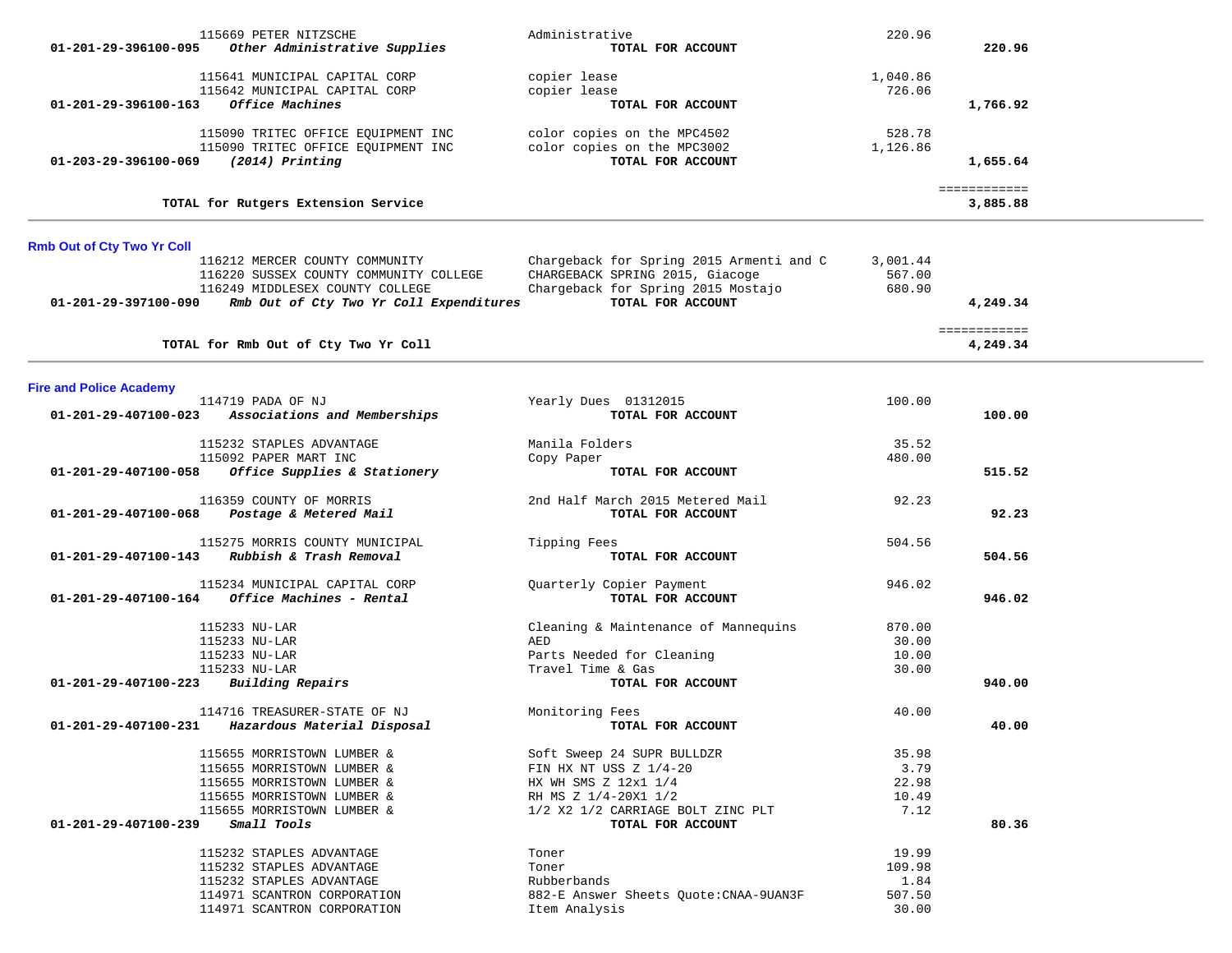| 114971 SCANTRON CORPORATION                                         | Shipping                                                  | 23.08    |              |
|---------------------------------------------------------------------|-----------------------------------------------------------|----------|--------------|
| 115858 SHEAFFER SUPPLY INC.<br>01-201-29-407100-258<br>Equipment    | 5/8" Forged D-Ring w/weld on Bracket<br>TOTAL FOR ACCOUNT | 21.90    | 714.29       |
| 114720 AIRPOWER INTERNATIONAL INC.                                  | Oil for Air Truck                                         | 141.00   |              |
| 114720 AIRPOWER INTERNATIONAL INC.                                  | FREIGHT                                                   | 13.94    |              |
| 115274 AIRPOWER INTERNATIONAL INC.                                  | Labor                                                     | 190.00   |              |
| 115274 AIRPOWER INTERNATIONAL INC.                                  | 20% Test Gas                                              | 107.69   |              |
| 115274 AIRPOWER INTERNATIONAL INC. 0% Test Gas                      |                                                           | 107.69   |              |
| Vehicle Repairs<br>01-201-29-407100-291                             | TOTAL FOR ACCOUNT                                         |          | 560.32       |
| 114718 LAWYERS DIARY AND MANUAL, LLC Acct # 90044830-VO 2015 Manual |                                                           | 99.00    |              |
| 114718 LAWYERS DIARY AND MANUAL, LLC                                | Shipping/Handling                                         | 7.00     |              |
| (2014) Books & Periodicals<br>01-203-29-407100-028                  | TOTAL FOR ACCOUNT                                         |          | 106.00       |
| 115227 W.B. MASON COMPANY INC                                       | DVD-R Discs                                               | 46.48    |              |
| 115227 W.B. MASON COMPANY INC                                       | CD/DVD Envelopes                                          | 16.26    |              |
| 115227 W.B. MASON COMPANY INC                                       | Rest, Wrist                                               | 35.95    |              |
| 115227 W.B. MASON COMPANY INC                                       | Appointment Book                                          | 8.99     |              |
| 115227 W.B. MASON COMPANY INC                                       | Label Maker Dymo                                          | 109.49   |              |
| 115227 W.B. MASON COMPANY INC                                       | Labels                                                    | 16.35    |              |
| 115199 STAPLES ADVANTAGE                                            | Masking Tape                                              | 154.54   |              |
| 01-203-29-407100-058<br>(2014) Office Supplies & Stationery         | TOTAL FOR ACCOUNT                                         |          | 388.06       |
| 115653 ALLEN PAPER & SUPPLY CO                                      | Coffee Cups                                               | 53.63    |              |
| 115652 CONROY'S                                                     | Poinsettias                                               | 75.00    |              |
| 115652 CONROY'S                                                     | Delivery Charge                                           | 10.99    |              |
| (2014) Other General Expenses<br>01-203-29-407100-059               | TOTAL FOR ACCOUNT                                         |          | 139.62       |
| 109944 AIRPOWER INTERNATIONAL INC.                                  | Svc/Repair Fill Stations                                  | 3,250.00 |              |
| 115715 TELE-MEASUREMENTS, INC.                                      | Monitor                                                   | 489.00   |              |
| 115715 TELE-MEASUREMENTS, INC.                                      | Labor Charge                                              | 312.50   |              |
| 115715 TELE-MEASUREMENTS, INC.                                      | Mileage                                                   | 31.50    |              |
| 01-203-29-407100-223 (2014) Building Repairs                        | TOTAL FOR ACCOUNT                                         |          | 4,083.00     |
| 114722 VEOLIA ES TECHNICAL SOLUTIONS, LLC                           | Hazardous Waste Removal                                   | 846.20   |              |
| $01 - 203 - 29 - 407100 - 231$ (2014) Hazardous Material Disposal   | TOTAL FOR ACCOUNT                                         |          | 846.20       |
| 109965 FF1 PROFESSIONAL SAFETY SERVICES                             | Turnout Coats                                             | 5,763.00 |              |
| 109965 FF1 PROFESSIONAL SAFETY SERVICES                             | Turnout Pants                                             | 4,056.00 |              |
| 115654 MORRISTOWN LUMBER &                                          | 2x4x10 DOUG FIRE STD&BTR GRN                              | 9.20     |              |
| 115654 MORRISTOWN LUMBER &                                          | 2x8x10 DOUG FIR 2&BTR GRN                                 | 47.00    |              |
| 115654 MORRISTOWN LUMBER &                                          | 2X12X08 doug fir 2 &BTR GRN                               | 14.96    |              |
| 115654 MORRISTOWN LUMBER &                                          | 5# 2-1/2" GAL DECK SCREWS PG TEN                          | 24.99    |              |
| 115227 W.B. MASON COMPANY INC                                       | Sign Board Stand                                          | 608.55   |              |
| (2014) Equipment<br>01-203-29-407100-258                            | TOTAL FOR ACCOUNT                                         |          | 10,523.70    |
|                                                                     |                                                           |          | ============ |
| TOTAL for Fire and Police Academy                                   |                                                           |          | 20,579.88    |

**Utilities** 

|  | 115633 JERSEY CENTRAL POWER & LIGHT |  |  |
|--|-------------------------------------|--|--|
|  | 115617 JERSEY CENTRAL POWER & LIGHT |  |  |
|  | 115217 JERSEY CENTRAL POWER & LIGHT |  |  |
|  | 115343 JERSEY CENTRAL POWER & LIGHT |  |  |
|  | 115216 JERSEY CENTRAL POWER & LIGHT |  |  |
|  | 114448 JERSEY CENTRAL POWER & LIGHT |  |  |
|  | 115634 JERSEY CENTRAL POWER & LIGHT |  |  |
|  | 115549 JERSEY CENTRAL POWER & LIGHT |  |  |
|  | 114447 JERSEY CENTRAL POWER & LIGHT |  |  |
|  | 115752 JERSEY CENTRAL POWER & LIGHT |  |  |
|  | 116135 JERSEY CENTRAL POWER & LIGHT |  |  |

| 115633 JERSEY CENTRAL POWER & LIGHT | 10-00-84-5137-1-0 0 Berkshire Valley Roa  | 22.60     |
|-------------------------------------|-------------------------------------------|-----------|
| 115617 JERSEY CENTRAL POWER & LIGHT | 200-000-971-008/ RUTH DAVIS DRIVE/ 12/1   | 312.65    |
| 115217 JERSEY CENTRAL POWER & LIGHT | 20-00-00-05238-4-9. LIGHTING FIXTURES, DA | 5,554.63  |
| 115343 JERSEY CENTRAL POWER & LIGHT | 20 00 00 0537 8 1 - MASTER ACCT - HILL M  | 82,714.03 |
| 115216 JERSEY CENTRAL POWER & LIGHT | 100 004 885 628- MOSOUITO CONTROL/ 1/24/  | 1,099.66  |
| 114448 JERSEY CENTRAL POWER & LIGHT | 100 112 342 967 Morristown, NJ 2/19/201   | 165.35    |
| 115634 JERSEY CENTRAL POWER & LIGHT | 10-00-84-5117-1-4 O Berkshire Valley Roa  | 23.58     |
| 115549 JERSEY CENTRAL POWER & LIGHT | 10-00-59-9968-9-0 Rt 15 & Dewey Ave 3/11  | 77.69     |
| 114447 JERSEY CENTRAL POWER & LIGHT | 100 105 119 190 Rt 10 & Hillside Ave-Le   | 27.12     |
| 115752 JERSEY CENTRAL POWER & LIGHT | 20-00-00-0528-1-7 MASTER ACCOUNT DATED 3  | 38,769.99 |
| 116135 JERSEY CENTRAL POWER & LIGHT | 10-00-44-7627-6-1 Rt 46 & Canfield Ave 3  | 24.39     |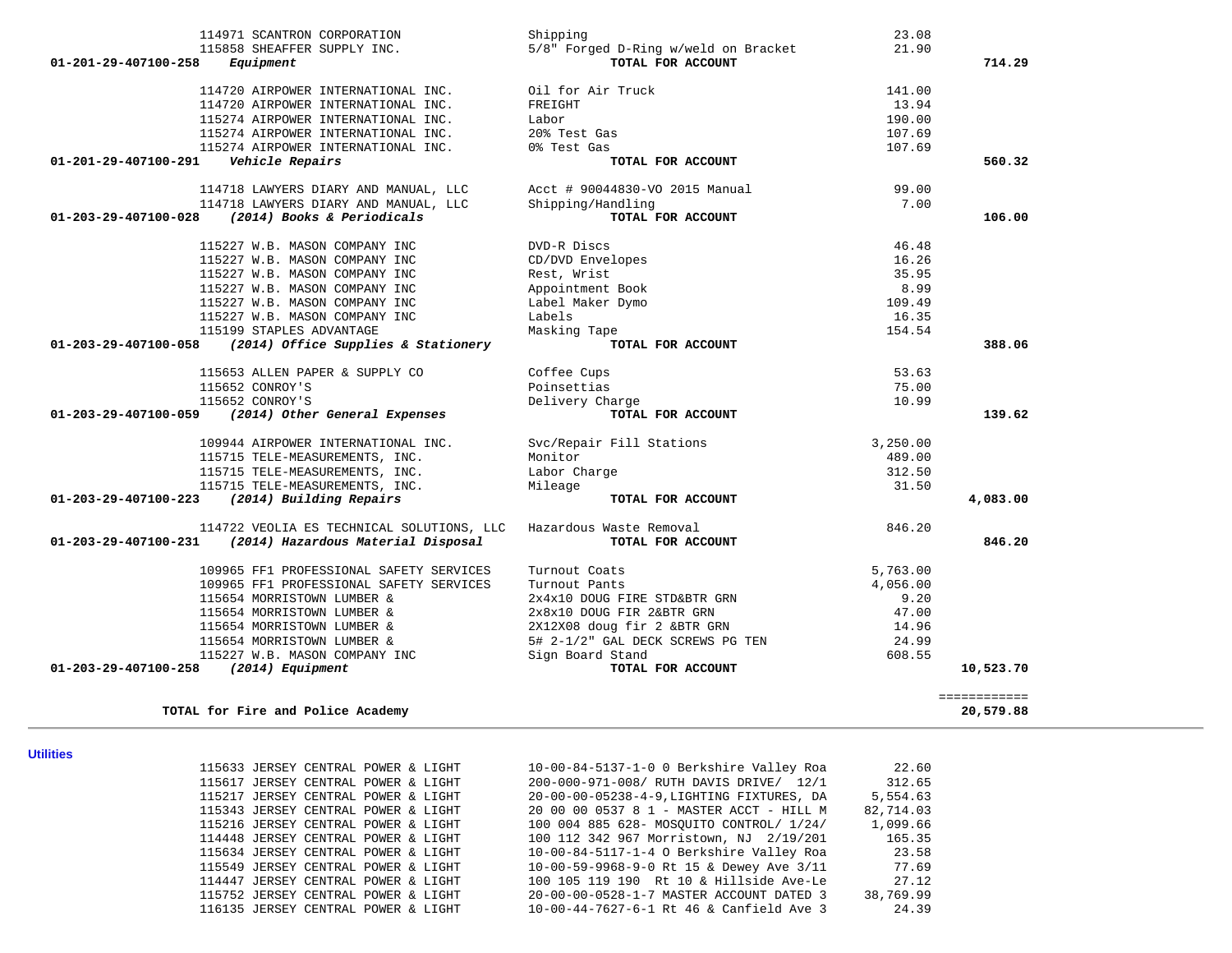| 114714 SUBURBAN PROPANE -2347                        | Rounding                                        | 0.43      |           |
|------------------------------------------------------|-------------------------------------------------|-----------|-----------|
| 114714 SUBURBAN PROPANE -2347                        | Safety P&T                                      | 9.62      |           |
| 114714 SUBURBAN PROPANE -2347                        | Propane                                         | 965.78    |           |
| 114714 SUBURBAN PROPANE -2347                        | Rounding                                        | 0.69      |           |
| 114714 SUBURBAN PROPANE -2347                        | Safet P&T                                       | 9.62      |           |
| 114714 SUBURBAN PROPANE -2347                        | Propane                                         | 2,151.11  |           |
| 114714 SUBURBAN PROPANE -2347                        | Rounding                                        | $-0.66$   |           |
| 114714 SUBURBAN PROPANE -2347                        | Safety P&T                                      | 9.62      |           |
| 114714 SUBURBAN PROPANE -2347                        | Propane                                         | 1,650.86  |           |
| 114714 SUBURBAN PROPANE -2347                        | Rounding                                        | $-0.62$   |           |
| 114714 SUBURBAN PROPANE -2347                        | Safety P&T                                      | 9.62      |           |
| 115342 PSE&G CO                                      | REF # MOMBAG/ 66-254-142-04 - 18 HIGHVIE        | 2,004.06  |           |
| 115616 PSE&G CO                                      | REF # MOMBAG/ COUNTY OF MORRIS - MUNICIP        | 42,791.21 |           |
| 115878 DIRECT ENERGY BUSINESS MARKETING              | 1317 - SUMMARY GROUP #/ MORRIS COUNTY (6        | 5,778.50  |           |
| 115687 DIRECT ENERGY BUSINESS MARKETING              | 612830/612953 - LONG VALLEY GRG/DATED 3/        | 650.89    |           |
| 115615 ELIZABETHTOWN GAS COMPANY                     | 3333344641 / RE: LONG VALLEY/ 02-04-15 T        | 1,030.35  |           |
| 115748 N.J. NATURAL GAS COMPANY                      | 22-0009-4999-6Y/ RE: MONTVILLE/ 02-13-15        | 1,856.96  |           |
| 01-201-31-430100-141<br>Natural Gas                  | TOTAL FOR ACCOUNT                               |           | 60,356.87 |
| 115710 CABLEVISION                                   | 07876-536684-01-1 12/15/14-01/14/15             | 259.90    |           |
| 115710 CABLEVISION                                   | 07876-536684-01-1 01/15/15-02/14/15             | 259.90    |           |
| 115710 CABLEVISION                                   | $07876 - 536684 - 01 - 1$ $02/15/15 - 03/14/15$ | 259.90    |           |
| 115302 VERIZON                                       | 973-697-0879 521 94Y, 2/22/15, Jefferson        | 28.41     |           |
| 115302 VERIZON                                       | 973-326-8955 127 49Y, 2/25/15, Sheriff's        | 28.41     |           |
| 115302 VERIZON                                       | 973-838-8083 446 48Y, 2/28/15, Kinnelon         | 32.11     |           |
| 115302 VERIZON                                       | 973-361-0398 892 16Y, 3/1/15, Randolph T        | 124.01    |           |
| 115302 VERIZON                                       | 973-455-1700 480 36Y, 3/2/15, Emerg NonC        | 100.32    |           |
| 115392 VERIZON                                       | 973 993-1440 628 16Y 03/01/15                   | 66.21     |           |
| 115691 VERIZON                                       | 973-328-3165 445 58Y, 3/4/15, Dover WT (        | 32.11     |           |
| 115691 VERIZON                                       | 973-829-0312 882 15Y, 3/4/15, Randolph O        | 66.21     |           |
| 115691 VERIZON                                       | 973-299-6835 828 04Y, 3/10/15, Bonton TS        | 32.11     |           |
| 115691 VERIZON                                       | 973-584-2050 195 53Y, 3/11/15, Mt Rd Rox        | 28.41     |           |
| 01-201-31-430100-146<br>Telephone                    | TOTAL FOR ACCOUNT                               |           | 1,318.01  |
| 114707 SUBURBAN PROPANE -2347                        | Propane                                         | 1,212.96  |           |
| 114707 SUBURBAN PROPANE -2347                        | Rounding                                        | 0.88      |           |
| 114707 SUBURBAN PROPANE -2347                        | Transportation                                  | 0.55      |           |
| 114707 SUBURBAN PROPANE -2347                        | Safety P&T Fee                                  | 9.62      |           |
| 114707 SUBURBAN PROPANE -2347                        | Propane                                         | 1,002.42  |           |
| 114707 SUBURBAN PROPANE -2347                        | Rounding                                        | 0.10      |           |
| 114707 SUBURBAN PROPANE -2347                        | Transportation                                  | 0.55      |           |
| 114707 SUBURBAN PROPANE -2347                        | Safety P&T                                      | 9.62      |           |
| 114707 SUBURBAN PROPANE -2347                        | Propane                                         | 590.92    |           |
| 114707 SUBURBAN PROPANE -2347                        | Rounding                                        | 0.06      |           |
| 114707 SUBURBAN PROPANE -2347                        | Transportation                                  | 0.55      |           |
| 114707 SUBURBAN PROPANE -2347                        | Safety P&T                                      | 9.62      |           |
| $01 - 203 - 31 - 430100 - 141$<br>(2014) Natural Gas | TOTAL FOR ACCOUNT                               |           | 2,837.85  |
| 116101 CABLEVISION                                   | 07876-536684-01-1 9/15/14-10/14/14              | 259.90    |           |
| 116101 CABLEVISION                                   | $10/15/14 - 11/14/14$                           | 259.90    |           |
| 116101 CABLEVISION                                   | $11/15/14 - 12/14/14$                           | 256.90    |           |
| 01-203-31-430100-146<br>(2014) Telephone             | TOTAL FOR ACCOUNT                               |           | 776.70    |
|                                                      |                                                 |           |           |
| 115337 TOWNSHIP OF PARSIPPANY -                      | 1330060-1/ 500 W HANOVER                        | 1,159.99  |           |
| 115337 TOWNSHIP OF PARSIPPANY -                      | 1330060-2/ 500 W HANOVER                        | 145.00    |           |
| 115337 TOWNSHIP OF PARSIPPANY -                      | 1330060-3/ 500 W HANOVER                        | 770.00    |           |
| 115337 TOWNSHIP OF PARSIPPANY -                      | 1330060-4/ 500 W HANOVER                        | 2,878.57  |           |
| 01-203-31-430100-147 (2014) Water                    | TOTAL FOR ACCOUNT                               |           | 4,953.56  |

114714 SUBURBAN PROPANE -2347 Propane 1,438.83

 **01-201-31-430100-137** *Electricity* **TOTAL FOR ACCOUNT 129,792.56**

116137 JERSEY CENTRAL POWER & LIGHT 10-00-05-8414-2-2 St Lighting Morristown 345.83

116136 JERSEY CENTRAL POWER & LIGHT 10-00-01-6063-08 St Lighting 3/19/2015 655.04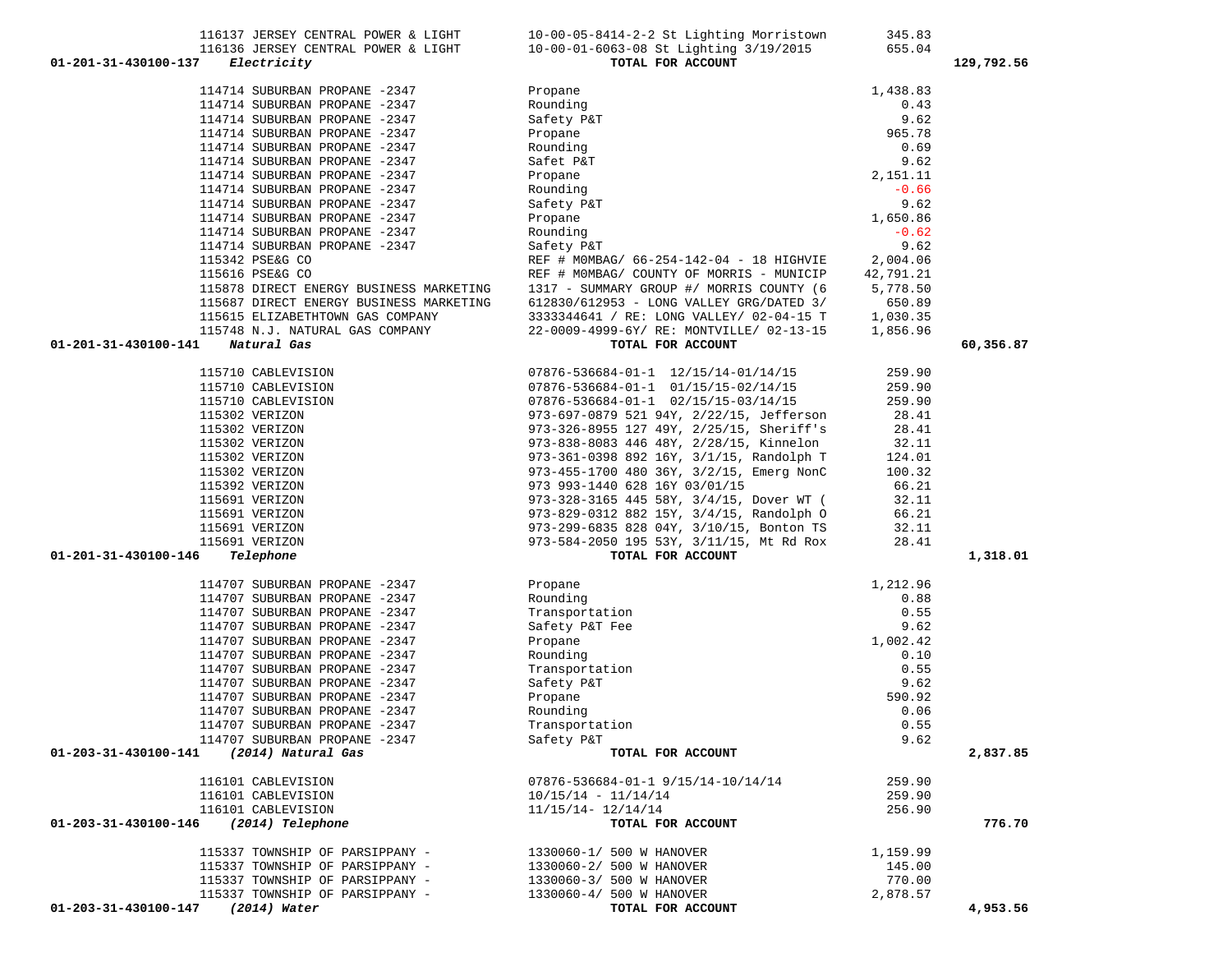#### **Nutrition**

| 115509 PATRICIA W. GIBBONS<br>01-201-41-716100-098<br>Other Operating&Repair Supply | Services under the Nutrition Project.18.<br>TOTAL FOR ACCOUNT | 424.96     | 424.96     |
|-------------------------------------------------------------------------------------|---------------------------------------------------------------|------------|------------|
| 114833 CENTURYLINK                                                                  | Monthly Service Charge. Feb2015Acct# 309                      | 44.15      |            |
| 115685 VERIZON                                                                      | Monthly Service Charge. Mar-2015Acct #20                      | 774.20     |            |
| 01-201-41-716100-146<br>Telephone                                                   | TOTAL FOR ACCOUNT                                             |            | 818.35     |
| 115508 SODEXO INC & AFFILIATES                                                      | Dietary Services for 1/31/15-2/27/15Dail                      | 135,923.20 |            |
| 115508 SODEXO INC & AFFILIATES                                                      | Weekend Meals                                                 | 8,496.00   |            |
| 115508 SODEXO INC & AFFILIATES                                                      | Frozen Meals                                                  | 13,759.04  |            |
| 115508 SODEXO INC & AFFILIATES                                                      | Boxed Meals                                                   | 19,468.00  |            |
| 115508 SODEXO INC & AFFILIATES                                                      | Kosher Meals                                                  | 136.20     |            |
| 115508 SODEXO INC & AFFILIATES                                                      | Shelf Stable Meals                                            | 4,017.60   |            |
| 115508 SODEXO INC & AFFILIATES                                                      | Coffee                                                        | 476.28     |            |
| 115508 SODEXO INC & AFFILIATES                                                      | Other                                                         | 381.58     |            |
| 01-201-41-716100-185<br>Food                                                        | TOTAL FOR ACCOUNT                                             |            | 182,657.90 |
| 108020 CENTURYLINK                                                                  | Monthly Service Charge. October 19,2014                       | 42.92      |            |
| 01-203-41-716100-146<br>(2014) Telephone                                            | TOTAL FOR ACCOUNT                                             |            | 42.92      |
|                                                                                     |                                                               |            |            |
| TOTAL for Nutrition                                                                 |                                                               |            | 183,944.13 |

#### **Grant Fund**

| <b>Bio-Terrorism Grant</b> |                                                                                  |                                          |          |              |  |
|----------------------------|----------------------------------------------------------------------------------|------------------------------------------|----------|--------------|--|
|                            | 115368 CABLEVISION                                                               | 07876 616465 01 8 Billing period 3/1/201 | 225.48   |              |  |
|                            | 114378 STAPLES ADVANTAGE                                                         | Customer NYC 1054187 Supplies            | 670.22   |              |  |
|                            | 114378 STAPLES ADVANTAGE                                                         |                                          | 65.76    |              |  |
|                            | 114378 STAPLES ADVANTAGE                                                         |                                          | 5.40     |              |  |
|                            | 114378 STAPLES ADVANTAGE                                                         |                                          | 0.90     |              |  |
|                            | 114378 STAPLES ADVANTAGE                                                         |                                          | 6.58     |              |  |
|                            | 116358 COUNTY OF MORRIS                                                          | 2nd Half March 2015 Metered Mail         | 142.70   |              |  |
|                            | 02-213-41-718505-391 Public Health Emer Grant(7/1/14-6/30/15)                    | TOTAL FOR ACCOUNT                        |          | 1,117.04     |  |
|                            |                                                                                  |                                          |          | ============ |  |
|                            | TOTAL for Bio-Terrorism Grant                                                    |                                          |          | 1,117.04     |  |
| <b>DEPARTMENT 720510</b>   |                                                                                  |                                          |          |              |  |
|                            | 115383 MONARCH HOUSING ASSOCIATES, INC. Monarch Housing AssociatesCOC Planning - |                                          | 5,000.00 |              |  |
|                            | $02 - 213 - 41 - 720510 - 391$ 2012 CoC Planning Grant( $4/21/14 - 4/20/15$ )    | TOTAL FOR ACCOUNT                        |          | 5,000.00     |  |
|                            |                                                                                  |                                          |          | ============ |  |
|                            | TOTAL for DEPARTMENT 720510                                                      |                                          |          | 5,000.00     |  |
|                            |                                                                                  |                                          |          |              |  |
| <b>DEPARTMENT 741515</b>   |                                                                                  |                                          |          |              |  |
|                            | 113862 AT&T                                                                      |                                          | 0.58     |              |  |

| 115258 TELESEARCH INC          |            | 27.65                    |
|--------------------------------|------------|--------------------------|
| 115258 TELESEARCH INC          |            | 27.51                    |
| 116042 EDWARDS LEARNING CENTER | Monique B. | 444.00                   |
| 116042 EDWARDS LEARNING CENTER | Jessica S. | 444.00                   |
| 115886 JASON DUCCINI           |            | 84.13<br>travel expenses |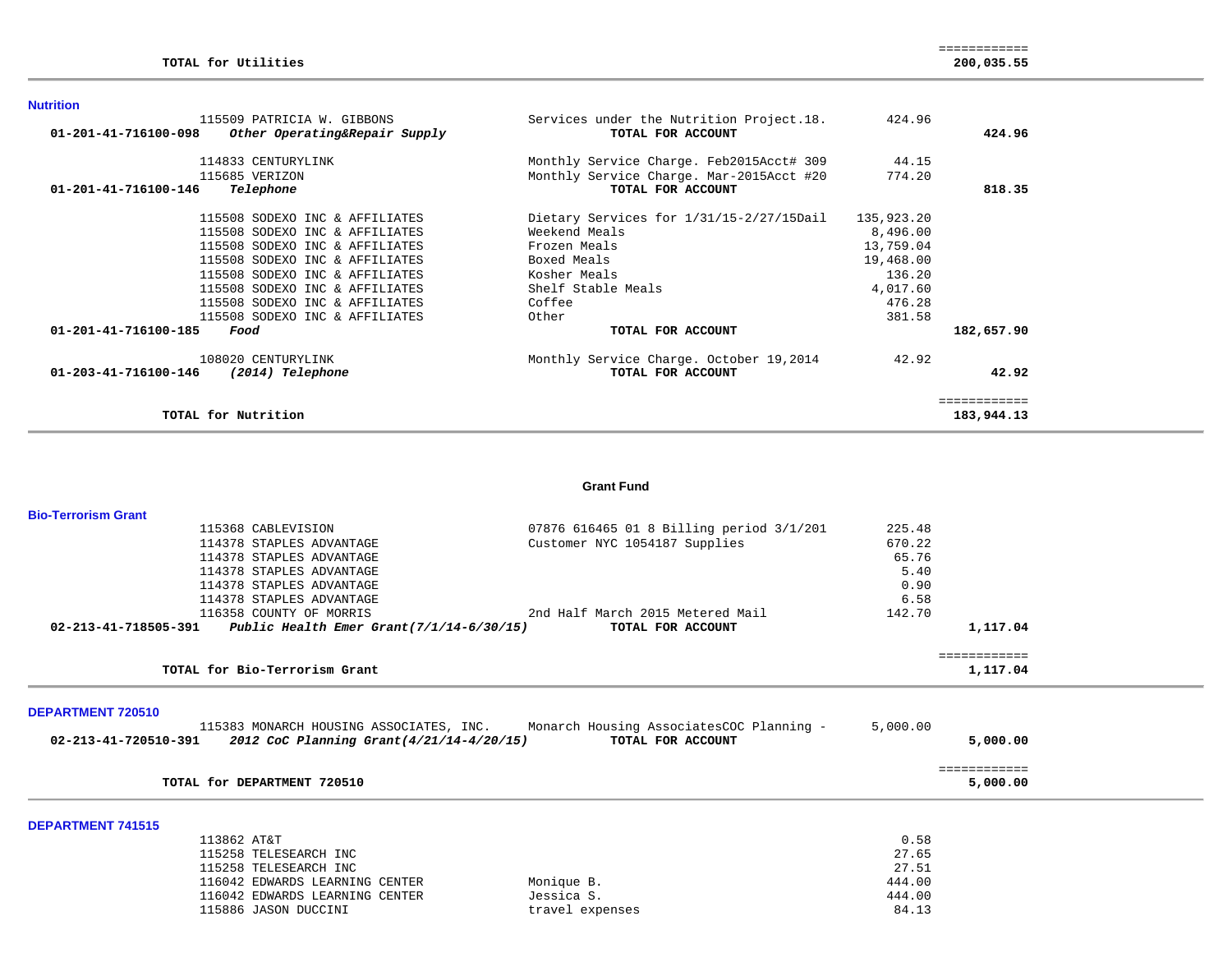| 115828 PROJECT SELF SUFFICIENCY                                  | Courtney W.                | 206.00                   |  |
|------------------------------------------------------------------|----------------------------|--------------------------|--|
| 114913 STAPLES ADVANTAGE                                         |                            | 3.85                     |  |
| 114913 STAPLES ADVANTAGE                                         |                            | 41.28                    |  |
| 115257 TELESEARCH INC                                            | Kathleen B., $W/E$ 3/1/15. | 1,023.05                 |  |
| 114857 TELESEARCH INC                                            |                            | 23.74                    |  |
| 114857 TELESEARCH INC                                            |                            | 21.42                    |  |
| 114858 TELESEARCH INC                                            | Kathleen B., W/E 2/22/15.  | 803.83                   |  |
| 114231 US LIFE INSURANCE COMPANY                                 |                            | 10.67                    |  |
| 02-213-41-741515-392<br>WFNJ-TANF (7/1/14-12/31/15)              | TOTAL FOR ACCOUNT          | 3,161.71                 |  |
|                                                                  |                            | ============             |  |
| TOTAL for DEPARTMENT 741515                                      |                            | 3,161.71                 |  |
| <b>DEPARTMENT 741520</b>                                         |                            |                          |  |
| 113862 AT&T                                                      |                            | 0.43                     |  |
| 115258 TELESEARCH INC                                            |                            | 20.74                    |  |
| 115258 TELESEARCH INC                                            |                            | 20.63                    |  |
| 115957 ACE HEALTHCARE TRAINING                                   | Delita O.                  | 1,500.00                 |  |
| 114859 MANPOWER                                                  | Sarah D.; W/E 2/22/15.     | 695.36                   |  |
| 115840 ACE HEALTHCARE TRAINING                                   | Sherma W.                  | 1,500.00                 |  |
| 116002 INFORMATION & TECHNOLOGY                                  | Eusebia M.                 | 1,320.00                 |  |
| 115886 JASON DUCCINI                                             | travel expenses            | 58.47                    |  |
| 114913 STAPLES ADVANTAGE                                         |                            | 2.89                     |  |
| 114913 STAPLES ADVANTAGE                                         |                            | 30.96                    |  |
| 115257 TELESEARCH INC                                            | Abigail P., W/E 3/1/15.    | 1,001.00                 |  |
| 114857 TELESEARCH INC                                            |                            | 17.80                    |  |
| 114857 TELESEARCH INC                                            |                            | 16.06                    |  |
| 114857 TELESEARCH INC                                            | Teresa S.; W/E 2/22/15.    | 568.10                   |  |
| 114858 TELESEARCH INC                                            | Abigail P., W/E 2/22/15.   | 757.90                   |  |
| 114231 US LIFE INSURANCE COMPANY                                 |                            | 8.01                     |  |
| 115890 WARREN COUNTY TECHNICAL SCHOOL                            | Tynisha 0.                 | 475.30                   |  |
| 115841 WARREN COUNTY TECHNICAL SCHOOL                            | Ronald J.                  | 710.40                   |  |
| 02-213-41-741520-392<br>WFNJ-General Assistance(7/1/14-12/31/15) | TOTAL FOR ACCOUNT          | 8,704.05                 |  |
| TOTAL for DEPARTMENT 741520                                      |                            | ============<br>8,704.05 |  |
|                                                                  |                            |                          |  |
| <b>DEPARTMENT 741530</b>                                         |                            |                          |  |
| 115257 TELESEARCH INC                                            | Kevin M., W/E 3/1/15.      | 1,023.05                 |  |
| 114858 TELESEARCH INC                                            | Kevin M., W/E 2/22/15.     | 745.37                   |  |
| WFNJ-WLLP (7/1/14-6/30/15)<br>02-213-41-741530-392               | TOTAL FOR ACCOUNT          | 1,768.42                 |  |
| TOTAL for DEPARTMENT 741530                                      |                            | ============<br>1,768.42 |  |
|                                                                  |                            |                          |  |
| <b>DEPARTMENT 742505</b>                                         |                            |                          |  |
| 113862 AT&T                                                      |                            | 3.91                     |  |
| 115258 TELESEARCH INC                                            |                            | 186.64                   |  |
| 115258 TELESEARCH INC                                            |                            | 185.69                   |  |
| 114913 STAPLES ADVANTAGE                                         |                            | 25.98                    |  |
| 114913 STAPLES ADVANTAGE                                         |                            | 278.63                   |  |
| 114857 TELESEARCH INC                                            |                            | 160.23                   |  |
| 114857 TELESEARCH INC                                            |                            | 144.57                   |  |
| 114231 US LIFE INSURANCE COMPANY                                 |                            | 72.05                    |  |
| 02-213-41-742505-391<br>WIA Adult (7/1/13-6/30/15)               | TOTAL FOR ACCOUNT          | 1,057.70                 |  |
|                                                                  |                            | ============             |  |
| TOTAL for DEPARTMENT 742505                                      |                            | 1,057.70                 |  |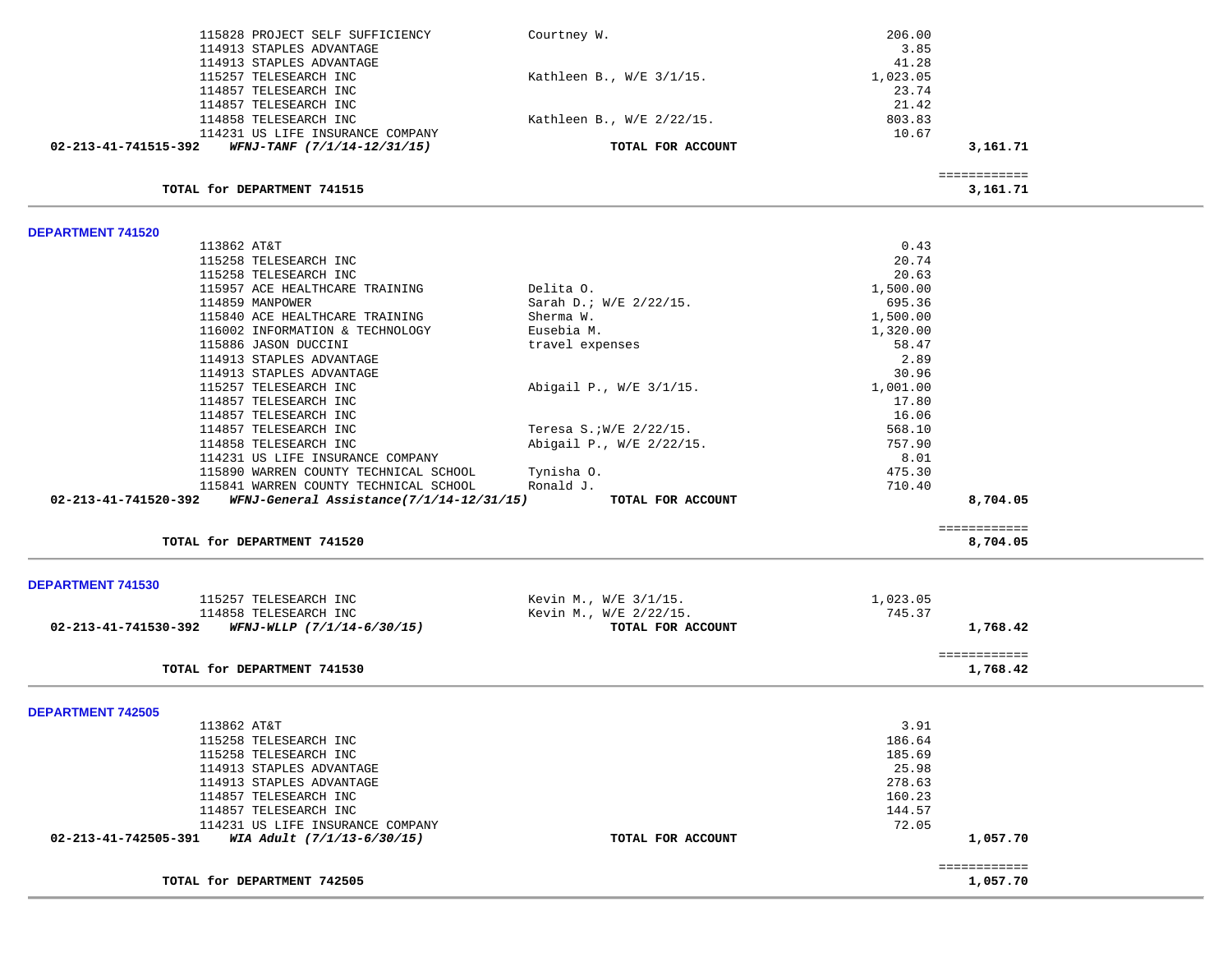| DEPARTMENT 742510                                                |                                          |          |
|------------------------------------------------------------------|------------------------------------------|----------|
| 113862 AT&T                                                      | Bill dated: $2/1/15$ .                   | 7.69     |
| 115258 TELESEARCH INC                                            | Linda B., W/E 3/1/15.                    | 366.36   |
| 115258 TELESEARCH INC                                            | Lilly H., W/E 3/1/15.                    | 364.51   |
| 115895 ACE HEALTHCARE TRAINING                                   | Argentina V.                             | 800.00   |
| 115625 AVTECH INSTITUTE                                          | Xiao H.                                  | 800.00   |
| 115885 RAMAPO COLLEGE OF NJ                                      | Dennis O.                                | 800.00   |
| 115811 RUTGERS CENTER FOR CONTINUING                             | Faith R.                                 | 779.00   |
| 115629 RUTGERS, THE STATE UNIVERSITY                             | Amy K.                                   | 800.00   |
| 115866 SMITH & SOLOMON                                           | Travis H.                                | 800.00   |
| 114913 STAPLES ADVANTAGE                                         | Ink stamper, plus additional self-inking | 51.01    |
| 114913 STAPLES ADVANTAGE                                         | Various office supplies for the departme | 546.95   |
| 115624 SMITH & SOLOMON                                           | Henry C.                                 | 651.80   |
| 115622 SUSSEX COUNTY COMMUNITY COLLEGE                           | Lisa T.                                  | 800.00   |
| 114857 TELESEARCH INC                                            | Linda B.; W/E 2/22/15.                   | 314.52   |
| 114857 TELESEARCH INC                                            | Lilly H., W/E 2/22/15.                   | 283.80   |
| 114231 US LIFE INSURANCE COMPANY                                 | Feb.-March premium for Group policy # GO | 141.44   |
| 116358 COUNTY OF MORRIS                                          | 2nd Half March 2015 Metered Mail         | 348.37   |
| 02-213-41-742510-391<br>WIA Dislocated Worker $(7/1/13-6/30/15)$ | TOTAL FOR ACCOUNT                        | 8,655.45 |

## **TOTAL for DEPARTMENT 742510 8,655.45**

 ============  $\begin{array}{cccc} \texttt{-----} \texttt{-----} \end{array} \end{array} \hspace{1.5cm} \begin{array}{c} \texttt{-----} \texttt{-----} \end{array} \hspace{1.5cm} \begin{array}{c} \texttt{-----} \texttt{-----} \end{array} \label{eq:1}$ 

### **DEPARTMENT 742520**

| 113862 AT&T                                                  |                   | 1.88         |  |
|--------------------------------------------------------------|-------------------|--------------|--|
| 115258 TELESEARCH INC                                        |                   | 89.86        |  |
| 115258 TELESEARCH INC                                        |                   | 89.41        |  |
| 116001 PROJECT SELF SUFFICIENCY                              | Samantha B.       | 168.00       |  |
| 115835 NEWBRIDGE SERVICES INC                                | Iris C.           | 775.00       |  |
| 115859 NEWBRIDGE SERVICES INC                                | Carolina C.       | 1,000.00     |  |
| 115837 NEWBRIDGE SERVICES INC                                | Kaitlyn B.        | 775.00       |  |
| 115839 NEWBRIDGE SERVICES INC                                | Anthony D.        | 1,000.00     |  |
| 115861 NEWBRIDGE SERVICES INC                                | Pedro C.          | 775.00       |  |
| 115833 NEWBRIDGE SERVICES INC                                | Dioulie H.        | 775.00       |  |
| 115834 NEWBRIDGE SERVICES INC                                | Isabel O.G.       | 775.00       |  |
| 115836 NEWBRIDGE SERVICES INC                                | Michael M.        | 775.00       |  |
| 115838 NEWBRIDGE SERVICES INC                                | Rebecca C.        | 450.00       |  |
| 115896 NEWBRIDGE SERVICES INC                                | Tyler C.          | 450.00       |  |
| 115860 NEWBRIDGE SERVICES INC                                | Deniz Y.          | 225.00       |  |
| 115862 NEWBRIDGE SERVICES INC                                | Alexandra T.      | 225.00       |  |
| 115865 NEWBRIDGE SERVICES INC                                | Marisol R.        | 225.00       |  |
| 115863 NEWBRIDGE SERVICES INC                                | Kevin M.          | 775.00       |  |
| 115864 NEWBRIDGE SERVICES INC                                | Kayla S.          | 225.00       |  |
| 114913 STAPLES ADVANTAGE                                     |                   | 12.51        |  |
| 114913 STAPLES ADVANTAGE                                     |                   | 134.16       |  |
| 114857 TELESEARCH INC                                        |                   | 77.15        |  |
| 114857 TELESEARCH INC                                        |                   | 69.61        |  |
| 114231 US LIFE INSURANCE COMPANY                             |                   | 34.69        |  |
| $02 - 213 - 41 - 742520 - 391$<br>WIA Youth (7/1/13-6/30/15) | TOTAL FOR ACCOUNT | 9,902.27     |  |
|                                                              |                   | ============ |  |
| TOTAL for DEPARTMENT 742520                                  |                   | 9,902.27     |  |

#### **DEPARTMENT 742605**

| PLI ANIWENI 19200J |                                   |             |          |
|--------------------|-----------------------------------|-------------|----------|
|                    | 115628 RUTGERS SCHOOL OF BUSINESS | Kathleen B. | 790.00   |
|                    | 116030 AVTECH INSTITUTE           | Nicholas B. | 1,128.00 |
|                    | 116019 AVTECH INSTITUTE           | Peining G.  | 260.00   |
|                    | 116022 AVTECH INSTITUTE           | Heidi W.    | 952.00   |
|                    | 116029 AVTECH INSTITUTE           | Lina A.     | 587.00   |
|                    | 115842 ACE HEALTHCARE TRAINING    | Soya S.     | 1,500.00 |
|                    | 116008 INFORMATION & TECHNOLOGY   | Jason T.    | 1,066.66 |
|                    |                                   |             |          |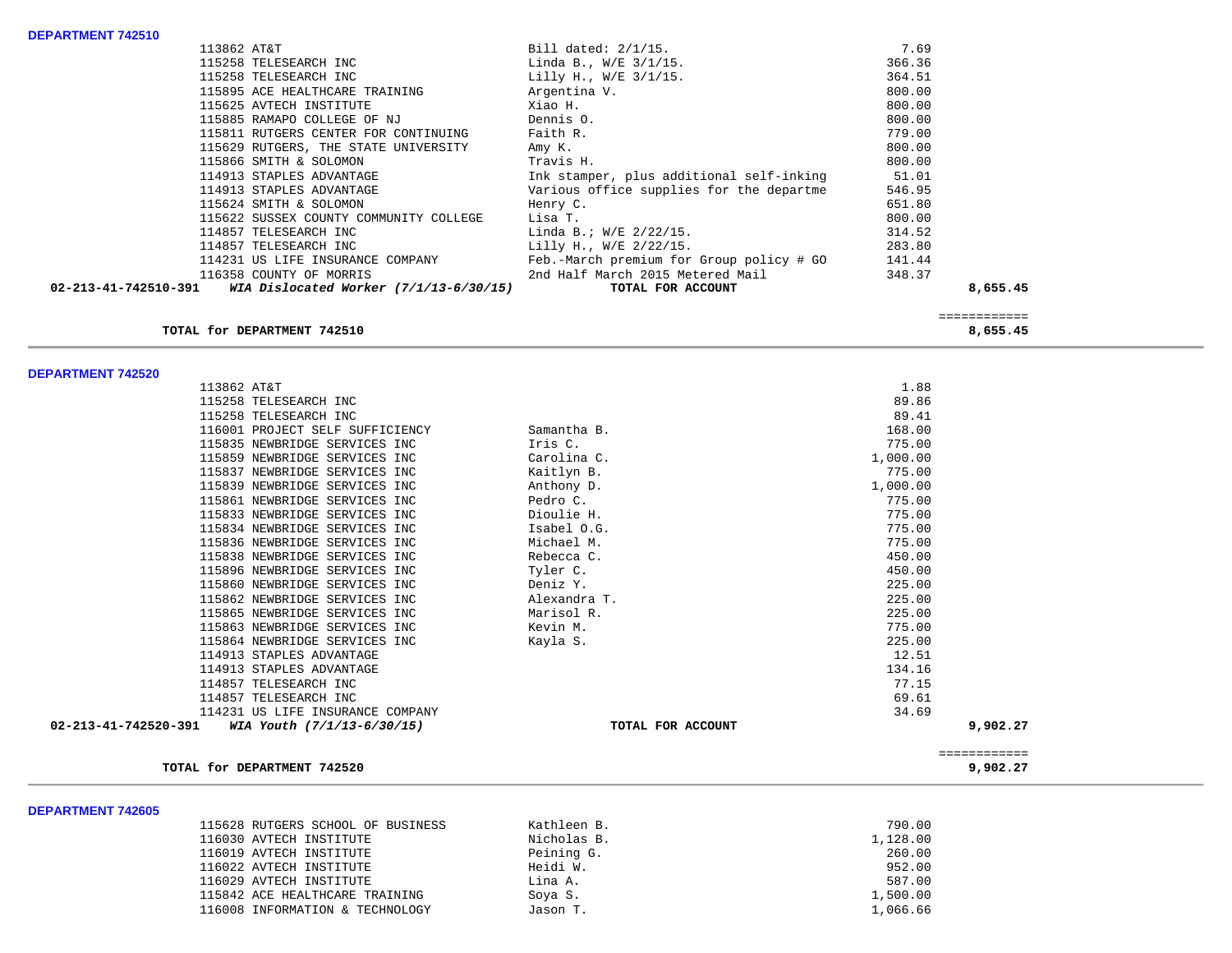| 116005 INFORMATION & TECHNOLOGY                    | Dennise P.                           | 1,280.00     |  |
|----------------------------------------------------|--------------------------------------|--------------|--|
| 116003 INFORMATION & TECHNOLOGY                    | Andromarque B.                       | 1,493.33     |  |
| 116007 INFORMATION & TECHNOLOGY                    | Marlene P.                           | 1,360.00     |  |
| 116017 RUTGERS, THE STATE UNIVERSITY               | Paul W.                              | 800.00       |  |
| 115984 RUTGERS CENTER FOR CONTINUING               | Alain C.                             | 2,699.00     |  |
| 115889 WARREN COUNTY TECHNICAL SCHOOL              | Kristi M.                            | 475.30       |  |
| 115891 WARREN COUNTY TECHNICAL SCHOOL              | Brandi S.                            | 475.30       |  |
| 115888 WARREN COUNTY TECHNICAL SCHOOL              | Linda H.                             | 475.30       |  |
| 115892 WARREN COUNTY TECHNICAL SCHOOL              | Tiffany S.                           | 475.30       |  |
| 02-213-41-742605-391<br>WIA Adult (7/1/14-6/30/16) | TOTAL FOR ACCOUNT                    | 15,817.19    |  |
|                                                    |                                      | ============ |  |
| TOTAL for DEPARTMENT 742605                        |                                      | 15,817.19    |  |
| DEPARTMENT 742610                                  |                                      |              |  |
| 116025 AVTECH INSTITUTE                            | Grazyna M.                           | 1,146.66     |  |
| 116028 AVTECH INSTITUTE                            | Celia F.                             | 1,304.00     |  |
| 116034 AVTECH INSTITUTE                            | Linwood W.                           | 713.33       |  |
| 115829 WILLIAM PATERSON UNIVERSITY                 | Robert C.                            | 1,280.00     |  |
| 115893 RUTGERS SCHOOL OF BUSINESS                  | Russell N.                           | 2,120.00     |  |
| 116036 ACADEMY OF ALLIED HEALTH                    | Luz V.                               | 322.16       |  |
| 116033 AVTECH INSTITUTE                            | Lizette L.                           | 1,296.00     |  |
| 116032 AVTECH INSTITUTE                            | Marissa C.                           | 1,384.00     |  |
| 116031 AVTECH INSTITUTE                            | Miroslawa J.                         | 1,228.00     |  |
| 116027 AVTECH INSTITUTE                            | Donald C.                            | 1,360.00     |  |
| 116023 AVTECH INSTITUTE                            | Elisabeth H.                         | 1,336.00     |  |
| 116021 AVTECH INSTITUTE                            | Joseph R.                            | 1,426.66     |  |
| 115844 FORTIS INSTITUTE                            | Marta B.                             | 396.00       |  |
| 116004 INFORMATION & TECHNOLOGY                    | Debbie N.                            | 906.60       |  |
| 115996 JOAN STREHL                                 | Travel from $9/4/14$ to $10/4/14$ .  | 71.61        |  |
| 115992 JOAN STREHL                                 | Travel from $12/2/14$ to $2/26/15$ . | 120.59       |  |
| 116015 JERSEY TRACTOR-TRAILER                      | Frank D.                             | 3,200.00     |  |
| 116016 JERSEY TRACTOR-TRAILER                      | Scott C.                             | 800.00       |  |
| 115894 JERSEY TRACTOR-TRAILER                      | Terry E.                             | 3,200.00     |  |
| 115999 OUALITY & PRODUCTIVITY                      | Diana L.                             | 3,200.00     |  |
| 116000 OUALITY & PRODUCTIVITY                      | Diana L.                             | 800.00       |  |
| 116018 RUTGERS CENTER FOR CONTINUING               | Jennifer M.                          | 2,075.00     |  |
| 115831 RUTGERS CENTER FOR CONTINUING               | Marshell G.                          | 2,475.20     |  |
| 115830 RUTGERS CENTER FOR CONTINUING               | Michael D.                           | 533.00       |  |
| 116035 WILLIAM PATERSON UNIVERSITY                 | Lisa F.                              | 1,200.00     |  |
| 116041 WILLIAM PATERSON UNIVERSITY                 | Labib F.                             | 1,455.00     |  |
| 115991 WILLIAM PATERSON UNIVERSITY                 | Ruth P.                              | 1,520.00     |  |
| 115845 WARREN COUNTY TECHNICAL SCHOOL              | Scott F.                             | 710.40       |  |
| 115887 WARREN COUNTY TECHNICAL SCHOOL              | Elizabeth F.                         | 448.14       |  |
| 116037 WILLIAM PATERSON UNIVERSITY                 | Agnes J.                             | 800.00       |  |

**TOTAL for DEPARTMENT 742610 38,828.35**

#### **DEPARTMENT 742620**

| 115876 SUSSEX COUNTY TECH SCHOOL | Brooke C.    | 355.24   |
|----------------------------------|--------------|----------|
| 116040 NEWBRIDGE SERVICES INC    | Malik L.     | 3,729.00 |
| 116038 NEWBRIDGE SERVICES INC    | Malik L.     | 150.00   |
| 115868 SUSSEX COUNTY TECH SCHOOL | Eric B.      | 310.84   |
| 116011 NEWBRIDGE SERVICES INC    | Connor L.    | 597.00   |
| 116013 NEWBRIDGE SERVICES INC    | Skylar D.    | 3,132.00 |
| 116010 NEWBRIDGE SERVICES INC    | Myles T.     | 3,482.00 |
| 116012 NEWBRIDGE SERVICES INC    | Geordanne F. | 3,729.00 |
| 116009 NEWBRIDGE SERVICES INC    | Myles T.     | 597.00   |
| 116014 NEWBRIDGE SERVICES INC    | Alan V.      | 3,132.00 |
|                                  |              |          |

 **02-213-41-742610-391** *WIA Dislocated Worker (7/1/14-6/30/16)* **TOTAL FOR ACCOUNT 38,828.35**

 ============ 38,828.35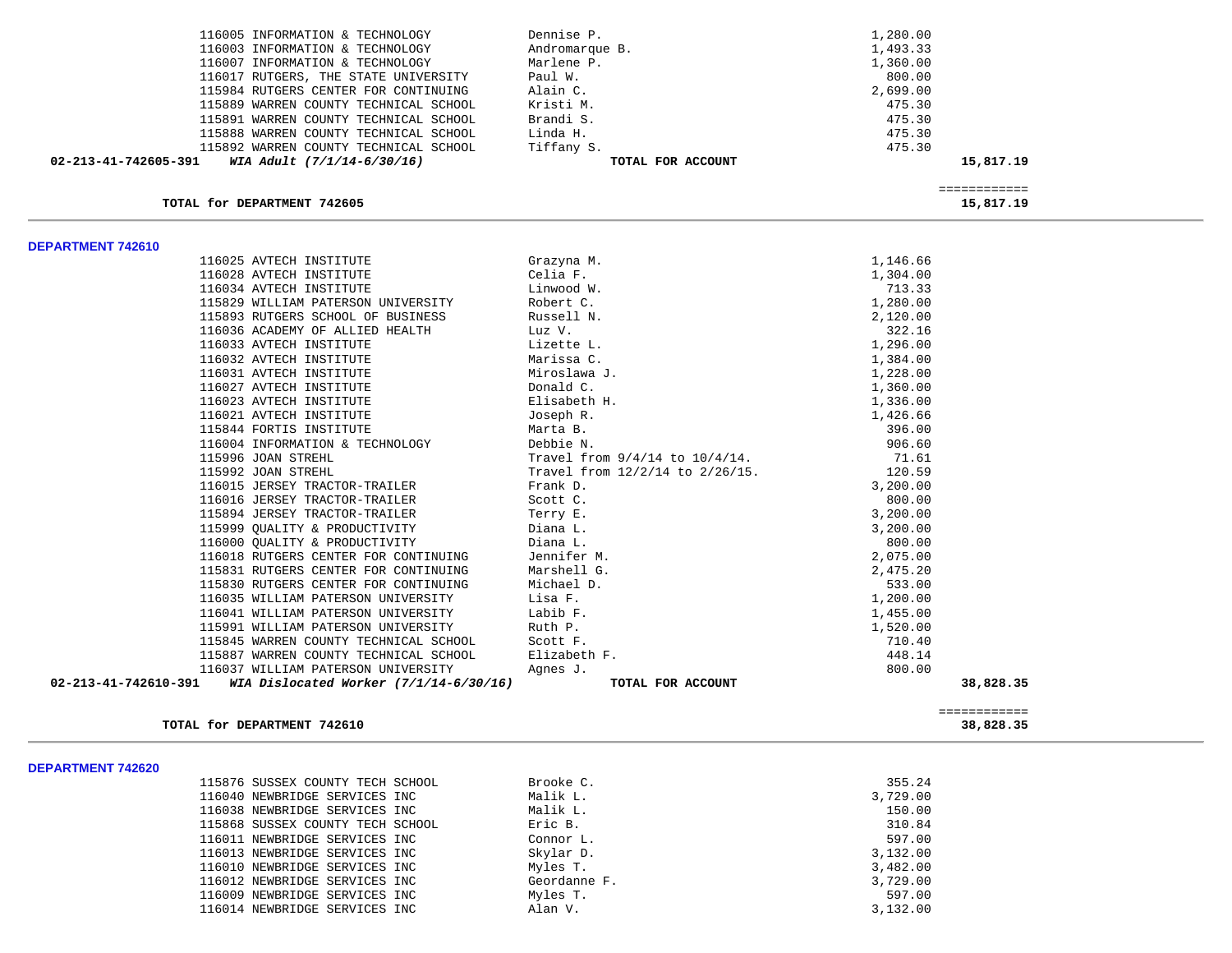| 116039 NEWBRIDGE SERVICES INC                                            | Andrew B.                                | 3,729.00                  |  |
|--------------------------------------------------------------------------|------------------------------------------|---------------------------|--|
| 115832 NEWBRIDGE SERVICES INC                                            | Kayla C.                                 | 782.25                    |  |
| 115872 SUSSEX COUNTY TECH SCHOOL                                         | Thane K.                                 | 532.87                    |  |
| 115870 SUSSEX COUNTY TECH SCHOOL                                         | Thomas W.<br>Michael D.                  | 538.26                    |  |
| 115867 SUSSEX COUNTY TECH SCHOOL<br>115874 SUSSEX COUNTY TECH SCHOOL     | Gabriella G.                             | 310.84<br>355.24          |  |
| 115813 SUSSEX COUNTY TECH SCHOOL                                         | Kennedy D.                               | 699.73                    |  |
| 115817 SUSSEX COUNTY TECH SCHOOL                                         | Zoe C.                                   | 645.91                    |  |
| 115815 SUSSEX COUNTY TECH SCHOOL                                         | Andrew S.                                | 818.14                    |  |
| 115812 SUSSEX COUNTY TECH SCHOOL                                         | Lynn B.                                  | 13,095.62                 |  |
| 115814 SUSSEX COUNTY TECH SCHOOL                                         | Hailey F.                                | 549.03                    |  |
| 115816 SUSSEX COUNTY TECH SCHOOL                                         | Bobby P.                                 | 444.06                    |  |
| 115851 SUSSEX COUNTY TECH SCHOOL                                         | Tim C.                                   | 430.61                    |  |
| 115875 SUSSEX COUNTY TECH SCHOOL                                         | Andrew S.                                | 523.99                    |  |
| 115873 SUSSEX COUNTY TECH SCHOOL                                         | Kyle K.                                  | 532.87                    |  |
| 115871 SUSSEX COUNTY TECH SCHOOL                                         | Lauren T.                                | 645.91                    |  |
| 115869 SUSSEX COUNTY TECH SCHOOL                                         | Megan B.                                 | 399.66                    |  |
| 115818 SUSSEX COUNTY TECH SCHOOL                                         | William S.                               | 532.87                    |  |
| 02-213-41-742620-391<br>WIA Youth (7/1/14-6/30/16)                       | TOTAL FOR ACCOUNT                        | 44,780.94                 |  |
|                                                                          |                                          | ============              |  |
| TOTAL for DEPARTMENT 742620                                              |                                          | 44,780.94                 |  |
|                                                                          |                                          |                           |  |
| DEPARTMENT 758310<br>115738 TOWNSHIP OF MENDHAM                          | 2014 Mendham Municipal Alliance Suppleme | 1,030.00                  |  |
| 02-213-41-758310-394<br>Municipal Alliance (1/1/13-12/31/14)             | TOTAL FOR ACCOUNT                        | 1,030.00                  |  |
|                                                                          |                                          |                           |  |
|                                                                          |                                          | ============              |  |
| TOTAL for DEPARTMENT 758310                                              |                                          | 1,030.00                  |  |
| DEPARTMENT 758510                                                        |                                          |                           |  |
| 115745 TOWNSHIP OF RANDOLPH                                              | Randolph Municipal Alliance Q1 FY 2015 E | 2,136.03                  |  |
| 115753 HANOVER TWP MUNICIPAL ALLIANCE                                    | Hanover Twp. Municipal Alliance FY 2015  | 7,559.75                  |  |
| 115737 TOWNSHIP OF MENDHAM                                               | FY 2015 Mendham Municipal Alliance Q2 Ex | 2,080.00                  |  |
| Municipal Alliance (7/1/14-6/30/15)<br>02-213-41-758510-392              | TOTAL FOR ACCOUNT                        | 11,775.78                 |  |
|                                                                          |                                          |                           |  |
| TOTAL for DEPARTMENT 758510                                              |                                          | ============<br>11,775.78 |  |
|                                                                          |                                          |                           |  |
| DEPARTMENT 771510                                                        |                                          |                           |  |
| 109861 MOTOROLA SOLUTIONS INC                                            | Astro APX6500 Digital Mobile Radio-1 UHF | 4,966.00                  |  |
| 02-213-41-771510-391<br>Multi-Jurisdc Task Force(7/1/14-6/30/15)         | TOTAL FOR ACCOUNT                        | 4,966.00                  |  |
|                                                                          |                                          | ============              |  |
| TOTAL for DEPARTMENT 771510                                              |                                          | 4,966.00                  |  |
|                                                                          |                                          |                           |  |
| <b>DEPARTMENT 784505</b>                                                 |                                          |                           |  |
| 111506 DELL MARKETING L.P.                                               | Order per attached Quote #1017498844854  | 1,532.38                  |  |
| 111507 DELL MARKETING L.P.<br>$FFY13$ Homeland Security (9/1/13-8/31/15) | RAM Modules per attached Quote #69892638 | 14,995.44                 |  |
| 02-213-41-784505-391                                                     | TOTAL FOR ACCOUNT                        | 16,527.82                 |  |
|                                                                          |                                          | ============              |  |
| TOTAL for DEPARTMENT 784505                                              |                                          | 16,527.82                 |  |
| <b>Urban Areas Security Initiativ</b>                                    |                                          |                           |  |
| 112669 GEN-EL SAFETY & INDUSTRIAL                                        | 2013 UASI                                | 4,677.62                  |  |
| 02-213-41-784530-391<br>FFY13 UASI (9/1/13-8/31/15)                      | TOTAL FOR ACCOUNT                        | 4,677.62                  |  |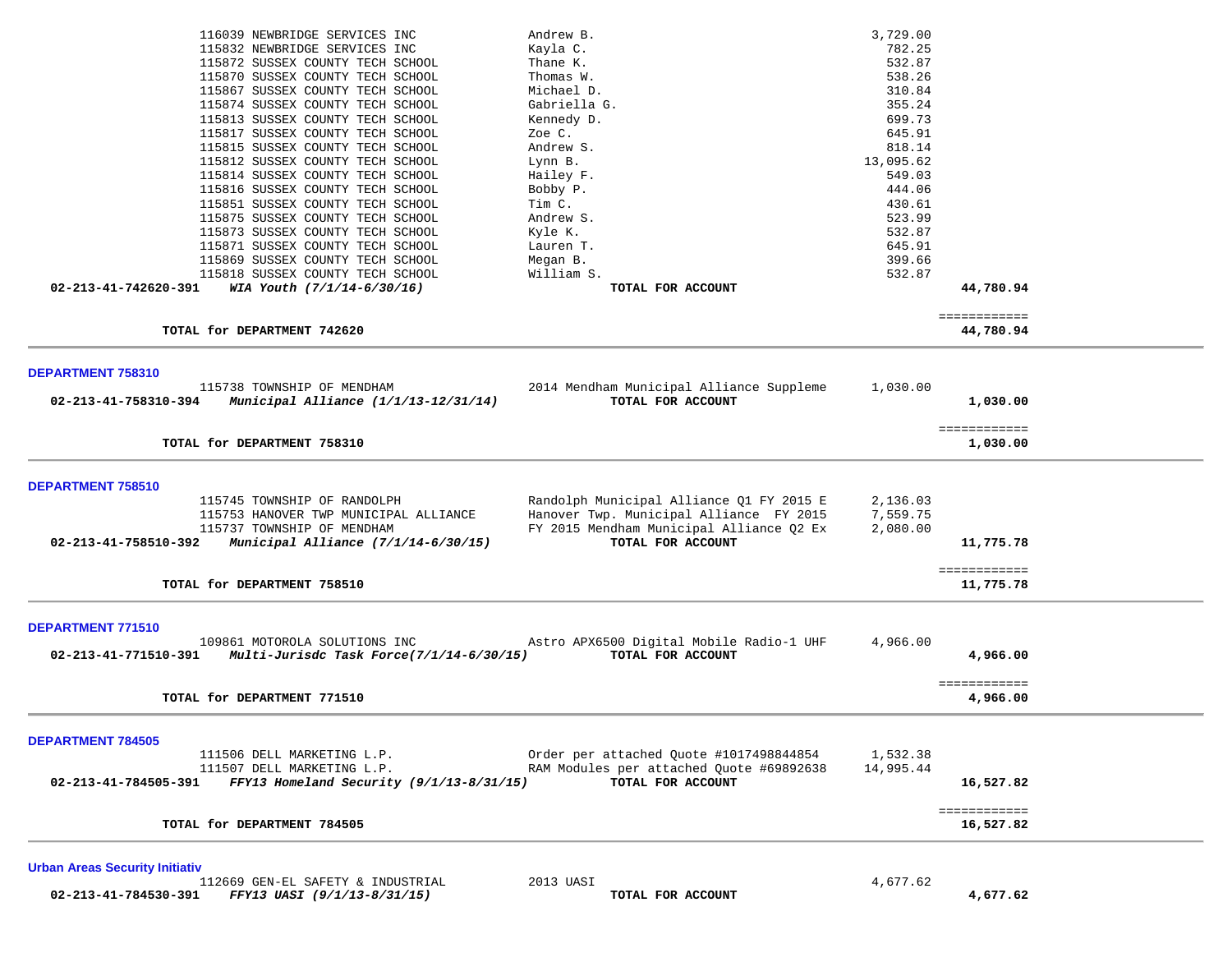|                                                               | TOTAL for Urban Areas Security Initiativ                                                                                                                       |                                                                                                           |                      | 4,677.62                             |  |
|---------------------------------------------------------------|----------------------------------------------------------------------------------------------------------------------------------------------------------------|-----------------------------------------------------------------------------------------------------------|----------------------|--------------------------------------|--|
| <b>Urban Areas Security Initiativ</b><br>02-213-41-784630-391 | 113257 BAE SYSTEMS INFORMATION<br>FFY14 UASI (9/1/14-8/31/16)                                                                                                  | Order confirmation of Attached Quote #1-<br>TOTAL FOR ACCOUNT                                             | 194,475.00           | 194,475.00                           |  |
|                                                               | TOTAL for Urban Areas Security Initiativ                                                                                                                       |                                                                                                           |                      | ============<br>194,475.00           |  |
| <b>MAPS</b><br>02-213-41-786505-394                           | 115507 MUNICIPAL CAPITAL CORP<br>MAPS (1/1/15-12/31/15)                                                                                                        | Office Machine Rental/Contract#T-2075/10<br>TOTAL FOR ACCOUNT                                             | 465.80               | 465.80                               |  |
| TOTAL for MAPS                                                |                                                                                                                                                                |                                                                                                           |                      | ============<br>465.80               |  |
| <b>DEPARTMENT 792520</b><br>02-213-41-792520-392              | 115850 AEROFUND FINANCIAL INC.<br>115849 AEROFUND FINANCIAL INC.<br>NJ JARC Round 1 (7/1/14-6/30/15)                                                           | Transportation from 3/2/15 to 3/6/15.<br>Transportation from 3/9/15 to 3/15/15.<br>TOTAL FOR ACCOUNT      | 2,993.76<br>3,742.20 | 6,735.96                             |  |
|                                                               | TOTAL for DEPARTMENT 792520                                                                                                                                    |                                                                                                           |                      | ============<br>6,735.96             |  |
| <b>Body Armor Relpace-Sheriff</b><br>02-213-41-801410-392     | 114654 ATLANTIC TACTICAL OF NJ, INC.<br>114654 ATLANTIC TACTICAL OF NJ, INC.<br>Body Armor-Sheriff (10/17/14-10/16/19)<br>TOTAL for Body Armor Relpace-Sheriff | Item#90S-APX-NV Second Chance Summit SM0<br>Item#93F-APX-NV Second Chance Prism PS-1<br>TOTAL FOR ACCOUNT | 708.00<br>2,870.35   | 3,578.35<br>============<br>3,578.35 |  |
| <b>General Operating Support</b><br>02-213-41-860505-392      | 114511 KINNELON HISTORICAL SOCIETY<br>General Operating Spprt (7/1/14-6/30/15)                                                                                 | 2015 RE-GRANT AWARD --- 80% OF TOTAL AWA<br>TOTAL FOR ACCOUNT                                             | 2,839.20             | 2,839.20<br>============             |  |
|                                                               | TOTAL for General Operating Support                                                                                                                            |                                                                                                           |                      | 2,839.20                             |  |
|                                                               |                                                                                                                                                                | <b>County Capital</b>                                                                                     |                      |                                      |  |
| <b>Road Design/Construction</b><br>04-216-55-953165-909       | 114849 R.S. KNAPP CO. INC.<br>Miscellaneous - Other                                                                                                            | Plans & Specs for the Sussex Turnpike pr<br>TOTAL FOR ACCOUNT                                             | 260.54               | 260.54                               |  |
|                                                               | TOTAL for Road Design/Construction                                                                                                                             |                                                                                                           |                      | ============<br>260.54               |  |
| <b>DEPARTMENT 953270</b><br>04-216-55-953270-909              | 114849 R.S. KNAPP CO. INC.<br>Road Design/Construc - var locations                                                                                             | widening & traffic lights<br>TOTAL FOR ACCOUNT                                                            | 2,551.54             | 2,551.54                             |  |

============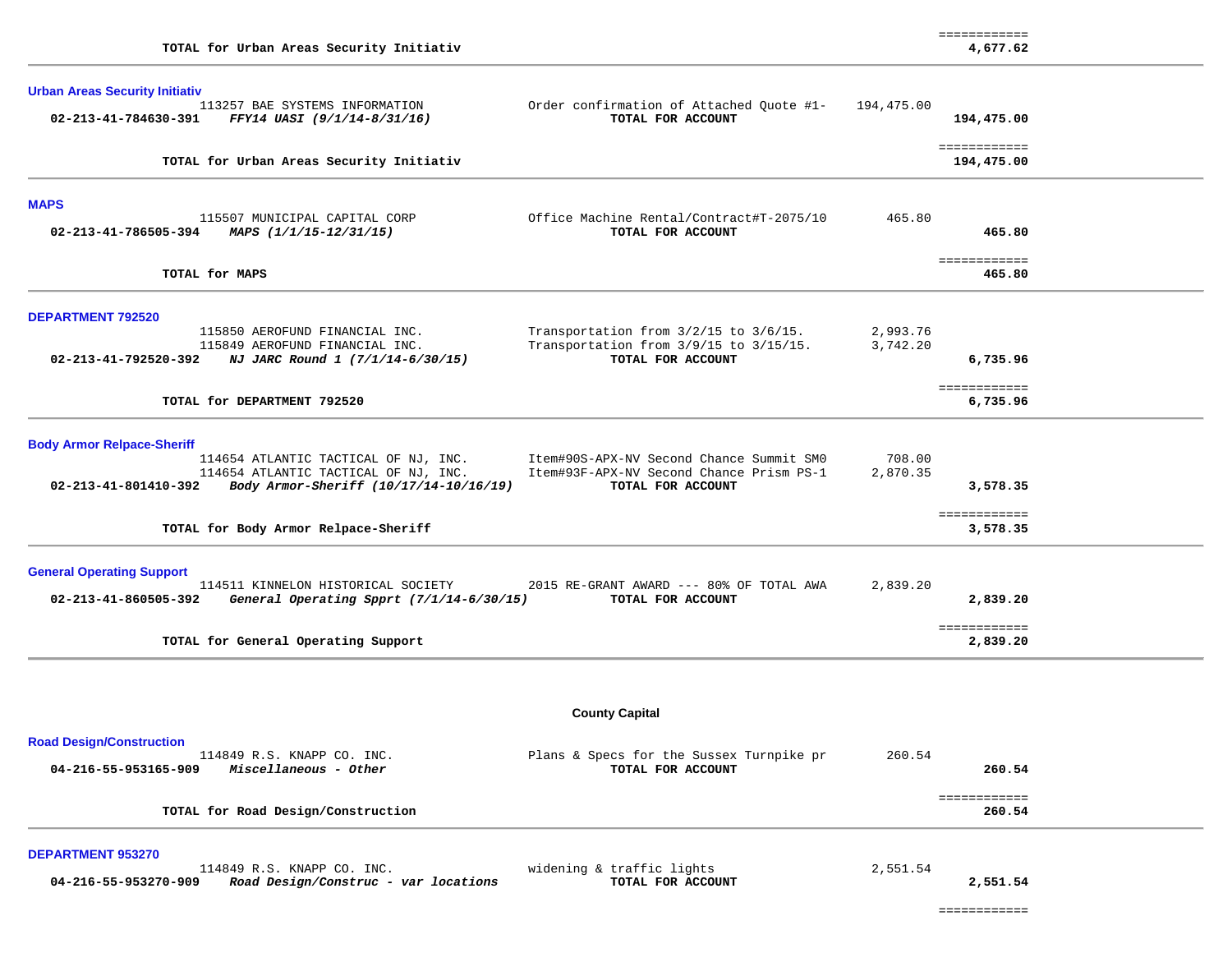| <b>DEPARTMENT 953290</b>                                                                                                                                                                      |                              |                           |
|-----------------------------------------------------------------------------------------------------------------------------------------------------------------------------------------------|------------------------------|---------------------------|
| 115680 WEBSTER PLUMBING &<br>RE: VOTING MACHINE/ 01-02-15<br>RE: MOSQUITO CONTROL/ 01-08-15<br>115680 WEBSTER PLUMBING &<br>RE: INTERFAITH FOOD PANTRY/ 02-17-15<br>115680 WEBSTER PLUMBING & | 905.00<br>2,316.00<br>763.00 |                           |
| 04-216-55-953290-951 Plumbing Fixture Rplcments - BldgsGrnds<br>TOTAL FOR ACCOUNT                                                                                                             |                              | 3,984.00                  |
| TOTAL for DEPARTMENT 953290                                                                                                                                                                   |                              | ============<br>3,984.00  |
| <b>DEPARTMENT 953291</b>                                                                                                                                                                      |                              |                           |
| 94271 SADAT ASSOCIATES, INC. Licensed Remediation of Professional Ser<br>TOTAL FOR ACCOUNT                                                                                                    | 1,402.50                     | 1,402.50                  |
| TOTAL for DEPARTMENT 953291                                                                                                                                                                   |                              | ============<br>1,402.50  |
| <b>DEPARTMENT 953309</b>                                                                                                                                                                      |                              |                           |
| 115056 AUTOMATED BUILDING CONTROLS<br>RE: A&R - PKG GARAGE/ 02-26-15<br>Upgr HVAC BldgAutomationSys-BldgsGrnds<br>TOTAL FOR ACCOUNT<br>04-216-55-953309-951                                   | 2,033.50                     | 2,033.50                  |
| TOTAL for DEPARTMENT 953309                                                                                                                                                                   |                              | ============<br>2,033.50  |
| <b>DEPARTMENT 953312</b>                                                                                                                                                                      |                              |                           |
| 115030 CAPOZZI OVERHEAD DOORS, INC. RE: COUNTY LIBRARY/ 02-19-15<br>115030 CAPOZZI OVERHEAD DOORS, INC. RE: COUNTY GARAGE/ 02-23-15                                                           | 334.00<br>420.00             |                           |
| 04-216-55-953312-951 Rplc Pedestrian/Overhd Doors-BldgsGrnds<br>TOTAL FOR ACCOUNT                                                                                                             |                              | 754.00                    |
| TOTAL for DEPARTMENT 953312                                                                                                                                                                   |                              | ============<br>754.00    |
| DEPARTMENT 953314                                                                                                                                                                             |                              |                           |
| 115618 LS ENGINEERING ASSOCIATES CORP. 2014-50 RE: MAIL ROOM AND GARAGE DOOR,<br>04-216-55-953314-909 Repair/Rplcment/Upgrd VarEquip-BldgGrnds<br>TOTAL FOR ACCOUNT                           | 1,150.00                     | 1,150.00                  |
| TOTAL for DEPARTMENT 953314                                                                                                                                                                   |                              | ============<br>1,150.00  |
| <b>DEPARTMENT 953323</b>                                                                                                                                                                      |                              |                           |
| 115108 SADAT ASSOCIATES, INC. The Groundwater well installation and ground<br>04-216-55-953323-909 Bridge Design/Constr VarLoc-Public Works TOTAL FOR ACCOUNT                                 | 10,900.00                    | 10,900.00                 |
| TOTAL for DEPARTMENT 953323                                                                                                                                                                   |                              | ============<br>10,900.00 |
| <b>DEPARTMENT 953328</b>                                                                                                                                                                      |                              |                           |
| ***PLEASE ORDER***<br>109033 TONY SANCHEZ LTD<br>114600 TRICO EQUIPMENT SERVICES LLC<br>truck canopy                                                                                          | 2,000.00<br>1,349.60         |                           |
| Purchase of Various Equip - PublicWorks<br>04-216-55-953328-956<br>TOTAL FOR ACCOUNT                                                                                                          |                              | 3,349.60                  |
| TOTAL for DEPARTMENT 953328                                                                                                                                                                   |                              | ============              |
|                                                                                                                                                                                               |                              | 3,349.60                  |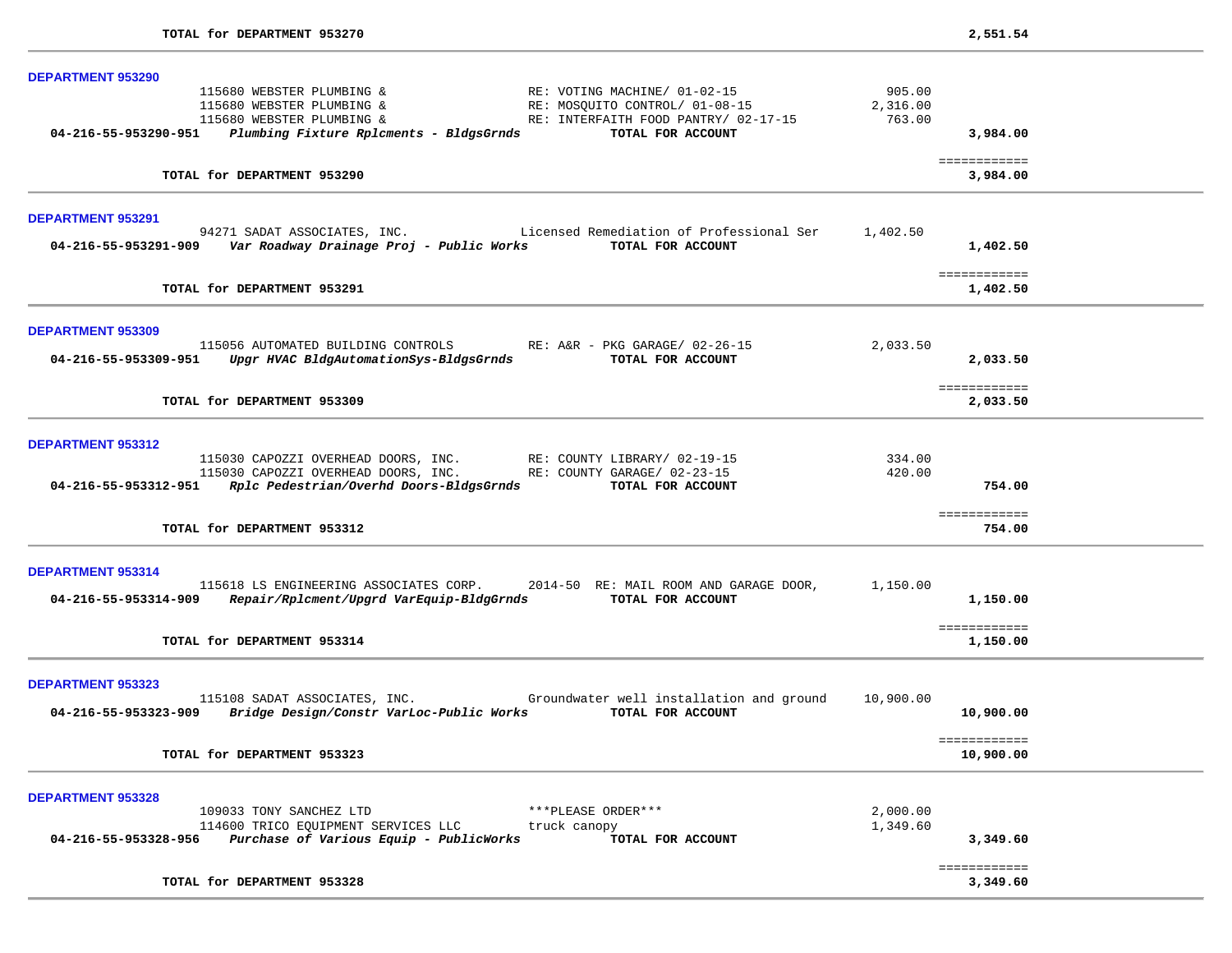|                          | 115879 USA ARCHITECTS PLANNERS &<br>115619 LS ENGINEERING ASSOCIATES CORP.                        | RE: COURTHOUSE - DESIGN & CONSTRUCTION,<br>2014-60 RE: CH ASBESTOS ABATEMENT | 5,040.00<br>2,400.00 |                           |
|--------------------------|---------------------------------------------------------------------------------------------------|------------------------------------------------------------------------------|----------------------|---------------------------|
| 04-216-55-953353-909     | Various Improvements at Courthouse                                                                | TOTAL FOR ACCOUNT                                                            |                      | 7,440.00                  |
|                          | 114328 COMPLETE SECURITY SYSTEMS, INC.<br>04-216-55-953353-951 Various Improvements at Courthouse | RE: COURTHOUSE HEAD-END RELOCATION - FIN<br>TOTAL FOR ACCOUNT                | 7,990.00             | 7,990.00                  |
|                          | TOTAL for DEPARTMENT 953353                                                                       |                                                                              |                      | ============<br>15,430.00 |
|                          |                                                                                                   |                                                                              |                      |                           |
| <b>DEPARTMENT 953362</b> | 115049 U-LINE SHIPPING SUPPLY                                                                     | WO74478 RE: SHERIFF - CONVEYOR TABLE/ 02                                     | 1,242.09             |                           |
|                          | 114521 OLIVER FIRE PROTECTION & SECURITY RE: A&R - P2 -RELOCATE SPRIKLER LINE AND                 |                                                                              | 1,485.00             |                           |
| 04-216-55-953362-951     | Security Improvement AR Bldg/Courthouse                                                           | TOTAL FOR ACCOUNT                                                            |                      | 2,727.09                  |
|                          | TOTAL for DEPARTMENT 953362                                                                       |                                                                              |                      | ============<br>2,727.09  |
| <b>DEPARTMENT 954304</b> |                                                                                                   |                                                                              |                      |                           |
|                          | 114619 COMPLETE SECURITY SYSTEMS, INC.                                                            | Camera/Administration Bldg - Change Orde                                     | 2,285.00             |                           |
|                          | 115073 EXTEL COMMUNICATIONS                                                                       | Install 2 Cat 6 Drops from Court Room #9                                     | 865.00               |                           |
|                          | 04-216-55-954304-956 Var Capital Projects-Sheriff                                                 | TOTAL FOR ACCOUNT                                                            |                      | 3,150.00                  |
|                          | TOTAL for DEPARTMENT 954304                                                                       |                                                                              |                      | ============<br>3,150.00  |
|                          |                                                                                                   |                                                                              |                      |                           |
| <b>DEPARTMENT 954359</b> |                                                                                                   |                                                                              |                      |                           |
|                          | 114527 COMPLETE SECURITY SYSTEMS, INC.                                                            | "2014" Camera Upgrades - Phase 2, Change                                     | 14,175.00            |                           |
| 04-216-55-954359-956     | 114527 COMPLETE SECURITY SYSTEMS, INC.<br>Replace & Upgrade Security Cameras                      | "2014" Camera Upgrades - Phase 2, (Progr<br>TOTAL FOR ACCOUNT                | 39,243.00            | 53,418.00                 |
|                          |                                                                                                   |                                                                              |                      |                           |
|                          | TOTAL for DEPARTMENT 954359                                                                       |                                                                              |                      | ============<br>53,418.00 |
| <b>DEPARTMENT 955268</b> |                                                                                                   |                                                                              |                      |                           |
|                          | 116209 WALLKILL GROUP INC                                                                         | Project No. EG 6999.1, 2-26-2015                                             | 9,800.00             |                           |
|                          |                                                                                                   | TOTAL FOR ACCOUNT                                                            |                      | 9,800.00                  |
|                          | TOTAL for DEPARTMENT 955268                                                                       |                                                                              |                      | ============              |
|                          |                                                                                                   |                                                                              |                      | 9,800.00                  |
| <b>DEPARTMENT 955345</b> |                                                                                                   |                                                                              |                      |                           |
|                          | 115393 REDMANN ELECTRIC CO., INC.                                                                 | Electrical Wiring for Cooler/Freezer, 1-0                                    | 5,370.11             |                           |
| 04-216-55-955345-940     | 115393 REDMANN ELECTRIC CO., INC.<br>Various Projects - Morris View                               | Electrical Wiring for Cooler/Freezer, 1-1<br>TOTAL FOR ACCOUNT               | 11,843.92            | 17,214.03                 |
|                          |                                                                                                   |                                                                              |                      |                           |
|                          | TOTAL for DEPARTMENT 955345                                                                       |                                                                              |                      | ============<br>17,214.03 |
|                          |                                                                                                   |                                                                              |                      |                           |
| <b>DEPARTMENT 962343</b> | 113829 DELL MARKETING L.P.                                                                        | 32GB, 1600Mt/s, Quad Ranked, LRDIMM, Low Vol                                 | 5,622.93             |                           |
|                          | 113829 DELL MARKETING L.P.                                                                        | Dell 16 GB Certified Replacement Memory                                      | 11,245.50            |                           |
| 04-216-55-962343-955     | Purchase Various Equip for IT                                                                     | TOTAL FOR ACCOUNT                                                            |                      | 16,868.43                 |
|                          |                                                                                                   |                                                                              |                      | ============              |
|                          | TOTAL for DEPARTMENT 962343                                                                       |                                                                              |                      | 16,868.43                 |

**DEPARTMENT 953353**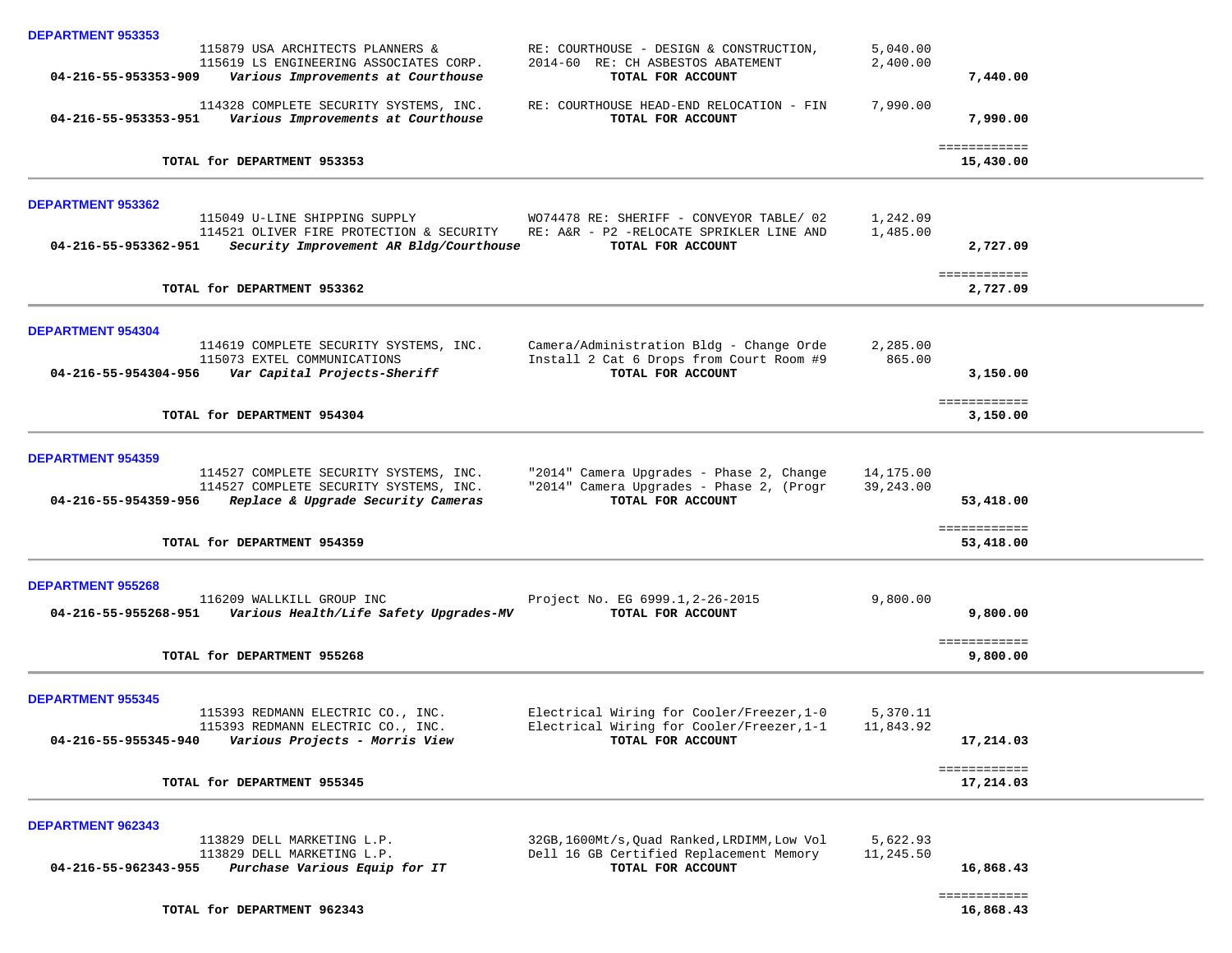| <b>Acq shelter Randlph tower site</b> | 114940 SUPPRESSION SYSTEMS INC                                              | Inv Date $2/11/15$                                            | 10,479.60          |                           |
|---------------------------------------|-----------------------------------------------------------------------------|---------------------------------------------------------------|--------------------|---------------------------|
| 04-216-55-963143-950                  | Building                                                                    | TOTAL FOR ACCOUNT                                             |                    | 10,479.60                 |
|                                       | TOTAL for Acq shelter Randlph tower site                                    |                                                               |                    | ============<br>10,479.60 |
|                                       |                                                                             |                                                               |                    |                           |
| <b>DEPARTMENT 963339</b>              | 106358 MOPEC                                                                | Wall-Mounted Autopsy Sinks and Elevating                      | 51,676.50          |                           |
| 04-216-55-963339-956                  | Purchase of Autopsy Equipment                                               | TOTAL FOR ACCOUNT                                             |                    | 51,676.50                 |
|                                       | TOTAL for DEPARTMENT 963339                                                 |                                                               |                    | ============<br>51,676.50 |
| <b>DEPARTMENT 963346</b>              |                                                                             |                                                               |                    |                           |
| 04-216-55-963346-956                  | 105843 LAWMEN SUPPLY CO OF NJ, INC.<br>Purchase Simulators for training LPS | Item GLOCK GUN Model 19 Gen 4 with 3 Mag<br>TOTAL FOR ACCOUNT | 1,785.30           | 1,785.30                  |
|                                       | TOTAL for DEPARTMENT 963346                                                 |                                                               |                    | ============<br>1,785.30  |
|                                       |                                                                             |                                                               |                    |                           |
|                                       |                                                                             | <b>Dedicated Trust</b>                                        |                    |                           |
| <b>Weights &amp; Measures</b>         |                                                                             |                                                               |                    |                           |
| 13-290-56-575801-888                  | 113352 ZELTEX INC<br>Weights & Measures                                     | Two New/Unused ZX-101RZ Portable Octane<br>TOTAL FOR ACCOUNT  | 18,308.00          | 18,308.00                 |
|                                       | TOTAL for Weights & Measures                                                |                                                               |                    | ============<br>18,308.00 |
| <b>County Clerk \$1.00 Fund</b>       |                                                                             |                                                               |                    |                           |
| 13-290-56-578401-888                  | 113428 DELL MARKETING L.P.<br>County Clerk \$1.00 Fund                      | dell 23 monitor-E2314H 858-BBBL) 3 year<br>TOTAL FOR ACCOUNT  | 623.96             | 623.96                    |
|                                       | TOTAL for County Clerk \$1.00 Fund                                          |                                                               |                    | ============<br>623.96    |
| <b>DEPARTMENT 580554</b>              |                                                                             |                                                               |                    |                           |
|                                       | 114001 CENTRAL JERSEY TITLE CO INC                                          | Green Village Road                                            | 2,551.00           |                           |
|                                       | 114001 CENTRAL JERSEY TITLE CO INC<br>114001 CENTRAL JERSEY TITLE CO INC    | 510 Powerville Road<br>Brook Valley Road                      | 741.00<br>2,652.00 |                           |
|                                       | 114001 CENTRAL JERSEY TITLE CO INC                                          | Saw Mill Road                                                 | 165.00             |                           |
|                                       | 114001 CENTRAL JERSEY TITLE CO INC                                          | Green Village Road                                            | 1,663.00           |                           |
| 13-290-56-580554-888                  | 114001 CENTRAL JERSEY TITLE CO INC<br>Open Space - Park Commission          | 599 Powerville Road<br>TOTAL FOR ACCOUNT                      | 479.00             | 8,251.00                  |
|                                       | TOTAL for DEPARTMENT 580554                                                 |                                                               |                    | ============<br>8,251.00  |
|                                       |                                                                             |                                                               |                    |                           |
| <b>DEPARTMENT 580558</b>              |                                                                             |                                                               |                    |                           |
|                                       | 115920 SODEXO INC & AFFILIATES                                              | Food provided for the Flood Mitigation C                      | 72.18              |                           |

13-290-56-580558-888 *Open Space - Ancillary* TOTAL FOR ACCOUNT 101.54

115918 BARBARA MURRAY Refreshments for the OSTFC meeting on Ma 29.36